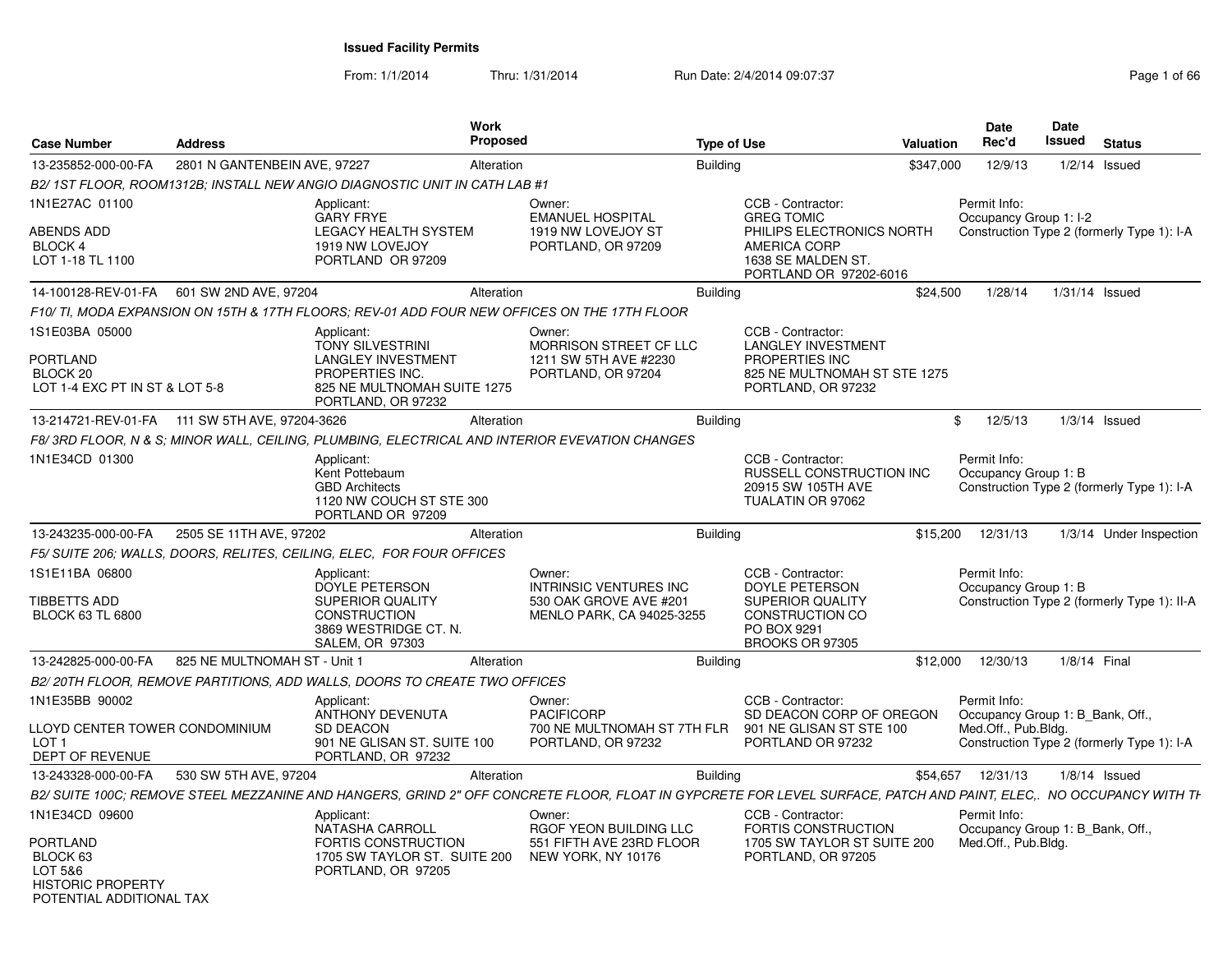From: 1/1/2014

Thru: 1/31/2014 Run Date: 2/4/2014 09:07:37 Page 2 of 66

| <b>Case Number</b>                                                                       | <b>Address</b>                                                                                                                                                      | Work<br><b>Proposed</b>                                                | <b>Type of Use</b>                                     |                                                                                                    | <b>Valuation</b> | <b>Date</b><br>Rec'd                 | Date<br>Issued | <b>Status</b>                               |
|------------------------------------------------------------------------------------------|---------------------------------------------------------------------------------------------------------------------------------------------------------------------|------------------------------------------------------------------------|--------------------------------------------------------|----------------------------------------------------------------------------------------------------|------------------|--------------------------------------|----------------|---------------------------------------------|
| 13-243028-000-00-FA                                                                      | 5550 SW MACADAM AVE, 97201                                                                                                                                          | Alteration                                                             | <b>Building</b>                                        |                                                                                                    | \$24.989         | 12/31/13                             |                | $1/8/14$ Issued                             |
|                                                                                          | F1/ ERICKSON AIR CRANE, SUITE 205/215; REMOVE PARTITION WALLS, REMOVE DEMISING WALL, ADD WALLS FOR HUDDLE ROOM, BREAK ROOM, INFILL DOOR OPENING, OPEN UP SPACE, CE. |                                                                        |                                                        |                                                                                                    |                  |                                      |                |                                             |
| 1S1E15BD 01200                                                                           | Applicant:<br><b>DONN STURDIVANT</b>                                                                                                                                | Owner:                                                                 | SRI EIGHT MACADAM LLC                                  | CCB - Contractor:<br>RUSSELL CONSTRUCTION INC                                                      |                  | Permit Info:<br>Occupancy Group 1: B |                |                                             |
| SECTION 15 1S 1E<br>TL 1200 1.91 ACRES                                                   | 20915 SW 105TH<br>TUALATIN OR 97062                                                                                                                                 | <b>FLOOR</b>                                                           | 235 MONTGOMERY ST 16TH<br>SAN FRANCISCO, CA 94104-3104 | 20915 SW 105TH AVE<br>TUALATIN OR 97062                                                            |                  |                                      |                | Construction Type 2 (formerly Type 1): II-A |
| 13-243047-000-00-FA                                                                      | 5550 SW MACADAM AVE, 97201                                                                                                                                          | Alteration                                                             | <b>Building</b>                                        |                                                                                                    | \$24,658         | 12/31/13                             |                | $1/8/14$ Issued                             |
|                                                                                          | F2/ ERICKSON AIR. SUITE 210/220: REMOVE SOME PARTITION WALLS. ADD WALL TO SEPARATE NEWLY CREATED ENTRY AREA FROM NEW BOARD ROOM. NEW RECONFIGURED ENTRY DOOR I      |                                                                        |                                                        |                                                                                                    |                  |                                      |                |                                             |
| 1S1E15BD 01200                                                                           | Applicant:<br><b>DONN STURDIVANT</b>                                                                                                                                | Owner:                                                                 | SRI EIGHT MACADAM LLC                                  | CCB - Contractor:<br>RUSSELL CONSTRUCTION INC                                                      |                  | Permit Info:<br>Occupancy Group 1: B |                |                                             |
| SECTION 15 1S 1E<br>TL 1200 1.91 ACRES                                                   | 20915 SW 105TH<br>TUALATIN OR 97062                                                                                                                                 | <b>FLOOR</b>                                                           | 235 MONTGOMERY ST 16TH<br>SAN FRANCISCO, CA 94104-3104 | 20915 SW 105TH AVE<br>TUALATIN OR 97062                                                            |                  |                                      |                | Construction Type 2 (formerly Type 1): II-A |
| 13-243060-000-00-FA                                                                      | 5550 SW MACADAM AVE, 97201                                                                                                                                          | Alteration                                                             | <b>Building</b>                                        |                                                                                                    | \$23,053         | 12/31/13                             |                | $1/8/14$ Issued                             |
|                                                                                          | F3/ ERICKSON AIR. SUITE 200: REMOVE SOME PARTITIONS. DOORS TO CREATE OPEN WORK SPACE. ADD WALLS FOR BREAKROOM WITH LARGE RELITE IN ONE WALL.  ONE OFFICE WITH LAR   |                                                                        |                                                        |                                                                                                    |                  |                                      |                |                                             |
| 1S1E15BD 01200                                                                           | Applicant:<br><b>DONN STURDIVANT</b>                                                                                                                                | Owner:                                                                 | SRI EIGHT MACADAM LLC                                  | CCB - Contractor:<br><b>RUSSELL CONSTRUCTION INC.</b>                                              |                  | Permit Info:<br>Occupancy Group 1: B |                |                                             |
| SECTION 15 1S 1E<br>TL 1200 1.91 ACRES                                                   | 20915 SW 105TH<br>TUALATIN OR 97062                                                                                                                                 | <b>FLOOR</b>                                                           | 235 MONTGOMERY ST 16TH<br>SAN FRANCISCO, CA 94104-3104 | 20915 SW 105TH AVE<br>TUALATIN OR 97062                                                            |                  |                                      |                | Construction Type 2 (formerly Type 1): II-A |
| 13-243137-000-00-FA                                                                      | 5550 SW MACADAM AVE, 97201                                                                                                                                          | Alteration                                                             | <b>Building</b>                                        |                                                                                                    | \$40.922         | 12/31/13                             |                | $1/8/14$ Issued                             |
|                                                                                          | F4/ ERICKSON AIR. SUITE 303: REMOVE PARTITIONS. RECONFIGURE TO CREATE HALLWAY. OFFICES. HUDDLE ROOMS. WORK ROOM. SERVER ROOM. BREAKROOM. DOORS. RELITES. FINISHE    |                                                                        |                                                        |                                                                                                    |                  |                                      |                |                                             |
| 1S1E15BD 01200                                                                           | Applicant:<br><b>DONN STURDIVANT</b>                                                                                                                                | Owner:                                                                 | SRI EIGHT MACADAM LLC                                  | CCB - Contractor:<br>RUSSELL CONSTRUCTION INC                                                      |                  | Permit Info:<br>Occupancy Group 1: B |                |                                             |
| SECTION 15 1S 1E<br>TL 1200 1.91 ACRES                                                   | 20915 SW 105TH<br>TUALATIN OR 97062                                                                                                                                 | <b>FLOOR</b>                                                           | 235 MONTGOMERY ST 16TH<br>SAN FRANCISCO, CA 94104-3104 | 20915 SW 105TH AVE<br>TUALATIN OR 97062                                                            |                  |                                      |                | Construction Type 2 (formerly Type 1): II-A |
| 13-198093-REV-02-FA                                                                      | 614 SW 11TH AVE, 97205                                                                                                                                              | Alteration                                                             | Buildina                                               |                                                                                                    |                  | \$12/23/13                           |                | $1/8/14$ Issued                             |
|                                                                                          | B1/ REVISION TO REV-01 - REVISE GREASE TRAP 2 HOUR RATED ENCLOSURE                                                                                                  |                                                                        |                                                        |                                                                                                    |                  |                                      |                |                                             |
| 1N1E33DD 04300                                                                           | Applicant:<br>Rvan Edwards                                                                                                                                          | Owner:                                                                 | PORTLAND GOVERNOR HOTEL                                | CCB - Contractor:<br>Kevin Moisan                                                                  |                  | Permit Info:                         |                | Occupancy Group 1: A-2 Restaurant           |
| <b>PORTLAND</b><br>BLOCK 252<br>HISTORIC PROPERTY 15 YR 2004<br>POTENTIAL ADDITIONAL TAX | Western Construction<br>2300 E 3rd Loop, Suite 110<br>Vancouver WA, 98661                                                                                           | 1900 N AKARD ST<br>Owner:<br><b>ACQUISITION LLC</b><br>1900 N AKARD ST | DALLAS, TX 75201-2300<br>DALLAS, TX 75201-2300         | <b>WESTERN CONSTRUCTION</b><br><b>SERVICES</b><br>2300 EAST THIRD LOOP #110<br>VANCOUVER, WA 98661 |                  |                                      |                |                                             |
| 13-240303-000-00-FA                                                                      | 1500 NE IRVING ST, 97232                                                                                                                                            | Alteration                                                             | <b>Building</b>                                        |                                                                                                    | \$23,000         | 12/19/13                             |                | 1/9/14 Under Inspection                     |
|                                                                                          | F5/ SUITE 430; TI, INFILL ONE DOOR, ADD ONE DOOR W/RELITE, PARTITION WALL IN OPEN OFFICE AREA, CEILING, ELEC, FINISHES                                              |                                                                        |                                                        |                                                                                                    |                  |                                      |                |                                             |
| 1N1E35AC 01200                                                                           | Applicant:<br><b>HEATHER MCGRATH</b>                                                                                                                                | Owner:                                                                 | WREH LLOYD PLAZA LLC                                   | CCB - Contractor:<br>RUSSELL CONSTRUCTION INC                                                      |                  | Permit Info:<br>Occupancy Group 1: B |                |                                             |
| HOLLADAYS ADD<br>BLOCK 167&168 TL 1200                                                   | MYHRE GROUP ARCHITECTS<br>620 SW 5TH AVE, STE 500<br>PORTLAND, OR 97204                                                                                             | SEATTLE, WA 98101                                                      | 600 UNIVERSITY ST #2820                                | 20915 SW 105TH AVE<br>TUALATIN OR 97062                                                            |                  |                                      |                | Construction Type 2 (formerly Type 1): II-B |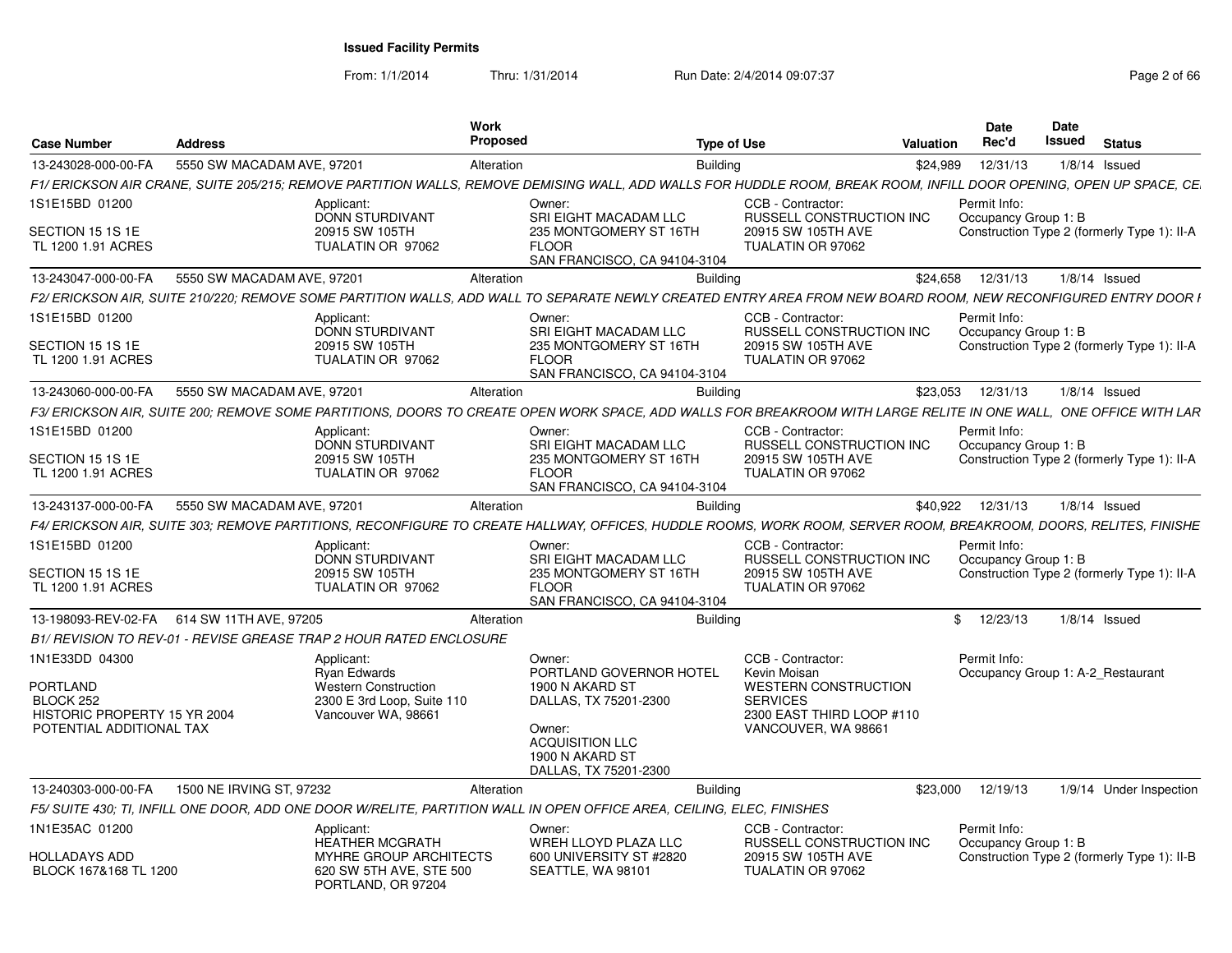From: 1/1/2014

Thru: 1/31/2014 Run Date: 2/4/2014 09:07:37 Page 3 of 66

| <b>Case Number</b>                                                                                                          | <b>Address</b>              |                                                                                                                                            | Work<br>Proposed | <b>Type of Use</b>                                                                                                                                               |                                                                                                                         | <b>Valuation</b> | Date<br>Rec'd                                                                    | Date<br>Issued | <b>Status</b>                                                                      |
|-----------------------------------------------------------------------------------------------------------------------------|-----------------------------|--------------------------------------------------------------------------------------------------------------------------------------------|------------------|------------------------------------------------------------------------------------------------------------------------------------------------------------------|-------------------------------------------------------------------------------------------------------------------------|------------------|----------------------------------------------------------------------------------|----------------|------------------------------------------------------------------------------------|
| 13-241089-000-00-FA                                                                                                         | 650 NE HOLLADAY ST. 97232   |                                                                                                                                            | Alteration       | <b>Building</b>                                                                                                                                                  |                                                                                                                         | \$819.983        | 12/23/13                                                                         |                | 1/9/14 Under Inspection                                                            |
|                                                                                                                             |                             |                                                                                                                                            |                  | F6/ 16TH FLOOR, REGUS; FULL FLOOR, REMOVE PARTITIONS, FIXTURES, ADD BACK PARTITIONS FOR MULTIPLE OFFICES, RECEPTION AREA, BOARDROOM, WELCOME SUITE WITH REFRESHM |                                                                                                                         |                  |                                                                                  |                |                                                                                    |
| 1N1E35BC 00400                                                                                                              |                             | Applicant:<br><b>ANTHONY SILVESTRINI</b>                                                                                                   |                  | Owner:<br>600 HOLLADAY LIMITED                                                                                                                                   | CCB - Contractor:<br><b>LANGLEY INVESTMENT</b>                                                                          |                  |                                                                                  |                |                                                                                    |
| HOLLADAYS ADD<br>BLOCK 82<br>LOT 1-3<br>INC PT VAC ST LOT 4&5<br>$LOT6-8$                                                   |                             | 825 NE MULTNOMAH STE 1275<br>PORTLAND OR 97232                                                                                             |                  | <b>PARTNERSHIP</b><br>1211 SW 5TH AVE STE 2230<br>PORTLAND, OR 97204                                                                                             | PROPERTIES INC<br>825 NE MULTNOMAH ST STE 1275<br>PORTLAND, OR 97232                                                    |                  |                                                                                  |                |                                                                                    |
| 13-241757-000-00-FA                                                                                                         | 601 SW 2ND AVE, 97204       |                                                                                                                                            | Alteration       | <b>Building</b>                                                                                                                                                  |                                                                                                                         | \$273,592        | 12/26/13                                                                         |                | 1/13/14 Under Inspection                                                           |
|                                                                                                                             |                             |                                                                                                                                            |                  | F10/ 23RD FLOOR: DEMO SOME WORKSTATIONS. CASEWORK. RELOCATE DOUBLE GLASS DOORS. DEMISING WALL. DOORS. NEW WORK STATIONS. RECEPTION AREA. FULL HEIGHT SLIDING (   |                                                                                                                         |                  |                                                                                  |                |                                                                                    |
| 1S1E03BA 05000                                                                                                              |                             | Applicant:<br><b>TONY SILVESTRINI</b>                                                                                                      |                  | Owner:<br>MORRISON STREET CF LLC                                                                                                                                 | CCB - Contractor:<br><b>LANGLEY INVESTMENT</b>                                                                          |                  |                                                                                  |                |                                                                                    |
| <b>PORTLAND</b><br>BLOCK <sub>20</sub><br>LOT 1-4 EXC PT IN ST & LOT 5-8                                                    |                             | <b>LANGLEY INVESTMENT</b><br>PROPERTIES INC.<br>825 NE MULTNOMAH SUITE 1275<br>PORTLAND, OR 97232                                          |                  | 1211 SW 5TH AVE #2230<br>PORTLAND, OR 97204                                                                                                                      | PROPERTIES INC<br>825 NE MULTNOMAH ST STE 1275<br>PORTLAND, OR 97232                                                    |                  |                                                                                  |                |                                                                                    |
| 13-198784-000-00-FA                                                                                                         | 2201 NE LLOYD BLVD, 97232   |                                                                                                                                            | Alteration       | <b>Building</b>                                                                                                                                                  |                                                                                                                         | \$100,000        | 8/29/13                                                                          |                | 1/13/14 Issued                                                                     |
|                                                                                                                             |                             |                                                                                                                                            |                  | F4/ SPACE # G-104 CHARLOTTE RUSSE 6,003 SQ FT NEW TENANT REMODEL ****BID ESTIMATE***** (Electrical Inspection done by commercial)                                |                                                                                                                         |                  |                                                                                  |                |                                                                                    |
| 1N1E35BA 00101                                                                                                              |                             | Applicant:<br>SOMMER LAUGHEAD<br>1737 CHALMERS ST. #301<br>SAN DIEGO, CA 92103                                                             |                  | Owner:<br>CAPREF LLOYD CENTER LLC<br>8343 DOUGLAS AVE #200<br>DALLAS, TX 75225-5885                                                                              | CCB - Contractor:<br>STEINER CONSTRUCTION<br>SERVICES INC<br>3614 CITY RD 101<br>WAYZATA, MN 55391                      |                  | Permit Info:<br>Station                                                          |                | Occupancy Group 1: M_Store, Service<br>Construction Type 2 (formerly Type 1): II-A |
| 14-101987-000-00-FA                                                                                                         | 107 SE WASHINGTON ST, 97214 |                                                                                                                                            | Alteration       | Buildina                                                                                                                                                         |                                                                                                                         | \$25,000         | 1/7/14                                                                           |                | 1/14/14 Under Inspection                                                           |
|                                                                                                                             |                             |                                                                                                                                            |                  | F4/ SUITE 252; ADD WALLS FOR A SERVER ROOM, REVERSE DOOR SWING, CABINETS IN NEW BREAKROOM, GLASS WALL IN NEW CONFERENCE ROOM, ELEC, PLBG                         |                                                                                                                         |                  |                                                                                  |                |                                                                                    |
| 1S1E03AA 00900<br><b>EAST PORTLAND</b><br>BLOCK 42<br>$LOT 1-8$<br>HISTORIC PROPERTY 15 YR 2006<br>POTENTIAL ADDITIONAL TAX |                             | Applicant:<br><b>ERIC DUGGER</b><br><b>WESTERN CONSTRUCTION</b><br><b>SERVICES</b><br>2300 EAST THIRD LOOP, SUITE 11<br>VANCOUVER WA 98661 |                  | Owner:<br>OLYMPIC MILLS WAREHOUSE LLC Kevin Moisan<br>901 NE GLISAN ST<br>PORTLAND, OR 97232                                                                     | CCB - Contractor:<br><b>WESTERN CONSTRUCTION</b><br><b>SERVICES</b><br>2300 EAST THIRD LOOP #110<br>VANCOUVER, WA 98661 |                  | Permit Info:<br>Occupancy Group 1: B Bank, Off.,<br>Med.Off., Pub.Bldg.<br>IV-HT |                | Construction Type 2 (formerly Type 1):                                             |
| 14-100473-000-00-FA                                                                                                         | 5331 SW MACADAM AVE, 97201  |                                                                                                                                            | Alteration       | <b>Building</b>                                                                                                                                                  |                                                                                                                         | \$40,000         | 1/2/14                                                                           |                | 1/15/14 Under Inspection                                                           |
|                                                                                                                             |                             |                                                                                                                                            |                  | B2/ SUITE 380; NEW IN-WALL HINGED (ACCORDIAN) GLASS OPENING WITH RELITE ABOVE AT RECEPTION AREA, RELITES AT SOUTH TREATMENT ROOMS WALLS, FLOORING, CEILING, ELEC |                                                                                                                         |                  |                                                                                  |                |                                                                                    |
| 1S1E15BD 03900                                                                                                              |                             | Applicant:<br><b>DAVID BROWN</b>                                                                                                           |                  | Owner:<br>WATER TOWER BUILDING LLC                                                                                                                               | CCB - Contractor:<br>MELVIN MARK CONSTRUCTION C(Occupancy Group 1: B)                                                   |                  | Permit Info:                                                                     |                |                                                                                    |
| SECTION 15 1S 1E<br>TL 3900 3.66 ACRES                                                                                      |                             | <b>MELVIN MARK COMPANIES</b><br>111 SW COLUMBIA, STE 1380<br>PORTLAND OR 97201                                                             |                  | 111 SW COLUMBIA ST #1380<br>PORTLAND, OR 97239                                                                                                                   | 111 SW COLUMBIA ST STE 1380<br>PORTLAND, OR 972015873                                                                   |                  | IV-HT                                                                            |                | Construction Type 2 (formerly Type 1):                                             |
| 14-100409-000-00-FA                                                                                                         | 26 SW SALMON ST, 97204      |                                                                                                                                            | Alteration       | <b>Building</b>                                                                                                                                                  |                                                                                                                         | \$68,000         | 1/2/14                                                                           |                | $1/15/14$ Issued                                                                   |
|                                                                                                                             |                             |                                                                                                                                            |                  | B2/ 13TH FLOOR; REMOVE ONE OFFICE WALL, ADD BACK GLASS WALL IN ITS PLACE, ADD DEMISING WALL TO SEPARATE SPACE FROM OPEN OFFICE AREA, DOORS, CEILING, ELEC        |                                                                                                                         |                  |                                                                                  |                |                                                                                    |
| 1S1E03BD 00200                                                                                                              |                             | Applicant:<br><b>Alfred Bran</b>                                                                                                           |                  | Owner:<br><b>IEH PORTLAND LLC</b>                                                                                                                                | CCB - Contractor:<br><b>MARK BECKIUS</b>                                                                                |                  | Permit Info:<br>Occupancy Group 1: B Bank, Off.,                                 |                |                                                                                    |
| PORTLAND<br>BLOCK 6<br>$LOT 1-8$                                                                                            |                             | 121 SW SALMON<br>Portland, OR 97204                                                                                                        |                  | 121 SW SALMON ST<br>PORTLAND, OR 97204-2901                                                                                                                      | REIMERS & JOLIVETTE INC<br>2344 NW 24TH AVE<br>Portland, OR 97210                                                       |                  | Med.Off., Pub.Bldg.                                                              |                |                                                                                    |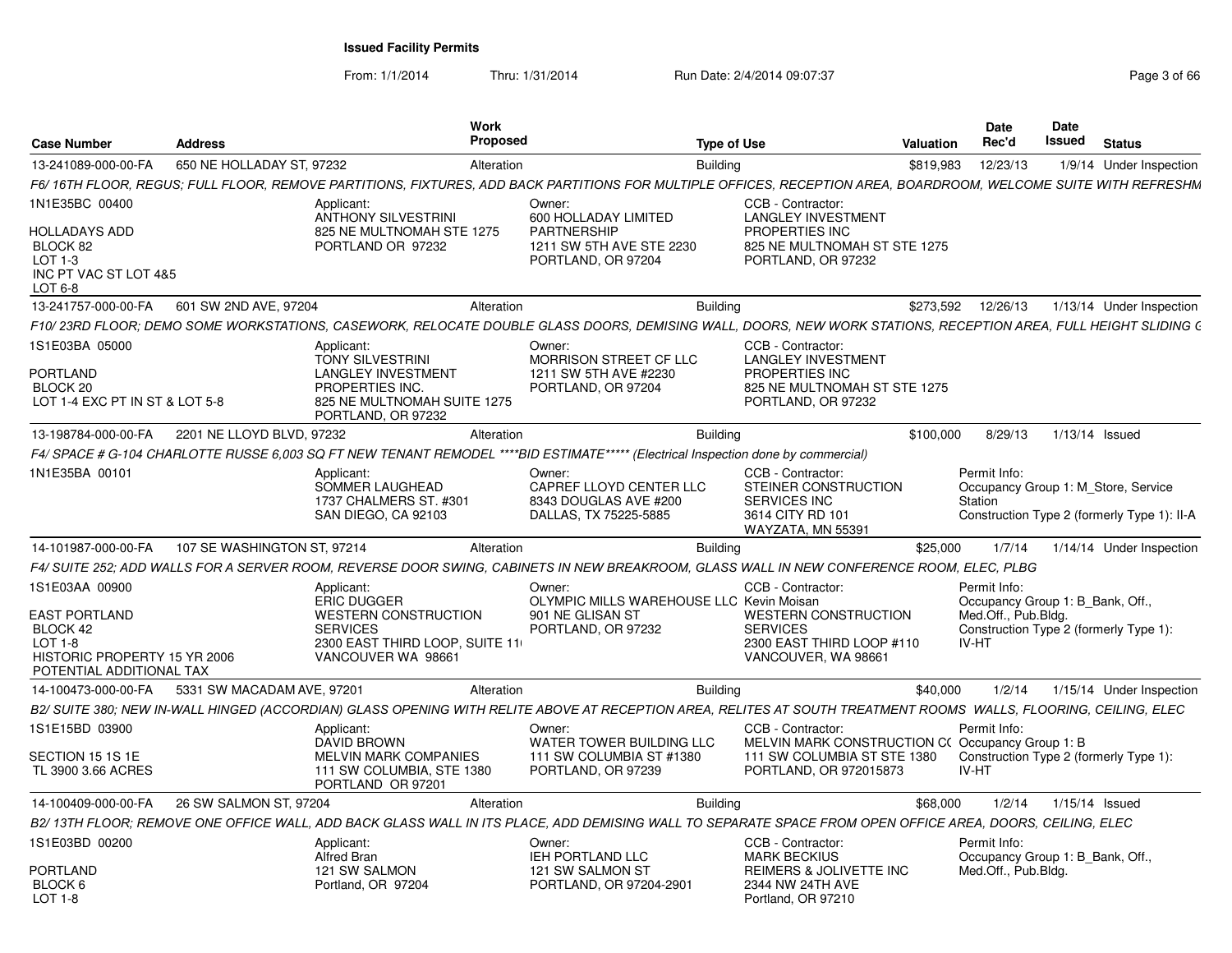From: 1/1/2014Thru: 1/31/2014 Run Date: 2/4/2014 09:07:37 Page 4 of 66

| <b>Case Number</b>                                | <b>Address</b>                                 | <b>Work</b>                                                                                                                                                     | Proposed   | <b>Type of Use</b>                                                               |                                                                                                                   | <b>Valuation</b> | <b>Date</b><br>Rec'd                                    | <b>Date</b><br><b>Issued</b> | <b>Status</b>                               |
|---------------------------------------------------|------------------------------------------------|-----------------------------------------------------------------------------------------------------------------------------------------------------------------|------------|----------------------------------------------------------------------------------|-------------------------------------------------------------------------------------------------------------------|------------------|---------------------------------------------------------|------------------------------|---------------------------------------------|
| 13-243406-000-00-FA                               | 610 SW ALDER ST, 97205                         |                                                                                                                                                                 | Alteration | <b>Building</b>                                                                  |                                                                                                                   | \$25,000         | 12/31/13                                                | 1/15/14 Issued               |                                             |
|                                                   |                                                | B2/ 2nd FLOOR, WALLS FOR OFFICES, OPEN OFFICE SPACE, STORAGE, DOOR, CABINETRY FOR BREAK AREA, CEILING, ELEC. SUITE FOR 5-D CONSTRUCTION'S OFFICE                |            |                                                                                  |                                                                                                                   |                  |                                                         |                              |                                             |
| 1N1E34CC 08000                                    |                                                | Applicant:                                                                                                                                                      | Owner:     |                                                                                  | CCB - Contractor:                                                                                                 |                  | Permit Info:                                            |                              |                                             |
| PORTLAND<br>TL 8000 LOT 1-3 BLOCK 178             |                                                | <b>DAN YOUNG</b><br><b>OREGON BUSINESS</b><br><b>ARCHITECTURE</b><br>PO BOX 80301<br>PORTLAND, OR 97280                                                         | LLC        | RALPH SCHLESINGER COMPANY<br>610 SW ALDER ST #1221<br>PORTLAND, OR 97205-3613    | 5D CONTRACTORS LLC<br>PO BOX 416<br>CORBETT, OR 97019                                                             |                  | Occupancy Group 1: B_Bank, Off.,<br>Med.Off., Pub.Bldg. |                              |                                             |
| 14-103778-000-00-FA                               | 1410 SW MORRISON ST. 97205                     |                                                                                                                                                                 | Alteration | Buildina                                                                         |                                                                                                                   | \$30,000         | 1/10/14                                                 | 1/15/14 Issued               |                                             |
|                                                   |                                                | F6/ SUITE 700: TI. REMOVE WALLS DOORS. RECONFIGURE FOR OFFICE. DOORS AND RELITES. CONFERENCE ROOM. WORK ROOM. RECEPTION AREA. NEW ADA RESTROOM. OPEN OFFICE SP. |            |                                                                                  |                                                                                                                   |                  |                                                         |                              |                                             |
| 1N1E33DD 07400<br><b>PORTLAND</b>                 |                                                | Applicant:<br><b>MARK WOLFE</b><br>AMERICAN PROPERTY                                                                                                            | Owner:     | WESTON INVESTMENT CO LLC<br>2154 NE BROADWAY RM 200                              |                                                                                                                   |                  | Permit Info:<br>Occupancy Group 1: B                    |                              | Construction Type 2 (formerly Type 1): I-B  |
| BLOCK 310<br>LOT 1&2<br>N 40' OF LOT 3            |                                                | <b>MANAGEMENT</b><br>2510 NE MULTNOMAH<br>PORTLAND OR 97232                                                                                                     |            | PORTLAND, OR 97232-1590                                                          |                                                                                                                   |                  |                                                         |                              |                                             |
| 13-213400-PHS-02-FA                               | 110 SW YAMHILL ST, 97204                       |                                                                                                                                                                 | Alteration | <b>Building</b>                                                                  |                                                                                                                   | \$               | 11/6/13                                                 | 1/16/14 Issued               |                                             |
|                                                   | F7/ PHASE 2: EXTERIOR ALTERATIONS/IMPROVEMENTS |                                                                                                                                                                 |            |                                                                                  |                                                                                                                   |                  |                                                         |                              |                                             |
| 1S1E03BA 02400                                    |                                                | Applicant:<br>Lisa Ward                                                                                                                                         | Owner:     | <b>B13 INVESTORS LLC</b>                                                         | CCB - Contractor:<br>R & H CONSTRUCTION                                                                           |                  | Permit Info:<br>Occupancy Group 1: B Bank, Off          |                              |                                             |
| PORTLAND<br>BLOCK 13<br>LOT 1&2                   |                                                | Hennebery Eddy Architects<br>921 SW WASHINGTON ST SUITE<br>250<br>PORTLAND, OR 97205                                                                            |            | 111 SW COLUMBIA ST #1380<br>PORTLAND, OR 97201                                   | 1530 SW TAYLOR STREET<br>PORTLAND, OR 97205                                                                       |                  | Med.Off., Pub.Bldg.                                     |                              | Construction Type 2 (formerly Type 1): I-B  |
| 13-222845-000-00-FA                               | 12000 SW 49TH AVE, 97219                       |                                                                                                                                                                 | Alteration | <b>Building</b>                                                                  |                                                                                                                   | \$240,000        | 10/30/13                                                | 1/16/14 Issued               |                                             |
|                                                   |                                                | B1/PLUMBING RE-PIPE, REPLACING FIXTURES: 4 - NEW 100 GAL HW, 1 - 600 GAL EXPANSION TANK, 2 PUMPS.                                                               |            |                                                                                  |                                                                                                                   |                  |                                                         |                              |                                             |
| 1S1E31D 00200                                     |                                                | Applicant:<br><b>MATT KEIKKALA</b><br><b>CHARTER MECHANICAL</b><br>7940 SW HUNZIKER STREET<br>PORTLAND, OR 97223                                                | Owner:     | PORTLAND COMMUNITY<br><b>COLLEGE DIST</b><br>PO BOX 6119<br>ALOHA, OR 97007-0119 | CCB - Contractor:<br><b>SAL MARTINEZ</b><br><b>CHARTER MECHANICAL</b><br>7940 SW HUNZIKER ST<br>PORTLAND OR 97223 |                  | Permit Info:<br>Occupancy Group 1: B                    |                              | Construction Type 2 (formerly Type 1): I-B  |
| 13-240680-000-00-FA                               | 2800 N VANCOUVER AVE, 97227                    |                                                                                                                                                                 | Alteration | <b>Building</b>                                                                  |                                                                                                                   | \$242,244        | 12/20/13                                                |                              | 1/17/14 Under Inspection                    |
|                                                   |                                                | F11/ MIDWIFERY SUITE 255, INTERNAL MEDICINE SUITE 229 & SHARED CONFERENCE ROOM SUITE 231 COMBINED MEDICAL OFFICE 4,023 SQ FT REMODEL                            |            |                                                                                  |                                                                                                                   |                  |                                                         |                              |                                             |
| 1N1E27AC 01300                                    |                                                | Applicant:<br><b>MEG UEHARA</b>                                                                                                                                 |            |                                                                                  | CCB - Contractor:<br><b>SKANSKA USA</b>                                                                           |                  | Permit Info:<br>Occupancy Group 1: B Bank, Off          |                              |                                             |
| RAILROAD SHOPS ADD<br>BLOCK 2<br>LOT 1-16 TL 1300 |                                                | <b>ZGF ARCHITECTS</b><br>1223 SW WASHINGTON STE 200<br>PORTLAND, OR 97205                                                                                       |            |                                                                                  | 222 SW Columbia St., Suite 300<br>Portland, OR 97201                                                              |                  | Med.Off., Pub.Bldg.                                     |                              | Construction Type 2 (formerly Type 1): II-B |
| 14-103904-000-00-FA                               | 919 NE 19TH AVE, 97232                         |                                                                                                                                                                 | Alteration | <b>Building</b>                                                                  |                                                                                                                   | \$65,000         | 1/10/14                                                 | 1/17/14 Issued               |                                             |
|                                                   |                                                | F4/ SUITE 100: DEMO MOST WALLS. COUPLE OF RESTROOMS. RECONFIGURE WALLS FOR MULTIPLE OFFICES. CONFERENCE ROOMS. BREAK ROOM. NEW RECEPTION AREA. DOORS. RELITES   |            |                                                                                  |                                                                                                                   |                  |                                                         |                              |                                             |
| 1N1E35AC 00100                                    |                                                | Applicant:                                                                                                                                                      | Owner:     |                                                                                  |                                                                                                                   |                  | Permit Info:                                            |                              |                                             |
| <b>SULLIVANS ADD</b><br><b>BLOCK 36 TL 100</b>    |                                                | <b>MARK WOLFE</b><br>AMERICAN PROPERTY<br>MANAGEMENT<br>2510 NE MULTNOMAH                                                                                       |            | WESTON INVESTMENT CO LLC<br>2154 NE BROADWAY RM 200<br>PORTLAND, OR 97232-1590   |                                                                                                                   |                  | Occupancy Group 1: B                                    |                              | Construction Type 2 (formerly Type 1): II-A |
|                                                   |                                                | PORTLAND OR 97232                                                                                                                                               |            |                                                                                  |                                                                                                                   |                  |                                                         |                              |                                             |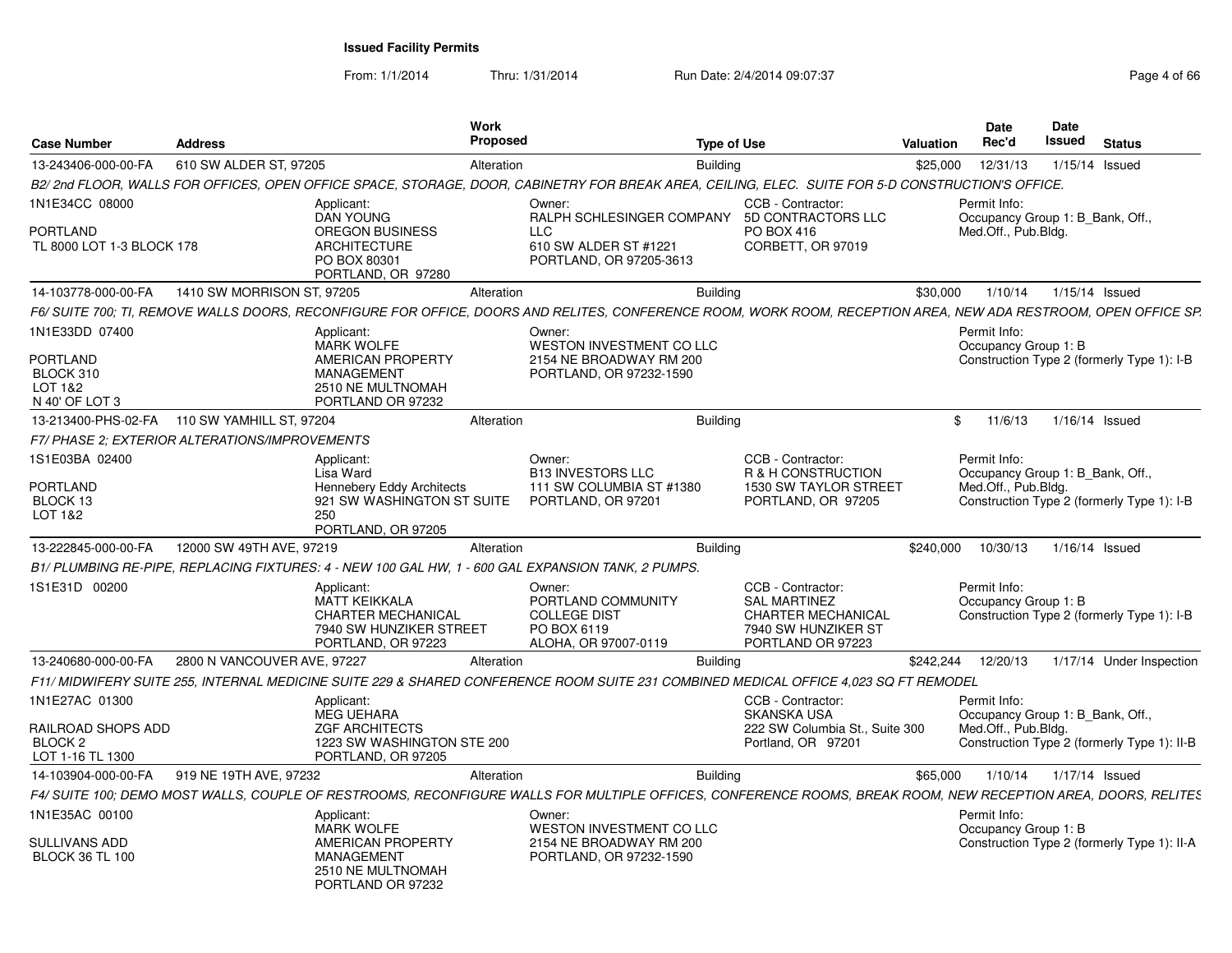From: 1/1/2014

Thru: 1/31/2014 **Run Date: 2/4/2014 09:07:37** Christian Bag 5 of 66 of 66 of 666 of 7.37

|  | Page 5 of 66 |  |  |  |
|--|--------------|--|--|--|
|--|--------------|--|--|--|

| <b>Case Number</b>                                               | <b>Address</b>                               | <b>Work</b><br><b>Proposed</b>                                                                                                                                                     |                                                                                          | <b>Type of Use</b>                                                                               | <b>Valuation</b> | <b>Date</b><br>Rec'd                                    | <b>Date</b><br><b>Issued</b> | <b>Status</b>                              |
|------------------------------------------------------------------|----------------------------------------------|------------------------------------------------------------------------------------------------------------------------------------------------------------------------------------|------------------------------------------------------------------------------------------|--------------------------------------------------------------------------------------------------|------------------|---------------------------------------------------------|------------------------------|--------------------------------------------|
| 14-103566-000-00-FA                                              | 5050 NE HOYT ST, 97213                       | Alteration                                                                                                                                                                         |                                                                                          | <b>Building</b>                                                                                  | \$58,571         | 1/10/14                                                 |                              | 1/17/14 Under Inspection                   |
|                                                                  |                                              | F1/ SUITE 221; REMODEL RECEPTION AND BUSINESS OFFICE, INFILL DOORWAY, NEW CASEWORK, RELOCATED SINKS. NEW CUSTOMER SERVICE WINDOW IN RECEPTION AREA, CEILING, ELE                   |                                                                                          |                                                                                                  |                  |                                                         |                              |                                            |
| 1N2E31BD 03800                                                   |                                              | Applicant:                                                                                                                                                                         | Owner:                                                                                   | CCB - Contractor:                                                                                |                  | Permit Info:                                            |                              |                                            |
| <b>CENTER ADD</b><br>BLOCK <sub>3</sub><br>LOT 1-7 INC PT VAC ST |                                              | RICK ROBINSON<br>PROVIDENCE PROFESSIONAL<br>4400 NE HALSEY, BLDG. 2, SUITE<br>190                                                                                                  | PROVIDENCE HEALTH<br>4400 NE HALSEY ST BLDG 2 #190<br>PORTLAND, OR 97213-1545            | IN LINE COMMERCIAL CONST<br>PO BOX 5837<br>ALOHA, OR 97006                                       |                  | Occupancy Group 1: B<br>I-FR                            |                              | Construction Type 2 (formerly Type 1):     |
| LOT 20-26 EXC PT IN ST                                           |                                              | PORTLAND, OR 97213                                                                                                                                                                 | Owner:<br>SERVICES-OREGON<br>4400 NE HALSEY ST BLDG 2 #190<br>PORTLAND, OR 97213-1545    |                                                                                                  |                  |                                                         |                              |                                            |
| 14-103640-000-00-FA                                              | 10000 SE MAIN ST, 97216                      | Alteration                                                                                                                                                                         |                                                                                          | <b>Building</b>                                                                                  | \$65,000         | 1/10/14                                                 |                              | 1/17/14 Issued                             |
|                                                                  | B1/2ND FLOOR ICU CEILING PATIENT LIFT SYSTEM |                                                                                                                                                                                    |                                                                                          |                                                                                                  |                  |                                                         |                              |                                            |
| 1S2E04A 02400                                                    |                                              | Applicant:<br><b>MICHAEL THIEL</b>                                                                                                                                                 | Owner:<br>PORTLAND ADVENTIST MEDICAL                                                     | CCB - Contractor:<br>MICHAEL L BROWN                                                             |                  |                                                         |                              |                                            |
| EVERGLADE<br>LOT 6 TL 2400                                       |                                              | PKA ARCHITECTS<br>6969 SW HAMPTON ST<br>PORTLAND, OR 97223                                                                                                                         | 10123 SE MARKET ST<br>PORTLAND, OR 97216-2532                                            | M BROWN INDUSTRIES LLC<br>16631 S RACHEL CT<br>OREGON CITY, OR 97045                             |                  |                                                         |                              |                                            |
|                                                                  |                                              |                                                                                                                                                                                    | Owner:<br><b>CENTER</b><br>10123 SE MARKET ST<br>PORTLAND, OR 97216-2532                 |                                                                                                  |                  |                                                         |                              |                                            |
| 13-242623-000-00-FA                                              |                                              | 3181 SW SAM JACKSON PARK RD - Bldg OHS, 9 Alteration                                                                                                                               |                                                                                          | <b>Building</b>                                                                                  | \$2.213.450      | 12/30/13                                                |                              | 1/21/14 Issued                             |
|                                                                  |                                              | F10/ 7TH FLOOR SOUTH; 7A ICU REMODEL, SIX NEW PATIENT LIFTS, WALL REMOVALS, ADDITIONS, WALL FRAMING, FINISH UPGRADES, CEILING, ELEC, patient lifts at rooms 7a02, 7a08, 7a14, 7a2l |                                                                                          |                                                                                                  |                  |                                                         |                              |                                            |
| 1S1E09 00200                                                     |                                              | Applicant:<br><b>GERHARD BAMLER</b><br><b>GBJ ARCHITECTURE</b><br>815 SW 2ND AVE. SUITE 600<br>PORTLAND, OR 97204                                                                  | Owner:<br>OREGON STATE OF<br>3181 SW SAM JACKSON PARK RD OF OREGON<br>PORTLAND, OR 97239 | CCB - Contractor:<br>HOFFMAN CONSTRUCTION CO<br>805 SW BROADWAY SUITE 2100<br>PORTLAND, OR 97205 |                  | Permit Info:<br>Occupancy Group 1: I-2                  |                              | Construction Type 2 (formerly Type 1): I-A |
| 13-241529-000-00-FA                                              | 555 SW OAK ST                                | Alteration                                                                                                                                                                         |                                                                                          | <b>Building</b>                                                                                  | \$1,459,000      | 12/24/13                                                |                              | $1/21/14$ Issued                           |
|                                                                  |                                              | F8/5TH FLOOR PLAZA COMPLETE REMODEL AND OFFICE RECONFIGURATION OF THE ENTIRE FLOOR WITH UPGRADED CORE RESTROOMS                                                                    |                                                                                          |                                                                                                  |                  |                                                         |                              |                                            |
| 1N1E34CD 80000                                                   |                                              | Applicant:<br>SABINE O'HALLORAN                                                                                                                                                    | Owner:<br>ASSOCIATION OF UNIT OWNERS FORTIS CONSTRUCTION                                 | CCB - Contractor:                                                                                |                  |                                                         |                              |                                            |
| ONE ELEVEN TOWER CONDOMINIUM<br><b>GENERAL COMMON ELEMENTS</b>   |                                              | ANKROM MOISAN ARCHITECTS<br>6720 SW MACADAM, STE 100<br>PORTLAND OR 97219                                                                                                          | <b>OF</b><br>ONE ELEVEN TOWER<br>CONDOMINIUM 111 SW 5TH<br>PORTLAND, OR 97204            | 1705 SW TAYLOR ST SUITE 200<br>PORTLAND, OR 97205                                                |                  |                                                         |                              |                                            |
| 14-103095-000-00-FA                                              | 1631 NW THURMAN ST                           | Alteration                                                                                                                                                                         |                                                                                          | <b>Building</b>                                                                                  | \$133,333        | 1/9/14                                                  |                              | $1/21/14$ Issued                           |
|                                                                  |                                              | F11/ CMD 3RD & 4TH FLOORS TENANT REMODEL, NEW BREAKROOM, OFFICES, CONF ROOM AND OPEN OFFICE AREA                                                                                   |                                                                                          |                                                                                                  |                  |                                                         |                              |                                            |
| 1N1E28DD 03500                                                   |                                              | Applicant:                                                                                                                                                                         | Owner:                                                                                   | CCB - Contractor:                                                                                |                  | Permit Info:                                            |                              |                                            |
| WATSONS ADD<br>BLOCK 17-19 & TERMINAL BLK TL 3500                |                                              | BETHANNE WHALEN<br>FFA. INC.<br>520 SW YAMHILL ST. SUITE 900<br>PORTLAND, OR 97204                                                                                                 | 1631 NW THURMAN STREET LLC<br>111 SW COLUMBIA ST #1380<br>PORTLAND, OR 97201-5845        | <b>R&amp;H RESTORATIONS</b><br>1530 SW TAYLOR ST<br>PORTLAND OR 97205                            |                  | Occupancy Group 1: B_Bank, Off.,<br>Med.Off., Pub.Bldg. |                              |                                            |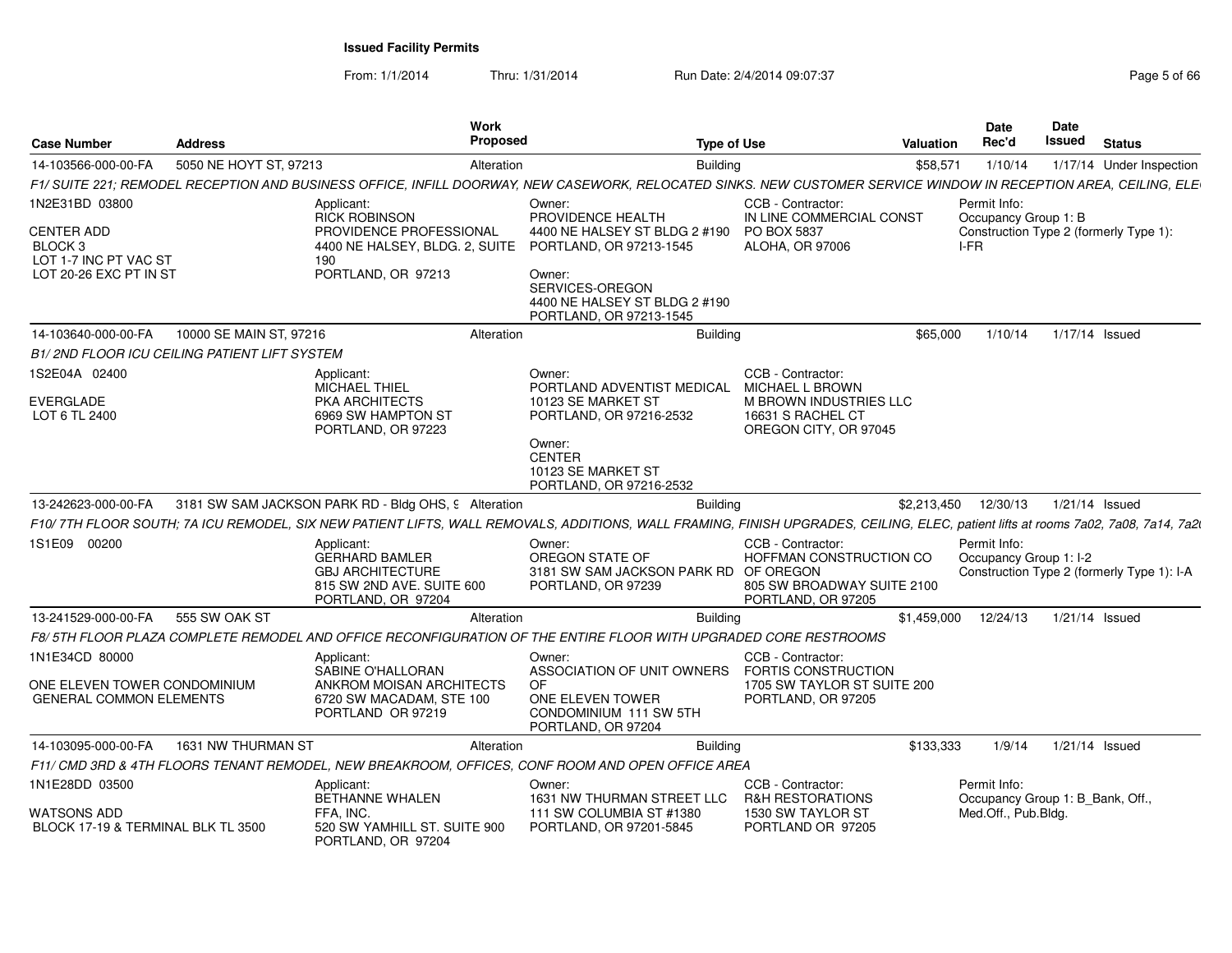From: 1/1/2014

Thru: 1/31/2014 Run Date: 2/4/2014 09:07:37 Page 6 of 66

| <b>Case Number</b>                                                                                         | <b>Address</b>                              | Work<br>Proposed                                                                                                                                               |                                                                                                                                                                                     | <b>Type of Use</b>                                                                                                                   | Valuation | <b>Date</b><br>Rec'd                                                    | Date<br><b>Issued</b> | <b>Status</b>                               |
|------------------------------------------------------------------------------------------------------------|---------------------------------------------|----------------------------------------------------------------------------------------------------------------------------------------------------------------|-------------------------------------------------------------------------------------------------------------------------------------------------------------------------------------|--------------------------------------------------------------------------------------------------------------------------------------|-----------|-------------------------------------------------------------------------|-----------------------|---------------------------------------------|
| 14-106568-000-00-FA                                                                                        | 2700 N HAYDEN ISLAND DR - Bldg B, 97217     | Alteration                                                                                                                                                     | <b>Building</b>                                                                                                                                                                     |                                                                                                                                      | \$7,000   | 1/17/14                                                                 |                       | 1/22/14 Under Inspection                    |
|                                                                                                            | B1/ SUITE 2700 NEW WALLS FOR PRIVATE OFFICE |                                                                                                                                                                |                                                                                                                                                                                     |                                                                                                                                      |           |                                                                         |                       |                                             |
| 2N1E33B 00900                                                                                              |                                             | Applicant:<br><b>DAVID BROWN</b><br><b>MELVIN MARK COMPANIES</b><br>111 SW COLUMBIA, STE 1380<br>PORTLAND OR 97201                                             | Owner:<br><b>HAYDEN OPB PARTNERS LLC</b><br>111 SW COLUMBIA ST #1380<br>PORTLAND, OR 97201                                                                                          | CCB - Contractor:<br>MELVIN MARK CONSTRUCTION C(<br>111 SW COLUMBIA ST STE 1380<br>PORTLAND, OR 972015873                            |           |                                                                         |                       |                                             |
| 13-228805-000-00-FA                                                                                        | 614 SW 11TH AVE, 97205                      | Alteration                                                                                                                                                     | <b>Building</b>                                                                                                                                                                     |                                                                                                                                      | \$30,000  | 11/18/13                                                                |                       | 1/22/14 Issued                              |
|                                                                                                            |                                             | F1/NEW EMPLOYEE BREAK ROOM-MAINTAIN CURRENT SPRINKLER AND ALARM COVERAGE                                                                                       |                                                                                                                                                                                     |                                                                                                                                      |           |                                                                         |                       |                                             |
| 1N1E33DD 04300<br><b>PORTLAND</b><br>BLOCK 252<br>HISTORIC PROPERTY 15 YR 2004<br>POTENTIAL ADDITIONAL TAX |                                             | Applicant:<br>ROBERT FRAZIER<br>1200 NW NATIO PKWY SUITE 300<br>PORTLAND, OR 97212                                                                             | Owner:<br>PORTLAND GOVERNOR HOTEL<br>1900 N AKARD ST<br>DALLAS, TX 75201-2300<br>Owner:<br><b>ACQUISITION LLC</b><br>1900 N AKARD ST<br>DALLAS, TX 75201-2300                       | CCB - Contractor:<br><b>TURNER CONSTRUCTION CO</b><br>1200 NW NAITO PARKWAY #300<br>PORTLAND, OR 972209                              |           | Permit Info:                                                            |                       | Occupancy Group 1: R-1_Hotel or Motel       |
| 13-241745-000-00-FA                                                                                        | 3500 N INTERSTATE AVE, 97227                | Alteration                                                                                                                                                     | <b>Building</b>                                                                                                                                                                     |                                                                                                                                      | \$40,000  | 12/26/13                                                                |                       | 1/23/14 Issued                              |
|                                                                                                            |                                             | F10/1ST FLOOR, EAST END; SELECTED DEMO OF CASEWORK, COUNTER TOPS, ETC, FOR RELOCATION OF OCCUPATIONAL HEALTH TO INTS 1ST FLOOR FROM LOWER LEVEL, NEW PRIVACY C |                                                                                                                                                                                     |                                                                                                                                      |           |                                                                         |                       |                                             |
| 1N1E22CC 12100                                                                                             |                                             | Applicant:<br>MICHELLE SCHULZ<br><b>GBD ARCHITECTS. INC</b><br>1120 NW COUCH, SUITE 300<br>PORTLAND, OR 97209                                                  | Owner:<br>KAISER FOUNDATION HEALTH<br>500 NE MULTNOMAH ST #100<br>PORTLAND, OR 97232-2099<br>Owner:<br>PLAN OF THE NORTHWEST<br>500 NE MULTNOMAH ST #100<br>PORTLAND, OR 97232-2099 | CCB - Contractor:<br><b>TOM MITCHELL</b><br>WALSH CONSTRUCTION CO<br>2905 SW 1ST AV<br>PORTLAND, OR 97201                            |           | Permit Info:<br>Occupancy Group 1: I-2                                  |                       | Construction Type 2 (formerly Type 1): I-A  |
| 13-204280-DFS-01-FA                                                                                        | 1433 SW 6TH AVE, 97201                      | Alteration                                                                                                                                                     | <b>Building</b>                                                                                                                                                                     |                                                                                                                                      | \$        | 1/16/14                                                                 |                       | 1/23/14 Issued                              |
|                                                                                                            |                                             | F14/ PORTLAND TITLE GROUP 1ST FLOOR NE CORNER - DFS-01 FOR ALUMINUM STROREFRONTS AND ENTRANCES                                                                 |                                                                                                                                                                                     |                                                                                                                                      |           |                                                                         |                       |                                             |
| 1S1E03BC 02500<br><b>PORTLAND</b><br>BLOCK 186<br>LOT 3&4                                                  |                                             | Applicant:<br><b>ALAN VOLM</b><br><b>PACIFIC CREST STRUCTURES</b><br>17750 SW UPPER BOONES<br>FERRY RD 190<br>DURHAM OR 97224                                  | Owner:<br><b>HARSCH INVESTMENT</b><br>PO BOX 2708<br>PORTLAND, OR 97208-2708<br>Owner:<br>PROPERTIES LLC<br>PO BOX 2708                                                             | CCB - Contractor:<br><b>ALAN VOLM</b><br><b>PACIFIC CREST STRUCTURES</b><br>17750 SW UPPER BOONES<br>FERRY RD 190<br>DURHAM OR 97224 |           | Permit Info:<br>Occupancy Group 1: B Bank, Off.,<br>Med.Off., Pub.Bldg. |                       | Construction Type 2 (formerly Type 1): II-B |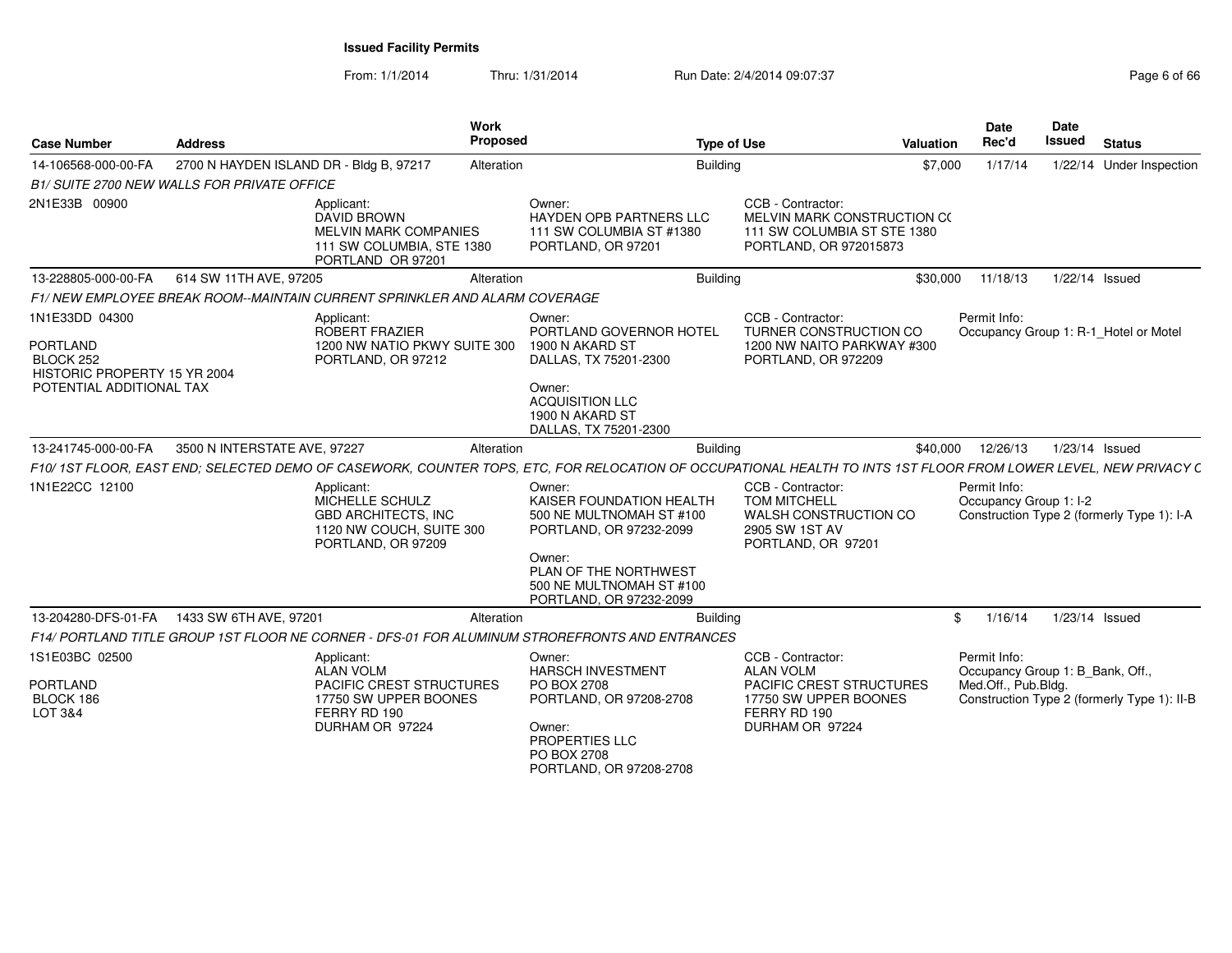From: 1/1/2014Thru: 1/31/2014 Run Date: 2/4/2014 09:07:37 Page 7 of 66

| <b>Case Number</b>                                | <b>Address</b>             |                                                                                                                     | Work<br>Proposed |                                                                                                                                                                   | Type of Use                                                                                                                | <b>Valuation</b> | <b>Date</b><br>Rec'd                             | Date<br><b>Issued</b> | <b>Status</b>                              |
|---------------------------------------------------|----------------------------|---------------------------------------------------------------------------------------------------------------------|------------------|-------------------------------------------------------------------------------------------------------------------------------------------------------------------|----------------------------------------------------------------------------------------------------------------------------|------------------|--------------------------------------------------|-----------------------|--------------------------------------------|
| 14-106274-000-00-FA                               | 2421 SE 11TH AVE, 97214    |                                                                                                                     | Alteration       | <b>Building</b>                                                                                                                                                   |                                                                                                                            | \$10,000         | 1/16/14                                          | 1/23/14 Issued        |                                            |
|                                                   |                            | F12/TENANT 4, ADD DEMISING WALL FOR CREATION OF 2 SUITES (3 & 4), ADD ADA TOILET ROOM                               |                  |                                                                                                                                                                   |                                                                                                                            |                  |                                                  |                       |                                            |
| 1S1E02CD 09200                                    |                            | Applicant:<br>Matt Loosemore<br>Sum Design Studio & Architecture<br>2505 SE 11th Ave, Ste 268<br>Portland, OR 97202 |                  | Owner:<br><b>JAMES R ALLAN</b><br>2770 NW IMPERIAL TER<br>PORTLAND, OR 97210-3316<br>Owner:<br>MARILYN M ALLAN<br>2770 NW IMPERIAL TER<br>PORTLAND, OR 97210-3316 | CCB - Contractor:<br><b>DOYLE PETERSON</b><br><b>SUPERIOR QUALITY</b><br>CONSTRUCTION CO<br>PO BOX 9291<br>BROOKS OR 97305 |                  |                                                  |                       |                                            |
| 14-104168-000-00-FA                               |                            | 3181 SW SAM JACKSON PARK RD - Bldg BSC, 9 Alteration                                                                |                  | <b>Building</b>                                                                                                                                                   |                                                                                                                            | \$121,545        | 1/13/14                                          |                       | 1/23/14 Issued                             |
|                                                   |                            |                                                                                                                     |                  | F1/ 5TH FLOOR, N END; NEW ACT GRID, BRACE TOP OF EXISTING WALLS, RATED ACCESS HATCH IN RATED MT SHAFT                                                             |                                                                                                                            |                  |                                                  |                       |                                            |
| 1S1E09 00200                                      |                            | Applicant:<br><b>CLAIRE ROTHSTEIN</b><br>ORANGEWALL STUDIOS<br>240 N BROADWAY ST. SUITE 202<br>PORTLAND, OR 97227   |                  | Owner:<br>OREGON STATE OF<br>3181 SW SAM JACKSON PARK RD PO BOX 5837<br>PORTLAND, OR 97239                                                                        | CCB - Contractor:<br>IN LINE COMMERCIAL CONST<br>ALOHA, OR 97006                                                           |                  | Permit Info:<br>Occupancy Group 1: B             |                       | Construction Type 2 (formerly Type 1): I-B |
| 13-225962-REV-01-FA                               | 12000 SW 49TH AVE, 97219   |                                                                                                                     | Alteration       | <b>Building</b>                                                                                                                                                   |                                                                                                                            |                  | 12/24/13<br>$\mathbb{S}$                         | 1/23/14 Issued        |                                            |
|                                                   |                            | F5/1ST FLOOR, CLASSROOM 111; REV-01 ADD CLASSROOM ARE REPLACE PART OF THE CEILING                                   |                  |                                                                                                                                                                   |                                                                                                                            |                  |                                                  |                       |                                            |
| 1S1E31D 00200                                     |                            | Applicant:<br><b>JUSTIN FOSTER</b><br><b>DECA ARCHITECTURE</b><br>935 SE ALDER ST<br>PORTLAND, OR 97214             |                  | Owner:<br>PORTLAND COMMUNITY<br><b>COLLEGE DIST</b><br>PO BOX 6119<br>ALOHA, OR 97007-0119                                                                        | CCB - Contractor:<br><b>HOWARD S WRIGHT</b><br><b>CONSTRUCTORS LP</b><br>P. O. BOX 3764<br>SEATTLE, WA 98124               |                  | Permit Info:<br>Occupancy Group 1: B<br>$II-1HR$ |                       | Construction Type 2 (formerly Type 1):     |
| 13-239241-000-00-FA                               | 111 SW 5TH AVE, 97204-3626 |                                                                                                                     | Alteration       | <b>Building</b>                                                                                                                                                   |                                                                                                                            |                  | \$40,000 12/17/13                                | 1/23/14 Issued        |                                            |
|                                                   |                            |                                                                                                                     |                  | F6/9TH FLOOR, SW CORNER; VACANT SPACE, DEMO MOST PARTITION WALLS, FLOORING, LEAVE WALLS FOR BREAKROOM, 5 OFFICES, CONTINUE THOSE WALLS TO CEILING, LEAVE OPEN OI  |                                                                                                                            |                  |                                                  |                       |                                            |
| 1N1E34CD 01300                                    |                            | Applicant:<br><b>MATT FITZGERALD</b><br><b>GBD ARCHITECTS INC</b><br>1120 NW Couch St. #300<br>Portland, OR 97209   |                  |                                                                                                                                                                   | CCB - Contractor:<br><b>RUSSELL CONSTRUCTION INC</b><br>20915 SW 105TH AVE<br>TUALATIN OR 97062                            |                  | Permit Info:<br>Occupancy Group 1: B             |                       | Construction Type 2 (formerly Type 1): I-A |
| 14-100128-000-00-FA                               | 601 SW 2ND AVE, 97204      |                                                                                                                     | Alteration       | <b>Building</b>                                                                                                                                                   |                                                                                                                            | \$229,591        | 1/2/14                                           |                       | 1/24/14 Under Inspection                   |
|                                                   |                            |                                                                                                                     |                  | F10/ TI, MODA EXPANSION ON 15TH & 17TH FLOORS; REMOVE PARTITION WALLS, CREATE OPEN OFFICE SPACE, NEW FLOOR ENTRY DOORS, WALLS FOR CONFERENCE ROOMS, WORK ROOM     |                                                                                                                            |                  |                                                  |                       |                                            |
| 1S1E03BA 05000<br>PORTLAND<br>BLOCK <sub>20</sub> |                            | Applicant:<br><b>TONY SILVESTRINI</b><br><b>LANGLEY INVESTMENT</b><br>PROPERTIES INC.                               |                  | Owner:<br>MORRISON STREET CF LLC<br>1211 SW 5TH AVE #2230<br>PORTLAND, OR 97204                                                                                   | CCB - Contractor:<br><b>LANGLEY INVESTMENT</b><br>PROPERTIES INC<br>825 NE MULTNOMAH ST STE 1275                           |                  |                                                  |                       |                                            |
| LOT 1-4 EXC PT IN ST & LOT 5-8                    |                            | 825 NE MULTNOMAH SUITE 1275<br>PORTLAND, OR 97232                                                                   |                  |                                                                                                                                                                   | PORTLAND, OR 97232                                                                                                         |                  |                                                  |                       |                                            |
| 13-195982-DFS-04-FA                               | 555 SW OAK ST              |                                                                                                                     | Alteration       | <b>Building</b>                                                                                                                                                   |                                                                                                                            | \$               | 1/13/14                                          | 1/27/14 Issued        |                                            |
|                                                   |                            | F9/ PLAZA RENOVATION - DFS-04 INTERIOR CURTAINWALL & ALUMINUM STOREFRONT                                            |                  |                                                                                                                                                                   |                                                                                                                            |                  |                                                  |                       |                                            |
| 1N1E34CD 80000<br>ONE ELEVEN TOWER CONDOMINIUM    |                            | Applicant:<br>TURNER CONSTRUCTION CO<br>1200 NW NAITO PARKWAY #300                                                  |                  | Owner:<br>ASSOCIATION OF UNIT OWNERS<br>OF.                                                                                                                       | CCB - Contractor:<br>TURNER CONSTRUCTION CO<br>1200 NW NAITO PARKWAY #300                                                  |                  |                                                  |                       |                                            |
| <b>GENERAL COMMON ELEMENTS</b>                    |                            | PORTLAND, OR 972209                                                                                                 |                  | ONE ELEVEN TOWER<br>CONDOMINIUM 111 SW 5TH<br>PORTLAND, OR 97204                                                                                                  | PORTLAND, OR 972209                                                                                                        |                  |                                                  |                       |                                            |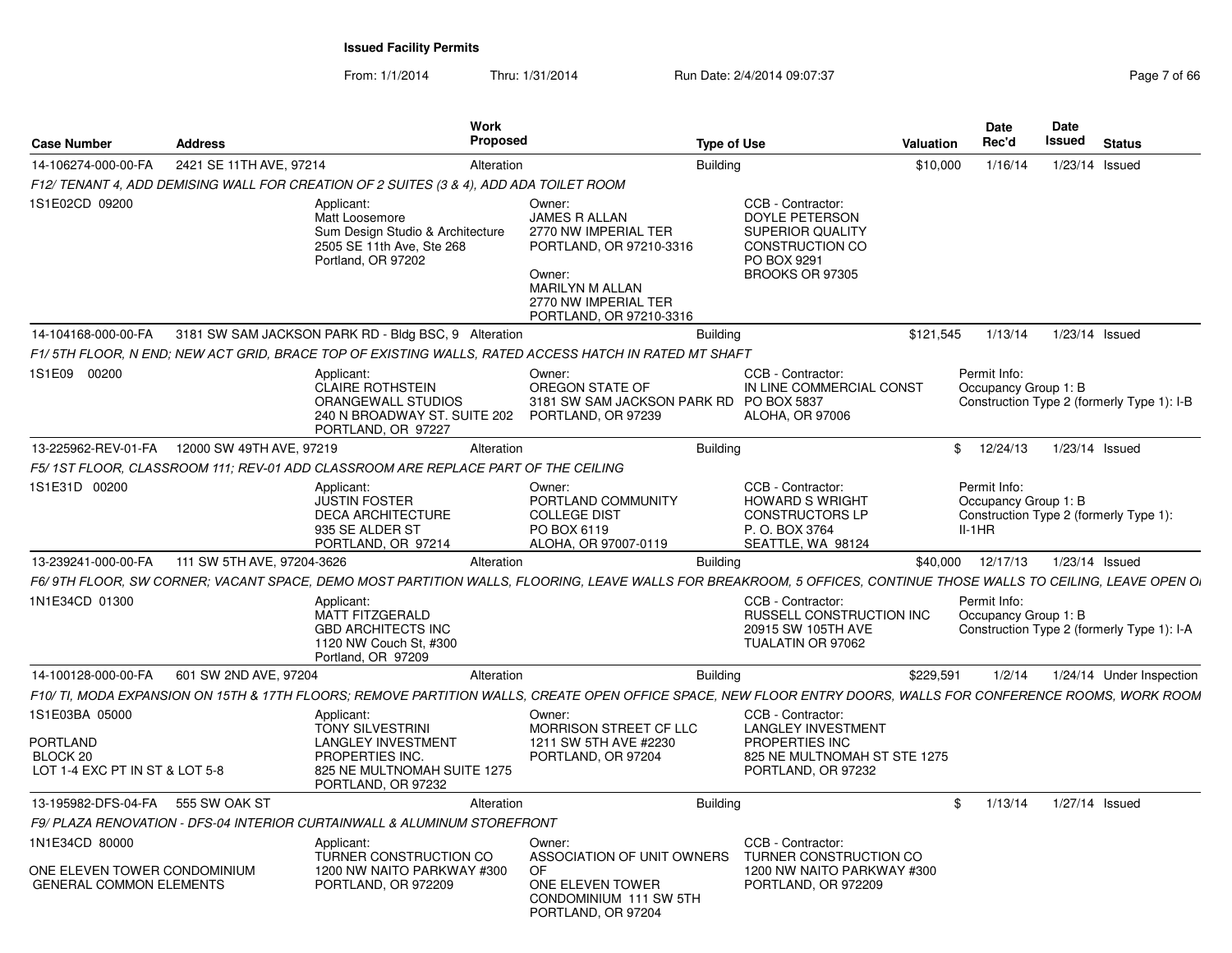From: 1/1/2014

Thru: 1/31/2014 Run Date: 2/4/2014 09:07:37 Page 8 of 66

| <b>Case Number</b>                                                                   | <b>Address</b>                    |                                                                                                                                                               | <b>Work</b><br><b>Proposed</b>               |                                                                  | <b>Type of Use</b>                                                                                                 | <b>Valuation</b> | Date<br>Rec'd                                                           | Date<br>Issued   | <b>Status</b>                                |
|--------------------------------------------------------------------------------------|-----------------------------------|---------------------------------------------------------------------------------------------------------------------------------------------------------------|----------------------------------------------|------------------------------------------------------------------|--------------------------------------------------------------------------------------------------------------------|------------------|-------------------------------------------------------------------------|------------------|----------------------------------------------|
| 14-100667-000-00-FA                                                                  | 5216 NE 158TH AVE - Bldg 6, 97230 |                                                                                                                                                               | Alteration                                   | <b>Building</b>                                                  |                                                                                                                    | \$100,078        | 1/3/14                                                                  | 1/27/14 Issued   |                                              |
|                                                                                      |                                   | F5/ BLDG 6; REMOVE ALL WALLS, DOORS, PRESERVE RESTROOMS AND OFFICE AREA AT FRONT OF BUILDING, RETURN TO WAREHOUSE CONDITION, REMOVE DROP CEILING, NO OCCUPANC |                                              |                                                                  |                                                                                                                    |                  |                                                                         |                  |                                              |
| 1N2E24AA 00400                                                                       |                                   | Applicant:<br><b>ERIC MONEY</b><br>1265 S 35TH PL<br>RIDGEFIELD, WA 98642                                                                                     | Owner:<br>PO BOX A-3879                      | <b>WALTON CWOR COMMERCE</b><br>CHICAGO, IL 60690-3879            | CCB - Contractor:<br>COMMERCIAL CONTRACTORS<br>1265 S 35TH PL<br>RIDGEFIELD WA 98642                               |                  |                                                                         |                  |                                              |
| 13-195982-DFS-03-FA                                                                  | 555 SW OAK ST                     |                                                                                                                                                               | Alteration                                   | <b>Building</b>                                                  |                                                                                                                    | \$               | 1/13/14                                                                 | 1/27/14 Issued   |                                              |
|                                                                                      |                                   | F9/ PLAZA RENOVATION - DFS-03 FOR EXTERIOR CURTAINWALL AND ALUMINUM ENTRY DOORS, ALL GLASS DOORS & MALL GLASS SYSTEM                                          |                                              |                                                                  |                                                                                                                    |                  |                                                                         |                  |                                              |
| 1N1E34CD 80000                                                                       |                                   | Applicant:<br>TURNER CONSTRUCTION CO                                                                                                                          | Owner:                                       | ASSOCIATION OF UNIT OWNERS                                       | CCB - Contractor:<br>TURNER CONSTRUCTION CO                                                                        |                  |                                                                         |                  |                                              |
| ONE ELEVEN TOWER CONDOMINIUM<br><b>GENERAL COMMON ELEMENTS</b>                       |                                   | 1200 NW NAITO PARKWAY #300<br>PORTLAND, OR 972209                                                                                                             | <b>OF</b>                                    | ONE ELEVEN TOWER<br>CONDOMINIUM 111 SW 5TH<br>PORTLAND, OR 97204 | 1200 NW NAITO PARKWAY #300<br>PORTLAND, OR 972209                                                                  |                  |                                                                         |                  |                                              |
| 13-161753-REV-02-FA                                                                  | 12000 SW 49TH AVE, 97219          |                                                                                                                                                               | Alteration                                   | <b>Building</b>                                                  |                                                                                                                    | \$8,028          | 1/16/14                                                                 | 1/27/14 Issued   |                                              |
|                                                                                      |                                   | B2/ REVISION TO PROVIDE NEW SUSPENDED WOOD SLAT CEILING AND LIGHTING ABOVE INFORMATION DESK IN NW QUADRANT OF BUILDING                                        |                                              |                                                                  |                                                                                                                    |                  |                                                                         |                  |                                              |
| 1S1E31D 00200                                                                        |                                   | Applicant:<br>Patrick Moore<br><b>GBD Architects</b><br>1120 NW Couch St., #300<br>Portland, OR 97209                                                         | Owner:<br><b>COLLEGE DIST</b><br>PO BOX 6119 | PORTLAND COMMUNITY<br>ALOHA, OR 97007-0119                       | CCB - Contractor:<br><b>HOWARD S WRIGHT</b><br><b>CONSTRUCTORS LP</b><br>P. O. BOX 3764<br>SEATTLE, WA 98124       |                  | Permit Info:<br>Occupancy Group 1: B                                    |                  | Construction Type 2 (formerly Type 1): I-B   |
| 13-159204-DFS-01-FA                                                                  | 222 SW COLUMBIA ST                |                                                                                                                                                               | Alteration                                   | <b>Building</b>                                                  |                                                                                                                    | \$               | 1/9/14                                                                  | 1/28/14 Issued   |                                              |
| F16/DFS FOR 4TH FLOOR GLASS CANOPY AND WIND SCREENS                                  |                                   |                                                                                                                                                               |                                              |                                                                  |                                                                                                                    |                  |                                                                         |                  |                                              |
| 1S1E03BC 03100<br>PORTLAND<br>BLOCK 130&131 TL 3100                                  |                                   | Applicant:<br><b>CRAIG ROBINS</b><br>DEAMOR ASSOCIATES INC<br>14010-A NE 3RD COURT, SUITE 10: PORTLAND, OR 97281-3277<br>VANCOUVER WA 98685                   | Owner:<br>KOIN TOWER LLC<br>PO BOX 23277     |                                                                  |                                                                                                                    |                  |                                                                         |                  |                                              |
| 14-110107-000-00-FA                                                                  | 1 SW COLUMBIA ST, 97201           |                                                                                                                                                               | Alteration                                   | <b>Building</b>                                                  |                                                                                                                    | \$5,000          | 1/27/14                                                                 | $1/28/14$ Issued |                                              |
|                                                                                      |                                   | F7/SUITE 1500 MAZAMA CAPITAL NEW DEMISING WALL AND NEW TENANT ENTRY AT VACANT SUITE                                                                           |                                              |                                                                  |                                                                                                                    |                  |                                                                         |                  |                                              |
| 1S1E03BD 01800                                                                       |                                   | Applicant:<br><b>JANE CATALANO</b>                                                                                                                            | Owner:                                       | UMPQUA PLAZA LLC                                                 | CCB - Contractor:<br>LEASE CRUTCHER LEWIS CORP                                                                     |                  | Permit Info:<br>Occupancy Group 1: B                                    |                  |                                              |
| PORTLAND<br>BLOCK 114<br>LOT 1-8                                                     |                                   | <b>MACKENZIE</b><br>1515 SE WATER AVE #100<br>PORTLAND, OR 97214                                                                                              |                                              | 555 CALIFORNIA ST 49TH FL<br>SAN FRANCISCO, CA 94104             | 921 SW WASHINGTON #150<br>PORTLAND, OR 972050000                                                                   |                  |                                                                         |                  | Construction Type 2 (formerly Type 1): I-B   |
| 14-104973-000-00-FA                                                                  | 123 NE 3RD AVE, 97232             |                                                                                                                                                               | Alteration                                   | <b>Building</b>                                                  |                                                                                                                    | \$91,732         | 1/14/14                                                                 |                  | 1/28/14 Under Inspection                     |
|                                                                                      |                                   | F13/ SUITE 213 OFFICE REMODEL INCLUDING BREAKROOM, OPEN OFFICE AREA, PRIVATE OFFICES AND CONFERENCE ROOM                                                      |                                              |                                                                  |                                                                                                                    |                  |                                                                         |                  |                                              |
| 1N1E34DA 02800<br><b>EAST PORTLAND</b><br>BLOCK 68<br>INC PT VAC ST LOT 1&8          |                                   | Applicant:<br>JENNIFER DZIENIS<br><b>WORKS ARCHITECTURE</b><br>524 E BURNSIDE ST #320<br>PORTLAND, OR 97214                                                   | Owner:                                       | 1001 SE WATER AVE #120<br>PORTLAND, OR 97214-2147                | CCB - Contractor:<br>BRIDGEHEAD DEVELOPMENT LLC BNK CONSTRUCTION INC<br>45 82nd dr. ste 53b<br>gladstone, or 97027 |                  | Permit Info:<br>Occupancy Group 1: B Bank, Off.,<br>Med.Off., Pub.Bldg. |                  | Construction Type 2 (formerly Type 1): III-A |
| LOT 2&3&6&7<br>INC PT VAC ST LOT 4&5; HISTORIC<br>PROPERTY: POTENTIAL ADDITIONAL TAX |                                   |                                                                                                                                                               |                                              |                                                                  |                                                                                                                    |                  |                                                                         |                  |                                              |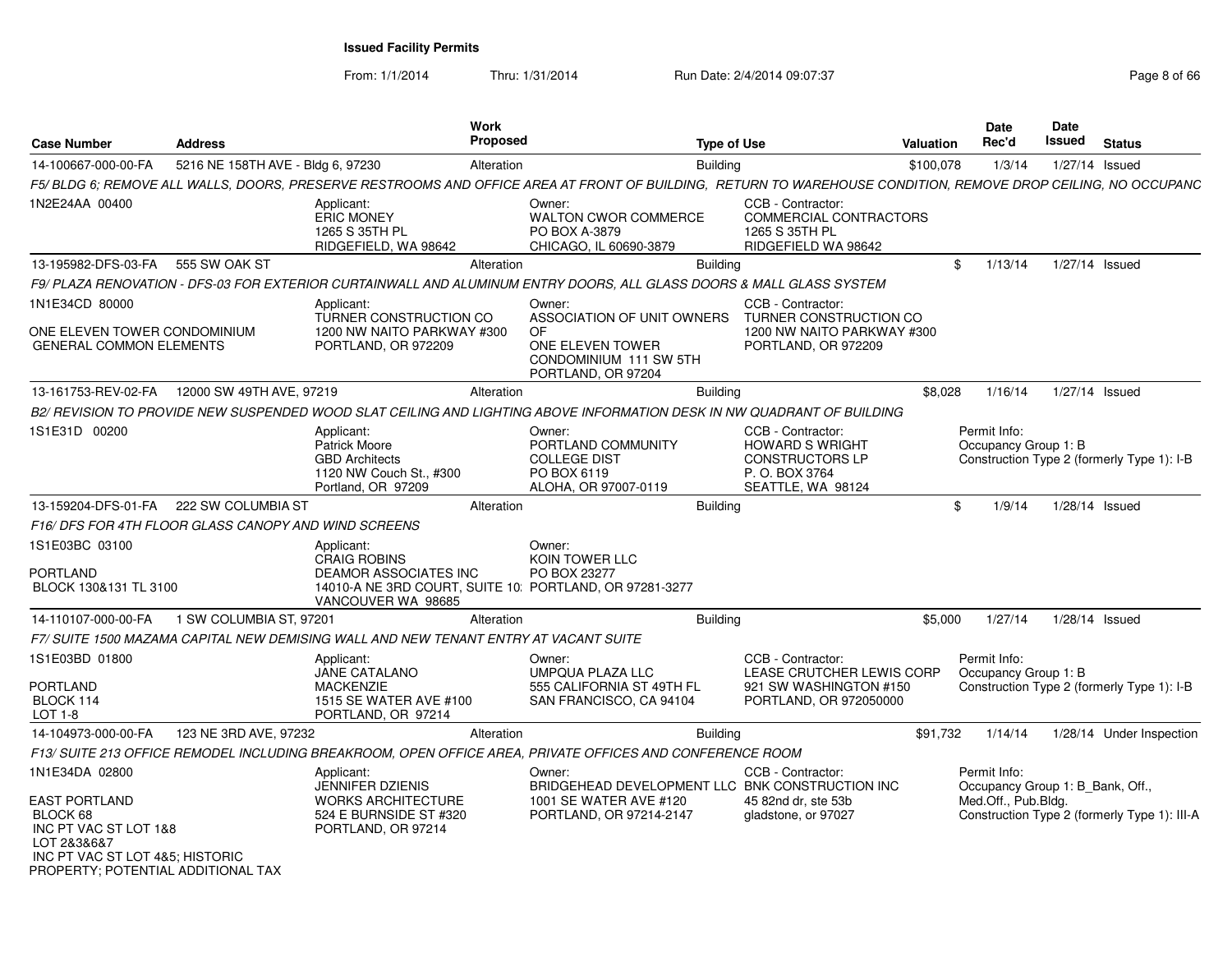From: 1/1/2014

Thru: 1/31/2014 Run Date: 2/4/2014 09:07:37 Page 9 of 66

| <b>Case Number</b>                                                                                               | <b>Address</b>                                                                                                                                       | Work<br>Proposed | <b>Type of Use</b>                                                                                   |                                                                                            | <b>Valuation</b> | <b>Date</b><br>Rec'd                                                    | <b>Date</b><br>Issued | <b>Status</b>                              |
|------------------------------------------------------------------------------------------------------------------|------------------------------------------------------------------------------------------------------------------------------------------------------|------------------|------------------------------------------------------------------------------------------------------|--------------------------------------------------------------------------------------------|------------------|-------------------------------------------------------------------------|-----------------------|--------------------------------------------|
| 14-110032-000-00-FA                                                                                              | 309 SW 6TH AVE, 97205                                                                                                                                | Alteration       | Building                                                                                             |                                                                                            | \$164,000        | 1/27/14                                                                 |                       | 1/28/14 Issued                             |
|                                                                                                                  | F12/6TH FLOOR ESRI NEW TENANT REMODEL OF EXISTING OFFICE SPACE, ADD SMALL AMOUNT OF NEW WALLS AND ADD WALL BETWEEN SERVER ROOM AND STORAGE ROOM      |                  |                                                                                                      |                                                                                            |                  |                                                                         |                       |                                            |
| 1N1E34CC 03800                                                                                                   | Applicant:<br>Thomas Ellicott<br>BEARDSLEY BLDG. DEV.<br>115 SW Ash, #500<br>Portland, OR 97204                                                      |                  | Owner:<br>HISTORIC U S NATIONAL BANK<br><b>BLOCK LLC</b><br>115 SW ASH ST #500<br>PORTLAND, OR 97204 |                                                                                            |                  | Permit Info:<br>Occupancy Group 1: B                                    |                       | Construction Type 2 (formerly Type 1): I-B |
| 13-241481-000-00-FA                                                                                              | 2 N CENTER COURT ST, 97227                                                                                                                           | Alteration       | Building                                                                                             |                                                                                            | \$600,000        | 12/24/13                                                                |                       | 1/28/14 Under Inspection                   |
|                                                                                                                  | F10/ BLAZERS RESTAURANT - COMPLETE RENOVATION OF AN EXISTING RESTAURANT WITH NEW WALLS, DOORS KITCHEN, HVAC AND FINISHES                             |                  |                                                                                                      |                                                                                            |                  |                                                                         |                       |                                            |
| 1N1E34AB 01400                                                                                                   | Applicant:<br>Markus Brown<br><b>GBD Architects</b><br>1120 NW Couch, Ste 300<br>Portland, OR 97209                                                  |                  | Owner:<br>PORTLAND CITY OF (LEASED<br>1 CENTER CT #150<br>PORTLAND, OR 97227                         | CCB - Contractor:<br>LORENTZ BRUUN CO INC<br>3611 SE 20TH ST, STE 300<br>PORTLAND OR 97202 |                  | Permit Info:<br>Occupancy Group 1: A-2 Restaurant                       |                       | Construction Type 2 (formerly Type 1): I-B |
|                                                                                                                  |                                                                                                                                                      |                  | Owner:<br>PORTLAND ARENA MGMT LLC<br>1 CENTER CT #150<br>PORTLAND, OR 97227                          |                                                                                            |                  |                                                                         |                       |                                            |
| 14-110060-000-00-FA                                                                                              | 530 SW 5TH AVE, 97204                                                                                                                                | Alteration       | <b>Building</b>                                                                                      |                                                                                            | \$48,000         | 1/27/14                                                                 |                       | 1/28/14 Issued                             |
|                                                                                                                  | F11/7TH FLOOR SUITE 725 RJL ENTERPRISES OFFICE REMODEL, RECONFIGURE OFFICE SPACE, ADD WALLS FOR BREAK ROOM AND OFFICE                                |                  |                                                                                                      |                                                                                            |                  |                                                                         |                       |                                            |
| 1N1E34CD 09600<br><b>PORTLAND</b><br>BLOCK 63<br>LOT 5&6<br><b>HISTORIC PROPERTY</b><br>POTENTIAL ADDITIONAL TAX | Applicant:<br><b>DAN YOUNG</b><br><b>OREGON BUSINESS</b><br><b>ARCHITECTURE</b><br>PO BOX 80301<br>PORTLAND, OR 97280                                |                  | Owner:<br>RGOF YEON BUILDING LLC<br>551 FIFTH AVE 23RD FLOOR<br>NEW YORK, NY 10176                   | CCB - Contractor:<br>5D CONTRACTORS LLC<br>PO BOX 416<br>CORBETT, OR 97019                 |                  | Permit Info:<br>Occupancy Group 1: B Bank, Off.,<br>Med.Off., Pub.Bldg. |                       |                                            |
| 14-108446-000-00-FA                                                                                              | 3181 SW SAM JACKSON PARK RD - Bldg MRB, 9 Alteration                                                                                                 |                  | <b>Building</b>                                                                                      |                                                                                            | \$70,000         | 1/22/14                                                                 |                       | 1/28/14 Issued                             |
|                                                                                                                  | F7/LEVEL 0; ENCLOSE ELECTRICAL ROOM, WALLS, DOOR, ELEC                                                                                               |                  |                                                                                                      |                                                                                            |                  |                                                                         |                       |                                            |
| 1S1E09 00200                                                                                                     | Applicant:<br><b>DAVID DOMOGALLA</b><br>PKA ARCHITECTS<br>6969 SW HAMPTON ST<br>PORTLAND, OR 97223                                                   |                  | Owner:<br>OREGON STATE OF<br>3181 SW SAM JACKSON PARK RD DYNALECTRIC COMPANY<br>PORTLAND, OR 97239   | CCB - Contractor:<br>JIM LEE<br>5711 SW HOOD AVE<br>PORTLAND OR 97239                      |                  |                                                                         |                       |                                            |
| 14-106207-000-00-FA                                                                                              | 4400 NE HALSEY ST - Bldg D                                                                                                                           | Alteration       | Building                                                                                             |                                                                                            | \$200,000        | 1/16/14                                                                 |                       | 1/29/14 Issued                             |
|                                                                                                                  | F11/ SUITE 129 - 18,365 SQ FT TI; REMOVE OFFICE PARTITION WALLS, DOORS, RECONFIGURE FOR MORE WORK SPACES, PARTITIONS FLOOR TO CEILING, CEILING, ELEC |                  |                                                                                                      |                                                                                            |                  |                                                                         |                       |                                            |
| 1N2E31BB 03401                                                                                                   | Applicant:<br><b>RICK SANDERS</b><br>4400 NE HALSEY BLDG 1 SUITE<br>160<br>PORTLAND, OR 97213                                                        |                  | Owner:<br>DAVIS BUSINESS CENTER LLC<br>4400 NE HALSEY ST BLDG 2 #190<br>PORTLAND, OR 97213           | CCB - Contractor:<br>IN LINE COMMERCIAL CONST<br>PO BOX 5837<br>ALOHA, OR 97006            |                  | Permit Info:<br>Occupancy Group 1: B<br>$I-FR$                          |                       | Construction Type 2 (formerly Type 1):     |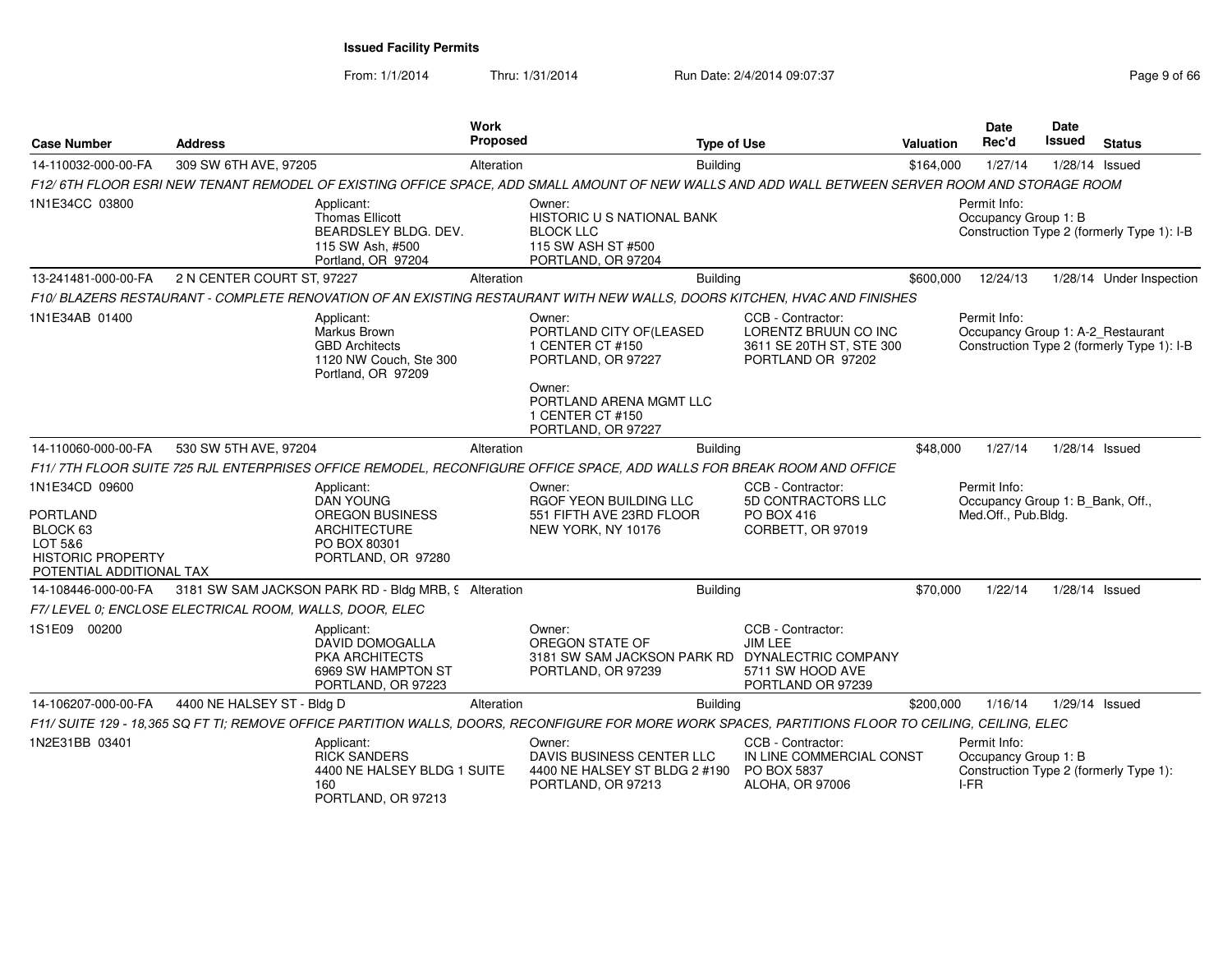From: 1/1/2014

Thru: 1/31/2014 Run Date: 2/4/2014 09:07:37 Page 10 of 66

| <b>Case Number</b>                                                                                  | <b>Address</b>                                     |                                                                                                             | <b>Work</b><br>Proposed |                                                                                                             | <b>Type of Use</b> |                                                                                                                                                                    | <b>Valuation</b> | <b>Date</b><br>Rec'd                                                    | <b>Date</b><br>Issued | <b>Status</b>                              |
|-----------------------------------------------------------------------------------------------------|----------------------------------------------------|-------------------------------------------------------------------------------------------------------------|-------------------------|-------------------------------------------------------------------------------------------------------------|--------------------|--------------------------------------------------------------------------------------------------------------------------------------------------------------------|------------------|-------------------------------------------------------------------------|-----------------------|--------------------------------------------|
| 14-109489-000-00-FA                                                                                 | 1221 SW YAMHILL ST                                 |                                                                                                             | Alteration              |                                                                                                             | <b>Building</b>    |                                                                                                                                                                    | \$5,000          | 1/24/14                                                                 |                       | 1/29/14 Under Inspection                   |
|                                                                                                     |                                                    | B2/ 747 SW 12TH; ADD THREE WALLS, DOORS, RELITE FOR OFFICE, STORAGE, CEILING, ELEC                          |                         |                                                                                                             |                    |                                                                                                                                                                    |                  |                                                                         |                       |                                            |
| 1N1E33DD 06200A1                                                                                    |                                                    | Applicant:<br><b>MARK WOLFE</b>                                                                             |                         | Owner:<br><b>WESTON INVESTMENT CO LLC</b>                                                                   |                    |                                                                                                                                                                    |                  | Permit Info:<br>Occupancy Group 1: B                                    |                       |                                            |
| <b>PORTLAND</b><br>BLOCK S1/2H<br><b>LOT 1-8</b><br><b>NON-HISTORIC</b><br>SEE R246865 FOR HISTORIC |                                                    | 2510 NE MULTNOMAH<br>PORTLAND, OR 97232                                                                     |                         | 2154 NE BROADWAY RM 200<br>PORTLAND, OR 97232-1590                                                          |                    |                                                                                                                                                                    |                  |                                                                         |                       | Construction Type 2 (formerly Type 1): I-A |
| 14-104817-000-00-FA                                                                                 | 1912 SW 6TH AVE, 97201                             |                                                                                                             | Alteration              |                                                                                                             | <b>Building</b>    |                                                                                                                                                                    | \$20,000         | 1/14/14                                                                 | 1/29/14 Issued        |                                            |
|                                                                                                     |                                                    |                                                                                                             |                         |                                                                                                             |                    | B2/ SECURITY UPGRADES, SOUTH TOWER, REPLACE HANDRAIL, 2ND TO 3RD FLOOR, STEEL DOOR, LIGHTING, LOCKS 3RD FLOOR TO 15TH FLOOR; NORTH TOWER, NEW LOCKS                |                  |                                                                         |                       |                                            |
| 1S1E04DA 00500                                                                                      |                                                    | Applicant:<br>Francis McBride                                                                               |                         | Owner:<br>OREGON STATE OF (BD HIGHER                                                                        |                    |                                                                                                                                                                    |                  |                                                                         |                       |                                            |
| <b>PORTLAND</b><br>BLOCK 159<br>LOT 1&2&5-8<br>N 27 1/2' OF LOT 3                                   |                                                    | <b>Portland State Univ</b><br>PO Box 751-FAC<br>Portland, OR 97207-0751                                     |                         | <b>EDUC</b><br>PO BOX 751<br>PORTLAND, OR 97207-0751                                                        |                    |                                                                                                                                                                    |                  |                                                                         |                       |                                            |
| 13-195982-DFS-06-FA                                                                                 | 555 SW OAK ST                                      |                                                                                                             | Alteration              |                                                                                                             | <b>Building</b>    |                                                                                                                                                                    | \$               | 1/14/14                                                                 | 1/29/14 Issued        |                                            |
|                                                                                                     | B1/ PLAZA RENOVATION - DFS-06 PRECAST STAIR TREADS |                                                                                                             |                         |                                                                                                             |                    |                                                                                                                                                                    |                  |                                                                         |                       |                                            |
| 1N1E34CD 80000                                                                                      |                                                    | Applicant:                                                                                                  |                         | Owner:                                                                                                      |                    | CCB - Contractor:                                                                                                                                                  |                  |                                                                         |                       |                                            |
| ONE ELEVEN TOWER CONDOMINIUM<br><b>GENERAL COMMON ELEMENTS</b>                                      |                                                    | TURNER CONSTRUCTION CO<br>1200 NW NAITO PARKWAY #300<br>PORTLAND, OR 972209                                 |                         | ASSOCIATION OF UNIT OWNERS<br><b>OF</b><br>ONE ELEVEN TOWER<br>CONDOMINIUM 111 SW 5TH<br>PORTLAND, OR 97204 |                    | TURNER CONSTRUCTION CO<br>1200 NW NAITO PARKWAY #300<br>PORTLAND, OR 972209                                                                                        |                  |                                                                         |                       |                                            |
| 14-109832-000-00-FA                                                                                 | 851 SW 6TH AVE, 97205                              |                                                                                                             | Alteration              |                                                                                                             | <b>Building</b>    |                                                                                                                                                                    | \$19,190         | 1/24/14                                                                 | $1/29/14$ Issued      |                                            |
|                                                                                                     |                                                    |                                                                                                             |                         | B1/9TH FLOOR - REMOVE INTERIOR NON BEARING PATITIONS AND SUSPENDED CEILING FOR FUTURE TENANT                |                    |                                                                                                                                                                    |                  |                                                                         |                       |                                            |
| 1S1E03BB 02100                                                                                      |                                                    | Applicant:<br><b>ALAN VOLM</b><br>17750 SW UPPER BOONES<br>FERRY RD STE 190<br>DURHAM, OREGON 97224         |                         | Owner:<br>PLI PORTLAND LLC<br>1825 S GRANT ST STE 700<br>SAN MATEO, CA 94402                                |                    | CCB - Contractor:<br><b>ALAN VOLM</b><br>PACIFIC CREST STRUCTURES<br>17750 SW UPPER BOONES<br>FERRY RD 190<br>DURHAM OR 97224                                      |                  | Permit Info:<br>Occupancy Group 1: B_Bank, Off.,<br>Med.Off., Pub.Bldg. |                       | Construction Type 2 (formerly Type 1): I-A |
| 14-101248-000-00-FA                                                                                 | 10150 NE 33RD DR, 97218                            |                                                                                                             | Alteration              |                                                                                                             | <b>Building</b>    |                                                                                                                                                                    | \$60.000         | 1/6/14                                                                  | 1/29/14 Issued        |                                            |
|                                                                                                     |                                                    |                                                                                                             |                         |                                                                                                             |                    | B2/ DEICING TREATMENT BUILDING; INSTALL NEW 1950 GAL. CAUSTIC STORAGE TANK, EXISTING PIT, SEISMIC ANCHORAGE, CMU WALL PENETRATION, ETC.                            |                  |                                                                         |                       |                                            |
| 1N1E01 00100                                                                                        |                                                    | Applicant:<br>MIKE COYLE                                                                                    |                         | Owner:<br>PORT OF PORTLAND                                                                                  |                    | CCB - Contractor:<br>STETTLER SUPPLY CO INC                                                                                                                        |                  |                                                                         |                       |                                            |
| SECTION 01 1N 1E<br>TL 100 192.67 ACRES                                                             |                                                    | <b>FASTER PERMITS</b><br>14334 NW EAGLERIDGE LANE<br>PORTLAND, OR 97229                                     |                         | PO BOX 3529<br>PORTLAND, OR 97208-3529                                                                      |                    | 1810 LANA AVE NE<br>SALEM, OR 97303-3198                                                                                                                           |                  |                                                                         |                       |                                            |
| 13-242604-000-00-FA                                                                                 |                                                    | 3181 SW SAM JACKSON PARK RD - Bldg OHS, 9 Alteration                                                        |                         |                                                                                                             | <b>Building</b>    |                                                                                                                                                                    | \$150,000        | 12/30/13                                                                | $1/29/14$ Issued      |                                            |
|                                                                                                     |                                                    |                                                                                                             |                         |                                                                                                             |                    | F3/ 10C53, HOSPITAL SOUTH; RF REPLACEMENT, RADIATION SHIELDING TO BE REVISED, SEISMIC ANCHORS ADDED FOR EQUIPMENT, NEW CASEWORK, FLOORING, CEILING, ELEC, FINISHES |                  |                                                                         |                       |                                            |
| 1S1E09 00200                                                                                        |                                                    | Applicant:<br>PATRICK YOUNG<br><b>GBJ ARCHITECTURE PC</b><br>815 SW 2ND AVE SUITE 600<br>PORTLAND, OR 97204 |                         | Owner:<br>OREGON STATE OF<br>3181 SW SAM JACKSON PARK RD COMPANY<br>PORTLAND, OR 97239                      |                    | CCB - Contractor:<br>ANDERSEN CONSTRUCTION<br>PO BOX 6712<br>PORTLAND, OR 97228-6712                                                                               |                  | Permit Info:<br>Occupancy Group 1: I-2                                  |                       | Construction Type 2 (formerly Type 1): I-A |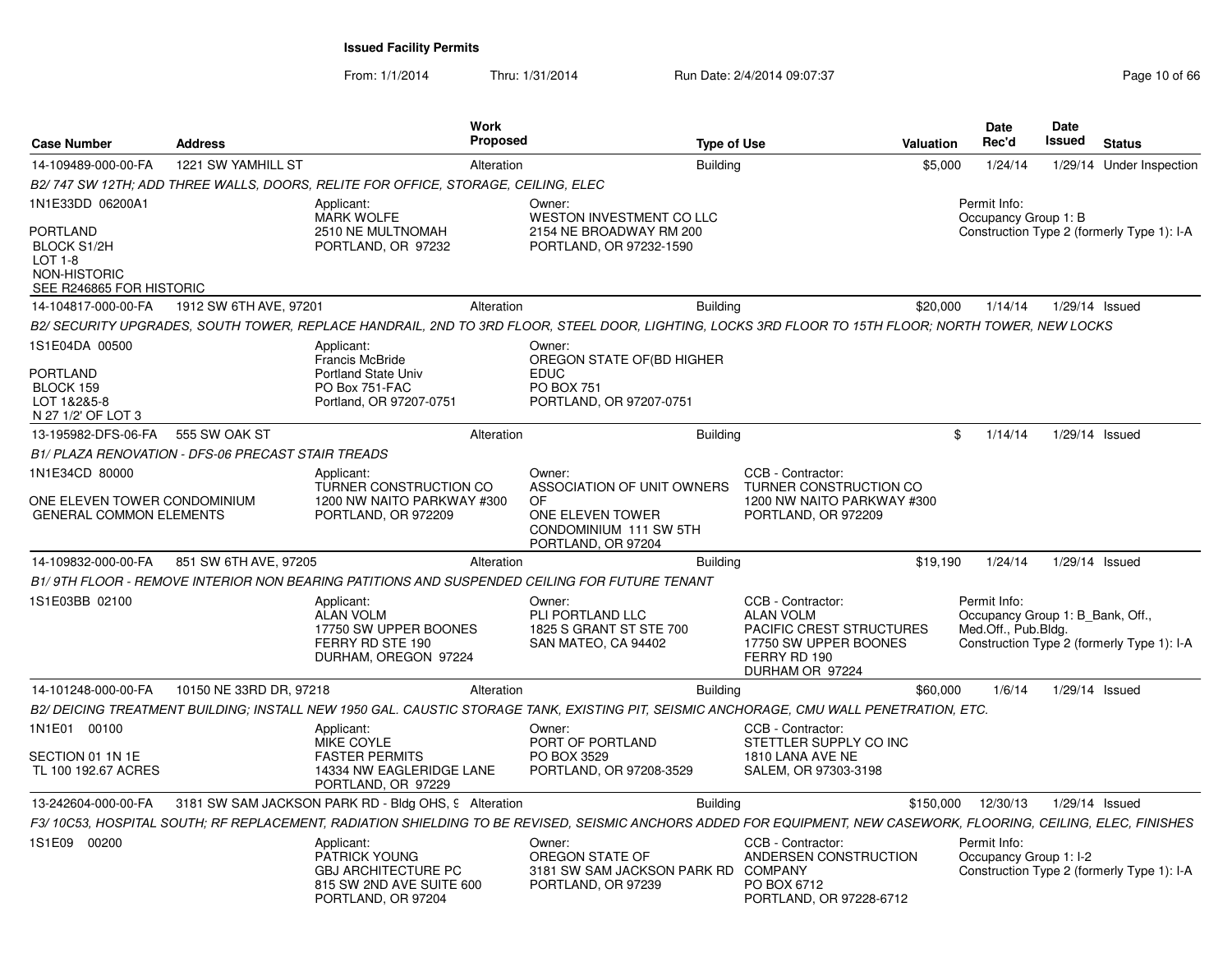From: 1/1/2014

Thru: 1/31/2014 Run Date: 2/4/2014 09:07:37 Page 11 of 66

| <b>Case Number</b>                                                                                                                         | <b>Address</b>             | Work<br><b>Proposed</b>                                                                                                                                            |                                                                                               | <b>Type of Use</b>                                                                                           | Valuation | <b>Date</b><br>Rec'd                         | <b>Date</b><br><b>Issued</b> | <b>Status</b>                                                                             |
|--------------------------------------------------------------------------------------------------------------------------------------------|----------------------------|--------------------------------------------------------------------------------------------------------------------------------------------------------------------|-----------------------------------------------------------------------------------------------|--------------------------------------------------------------------------------------------------------------|-----------|----------------------------------------------|------------------------------|-------------------------------------------------------------------------------------------|
| 14-100928-000-00-FA                                                                                                                        | 1001 SW 5TH AVE, 97204     | Alteration                                                                                                                                                         | <b>Building</b>                                                                               |                                                                                                              | \$216,000 | 1/3/14                                       |                              | 1/30/14 Under Inspection                                                                  |
|                                                                                                                                            |                            | F11/ STE 300 ENTERPRISE COMMUNITY - CREATE OFFICES. BREAKROOM. CONFERENCES. RECEPTION AND OPEN OFFICES. NEW CEILING GRID. ELECTRICAL AND HVAC. NEW FOLDING PARTI   |                                                                                               |                                                                                                              |           |                                              |                              |                                                                                           |
| 1S1E03BB 00800                                                                                                                             |                            |                                                                                                                                                                    | Owner:<br>OR-CONGRESS CENTER LP                                                               | CCB - Contractor:<br><b>HOWARD S WRIGHT</b>                                                                  |           | Permit Info:<br>Occupancy Group 1: B         |                              |                                                                                           |
| <b>PORTLAND</b><br>BLOCK 169<br>LOT 1-8<br>SEE R246278 (R667717341)                                                                        |                            |                                                                                                                                                                    | 235 MONTGOMERY ST 16TH<br><b>FLOOR</b><br>SAN FRANCISCO, CA 94104-3104                        | <b>CONSTRUCTORS LP</b><br>P. O. BOX 3764<br>SEATTLE, WA 98124                                                |           |                                              |                              | Construction Type 2 (formerly Type 1): I-A                                                |
| 14-105569-000-00-FA                                                                                                                        | 1040 NW 22ND AVE, 97210    | Alteration                                                                                                                                                         | <b>Building</b>                                                                               |                                                                                                              | \$42,886  | 1/15/14                                      |                              | 1/30/14 Issued                                                                            |
|                                                                                                                                            |                            | F6/ SUITE 550: INFILL SOME DOORS. REPLACE WITH RELOCATED LARGER DOORS. CEILING. ELEC. FINISHES                                                                     |                                                                                               |                                                                                                              |           |                                              |                              |                                                                                           |
| 1N1E33BA 03600<br><b>COUCHS ADD</b><br>BLOCK 301<br>LOT 15-18                                                                              |                            | Applicant:<br><b>JAN ECKELMAN</b><br><b>ZGF ARCHITECTURE</b><br>1223 SW WASHINGTON SUITE 20( 1919 NW LOVEJOY ST<br>PORTLAND, OR 97205                              | Owner:<br><b>GOOD SAMARITAN HOSPITAL &amp;</b><br><b>MEDICAL CENTER</b><br>PORTLAND, OR 97209 | CCB - Contractor:<br><b>HOWARD S WRIGHT</b><br><b>CONSTRUCTORS LP</b><br>P. O. BOX 3764<br>SEATTLE, WA 98124 |           | Permit Info:<br>Occupancy Group 1: B         |                              | Construction Type 2 (formerly Type 1): I-B                                                |
| 14-103420-000-00-FA                                                                                                                        | 123 NE 3RD AVE, 97232      | Alteration                                                                                                                                                         | <b>Building</b>                                                                               |                                                                                                              | \$300,000 | 1/10/14                                      |                              | 1/30/14 Issued                                                                            |
|                                                                                                                                            |                            | F8/ SUITE 313; TI, WALLS FOR OFFICES, BREAKROOM, LOBBY, WORKROOM, OPEN OFFICE, CONFERENCE ROOM, FOLDING PARTITIONS, RELITES, SAWCUT DOOR IN 12 INCH THICK CONCRETE |                                                                                               |                                                                                                              |           |                                              |                              |                                                                                           |
| 1N1E34DA 02800                                                                                                                             |                            | Applicant:<br><b>BRITTAIN BREWER</b>                                                                                                                               | Owner:<br>BRIDGEHEAD DEVELOPMENT LLC BNK CONSTRUCTION INC                                     | CCB - Contractor:                                                                                            |           | Permit Info:                                 |                              | Occupancy Group 1: B_Bank, Off.,                                                          |
| EAST PORTLAND<br>BLOCK 68<br>INC PT VAC ST LOT 1&8<br>LOT 2&3&6&7<br>INC PT VAC ST LOT 4&5; HISTORIC<br>PROPERTY; POTENTIAL ADDITIONAL TAX |                            | DDP ARCHITECTURE, LLC.<br>2831 NW CORNELL ROAD<br>PORTLAND, OR 97210                                                                                               | 1001 SE WATER AVE #120<br>PORTLAND, OR 97214-2147                                             | 45 82nd dr. ste 53b<br>gladstone, or 97027                                                                   |           | Med.Off., Pub.Bldg.                          |                              | Construction Type 2 (formerly Type 1): III-A                                              |
| 13-200880-DFS-02-FA 5050 NE HOYT ST, 97213                                                                                                 |                            | Alteration                                                                                                                                                         | <b>Building</b>                                                                               |                                                                                                              | \$        | 10/28/13                                     |                              | 1/31/14 Issued                                                                            |
|                                                                                                                                            |                            | F2/ DFS FOR GENERATOR PAD AND RETAINING WALL. SEISMIC HOLDDOWN FOR GENERATOR                                                                                       |                                                                                               |                                                                                                              |           |                                              |                              |                                                                                           |
| 1N2E31BD 03800<br><b>CENTER ADD</b><br>BLOCK 3<br>LOT 1-7 INC PT VAC ST                                                                    |                            | Applicant:<br>DENIZ ARAC<br>425 NW 10TH AVE<br>PORTLAND, OR 97209                                                                                                  | Owner:<br>PROVIDENCE HEALTH<br>4400 NE HALSEY ST BLDG 2 #190<br>PORTLAND, OR 97213-1545       | CCB - Contractor:<br><b>HOWARD S WRIGHT</b><br><b>CONSTRUCTORS LP</b><br>P. O. BOX 3764<br>SEATTLE, WA 98124 |           | Permit Info:<br>Occupancy Group 1: B<br>I-FR |                              | Construction Type 2 (formerly Type 1):                                                    |
| LOT 20-26 EXC PT IN ST                                                                                                                     |                            |                                                                                                                                                                    | Owner:<br>SERVICES-OREGON<br>4400 NE HALSEY ST BLDG 2 #190<br>PORTLAND, OR 97213-1545         |                                                                                                              |           |                                              |                              |                                                                                           |
| 13-208451-REV-01-FA                                                                                                                        | 3050 SE DIVISION ST, 97202 | Alteration                                                                                                                                                         | <b>Building</b>                                                                               |                                                                                                              | \$        | 11/22/13                                     |                              | 1/31/14 Issued                                                                            |
|                                                                                                                                            |                            | B1/BOLLYWOOD THEATER - REV-01 STRUCTURAL WALL SUPPORT REVISION FOR TYPE 1 & TYPE 2 HOOD SUPPORTS                                                                   |                                                                                               |                                                                                                              |           |                                              |                              |                                                                                           |
| 1S1E12BA 06000                                                                                                                             |                            | Applicant:<br><b>AARON BLAKE</b>                                                                                                                                   | Owner:<br>ADG IIIA LLC                                                                        | CCB - Contractor:<br><b>AARON BLAKE</b>                                                                      |           | Permit Info:                                 |                              | Occupancy Group 1: A-2_Restaurant                                                         |
| EAST PORTLAND HTS<br>BLOCK 6<br><b>LOT 1-4</b>                                                                                             |                            | <b>REWORKS INC</b><br><b>PO BOX 454</b><br>CORBETT OR 97019                                                                                                        | 2314 NW SAVIER ST<br>PORTLAND, OR 97210-2514                                                  | <b>REWORKS INC</b><br><b>PO Box 454</b><br>Corbett, OR 97019                                                 |           |                                              |                              | Construction Type 2 (formerly Type 1): III-B<br>Total Square Footage - Display Only: 4445 |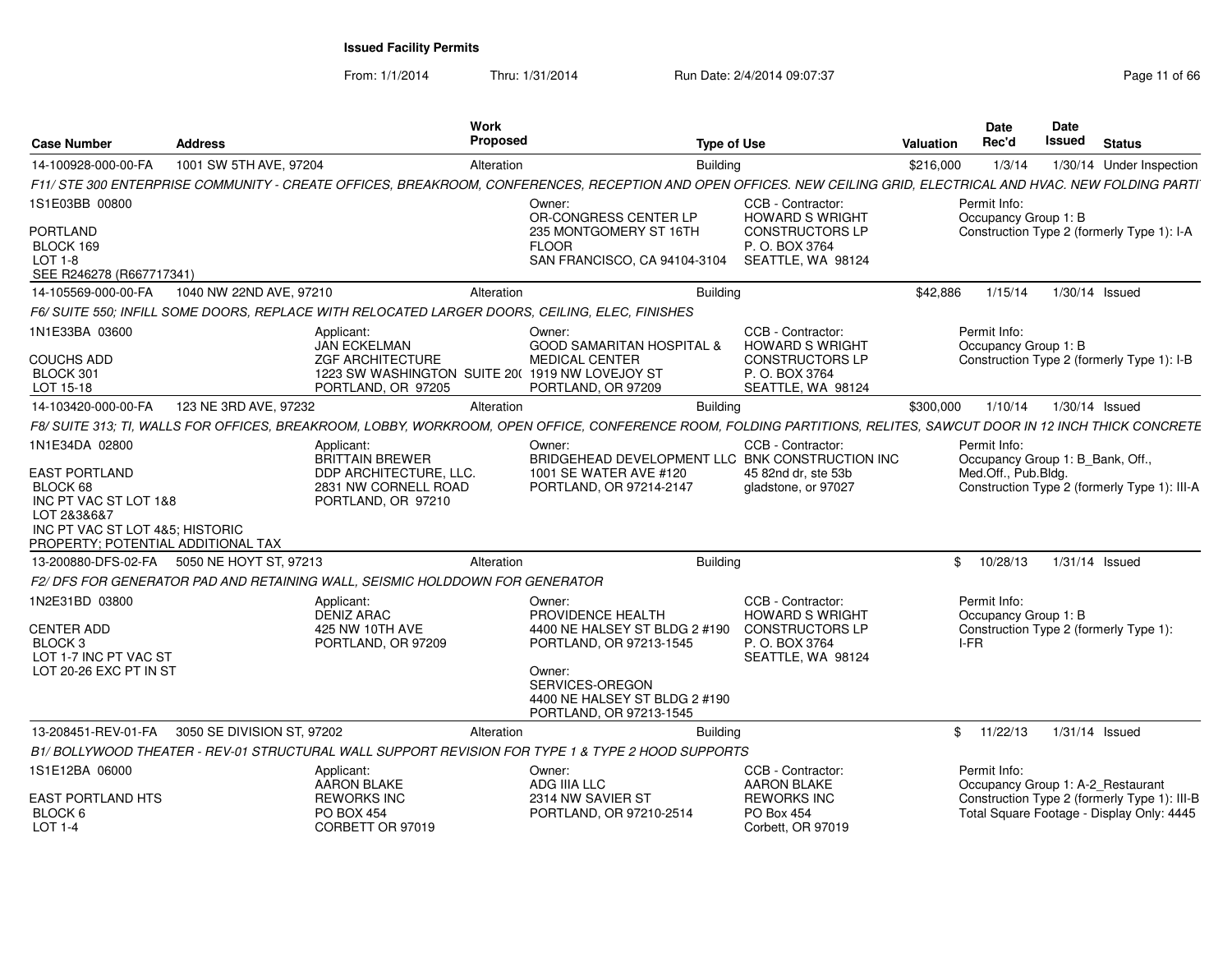From: 1/1/2014

Thru: 1/31/2014 Run Date: 2/4/2014 09:07:37 Page 12 of 66

| <b>Case Number</b>                                                                                             | <b>Address</b>             |                                                                                                                         | Work<br><b>Proposed</b> |                                                                                                                                                                   | Type of Use     |                                                    | Valuation  | Date<br>Rec'd                                | Date<br>Issued | <b>Status</b>                              |
|----------------------------------------------------------------------------------------------------------------|----------------------------|-------------------------------------------------------------------------------------------------------------------------|-------------------------|-------------------------------------------------------------------------------------------------------------------------------------------------------------------|-----------------|----------------------------------------------------|------------|----------------------------------------------|----------------|--------------------------------------------|
| 13-180872-DFS-01-FA                                                                                            | 1849 SW SALMON ST, 97205   |                                                                                                                         | Alteration              |                                                                                                                                                                   | <b>Building</b> |                                                    | \$203,976  | 10/30/13                                     |                | $1/2/14$ Issued                            |
| <b>B2/ DFS FOR CLIMBING WALLS</b>                                                                              |                            |                                                                                                                         |                         |                                                                                                                                                                   |                 |                                                    |            |                                              |                |                                            |
| 1N1E33DC 05800                                                                                                 |                            | Applicant:<br><b>BLAKE HANKINS</b>                                                                                      |                         | Owner:<br><b>MULTNOMAH AMATEUR</b>                                                                                                                                |                 | CCB - Contractor:<br><b>ENTRE PRISES USA INC</b>   |            |                                              |                |                                            |
| SECTION 33 1N 1E<br>TL 5800 2.82 ACRES                                                                         |                            | <b>ENTRE-PRISES USA</b><br>63085 18TH ST, SUITE 101<br><b>BEND, OR 97701</b>                                            |                         | <b>ATHLETIC CLUB</b><br>1849 SW SALMON ST<br>PORTLAND, OR 97205-1726                                                                                              |                 | 20512 NELS ANDERSON PLACE<br><b>BEND, OR 97701</b> |            |                                              |                |                                            |
| 13-222628-000-00-FA                                                                                            | 7000 NE AIRPORT WAY, 97218 |                                                                                                                         | Alteration              |                                                                                                                                                                   | Electrical      |                                                    |            | \$10/30/13                                   |                | 1/23/14 Issued                             |
|                                                                                                                |                            |                                                                                                                         |                         | ALASKA AIRLINES RELOCATE INFLIGHT ADMIN OFFICE AND CONFERENCE ROOM SPACE TO ADJACENT SPACE AND MODIY EXISTING SPACE FOR ADDITIONAL CHECK-IN STATIONS ****BID EST. |                 |                                                    |            |                                              |                |                                            |
| 1N2E08B 00400                                                                                                  |                            | Applicant:<br>DYNALECTRIC CO.                                                                                           |                         | Owner:<br>PORT OF PORTLAND                                                                                                                                        |                 |                                                    |            | Permit Info:<br>Occupancy Group 1: A-2       |                |                                            |
| SECTION 08 1N 2E<br>TL 400 7.39 ACRES<br><b>TERMINAL BLDG</b><br><b>NONTAXABLE</b><br>SEE TAXABLE SUB ACCOUNTS |                            | 5711 SW HOOD AVE.<br>PORTLAND OR 97239-3716                                                                             |                         | PO BOX 3529<br>PORTLAND, OR 97208-3529                                                                                                                            |                 |                                                    |            |                                              |                | Construction Type 2 (formerly Type 1): I-A |
| 14-109417-000-00-FA                                                                                            | 4400 NE HALSEY ST - Bldg D |                                                                                                                         | Alteration              |                                                                                                                                                                   | Electrical      |                                                    | $^{\circ}$ | 1/24/14                                      |                | 1/24/14 Issued                             |
|                                                                                                                |                            |                                                                                                                         |                         | power - SUITE 129 - 18,365 SQ FT TI; REMOVE OFFICE PARTITION WALLS, DOORS, RECONFIGURE FOR MORE WORK SPACES, PARTITIONS FLOOR TO CEILING, CEILING, ELEC           |                 |                                                    |            |                                              |                |                                            |
| 1N2E31BB 03401                                                                                                 |                            | Applicant:<br>COCHRAN INC. dba BROADWAY<br><b>ELECTRIC</b><br>7550 SW TECH CENTER DR STE<br>220<br>TIGARD OR 97223-8061 |                         | Owner:<br>DAVIS BUSINESS CENTER LLC<br>4400 NE HALSEY ST BLDG 2 #190<br>PORTLAND, OR 97213                                                                        |                 |                                                    |            | Permit Info:<br>Occupancy Group 1: B<br>I-FR |                | Construction Type 2 (formerly Type 1):     |
| 14-109422-000-00-FA                                                                                            | 4805 NE GLISAN ST, 97213   |                                                                                                                         | Alteration              |                                                                                                                                                                   | Electrical      |                                                    | \$         | 1/24/14                                      |                | 1/24/14 Under Inspection                   |
| power, fire alarm - Add receptacle and low voltage cabling for fire alarm.                                     |                            |                                                                                                                         |                         |                                                                                                                                                                   |                 |                                                    |            |                                              |                |                                            |
| 1N2E31BD 04100<br>SECTION 31 1N 2E<br>TL 4100 9.54 ACRES                                                       |                            | Applicant:<br>OREGON ELECTRIC<br>CONSTRUCTION INC. /DBA<br>OREGON ELECTRIC GROUP.                                       |                         | Owner:<br>PROVIDENCE HEALTH<br>4400 NE HALSEY ST BLDG 2 #190<br>PORTLAND, OR 97213-1545                                                                           |                 |                                                    |            |                                              |                |                                            |
|                                                                                                                |                            | 1709 SE 3RD AVE.<br>PORTLAND OR 97214-4547                                                                              |                         | Owner:<br>SERVICES-OREGON<br>4400 NE HALSEY ST BLDG 2 #190<br>PORTLAND, OR 97213-1545                                                                             |                 |                                                    |            |                                              |                |                                            |
| 14-109430-000-00-FA                                                                                            | 601 SW 2ND AVE, 97204      |                                                                                                                         | Alteration              |                                                                                                                                                                   | Electrical      |                                                    | \$         | 1/24/14                                      |                | 1/24/14 Under Inspection                   |
|                                                                                                                |                            |                                                                                                                         |                         | power - TI, MODA EXPANSION ON 15TH & 17TH FLOORS; REMOVE PARTITION WALLS, CREATE OPEN OFFICE SPACE, NEW FLOOR ENTRY DOORS, WALLS FOR CONFERENCE ROOMS, WORK ROI   |                 |                                                    |            |                                              |                |                                            |
| 1S1E03BA 05000<br>PORTLAND                                                                                     |                            | Applicant:<br>CHRISTENSON ELECTRIC INC.<br>111 SW COLUMBIA ST. STE 480                                                  |                         | Owner:<br>MORRISON STREET CF LLC<br>1211 SW 5TH AVE #2230                                                                                                         |                 |                                                    |            |                                              |                |                                            |
| BLOCK 20<br>LOT 1-4 FXC PT IN ST & LOT 5-8                                                                     |                            | PORTLAND OR 97201-5838                                                                                                  |                         | PORTLAND, OR 97204                                                                                                                                                |                 |                                                    |            |                                              |                |                                            |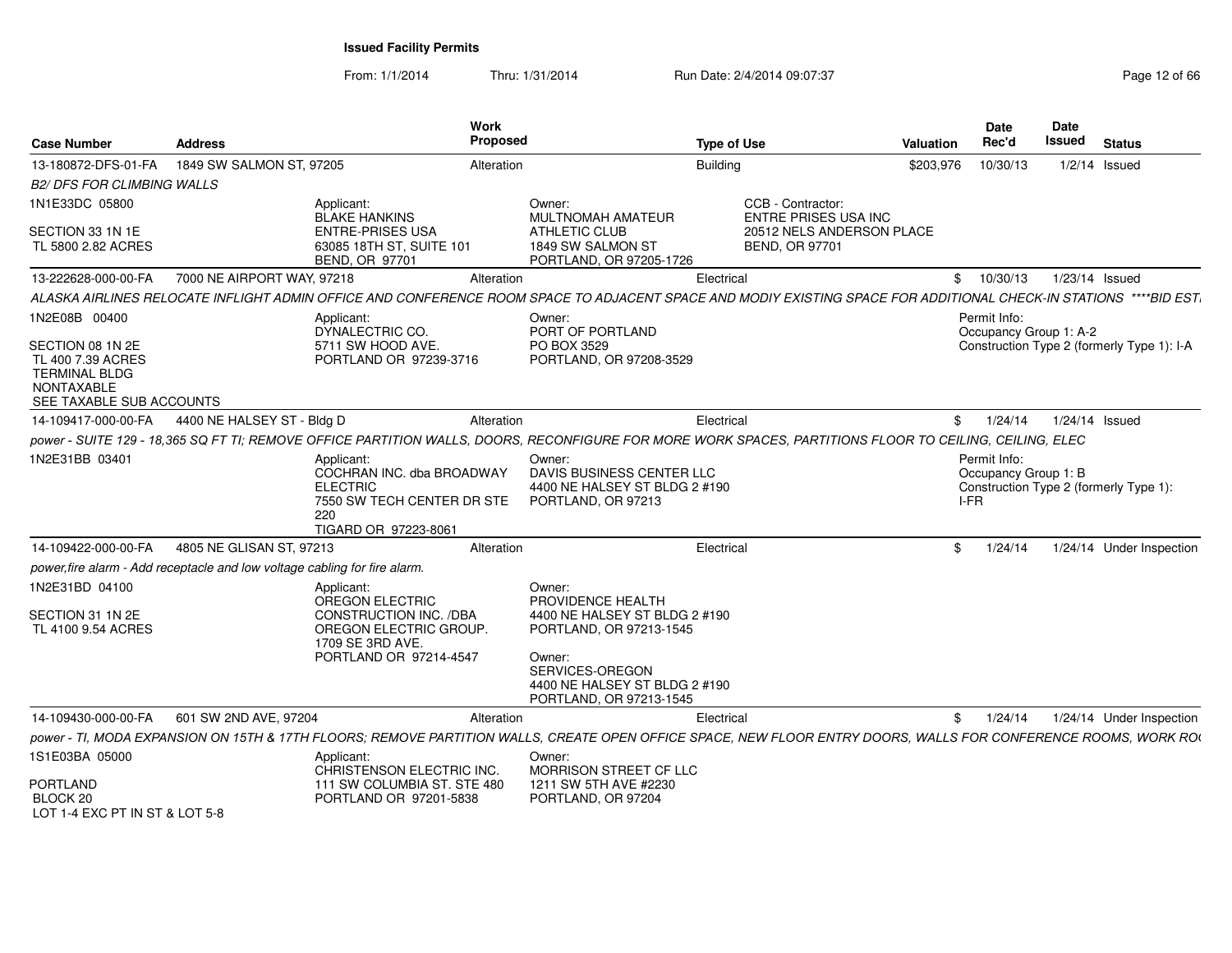From: 1/1/2014Thru: 1/31/2014 Run Date: 2/4/2014 09:07:37 Page 13 of 66

| <b>Case Number</b>                         | <b>Address</b>                        | Work<br>Proposed                                                                                                                                    |                                                                                        | <b>Type of Use</b> | <b>Valuation</b> | Date<br>Rec'd                                           | Date<br>Issued | <b>Status</b>                              |
|--------------------------------------------|---------------------------------------|-----------------------------------------------------------------------------------------------------------------------------------------------------|----------------------------------------------------------------------------------------|--------------------|------------------|---------------------------------------------------------|----------------|--------------------------------------------|
| 13-239498-000-00-FA                        | 1500 SW 1ST AVE, 97201                | Alteration                                                                                                                                          |                                                                                        | Electrical         | \$               | 12/17/13                                                |                | 1/24/14 Under Inspection                   |
|                                            |                                       | #870 WESTERN WOOD PRODUCTS NEW TENANT REMODEL - power & fire alarm wiringpr# X 6005                                                                 |                                                                                        |                    |                  |                                                         |                |                                            |
| 1S1E03CA 00600                             |                                       | Applicant:                                                                                                                                          | Owner:                                                                                 |                    |                  | Permit Info:                                            |                |                                            |
| <b>PORTLAND</b><br><b>BLOCK 116 TL 600</b> |                                       | CHRISTENSON ELECTRIC INC.<br>111 SW COLUMBIA ST. STE 480<br>PORTLAND OR 97201-5838                                                                  | <b>URBAN OFFICE</b><br>111 SW COLUMBIA ST #1380<br>PORTLAND, OR 97201-5845             |                    |                  | Occupancy Group 1: B                                    |                | Construction Type 2 (formerly Type 1): I-A |
|                                            |                                       |                                                                                                                                                     | Owner:<br><b>PARKING</b><br>111 SW COLUMBIA ST #1380<br>PORTLAND, OR 97201-5845        |                    |                  |                                                         |                |                                            |
|                                            |                                       |                                                                                                                                                     | Owner:<br><b>FACILITIES</b><br>111 SW COLUMBIA ST #1380<br>PORTLAND, OR 97201-5845     |                    |                  |                                                         |                |                                            |
| 13-134075-000-00-FA                        | 500 NE MULTNOMAH ST, 97232            | Alteration                                                                                                                                          |                                                                                        | Electrical         | \$               | 3/30/13                                                 |                | 1/24/14 Issued                             |
|                                            |                                       | KPB UPGRADE ELEVATORS, REPLACEMENT AND MODERNIZATION OF BUILDING'S SIX ELEVATORS, MACHINE ROOM AND RELATED EQUIPMENT. pwr / fire alarmPR# 04904409M |                                                                                        |                    |                  |                                                         |                |                                            |
| 1N1E35BB 02400                             |                                       | Applicant:                                                                                                                                          | Owner:                                                                                 |                    |                  |                                                         |                |                                            |
| HOLLADAYS ADD<br>BLOCK 73&80 TL 2400       |                                       | HUGHES ELECTRICAL<br>CONTRACTORS INC.<br>10490 NW JACKSON QUARRY RD<br>HILLSBORO, OR 97124-8184                                                     | KAISER FOUNDATION HEALTH<br>500 NE MULTNOMAH ST #100<br>PORTLAND, OR 97232-2099        |                    |                  |                                                         |                |                                            |
|                                            |                                       |                                                                                                                                                     | Owner:<br>PLAN OF THE NORTHWEST<br>500 NE MULTNOMAH ST #100<br>PORTLAND, OR 97232-2099 |                    |                  |                                                         |                |                                            |
| 14-109484-000-00-FA                        | 222 SW COLUMBIA ST                    | Alteration                                                                                                                                          |                                                                                        | Electrical         | \$               | 1/24/14                                                 |                | 1/24/14 Under Inspection                   |
|                                            |                                       | 10th fl Evanta TI (additional work beyond original scope)- powerpr# KOIN 1104                                                                       |                                                                                        |                    |                  |                                                         |                |                                            |
| 1S1E03BC 03100                             |                                       | Applicant:                                                                                                                                          | Owner:                                                                                 |                    |                  | Permit Info:                                            |                |                                            |
| PORTLAND<br>BLOCK 130&131 TL 3100          |                                       | ELECTRICAL CONSTRUCTION<br>CO. (a dba for EC COMPANY)<br>PO BOX 10286<br>PORTLAND OR 97296-0286                                                     | KOIN TOWER LLC<br>PO BOX 23277<br>PORTLAND, OR 97281-3277                              |                    |                  | Occupancy Group 1: B_Bank, Off.,<br>Med.Off., Pub.Bldg. |                | Construction Type 2 (formerly Type 1): I-A |
| 13-238582-000-00-FA                        | 15929 NE CAMERON BLVD - Bldg 2, 97230 | Alteration                                                                                                                                          |                                                                                        | Electrical         |                  | \$12/16/13                                              | 1/24/14 Final  |                                            |
|                                            |                                       | power - PART OF BLDG #2 (11383) - ADD WALL FOR NEW OFFICE WITHIN TENANT SPACE                                                                       |                                                                                        |                    |                  |                                                         |                |                                            |
| 1N2E24AA 00300                             |                                       | Applicant:<br>WILLAMETTE ELECTRIC INC.<br>P.O. BOX 230547<br>TIGARD, OR 97281-0547                                                                  | Owner:<br><b>WALTON CWOR COMMERCE</b><br>PO BOX A-3879<br>CHICAGO, IL 60690-3879       |                    |                  |                                                         |                |                                            |
| 13-243284-000-00-FA                        | 1500 NE IRVING ST, 97232              | Alteration                                                                                                                                          |                                                                                        | Electrical         | \$               | 12/31/13                                                |                | $1/24/14$ Issued                           |
|                                            |                                       | power - SUITE Z, BASEMENT; WALLS, FIXTURES FOR NEW UNISEX SHOWER, ELEC, PLBG                                                                        |                                                                                        |                    |                  |                                                         |                |                                            |
| 1N1E35AC 01200<br>HOLLADAYS ADD            |                                       | Applicant:<br>CAPITOL ELECTRIC CO INC.<br>11401 NE MARX ST.                                                                                         | Owner:<br>WREH LLOYD PLAZA LLC<br>600 UNIVERSITY ST #2820                              |                    |                  | Permit Info:<br>Occupancy Group 1: B                    |                |                                            |
| BLOCK 167&168 TL 1200                      |                                       | PORTLAND OR 97220-1041                                                                                                                              | SEATTLE, WA 98101                                                                      |                    |                  | I-FR                                                    |                | Construction Type 2 (formerly Type 1):     |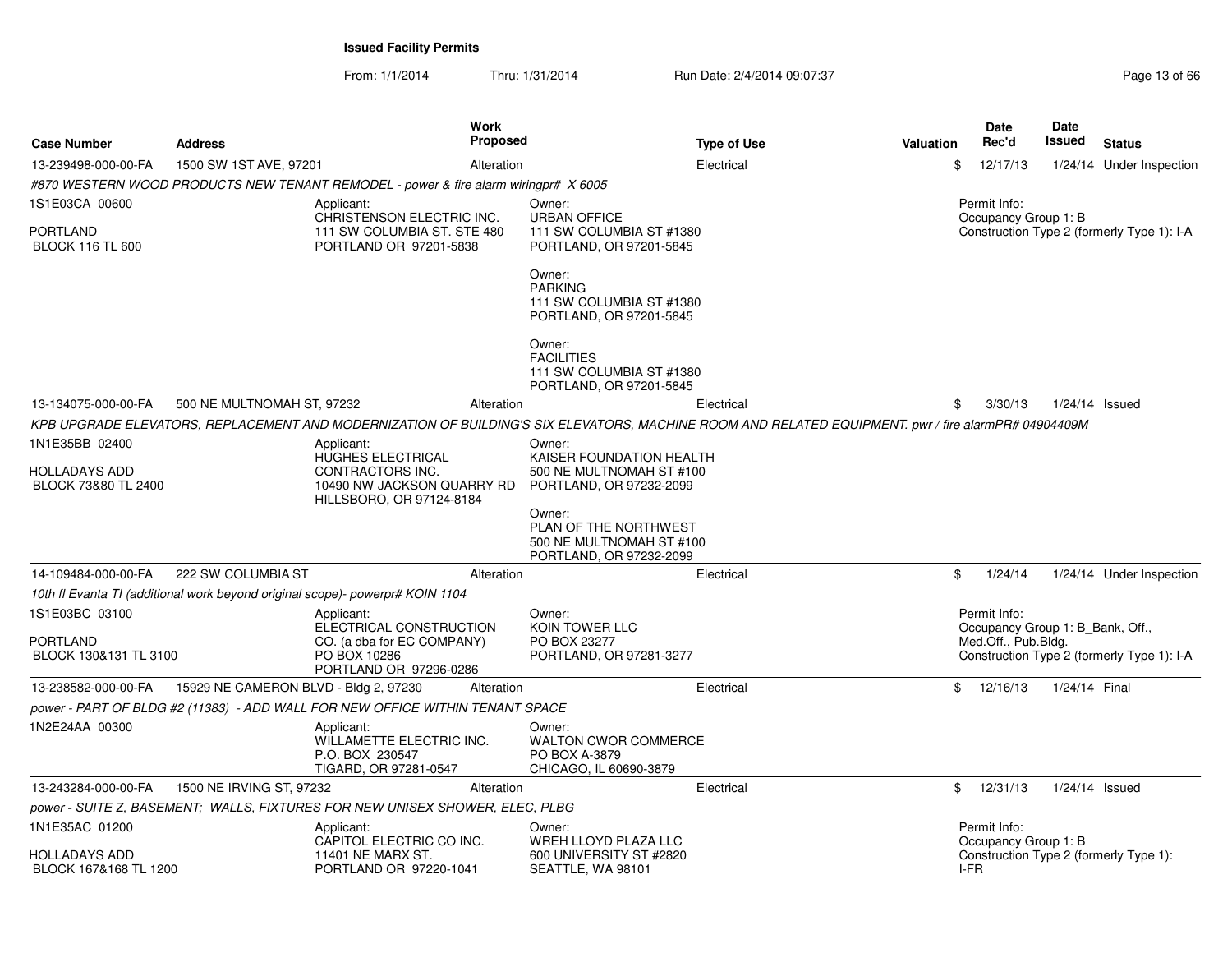From: 1/1/2014

Thru: 1/31/2014 Run Date: 2/4/2014 09:07:37 Page 14 of 66

| <b>Case Number</b>                                                                        | <b>Address</b>                                                                                                                                                      | Work<br><b>Proposed</b> |                                                                                                                                                                                     | <b>Type of Use</b> | Valuation | Date<br>Rec'd                                                           | Date<br>Issued | <b>Status</b>                               |
|-------------------------------------------------------------------------------------------|---------------------------------------------------------------------------------------------------------------------------------------------------------------------|-------------------------|-------------------------------------------------------------------------------------------------------------------------------------------------------------------------------------|--------------------|-----------|-------------------------------------------------------------------------|----------------|---------------------------------------------|
| 14-109512-000-00-FA                                                                       | 827 NE OREGON ST, 97232                                                                                                                                             | Alteration              |                                                                                                                                                                                     | Electrical         | \$        | 1/24/14                                                                 | 1/24/14 Final  |                                             |
|                                                                                           | pwr - SUITE 200 WESTERN ENERGY INSTITUTE ADD WALLS TO CREATE NEW OFFICE - pwr: 2 circuits                                                                           |                         |                                                                                                                                                                                     |                    |           |                                                                         |                |                                             |
| 1N1E35BC 01800                                                                            | Applicant:                                                                                                                                                          |                         | Owner:                                                                                                                                                                              |                    |           |                                                                         |                |                                             |
| <b>HOLLADAYS ADD</b><br>BLOCK 103<br>LOT 5 EXC PT IN ST<br>LOT 6&7<br>INC PT VAC ST LOT 8 | STEELE ELECTRIC LLC<br>716 ROXE DR<br>FOREST GROVE, OR 97116                                                                                                        |                         | AAT LLOYD DISTRICT LLC<br>11455 EL CAMINO REAL #200<br>SAN DIEGO, CA 92130-2047                                                                                                     |                    |           |                                                                         |                |                                             |
| 14-109596-000-00-FA                                                                       | 5329 NE M L KING BLVD, 97211                                                                                                                                        | Alteration              |                                                                                                                                                                                     | Electrical         | \$        | 1/24/14                                                                 | 1/24/14 Final  |                                             |
|                                                                                           | v/data/hvac = KITCHEN REMODEL, ALL ASSOCIATED WORK TO PREPARE FOR NEW KITCHEN EQUIPMENT, CONC SLABS, INTERIOR WINDOW INFILL, RATED MT SHAFT FROM BASEMENT TO ROO    |                         |                                                                                                                                                                                     |                    |           |                                                                         |                |                                             |
| 1N1E22AA 00100                                                                            | Applicant:<br>SIEMENS INDUSTRY INC<br>15201 NW Greenbriar Prkwy Suite A 401 N DIXON ST<br>Beaverton, OR 97006                                                       |                         | Owner:<br>MULTNOMAH COUNTY(LEASED<br>PORTLAND, OR 97227<br>Owner:<br><b>MEALS ON WHEELS</b><br>401 N DIXON ST<br>PORTLAND, OR 97227                                                 |                    |           | Permit Info:<br>Occupancy Group 1: B                                    |                | Construction Type 2 (formerly Type 1): II-N |
| 14-109637-000-00-FA                                                                       | 5025 SE 28TH AVE, 97202                                                                                                                                             | Alteration              |                                                                                                                                                                                     | Electrical         | -SG       | 1/24/14                                                                 |                | 1/24/14 Issued                              |
|                                                                                           | EASTMORLAND DENTAL: KAISER: INSTALLATION OF 4 WIRELESS AP'S THROUGHOUT THE BUILDING                                                                                 |                         |                                                                                                                                                                                     |                    |           |                                                                         |                |                                             |
| 1S1E13BC 04800                                                                            | Applicant:<br>COCHRAN INC. dba BROADWAY<br><b>ELECTRIC</b><br>7550 SW TECH CENTER DR STE<br>220<br>TIGARD OR 97223-8061                                             |                         | Owner:<br>KAISER FOUNDATION HEALTH<br>500 NE MULTNOMAH ST #100<br>PORTLAND, OR 97232-2099<br>Owner:<br>PLAN OF THE NORTHWEST<br>500 NE MULTNOMAH ST #100<br>PORTLAND, OR 97232-2099 |                    |           |                                                                         |                |                                             |
| 14-109791-000-00-FA                                                                       | 527 SW HALL ST, 97201                                                                                                                                               | Alteration              |                                                                                                                                                                                     | Electrical         | \$        | 1/24/14                                                                 |                | $1/24/14$ Issued                            |
|                                                                                           | voice. data - SHAC RENOVATION: 2ND & 3RD FLOORS: PART OF PARKING GARAGE CONVERT TO CONDITIONED OFFICE/CLASSROOM SPACE. WALLS. DOORS. RELITES. WAITING AREA. RECONFI |                         |                                                                                                                                                                                     |                    |           |                                                                         |                |                                             |
| 1S1E04DA 00300                                                                            | Applicant:<br>AZIMUTH COMMUNICATIONS INC.<br>9500 SW TUALATIN SHERWOOD<br><b>RD</b><br>TUALATIN OR 97062-8586                                                       |                         | Owner:<br><b>GEORGE PSU LEASE LLC</b><br><b>PO BOX 751</b><br>PORTLAND, OR 97207-0751                                                                                               |                    |           |                                                                         |                |                                             |
| 14-109947-000-00-FA                                                                       | 1120 NW COUCH ST, 97209                                                                                                                                             | Alteration              |                                                                                                                                                                                     | Electrical         | \$        | 1/27/14                                                                 |                | 1/27/14 Issued                              |
|                                                                                           | power - 30 NW 12TH; MADEWELL TI FOR NEW RETAIL TENANT IN PRIOR RETAIL SPACE, REMOVE WALLS, ADD BACK AND RECONFIGURE FOR ONE NEW RESTROOM, DRESSING ROOMS, OFFICE    |                         |                                                                                                                                                                                     |                    |           |                                                                         |                |                                             |
| 1N1E33DA 04900                                                                            | Applicant:<br>DYNALECTRIC CO.<br>5711 SW HOOD AVE.<br>PORTLAND OR 97239-3716                                                                                        |                         | Owner:<br>MEPT BREWERY BLOCK 2 LLC<br>PO BOX 320099<br>ALEXANDRIA, VA 22320-0156                                                                                                    |                    |           | Permit Info:<br>Occupancy Group 1: B_Bank, Off.,<br>Med.Off., Pub.Bldg. |                |                                             |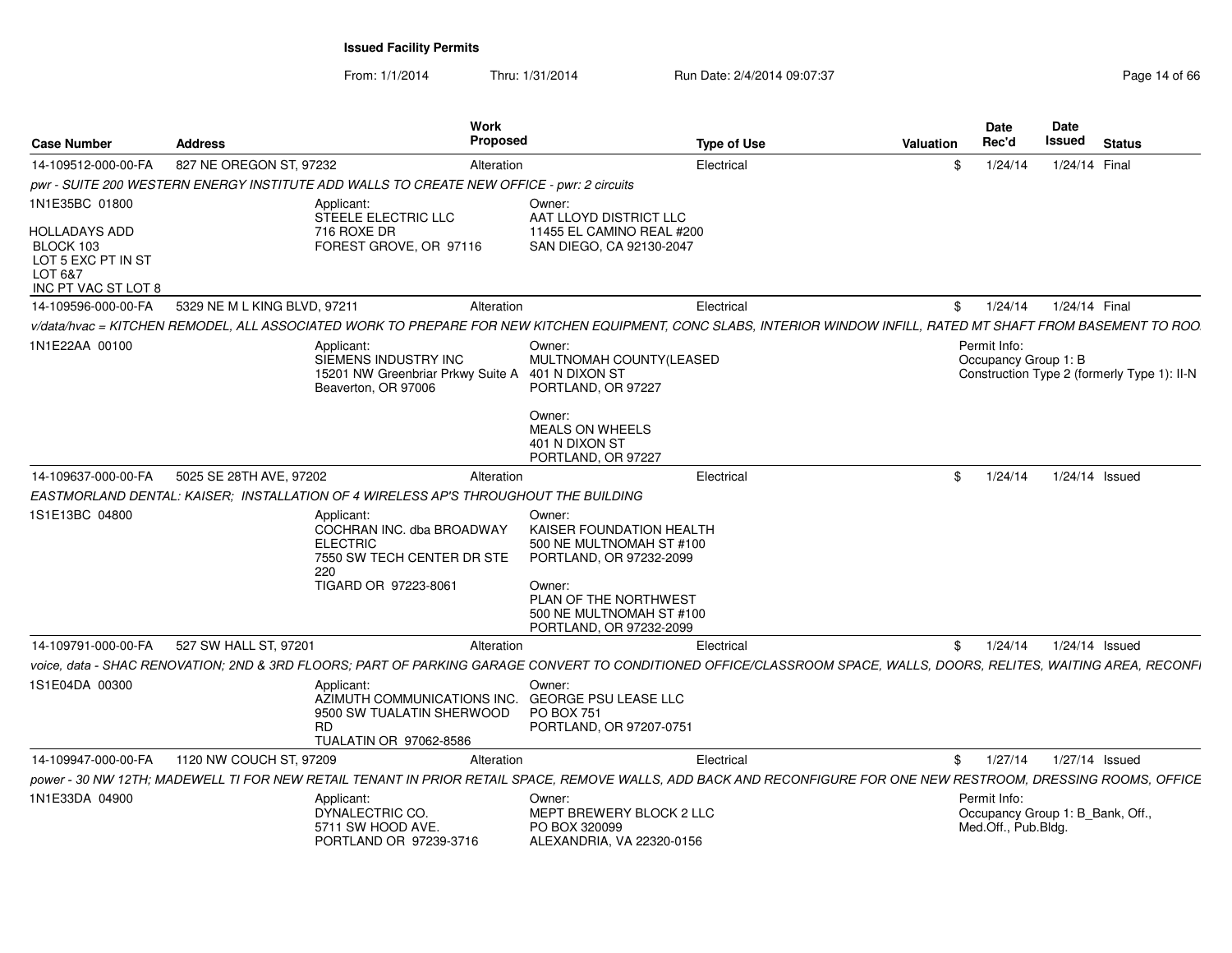From: 1/1/2014Thru: 1/31/2014 Run Date: 2/4/2014 09:07:37 Page 15 of 66

| <b>Case Number</b>                                                                                               | <b>Address</b>                                                 | <b>Work</b><br><b>Proposed</b>                                                                                                                                |                                                                                          | <b>Type of Use</b> | Valuation | Date<br>Rec'd                        | Date<br><b>Issued</b> | <b>Status</b>                               |
|------------------------------------------------------------------------------------------------------------------|----------------------------------------------------------------|---------------------------------------------------------------------------------------------------------------------------------------------------------------|------------------------------------------------------------------------------------------|--------------------|-----------|--------------------------------------|-----------------------|---------------------------------------------|
| 14-109950-000-00-FA                                                                                              | 888 SW 5TH AVE                                                 | Alteration                                                                                                                                                    |                                                                                          | Electrical         | \$        | 1/27/14                              |                       | 1/27/14 Issued                              |
|                                                                                                                  | Installation of Comcast Coax from Dmarc to Suite - Bischoff900 |                                                                                                                                                               |                                                                                          |                    |           |                                      |                       |                                             |
| 1S1E03BB 90003                                                                                                   |                                                                | Applicant:                                                                                                                                                    | Owner:                                                                                   |                    |           | Permit Info:                         |                       |                                             |
| PIONEER PLACE CONDOMINIUM<br>LOT <sub>3</sub>                                                                    |                                                                | <b>CAPITOL DATA &amp;</b><br>COMMUNICATIONS INC.<br>11401 NE MARX ST<br>PORTLAND, OR 97220-1041                                                               | PIONEER PLACE LIMITED<br><b>PARTNERSHIP</b><br>PO BOX 617905<br>CHICAGO, IL 60661-7905   |                    |           | Occupancy Group 1: B<br>I-FR         |                       | Construction Type 2 (formerly Type 1):      |
| 14-109954-000-00-FA                                                                                              | 1221 SW YAMHILL ST                                             | Alteration                                                                                                                                                    |                                                                                          | Electrical         | \$        | 1/27/14                              |                       | 1/27/14 Under Inspection                    |
|                                                                                                                  |                                                                | power - 747 SW 12TH; ADD THREE WALLS, DOORS, RELITE FOR OFFICE, STORAGE, CEILING, ELEC                                                                        |                                                                                          |                    |           |                                      |                       |                                             |
| 1N1E33DD 06200A1<br><b>PORTLAND</b><br><b>BLOCK S1/2H</b><br>LOT 1-8<br>NON-HISTORIC<br>SEE R246865 FOR HISTORIC |                                                                | Applicant:<br><b>BACHOFNER ELECTRIC, LLC.</b><br>12031 NE MARX ST.<br>PORTLAND OR 97220                                                                       | Owner:<br>WESTON INVESTMENT CO LLC<br>2154 NE BROADWAY RM 200<br>PORTLAND, OR 97232-1590 |                    |           | Permit Info:<br>Occupancy Group 1: B |                       | Construction Type 2 (formerly Type 1): I-A  |
| 14-109985-000-00-FA                                                                                              | 5100 SW MACADAM AVE, 97201                                     | Alteration                                                                                                                                                    |                                                                                          | Electrical         | \$        | 1/27/14                              |                       | 1/27/14 Issued                              |
|                                                                                                                  | #250-270 FMS TI strobe relocation - HVAC controls              |                                                                                                                                                               |                                                                                          |                    |           |                                      |                       |                                             |
| 1S1E15BD 00200                                                                                                   |                                                                | Applicant:<br>OREGON AIRE INC                                                                                                                                 | Owner:<br>SRI EIGHT RIVERSIDE LLC                                                        |                    |           | Permit Info:<br>Occupancy Group 1: B |                       |                                             |
| SECTION 15 1S 1E<br>TRACT TL 200<br><b>ACRES 1.80</b>                                                            |                                                                | 7715 NE 33RD DR STE A<br>PORTLAND, OR 97211                                                                                                                   | 235 MONTGOMERY ST 14TH FLR<br>SAN FRANCISCO, CA 94104                                    |                    |           |                                      |                       | Construction Type 2 (formerly Type 1): II-A |
| 14-110153-000-00-FA                                                                                              | 851 SW 6TH AVE, 97205                                          | Alteration                                                                                                                                                    |                                                                                          | Electrical         | \$        | 1/27/14                              |                       | 1/27/14 Issued                              |
|                                                                                                                  |                                                                | power - 9TH FLOOR - REMOVE INTERIOR NON BEARING PATITIONS AND SUSPENDED CEILING FOR FUTURE TENANT                                                             |                                                                                          |                    |           |                                      |                       |                                             |
| 1S1E03BB 02100                                                                                                   |                                                                | Applicant:<br>CHRISTENSON ELECTRIC INC.<br>111 SW COLUMBIA ST. STE 480<br>PORTLAND OR 97201-5838                                                              | Owner:<br>PLI PORTLAND LLC<br>1825 S GRANT ST STE 700<br>SAN MATEO, CA 94402             |                    |           |                                      |                       |                                             |
| 14-110230-000-00-FA                                                                                              | 1500 NE IRVING ST, 97232                                       | Alteration                                                                                                                                                    |                                                                                          | Electrical         | \$        | 1/27/14                              |                       | 1/27/14 Issued                              |
| power - Suite 100/135 first floor demo                                                                           |                                                                |                                                                                                                                                               |                                                                                          |                    |           |                                      |                       |                                             |
| 1N1E35AC 01200                                                                                                   |                                                                | Applicant:<br>CAPITOL ELECTRIC CO INC.                                                                                                                        | Owner:<br>WREH LLOYD PLAZA LLC                                                           |                    |           | Permit Info:<br>Occupancy Group 1: B |                       |                                             |
| <b>HOLLADAYS ADD</b><br>BLOCK 167&168 TL 1200                                                                    |                                                                | 11401 NE MARX ST<br>PORTLAND OR 97220-1041                                                                                                                    | 600 UNIVERSITY ST #2820<br>SEATTLE, WA 98101                                             |                    | I-FR      |                                      |                       | Construction Type 2 (formerly Type 1):      |
| 14-110327-000-00-FA                                                                                              | 1500 NE IRVING ST, 97232                                       | Alteration                                                                                                                                                    |                                                                                          | Electrical         |           | \$1/28/14                            |                       | 1/28/14 Issued                              |
|                                                                                                                  | power - Bike Room - Install light fixture and switch           |                                                                                                                                                               |                                                                                          |                    |           |                                      |                       |                                             |
| 1N1E35AC 01200                                                                                                   |                                                                | Applicant:<br>CAPITOL ELECTRIC CO INC.                                                                                                                        | Owner:<br>WREH LLOYD PLAZA LLC                                                           |                    |           | Permit Info:<br>Occupancy Group 1: B |                       |                                             |
| HOLLADAYS ADD<br>BLOCK 167&168 TL 1200                                                                           |                                                                | 11401 NE MARX ST<br>PORTLAND OR 97220-1041                                                                                                                    | 600 UNIVERSITY ST #2820<br>SEATTLE, WA 98101                                             |                    |           | I-FR                                 |                       | Construction Type 2 (formerly Type 1):      |
| 14-110330-000-00-FA                                                                                              | 919 NE 19TH AVE, 97232                                         | Alteration                                                                                                                                                    |                                                                                          | Electrical         |           | \$1/28/14                            |                       | 1/28/14 Issued                              |
|                                                                                                                  |                                                                | power - SUITE 100; DEMO MOST WALLS, COUPLE OF RESTROOMS, RECONFIGURE WALLS FOR MULTIPLE OFFICES, CONFERENCE ROOMS, BREAK ROOM, NEW RECEPTION AREA, DOORS, REL |                                                                                          |                    |           |                                      |                       |                                             |
| 1N1E35AC 00100                                                                                                   |                                                                | Applicant:<br><b>BACHOFNER ELECTRIC, LLC.</b>                                                                                                                 | Owner:<br>WESTON INVESTMENT CO LLC                                                       |                    |           | Permit Info:<br>Occupancy Group 1: B |                       |                                             |
| <b>SULLIVANS ADD</b><br><b>BLOCK 36 TL 100</b>                                                                   |                                                                | 12031 NE MARX ST.<br>PORTLAND OR 97220                                                                                                                        | 2154 NE BROADWAY RM 200<br>PORTLAND, OR 97232-1590                                       |                    |           |                                      |                       | Construction Type 2 (formerly Type 1): II-A |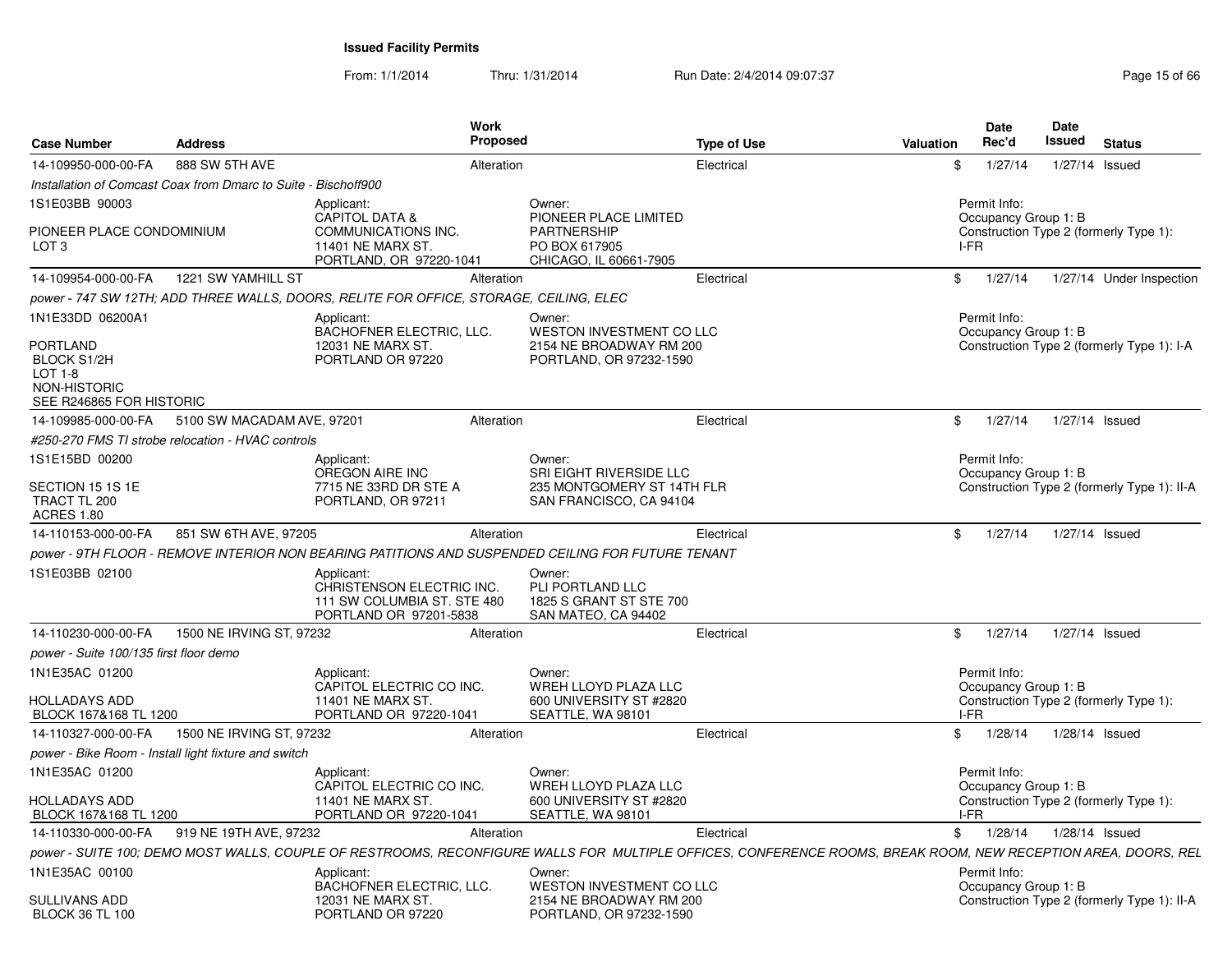From: 1/1/2014Thru: 1/31/2014 Run Date: 2/4/2014 09:07:37 Page 16 of 66

| <b>Case Number</b>                                          | <b>Address</b>                                    | <b>Work</b><br><b>Proposed</b>                                                                                                                                             |                                                                                | <b>Type of Use</b> | Valuation | <b>Date</b><br>Rec'd                                    | Date<br>Issued | <b>Status</b>                              |
|-------------------------------------------------------------|---------------------------------------------------|----------------------------------------------------------------------------------------------------------------------------------------------------------------------------|--------------------------------------------------------------------------------|--------------------|-----------|---------------------------------------------------------|----------------|--------------------------------------------|
| 14-110332-000-00-FA                                         | 827 NE OREGON ST, 97232                           | Alteration                                                                                                                                                                 |                                                                                | Electrical         | \$        | 1/28/14                                                 | 1/28/14 Final  |                                            |
|                                                             |                                                   | v/data - SUITE 200 WESTERN ENERGY INSTITUTE ADD WALLS TO CREATE NEW OFFICE                                                                                                 |                                                                                |                    |           |                                                         |                |                                            |
| 1N1E35BC 01800                                              |                                                   | Applicant:<br>BRY COM. (a dba for DENNIS J                                                                                                                                 | Owner:<br>AAT LLOYD DISTRICT LLC                                               |                    |           |                                                         |                |                                            |
| HOLLADAYS ADD<br>BLOCK 103<br>LOT 5 EXC PT IN ST<br>LOT 6&7 |                                                   | BRYANT)<br>14244 SE BUSH ST.<br>PORTLAND OR 97236-2734                                                                                                                     | 11455 EL CAMINO REAL #200<br>SAN DIEGO, CA 92130-2047                          |                    |           |                                                         |                |                                            |
| INC PT VAC ST LOT 8<br>12-180215-000-00-FA                  | 12021 NE AIRPORT WAY, 97220                       | Alteration                                                                                                                                                                 |                                                                                | Electrical         | \$        | 9/7/12                                                  | 1/28/14 Final  |                                            |
|                                                             |                                                   | JSI SUITE "D" EXPANDING INTO SUITE "E" BY REMOVING A PORTION OF DEMISING WALLPR# JSI SUITE D&E. MINOR RELOCATION OF ELECTRICAL WIRING TO ACCOMODATE THE REMOVAL OF         |                                                                                |                    |           |                                                         |                |                                            |
| 1N2E14CB 01200                                              |                                                   | Applicant:                                                                                                                                                                 | Owner:                                                                         |                    |           | Permit Info:                                            |                |                                            |
| PARTITION PLAT 1993-147                                     |                                                   | DYNALECTRIC CO.<br>5711 SW HOOD AVE.<br>PORTLAND OR 97239-3716                                                                                                             | MASLO COMMERCIAL LLC<br>300 OSWEGO POINTE DR #208                              |                    |           | Occupancy Group 1: B Bank, Off.,<br>Med.Off., Pub.Bldg. |                |                                            |
| LOT <sub>1</sub><br>14-110751-000-00-FA                     | 121 SW MORRISON ST, 97204                         | Alteration                                                                                                                                                                 | LAKE OSWEGO, OR 97034-3230                                                     | Electrical         | \$        | 1/28/14                                                 | 1/28/14 Issued |                                            |
|                                                             |                                                   | hvac stat - 7TH FLOOR; TI, PARTITIONS, GLASS ENTRY SYSTEM AT RECEPTION, DOORS, SIDELITES, SLIDING GLASS WALL AT CONFERENCE ROOM, FLOORING, CABINETRY, CEILING, ELEC, FINI. |                                                                                |                    |           |                                                         |                |                                            |
| 1S1E03BA 02700                                              |                                                   | Applicant:                                                                                                                                                                 | Owner:                                                                         |                    |           | Permit Info:                                            |                |                                            |
|                                                             |                                                   | MCKINSTRY CO. LLC.                                                                                                                                                         | TERRACE TOWER USA-                                                             |                    |           | Occupancy Group 1: B Bank, Off.,                        |                |                                            |
| <b>PORTLAND</b>                                             |                                                   | 16790 NE MASON ST STE 100                                                                                                                                                  | PORTLAND INC                                                                   |                    |           | Med.Off., Pub.Bldg.                                     |                |                                            |
| BLOCK 15<br>$LOT 1-4$                                       |                                                   | PORTLAND OR 97230-7398                                                                                                                                                     | 121 SW MORRISON ST #250<br>PORTLAND, OR 97204-3179                             |                    |           |                                                         |                | Construction Type 2 (formerly Type 1): I-A |
| LOT 7&8 EXC W 75'                                           |                                                   |                                                                                                                                                                            |                                                                                |                    |           |                                                         |                |                                            |
| 14-110769-000-00-FA                                         | 1015 NW 22ND AVE, 97210                           | Alteration                                                                                                                                                                 |                                                                                | Electrical         | \$        | 1/28/14                                                 | 1/28/14 Issued |                                            |
|                                                             | power - REPLACE COOLING TOWER AND SUPPORT FRAME   |                                                                                                                                                                            |                                                                                |                    |           |                                                         |                |                                            |
| 1N1E33BA 07800                                              |                                                   | Applicant:<br>CHRISTENSON ELECTRIC INC.                                                                                                                                    | Owner:<br><b>GOOD SAMARITAN HOSPITAL</b>                                       |                    |           |                                                         |                |                                            |
| <b>COUCHS ADD</b><br>TL 7800 BLOCK 304                      |                                                   | 111 SW COLUMBIA ST. STE 480<br>PORTLAND OR 97201-5838                                                                                                                      | 1919 NW LOVEJOY ST<br>PORTLAND, OR 97209                                       |                    |           |                                                         |                |                                            |
| 14-110817-000-00-FA                                         | 3303 SW BOND AVE, 97201                           | Alteration                                                                                                                                                                 |                                                                                | Electrical         | \$        | 1/28/14                                                 | 1/28/14 Final  |                                            |
| 12 th fl quad receptacles - power                           |                                                   |                                                                                                                                                                            |                                                                                |                    |           |                                                         |                |                                            |
| 1S1E10AC 00500                                              |                                                   | Applicant:<br>DYNALECTRIC CO.<br>5711 SW HOOD AVE.<br>PORTLAND OR 97239-3716                                                                                               |                                                                                |                    |           |                                                         |                |                                            |
| 14-110928-000-00-FA                                         |                                                   | 3181 SW SAM JACKSON PARK RD - Bldg DCH, 9 Alteration                                                                                                                       |                                                                                | Electrical         | \$        | 1/29/14                                                 | 1/29/14 Final  |                                            |
|                                                             | #10130 2-double duplex receptacle outlets - power |                                                                                                                                                                            |                                                                                |                    |           |                                                         |                |                                            |
| 1S1E09 00200                                                |                                                   | Applicant:<br>DYNALECTRIC CO.<br>5711 SW HOOD AVE.<br>PORTLAND OR 97239-3716                                                                                               | Owner:<br>OREGON STATE OF<br>3181 SW SAM JACKSON PARK RD<br>PORTLAND, OR 97239 |                    |           |                                                         |                |                                            |
| 14-110930-000-00-FA                                         |                                                   | 3181 SW SAM JACKSON PARK RD - Bldg DCH, 9 Alteration                                                                                                                       |                                                                                | Electrical         | \$        | 1/29/14                                                 | 1/29/14 Final  |                                            |
| DCH #10417 duplex receptacle - power                        |                                                   |                                                                                                                                                                            |                                                                                |                    |           |                                                         |                |                                            |
| 1S1E09 00200                                                |                                                   | Applicant:<br>DYNALECTRIC CO.<br>5711 SW HOOD AVE.<br>PORTLAND OR 97239-3716                                                                                               | Owner:<br>OREGON STATE OF<br>3181 SW SAM JACKSON PARK RD<br>PORTLAND, OR 97239 |                    |           |                                                         |                |                                            |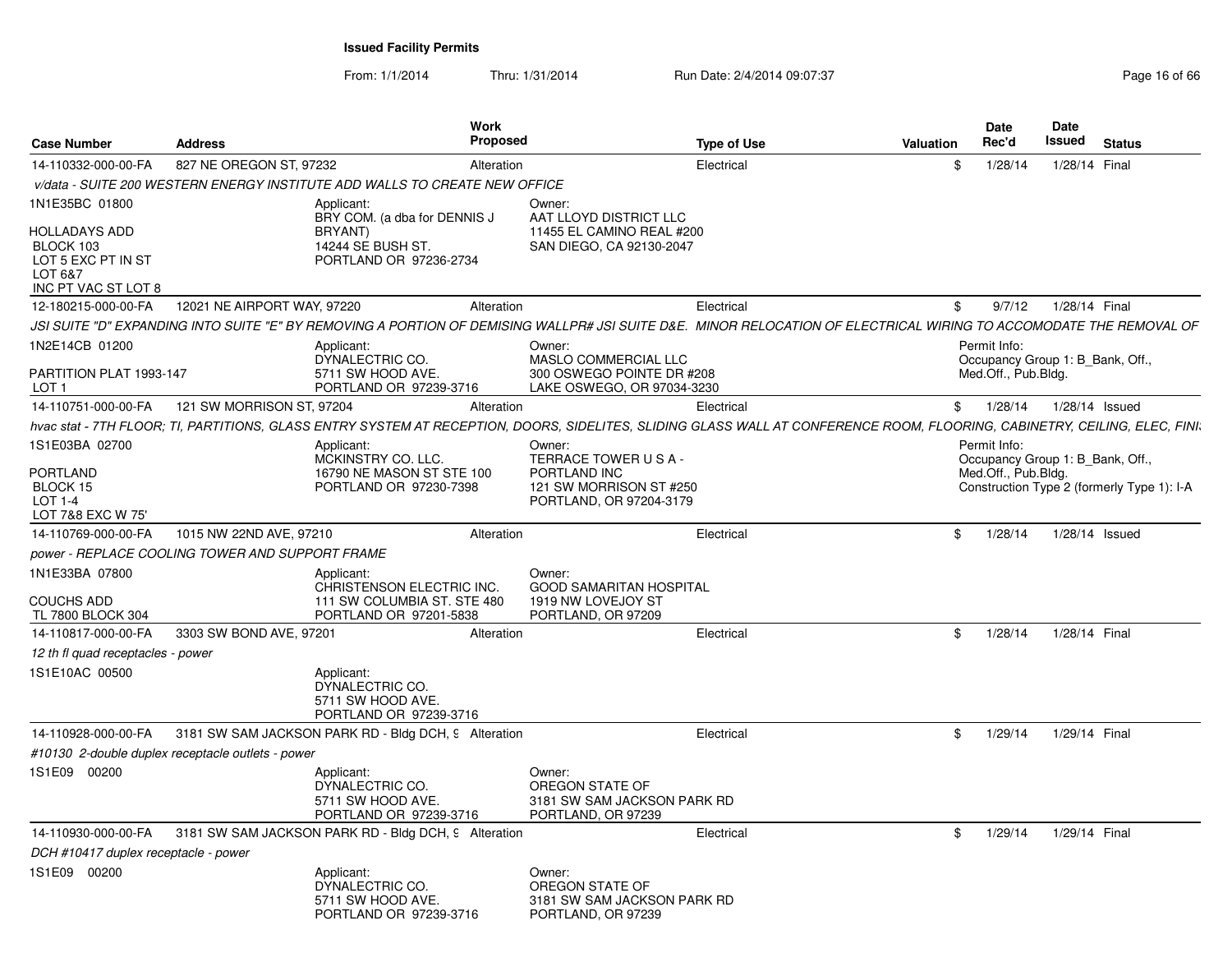From: 1/1/2014Thru: 1/31/2014 Run Date: 2/4/2014 09:07:37 Page 17 of 66

| <b>Case Number</b>                                                                                         | <b>Address</b>                  |                                                                                            | Work<br>Proposed |                                                                                                                                                               | <b>Type of Use</b>                                                                    | Valuation    | Date<br>Rec'd                        | <b>Date</b><br><b>Issued</b> | <b>Status</b>                              |
|------------------------------------------------------------------------------------------------------------|---------------------------------|--------------------------------------------------------------------------------------------|------------------|---------------------------------------------------------------------------------------------------------------------------------------------------------------|---------------------------------------------------------------------------------------|--------------|--------------------------------------|------------------------------|--------------------------------------------|
| 14-110932-000-00-FA                                                                                        |                                 | 3181 SW SAM JACKSON PARK RD - Bldg BSC, 9 Alteration                                       |                  | Electrical                                                                                                                                                    |                                                                                       | \$           | 1/29/14                              | 1/29/14 Final                |                                            |
|                                                                                                            |                                 | #0568A change receptacles to double duplex and lighting alterations - power                |                  |                                                                                                                                                               |                                                                                       |              |                                      |                              |                                            |
| 1S1E09 00200                                                                                               |                                 | Applicant:<br>DYNALECTRIC CO.<br>5711 SW HOOD AVE.<br>PORTLAND OR 97239-3716               |                  | Owner:<br>OREGON STATE OF<br>3181 SW SAM JACKSON PARK RD<br>PORTLAND, OR 97239                                                                                |                                                                                       |              | Permit Info:<br>Occupancy Group 1: B |                              | Construction Type 2 (formerly Type 1): I-B |
| 14-110934-000-00-FA                                                                                        | 3375 SW TERWILLIGER BLVD, 97201 |                                                                                            | Alteration       | Electrical                                                                                                                                                    |                                                                                       | \$           | 1/29/14                              | 1/29/14 Final                |                                            |
| #6130 light switches - power                                                                               |                                 |                                                                                            |                  |                                                                                                                                                               |                                                                                       |              |                                      |                              |                                            |
| 1S1E09 00200                                                                                               |                                 | Applicant:<br>DYNALECTRIC CO.<br>5711 SW HOOD AVE.<br>PORTLAND OR 97239-3716               |                  | Owner:<br>OREGON STATE OF<br>3181 SW SAM JACKSON PARK RD<br>PORTLAND, OR 97239                                                                                |                                                                                       |              | Permit Info:<br>Occupancy Group 1: B |                              | Construction Type 2 (formerly Type 1): I-A |
| 14-110936-000-00-FA                                                                                        | 3375 SW TERWILLIGER BLVD, 97201 |                                                                                            | Alteration       | Electrical                                                                                                                                                    |                                                                                       | \$           | 1/29/14                              | 1/29/14 Final                |                                            |
| #6100 corridor receptacle at sink - power                                                                  |                                 |                                                                                            |                  |                                                                                                                                                               |                                                                                       |              |                                      |                              |                                            |
| 1S1E09 00200                                                                                               |                                 | Applicant:<br>DYNALECTRIC CO.<br>5711 SW HOOD AVE.<br>PORTLAND OR 97239-3716               |                  | Owner:<br>OREGON STATE OF<br>3181 SW SAM JACKSON PARK RD<br>PORTLAND, OR 97239                                                                                |                                                                                       |              | Permit Info:<br>Occupancy Group 1: B |                              | Construction Type 2 (formerly Type 1): I-A |
| 14-111316-000-00-FA                                                                                        | 1300 SW 5TH AVE, 97201          |                                                                                            | Alteration       | Electrical                                                                                                                                                    |                                                                                       | \$           | 1/29/14                              |                              | 1/29/14 Issued                             |
| #1700 Build-out ph 1 & 2 - access control                                                                  |                                 |                                                                                            |                  |                                                                                                                                                               |                                                                                       |              |                                      |                              |                                            |
| 1S1E03BC 01800<br>PORTLAND<br><b>BLOCK 148 TL 1800</b>                                                     |                                 | Applicant:<br>2815 SW 153RD DR<br>BEAVERTON, OR 97006-5101                                 |                  | Owner:<br>TYCO INTEGRATED SECURITY LL( FIRST INTERSTATE BANK OF OR<br>PO BOX 2609<br>CARLSBAD, CA 92018-2609                                                  |                                                                                       |              | Permit Info:<br>Occupancy Group 1: B |                              | Construction Type 2 (formerly Type 1): I-A |
| 14-111409-000-00-FA                                                                                        | 309 SW 6TH AVE, 97205           |                                                                                            | Alteration       | Electrical                                                                                                                                                    |                                                                                       | \$           | 1/30/14                              |                              | 1/30/14 Issued                             |
| 6th fl ESRI TI - powerpr# 205-6                                                                            |                                 |                                                                                            |                  |                                                                                                                                                               |                                                                                       |              |                                      |                              |                                            |
| 1N1E34CC 03800                                                                                             |                                 | Applicant:<br><b>BADGER ELECTRIC INC.</b><br>4415 NE SANDY BLVD, #205<br>PORTLAND OR 97213 |                  | Owner:<br>HISTORIC U S NATIONAL BANK<br><b>BLOCK LLC</b><br>115 SW ASH ST #500<br>PORTLAND, OR 97204                                                          |                                                                                       |              | Permit Info:<br>Occupancy Group 1: B |                              | Construction Type 2 (formerly Type 1): I-B |
| 14-104145-000-00-FA                                                                                        | 614 SW 11TH AVE, 97205          |                                                                                            | Alteration       | Electrical                                                                                                                                                    |                                                                                       | $\mathbb{S}$ | 1/13/14                              |                              | 1/30/14 Under Inspection                   |
|                                                                                                            |                                 |                                                                                            |                  | power - BUILD-OUT FOR NEW RESTAURANT; WALLS FOR KITCHEN, DINING, CABINETRY, BAR, FLOORING, CEILING, ELEC, FINISHES                                            |                                                                                       |              |                                      |                              |                                            |
| 1N1E33DD 04300<br><b>PORTLAND</b><br>BLOCK 252<br>HISTORIC PROPERTY 15 YR 2004<br>POTENTIAL ADDITIONAL TAX |                                 | Applicant:<br>STUMPTOWN ELECTRIC LLC<br>4321 SE FLAVEL ST<br>PORTLAND OR 97206             |                  | Owner:<br>PORTLAND GOVERNOR HOTEL<br>1900 N AKARD ST<br>DALLAS, TX 75201-2300<br>Owner:<br><b>ACQUISITION LLC</b><br>1900 N AKARD ST<br>DALLAS, TX 75201-2300 | CCB - Contractor:<br>STUMPTOWN ELECTRIC LLC<br>4321 SE FLAVEL ST<br>PORTLAND OR 97206 |              | Permit Info:                         |                              | Occupancy Group 1: R-1_Hotel or Motel      |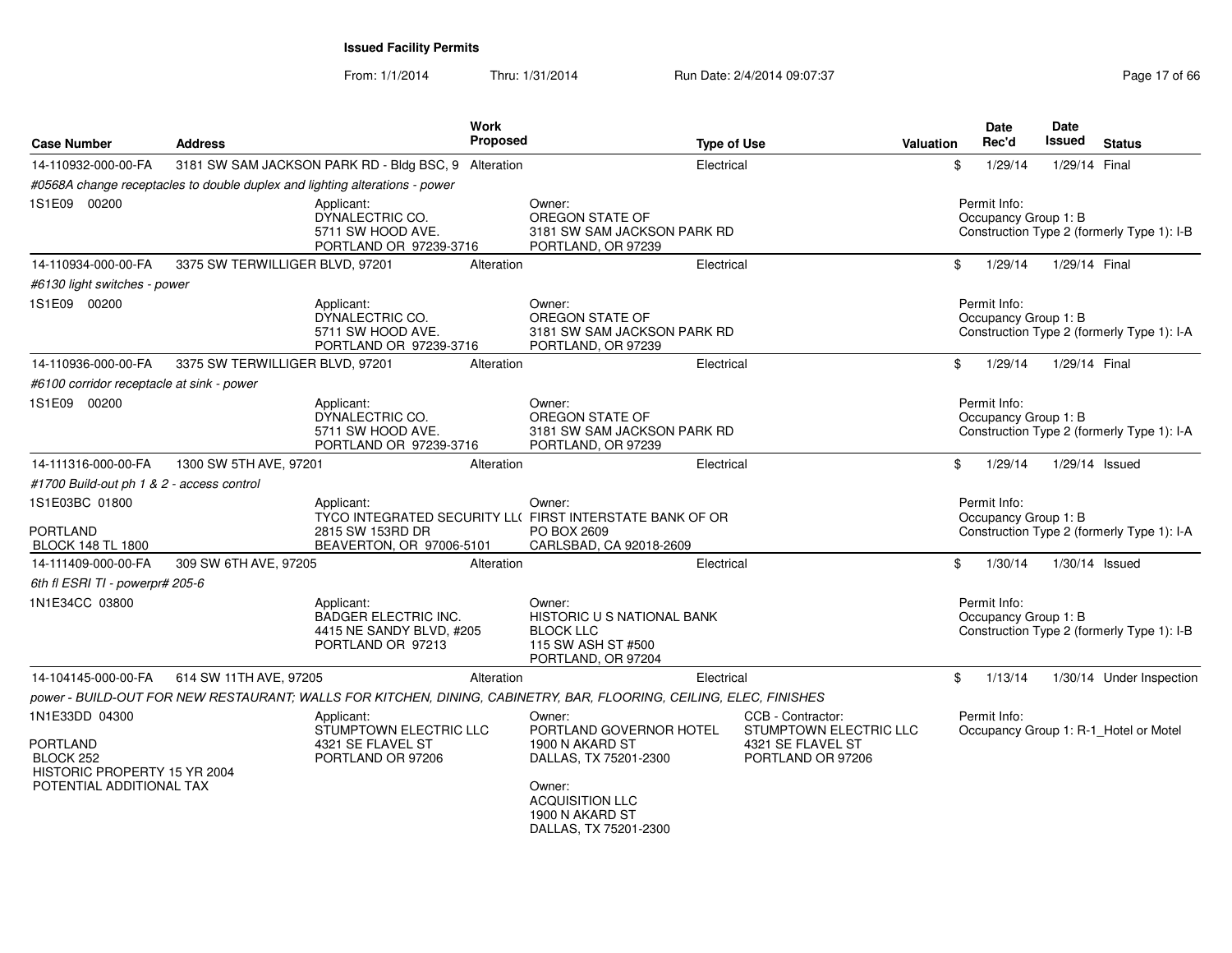From: 1/1/2014Thru: 1/31/2014 Run Date: 2/4/2014 09:07:37 Page 18 of 66

| <b>Case Number</b>                                                                                                                                | <b>Address</b>               | <b>Work</b><br><b>Proposed</b>                                                                        | <b>Type of Use</b>                                                                     |                                         | <b>Valuation</b> | <b>Date</b><br>Rec'd | Date<br>Issued                   | <b>Status</b>                                |
|---------------------------------------------------------------------------------------------------------------------------------------------------|------------------------------|-------------------------------------------------------------------------------------------------------|----------------------------------------------------------------------------------------|-----------------------------------------|------------------|----------------------|----------------------------------|----------------------------------------------|
| 14-111847-000-00-FA                                                                                                                               | 720 SW WASHINGTON ST, 97205  | Alteration                                                                                            | Electrical                                                                             |                                         | \$               | 1/30/14              | $1/30/14$ Issued                 |                                              |
|                                                                                                                                                   |                              | hvac stat - SUITE 720 CONVERGENT WEALTH ADVISORS NEW 2,769 SQ FT NEW TENANT REMODEL                   |                                                                                        |                                         |                  |                      |                                  |                                              |
| 1N1E34CC 06600                                                                                                                                    |                              | Applicant:<br>HUNTER-DAVISSON INC.                                                                    | Owner:<br><b>GPO MORGAN LLC</b>                                                        |                                         |                  |                      |                                  |                                              |
| <b>PORTLAND</b><br>BLOCK 213<br>LOT 1&2&7&8                                                                                                       |                              | 1800 SE PERSHING ST.<br>PORTLAND OR 97202-2338                                                        | 522 SW 5TH AVE #1105<br>PORTLAND, OR 97204                                             |                                         |                  |                      |                                  |                                              |
| 14-111747-000-00-FA                                                                                                                               | 1600 SW 4TH AVE, 97201       | Alteration                                                                                            | Electrical                                                                             |                                         | \$               | 1/30/14              | 1/31/14 Final                    |                                              |
|                                                                                                                                                   |                              | voice/data - ROOM 515 VP OFFICES, RECONFIGURE WALLS FOR 3 OFFICES                                     |                                                                                        |                                         |                  |                      |                                  |                                              |
| 1S1E03CB 01800<br>SOUTH AUDITORIUM ADD                                                                                                            |                              | Applicant:<br>MICHAEL NELSON<br>PORTLAND STATE UNIVERSITY.                                            | Owner:<br>OREGON STATE OF (BOARD OF<br><b>PO BOX 751</b>                               |                                         |                  |                      |                                  |                                              |
| <b>BLOCK A</b><br>LOT 2 TL 1800                                                                                                                   |                              | P.O. BOX 751-FAC<br>Portland, OR 97207                                                                | PORTLAND, OR 97207-0751<br>Owner:                                                      |                                         |                  |                      |                                  |                                              |
|                                                                                                                                                   |                              |                                                                                                       | HIGHER EDUC / PSU<br><b>PO BOX 751</b><br>PORTLAND, OR 97207-0751                      |                                         |                  |                      |                                  |                                              |
| 14-109762-000-00-FA                                                                                                                               | 5100 SW MACADAM AVE, 97201   | Alteration                                                                                            | Electrical                                                                             |                                         | \$               | 1/24/14              | $1/31/14$ Issued                 |                                              |
| #250-270 FMS TI - voice/data                                                                                                                      |                              |                                                                                                       |                                                                                        |                                         |                  |                      |                                  |                                              |
| 1S1E15BD 00200                                                                                                                                    |                              | Applicant:                                                                                            | Owner:                                                                                 |                                         |                  | Permit Info:         |                                  |                                              |
| SECTION 15 1S 1E<br>TRACT TL 200<br><b>ACRES 1.80</b>                                                                                             |                              | TELESPHERE. (a dba for<br>FREDERIC LEO CICCOTELLI)<br>449 SW ALDERWOOD DR.<br>WEST LINN OR 97068-9102 | SRI EIGHT RIVERSIDE LLC<br>235 MONTGOMERY ST 14TH FLR<br>SAN FRANCISCO, CA 94104       |                                         |                  | Occupancy Group 1: B |                                  | Construction Type 2 (formerly Type 1): II-A  |
| 14-112361-000-00-FA                                                                                                                               | 7201 N INTERSTATE AVE, 97217 | Alteration                                                                                            | Electrical                                                                             |                                         | \$               | 1/31/14              | $1/31/14$ Issued                 |                                              |
|                                                                                                                                                   |                              | data - INSTALL 18 WIRELESS DEVICES ON FIRST & SECOND FLOOR -data                                      |                                                                                        |                                         |                  |                      |                                  |                                              |
| 1N1E16AA 00300                                                                                                                                    |                              | Applicant:<br>COCHRAN INC. dba BROADWAY                                                               | Owner:<br>KAISER FOUNDATION HEALTH                                                     |                                         |                  |                      |                                  |                                              |
| WORLDS FAIR ADD<br><b>BLOCK1</b><br>LOT 5-11                                                                                                      |                              | <b>ELECTRIC</b><br>7550 SW TECH CENTER DR STE<br>220                                                  | 500 NE MULTNOMAH ST #100<br>PORTLAND, OR 97232-2031                                    |                                         |                  |                      |                                  |                                              |
| LOT 12 EXC PT IN ST<br>E 3.43' OF LOT 17&18                                                                                                       |                              | TIGARD OR 97223-8061                                                                                  | Owner:<br>PLAN OF THE NORTHWEST<br>500 NE MULTNOMAH ST #100<br>PORTLAND, OR 97232-2031 |                                         |                  |                      |                                  |                                              |
| 14-112455-000-00-FA                                                                                                                               | 123 NE 3RD AVE, 97232        | Alteration                                                                                            | Electrical                                                                             |                                         | \$               | 1/31/14              | $1/31/14$ Issued                 |                                              |
| fire alarm Tenant Improvement-Suite 212                                                                                                           |                              |                                                                                                       |                                                                                        |                                         |                  |                      |                                  |                                              |
| 1N1E34DA 02800                                                                                                                                    |                              | Applicant:<br>T & L COMMUNICATIONS INC                                                                | Owner:<br>BRIDGEHEAD DEVELOPMENT LLC T & L COMMUNICATIONS INC                          | CCB - Contractor:                       |                  | Permit Info:         | Occupancy Group 1: B_Bank, Off., |                                              |
| <b>EAST PORTLAND</b><br>BLOCK 68<br>INC PT VAC ST LOT 1&8<br>LOT 2&3&6&7<br>INC PT VAC ST LOT 4&5; HISTORIC<br>PROPERTY; POTENTIAL ADDITIONAL TAX |                              | PO BOX 87387<br>VANCOUVER, WA 986877387                                                               | 1001 SE WATER AVE #120<br>PORTLAND, OR 97214-2147                                      | PO BOX 87387<br>VANCOUVER, WA 986877387 |                  | Med.Off., Pub.Bldg.  |                                  | Construction Type 2 (formerly Type 1): III-A |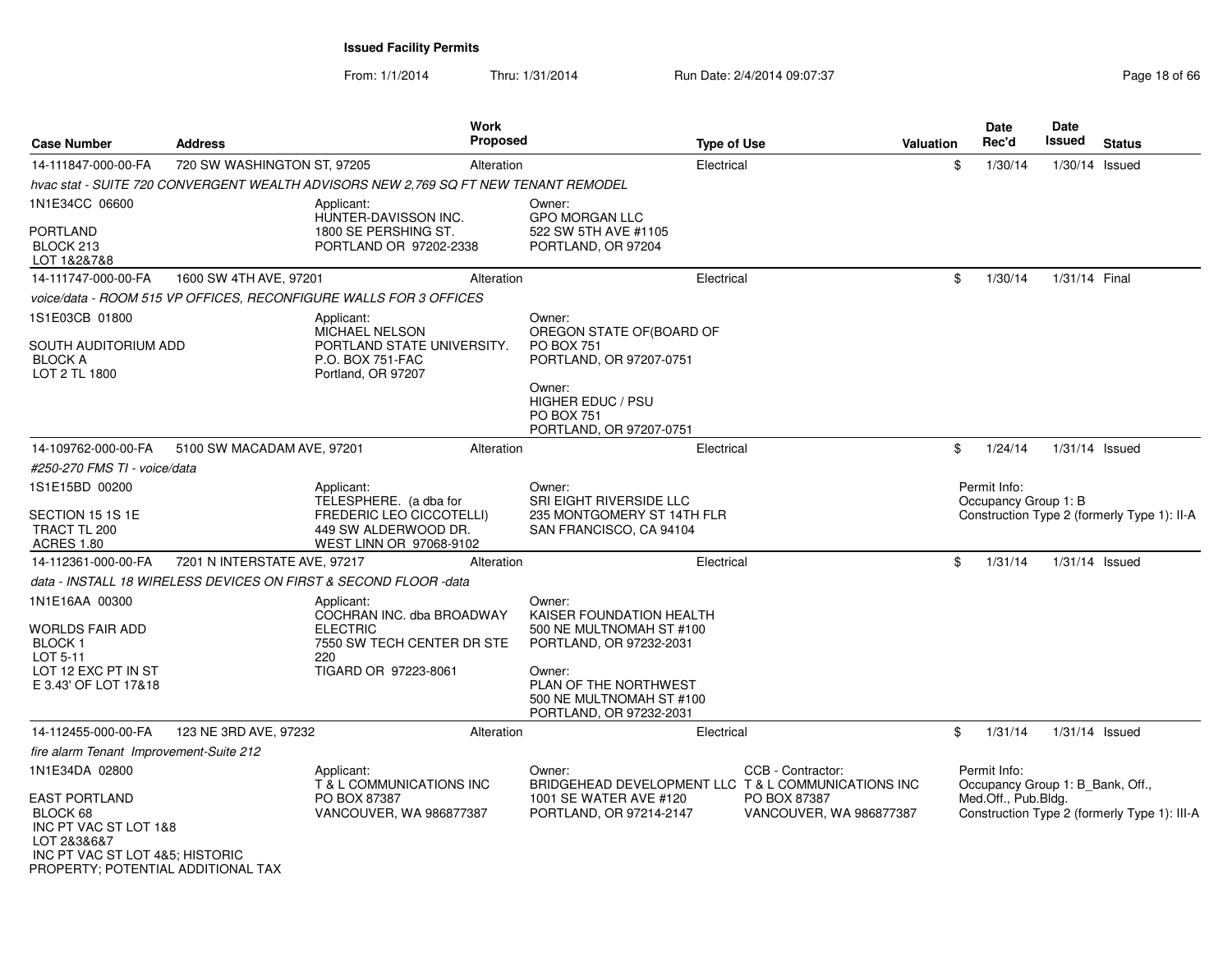From: 1/1/2014Thru: 1/31/2014 Run Date: 2/4/2014 09:07:37 Page 19 of 66

| <b>Case Number</b>                                                                                                                                | <b>Address</b>                                              |                                                                                                      | <b>Work</b><br>Proposed |                                                                                                                       | <b>Type of Use</b>                      | Valuation | Date<br>Rec'd                                    | <b>Date</b><br><b>Issued</b> | <b>Status</b>                                |
|---------------------------------------------------------------------------------------------------------------------------------------------------|-------------------------------------------------------------|------------------------------------------------------------------------------------------------------|-------------------------|-----------------------------------------------------------------------------------------------------------------------|-----------------------------------------|-----------|--------------------------------------------------|------------------------------|----------------------------------------------|
| 14-112464-000-00-FA                                                                                                                               | 123 NE 3RD AVE, 97232                                       |                                                                                                      | Alteration              | Electrical                                                                                                            |                                         | \$        | 1/31/14                                          | $1/31/14$ Issued             |                                              |
| Fire alarm wiring Suite 313                                                                                                                       |                                                             |                                                                                                      |                         |                                                                                                                       |                                         |           |                                                  |                              |                                              |
| 1N1E34DA 02800                                                                                                                                    |                                                             | Applicant:<br>T & L COMMUNICATIONS INC                                                               |                         | Owner:<br>BRIDGEHEAD DEVELOPMENT LLC T & L COMMUNICATIONS INC                                                         | CCB - Contractor:                       |           | Permit Info:<br>Occupancy Group 1: B_Bank, Off., |                              |                                              |
| <b>EAST PORTLAND</b><br>BLOCK 68<br>INC PT VAC ST LOT 1&8<br>LOT 2&3&6&7<br>INC PT VAC ST LOT 4&5; HISTORIC<br>PROPERTY; POTENTIAL ADDITIONAL TAX |                                                             | PO BOX 87387<br>VANCOUVER, WA 986877387                                                              |                         | 1001 SE WATER AVE #120<br>PORTLAND, OR 97214-2147                                                                     | PO BOX 87387<br>VANCOUVER, WA 986877387 |           | Med.Off., Pub.Bldg.                              |                              | Construction Type 2 (formerly Type 1): III-A |
| 13-197268-000-00-FA                                                                                                                               | 7000 NE AIRPORT WAY, 97218                                  |                                                                                                      | Alteration              | Electrical                                                                                                            |                                         | \$        | 8/24/13                                          | 1/10/14 Final                |                                              |
|                                                                                                                                                   |                                                             |                                                                                                      |                         | GATE C8: COMMON USE GATE IMROVEMENTS, HOLDROOM, PODIUM, MONITOR/DISPLAY, PATCH SLAB, ELEC, FINISHPR# EAN12D059 101823 |                                         |           |                                                  |                              |                                              |
| 1N2E08B 00400                                                                                                                                     |                                                             |                                                                                                      |                         | Owner:<br>PORT OF PORTLAND                                                                                            |                                         |           |                                                  |                              |                                              |
| SECTION 08 1N 2E<br>TL 400 7.39 ACRES<br><b>TERMINAL BLDG</b><br><b>NONTAXABLE</b><br>SEE TAXABLE SUB ACCOUNTS                                    |                                                             |                                                                                                      |                         | PO BOX 3529<br>PORTLAND, OR 97208-3529                                                                                |                                         |           |                                                  |                              |                                              |
| 14-103715-000-00-FA                                                                                                                               | 1300 SW 5TH AVE, 97201                                      |                                                                                                      | Alteration              | Electrical                                                                                                            |                                         | \$        | 1/10/14                                          |                              | 1/10/14 Under Inspection                     |
|                                                                                                                                                   | #1700 Build-out ph 1 & 2 - HVAC controlspr# 192314-04095-17 |                                                                                                      |                         |                                                                                                                       |                                         |           |                                                  |                              |                                              |
| 1S1E03BC 01800<br><b>PORTLAND</b><br><b>BLOCK 148 TL 1800</b>                                                                                     |                                                             | Applicant:<br>SIEMENS INDUSTRY INC.<br>15201 NW GREENBRIER PKWY<br>STE A4<br>BEAVERTON OR 97006-5720 |                         | Owner:<br>FIRST INTERSTATE BANK OF OR<br>PO BOX 2609<br>CARLSBAD, CA 92018-2609                                       |                                         |           | Permit Info:<br>Occupancy Group 1: B             |                              | Construction Type 2 (formerly Type 1): I-A   |
| 14-103968-000-00-FA                                                                                                                               | 1200 NW NAITO PKY                                           |                                                                                                      | Alteration              | Electrical                                                                                                            |                                         | \$        | 1/13/14                                          |                              | 1/13/14 Under Inspection                     |
|                                                                                                                                                   | #310 Portland Plastic Surgery Group - powerpr# ALBERS #310  |                                                                                                      |                         |                                                                                                                       |                                         |           |                                                  |                              |                                              |
| 1N1E34BA 00100<br><b>COUCHS ADD</b><br>BLOCK 318<br>LOT 2-15 TL 100                                                                               |                                                             | Applicant:<br>FUZION ELECTRIC LLC.<br>1335 SW 197TH AVE<br>ALOHA OR 97006-2545                       |                         | Owner:<br>ALBERS MILL BUILDING LLC<br>2701 NW VAUGHN ST #390<br>PORTLAND, OR 97210                                    |                                         |           |                                                  |                              |                                              |
| 14-104011-000-00-FA                                                                                                                               | 1900 SW 4TH AVE - Unit 2                                    |                                                                                                      | Alteration              | Electrical                                                                                                            |                                         | \$        | 1/13/14                                          | 1/13/14 Final                |                                              |
| 4th -6th floors Projectors - powerpr# 22130399                                                                                                    |                                                             |                                                                                                      |                         |                                                                                                                       |                                         |           |                                                  |                              |                                              |
| 1S1E03CB 90001                                                                                                                                    |                                                             | Applicant:                                                                                           |                         | Owner:                                                                                                                |                                         |           |                                                  |                              |                                              |
| URBAN CENTER CONDOMINIUM<br>LOT <sub>2</sub>                                                                                                      |                                                             | <b>FRAHLER ELECTRIC</b><br><b>JRA INC</b><br>11860 SW Greenburg Rd<br>Tigard Or 97223                |                         | OREGON STATE OF(LEASED<br>825 NE MULTNOMAH ST #1900<br>PORTLAND, OR 97232                                             |                                         |           |                                                  |                              |                                              |
|                                                                                                                                                   |                                                             |                                                                                                      |                         | Owner:<br><b>PACIFICORP</b><br>825 NE MULTNOMAH ST #1900<br>PORTLAND, OR 97232                                        |                                         |           |                                                  |                              |                                              |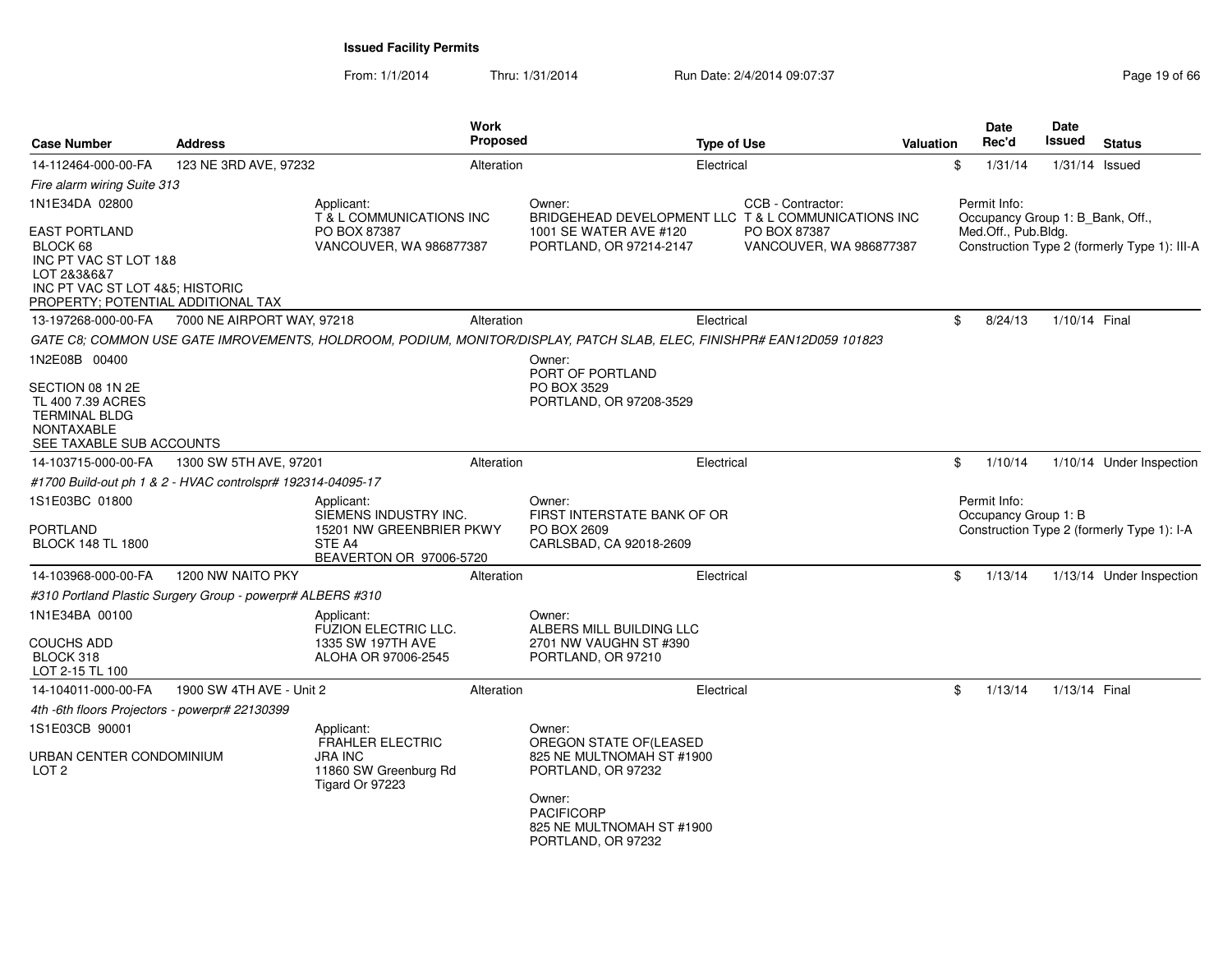From: 1/1/2014Thru: 1/31/2014 Run Date: 2/4/2014 09:07:37 Page 20 of 66

| <b>Case Number</b>                                                                             | <b>Address</b>                                           | Work<br>Proposed                                                                                                                                        | <b>Type of Use</b>                                                                                                                                                    | <b>Valuation</b> | <b>Date</b><br>Rec'd                                                                 | <b>Date</b><br><b>Issued</b> | <b>Status</b>  |  |
|------------------------------------------------------------------------------------------------|----------------------------------------------------------|---------------------------------------------------------------------------------------------------------------------------------------------------------|-----------------------------------------------------------------------------------------------------------------------------------------------------------------------|------------------|--------------------------------------------------------------------------------------|------------------------------|----------------|--|
| 13-243419-000-00-FA                                                                            | 530 SW 5TH AVE, 97204                                    | Alteration                                                                                                                                              | Electrical                                                                                                                                                            |                  | 12/31/13<br>\$                                                                       |                              | 1/13/14 Issued |  |
|                                                                                                |                                                          |                                                                                                                                                         | SUITE 100C; REMOVE STEEL MEZZANINE AND HANGERS, GRIND 2" OFF CONCRETE FLOOR, FLOAT IN GYPCRETE FOR LEVEL SURFACE, PATCH AND PAINT, ELEC NO OCCUPANCY WITH THIS I      |                  |                                                                                      |                              |                |  |
| 1N1E34CD 09600                                                                                 |                                                          | Applicant:<br>CAPITOL ELECTRIC CO INC.                                                                                                                  | Owner:<br><b>RGOF YEON BUILDING LLC</b>                                                                                                                               |                  | Permit Info:<br>Occupancy Group 1: B Bank, Off.,                                     |                              |                |  |
| <b>PORTLAND</b><br>BLOCK 63<br>LOT 5&6<br><b>HISTORIC PROPERTY</b><br>POTENTIAL ADDITIONAL TAX |                                                          | <b>11401 NE MARX ST</b><br>PORTLAND OR 97220-1041                                                                                                       | 551 FIFTH AVE 23RD FLOOR<br>NEW YORK, NY 10176                                                                                                                        |                  | Med.Off., Pub.Bldg.                                                                  |                              |                |  |
| 13-239192-000-00-FA                                                                            | 5115 N LAGOON AVE, 97217                                 | Alteration                                                                                                                                              | Electrical                                                                                                                                                            |                  | \$12/17/13                                                                           |                              | 1/13/14 Issued |  |
|                                                                                                |                                                          |                                                                                                                                                         | TI, 1ST FLOOR, RM #101; NEW CEILING SUSPENDED CHAIN WEIGHTED VINYL CURTAIN, OFFICE ON ONE SIDE, STORAGE ON THE OTHER, FINISHES, CEILING, ELEC - CONTROLS ON NEW SPLIT |                  |                                                                                      |                              |                |  |
| 1N1E20AB 00800                                                                                 |                                                          | Applicant:<br>ENVIRONMENTAL CONTROL<br>CORP. (dba for OREGON AIR<br>REPS INC.)<br>15860 SW UPPER BOONES<br><b>FERRY RD</b><br>LAKE OSWEGO OR 97035-4066 | Owner:<br><b>FREIGHTLINER CORPORATION</b><br>PO BOX 3820<br>PORTLAND, OR 97208-3820                                                                                   |                  | Permit Info:<br>Occupancy Group 1: B<br>Construction Type 2 (formerly Type 1): III-N |                              |                |  |
| 13-243326-000-00-FA                                                                            | 4747 N CHANNEL AVE                                       | Alteration                                                                                                                                              | Electrical                                                                                                                                                            |                  | 12/31/13<br>$^{\circ}$                                                               |                              | 1/13/14 Issued |  |
|                                                                                                |                                                          | STAND ALONE ELECTRICAL FOR DAIMLER CORP 1, CONFERENCE ROOM 3 GPR# FL-4747-C1-#66                                                                        |                                                                                                                                                                       |                  |                                                                                      |                              |                |  |
| 1N1E20 00109                                                                                   |                                                          | Applicant<br>COCHRAN INC. dba BROADWAY                                                                                                                  | Owner:<br>PORT OF PORTLAND (LEASED                                                                                                                                    |                  | Permit Info:<br>Occupancy Group 1: B                                                 |                              |                |  |
| PARTITION PLAT 2003-38<br>LOT 2 TL 109<br>LAND & IMPS SEE R540487 (R64983-1507)                |                                                          | <b>ELECTRIC</b><br>7550 SW TECH CENTER DR STE<br>220                                                                                                    | PO BOX 3820<br>PORTLAND, OR 97208-3849                                                                                                                                |                  | Construction Type 2 (formerly Type 1): II-B                                          |                              |                |  |
| R540481 (R64983-1503)<br>R540494 (R64983-1515) FOR OTHER IMPS                                  |                                                          | TIGARD OR 97223-8061                                                                                                                                    | Owner:<br>DAIMLER TRUCKS NORTH<br><b>AMERICA LLC</b><br>PO BOX 3820<br>PORTLAND, OR 97208-3849                                                                        |                  |                                                                                      |                              |                |  |
| 13-238517-000-00-FA                                                                            | 10102 NE GLISAN ST. 97220                                | Alteration                                                                                                                                              | Electrical                                                                                                                                                            |                  | \$12/16/13                                                                           |                              | 1/13/14 Issued |  |
|                                                                                                | LE - data: INSTALLATION OF WLAN AP'S THROUGHOUT BUILDING |                                                                                                                                                         |                                                                                                                                                                       |                  |                                                                                      |                              |                |  |
| 1N2E33DA 00500                                                                                 |                                                          | Applicant:<br>COCHRAN INC. dba BROADWAY                                                                                                                 | Owner:<br>KAISER FOUNDATION HEALTH                                                                                                                                    |                  |                                                                                      |                              |                |  |
| <b>HUDSON AC</b><br>LOT 3&4                                                                    |                                                          | <b>ELECTRIC</b><br>7550 SW TECH CENTER DR STE<br>220                                                                                                    | 500 NE MULTNOMAH ST #100<br>PORTLAND, OR 97232-2099                                                                                                                   |                  |                                                                                      |                              |                |  |
|                                                                                                |                                                          | TIGARD OR 97223-8061                                                                                                                                    | Owner:<br>PLAN OF THE NORTHWEST<br>500 NE MULTNOMAH ST #100<br>PORTLAND, OR 97232-2099                                                                                |                  |                                                                                      |                              |                |  |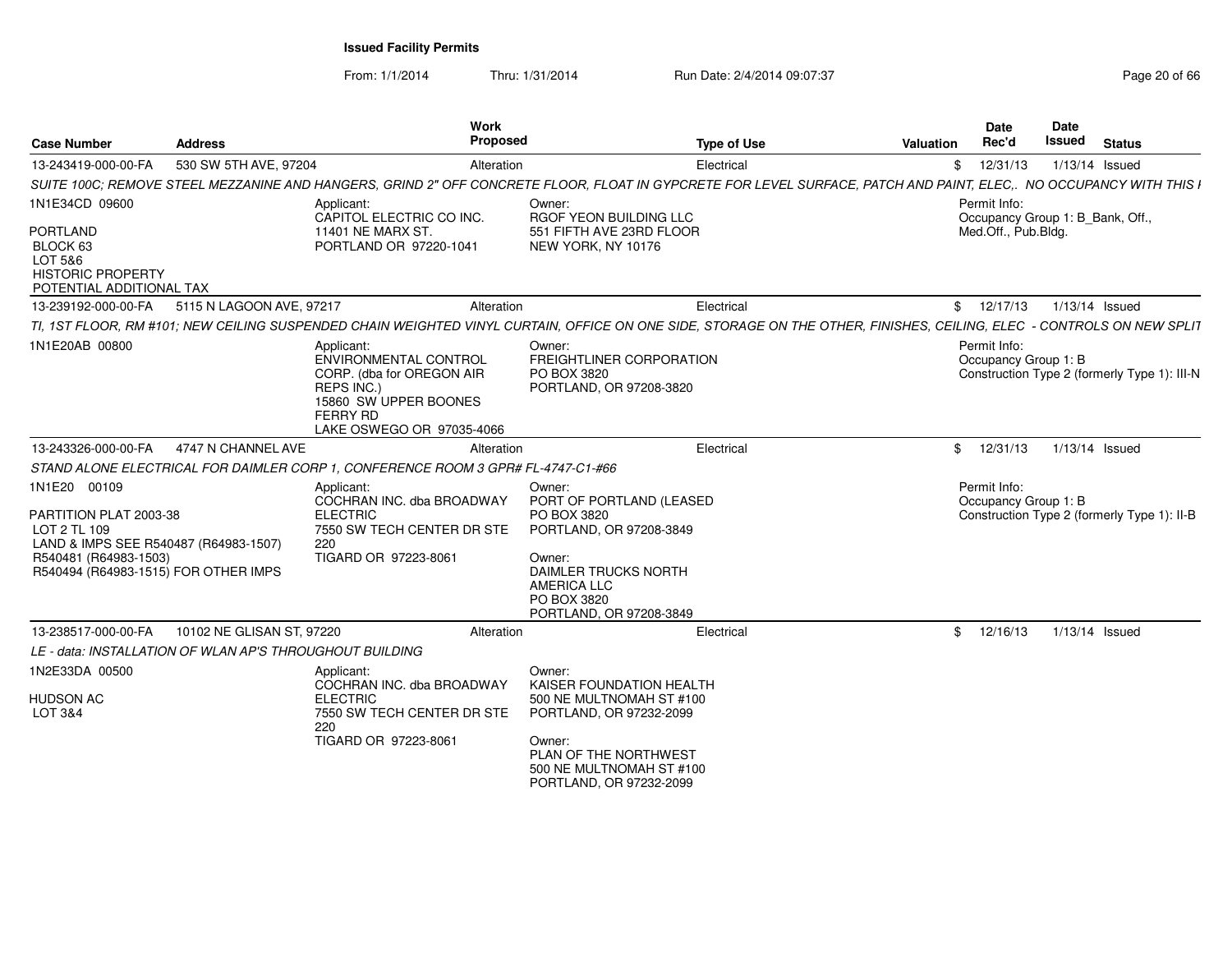From: 1/1/2014

Thru: 1/31/2014 Run Date: 2/4/2014 09:07:37 Page 21 of 66

| <b>Case Number</b>                                                                      | <b>Address</b>             | <b>Work</b><br><b>Proposed</b>                                                                          |                                                                                    | <b>Type of Use</b>                                                                                                                                               | Valuation | Date<br>Rec'd                                    | Date<br>Issued | <b>Status</b>                              |
|-----------------------------------------------------------------------------------------|----------------------------|---------------------------------------------------------------------------------------------------------|------------------------------------------------------------------------------------|------------------------------------------------------------------------------------------------------------------------------------------------------------------|-----------|--------------------------------------------------|----------------|--------------------------------------------|
| 13-152318-000-00-FA                                                                     | 530 SW 5TH AVE, 97204      | Alteration                                                                                              |                                                                                    | Electrical                                                                                                                                                       | \$        | 5/11/13                                          |                | 1/13/14 Under Inspection                   |
|                                                                                         |                            |                                                                                                         |                                                                                    | TWO 2HR RATED WALLS IN ELECTRICAL ROOM, PENTHOUSE, 16TH FLOOR, INFILL WINDOW WITH CMU, 90" STEEL DOOR, ELEC, TO SERVICE EXISTING ROOF TOP GENERATOR ROOMPR# YEOI |           |                                                  |                |                                            |
| 1N1E34CD 09600                                                                          |                            | Applicant:<br>CAPITOL ELECTRIC CO INC.                                                                  | Owner:<br>RGOF YEON BUILDING LLC                                                   |                                                                                                                                                                  |           | Permit Info:<br>Occupancy Group 1: B Bank, Off., |                |                                            |
| PORTLAND<br>BLOCK 63<br>LOT 5&6<br><b>HISTORIC PROPERTY</b><br>POTENTIAL ADDITIONAL TAX |                            | 11401 NE MARX ST.<br>PORTLAND OR 97220-1041                                                             | 551 FIFTH AVE 23RD FLOOR<br>NEW YORK, NY 10176                                     |                                                                                                                                                                  |           | Med.Off., Pub.Bldg.                              |                |                                            |
| 13-240797-000-00-FA                                                                     | 1500 NE IRVING ST, 97232   | Alteration                                                                                              |                                                                                    | Electrical                                                                                                                                                       |           | \$12/20/13                                       |                | 1/13/14 Under Inspection                   |
|                                                                                         |                            |                                                                                                         |                                                                                    | power.fire alarm - SUITE 430; TI, INFILL ONE DOOR, ADD ONE DOOR W/RELITE, PARTITION WALL IN OPEN OFFICE AREA, CEILING, ELEC, FINISHESPR# 7000-430                |           |                                                  |                |                                            |
| 1N1E35AC 01200                                                                          |                            | Applicant:<br>CAPITOL ELECTRIC CO INC.                                                                  | Owner:<br>WREH LLOYD PLAZA LLC                                                     |                                                                                                                                                                  |           | Permit Info:<br>Occupancy Group 1: B             |                |                                            |
| <b>HOLLADAYS ADD</b><br>BLOCK 167&168 TL 1200                                           |                            | 11401 NE MARX ST.<br>PORTLAND OR 97220-1041                                                             | 600 UNIVERSITY ST #2820<br>SEATTLE, WA 98101                                       |                                                                                                                                                                  |           | I-FR                                             |                | Construction Type 2 (formerly Type 1):     |
| 13-243321-000-00-FA                                                                     | 1600 SW 4TH AVE, 97201     | Alteration                                                                                              |                                                                                    | Electrical                                                                                                                                                       |           | \$12/31/13                                       |                | $1/13/14$ Issued                           |
|                                                                                         |                            | ROOM 385 OIRP OFFICE REMODEL, ADD WALL TO CREATE A NEW PRIVATE OFFICEPR# 13-15845-035                   |                                                                                    |                                                                                                                                                                  |           |                                                  |                |                                            |
| 1S1E03CB 01800                                                                          |                            | Applicant:                                                                                              | Owner:                                                                             |                                                                                                                                                                  |           |                                                  |                |                                            |
| SOUTH AUDITORIUM ADD<br><b>BLOCK A</b><br>LOT 2 TL 1800                                 |                            | MICHAEL NELSON<br>PORTLAND STATE UNIVERSITY.<br>P.O. BOX 751-FAC<br>Portland, OR 97207                  | OREGON STATE OF(BOARD OF<br><b>PO BOX 751</b><br>PORTLAND, OR 97207-0751           |                                                                                                                                                                  |           |                                                  |                |                                            |
|                                                                                         |                            |                                                                                                         | Owner:<br>HIGHER EDUC / PSU<br><b>PO BOX 751</b><br>PORTLAND, OR 97207-0751        |                                                                                                                                                                  |           |                                                  |                |                                            |
| 14-104156-000-00-FA                                                                     | 4386 SW MACADAM AVE, 97201 | Alteration                                                                                              |                                                                                    | Electrical                                                                                                                                                       | \$        | 1/13/14                                          |                | 1/13/14 Issued                             |
| #200 Buckeye - Comcast Cable installation                                               |                            |                                                                                                         |                                                                                    |                                                                                                                                                                  |           |                                                  |                |                                            |
| 1S1E10DC 00900                                                                          |                            | Applicant:<br><b>CAPITOL DATA &amp;</b>                                                                 | Owner:<br><b>RIVER FORUM LLC</b>                                                   |                                                                                                                                                                  |           |                                                  |                |                                            |
| SECTION 10 1S 1E                                                                        |                            | COMMUNICATIONS INC.                                                                                     | 235 MONTGOMERY ST FL 16                                                            |                                                                                                                                                                  |           |                                                  |                |                                            |
| TL 900 0.88 ACRES<br>DEFERRAL-POTENTIAL ADDITIONAL TAX                                  |                            | 11401 NE MARX ST.<br>PORTLAND, OR 97220-1041                                                            | SAN FRANCISCO, CA 94104                                                            |                                                                                                                                                                  |           |                                                  |                |                                            |
| 14-104157-000-00-FA                                                                     | 1500 SW 1ST AVE, 97201     | Alteration                                                                                              |                                                                                    | Electrical                                                                                                                                                       | \$        | 1/13/14                                          |                | 1/13/14 Issued                             |
| #770 Oregon Board of Dentistry - Comcast Cable                                          |                            |                                                                                                         |                                                                                    |                                                                                                                                                                  |           |                                                  |                |                                            |
| 1S1E03CA 00600                                                                          |                            | Applicant:                                                                                              | Owner:                                                                             |                                                                                                                                                                  |           | Permit Info:                                     |                |                                            |
| <b>PORTLAND</b><br><b>BLOCK 116 TL 600</b>                                              |                            | <b>CAPITOL DATA &amp;</b><br><b>COMMUNICATIONS INC.</b><br>11401 NE MARX ST.<br>PORTLAND, OR 97220-1041 | <b>URBAN OFFICE</b><br>111 SW COLUMBIA ST #1380<br>PORTLAND, OR 97201-5845         |                                                                                                                                                                  |           | Occupancy Group 1: B                             |                | Construction Type 2 (formerly Type 1): I-A |
|                                                                                         |                            |                                                                                                         | Owner:<br><b>PARKING</b><br>111 SW COLUMBIA ST #1380<br>PORTLAND, OR 97201-5845    |                                                                                                                                                                  |           |                                                  |                |                                            |
|                                                                                         |                            |                                                                                                         | Owner:<br><b>FACILITIES</b><br>111 SW COLUMBIA ST #1380<br>PORTLAND, OR 97201-5845 |                                                                                                                                                                  |           |                                                  |                |                                            |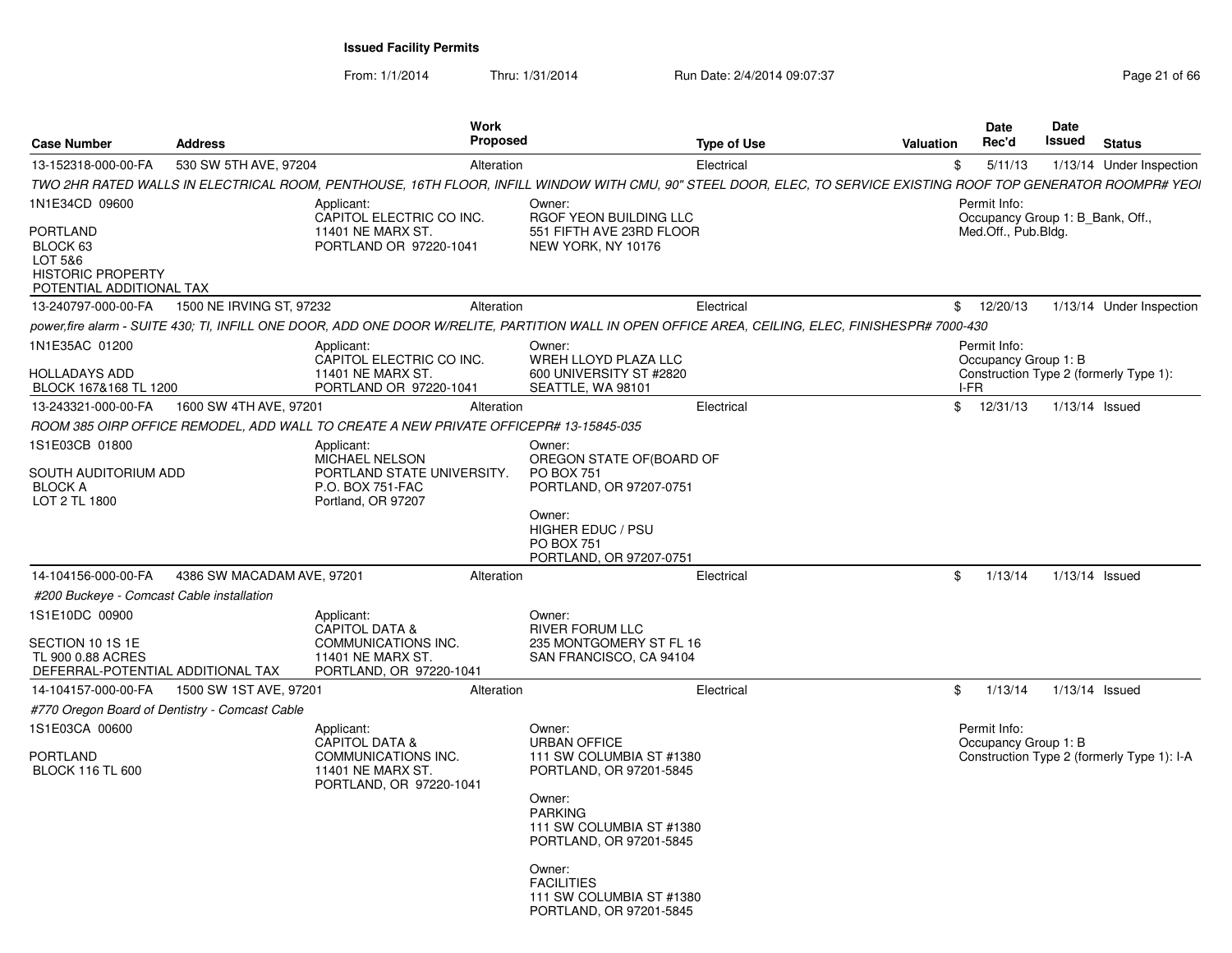From: 1/1/2014

Thru: 1/31/2014 Run Date: 2/4/2014 09:07:37 Page 22 of 66

| <b>Case Number</b>                                                                           | <b>Address</b>              | <b>Work</b><br><b>Proposed</b>                                                                                          | <b>Type of Use</b>                                                                                                                                                               | Valuation | Date<br>Rec'd                          | Date<br>Issued | <b>Status</b>                              |
|----------------------------------------------------------------------------------------------|-----------------------------|-------------------------------------------------------------------------------------------------------------------------|----------------------------------------------------------------------------------------------------------------------------------------------------------------------------------|-----------|----------------------------------------|----------------|--------------------------------------------|
| 14-104283-000-00-FA                                                                          |                             | 3181 SW SAM JACKSON PARK RD - Bldg OHS, 9 Alteration                                                                    | Electrical                                                                                                                                                                       |           | \$<br>1/14/14                          | 1/14/14        | Issued                                     |
|                                                                                              |                             |                                                                                                                         | voice/data - OHS 02 ITG Recable - 14019 Replace all communications cabling on the 2nd floor. New cables will terminate in OHS 118 BET. Existing cables terminate in OHS 210A TR. |           |                                        |                |                                            |
| 1S1E09 00200                                                                                 |                             | Applicant:<br>COCHRAN INC. dba BROADWAY<br><b>ELECTRIC</b><br>7550 SW TECH CENTER DR STE<br>220<br>TIGARD OR 97223-8061 | Owner:<br>OREGON STATE OF<br>3181 SW SAM JACKSON PARK RD<br>PORTLAND, OR 97239                                                                                                   |           | Permit Info:<br>Occupancy Group 1: I-2 |                | Construction Type 2 (formerly Type 1): I-A |
| 14-104303-000-00-FA                                                                          | 1001 SW 5TH AVE, 97204      | Alteration                                                                                                              | Electrical                                                                                                                                                                       |           | \$<br>1/14/14                          |                | 1/14/14 Under Inspection                   |
|                                                                                              |                             |                                                                                                                         | power - #300 ENTERPRISE COMMUNITY - CREATE OFFICES, BREAKROOM, CONFERENCES, RECEPTION AND OPEN OFFICES. NEW CEILING GRID                                                         |           |                                        |                |                                            |
| 1S1E03BB 00800<br><b>PORTLAND</b><br>BLOCK 169<br><b>LOT 1-8</b><br>SEE R246278 (R667717341) |                             | Applicant:<br>COCHRAN INC. dba BROADWAY<br><b>ELECTRIC</b><br>7550 SW TECH CENTER DR STE<br>220<br>TIGARD OR 97223-8061 | Owner:<br>OR-CONGRESS CENTER LP<br>235 MONTGOMERY ST 16TH<br><b>FLOOR</b><br>SAN FRANCISCO, CA 94104-3104                                                                        |           | Permit Info:<br>Occupancy Group 1: B   |                | Construction Type 2 (formerly Type 1): I-A |
| 14-104345-000-00-FA                                                                          | 7409 N LEADBETTER RD, 97203 | Alteration                                                                                                              | Electrical                                                                                                                                                                       |           | \$<br>1/14/14                          |                | 1/14/14 Issued                             |
| power - 7425 N LEADBETTER; PREPARE SPACE FOR FUTURE TENANT                                   |                             |                                                                                                                         |                                                                                                                                                                                  |           |                                        |                |                                            |
| 2N1W25A 01100                                                                                |                             | Applicant:<br>ERTELL ELECTRIC.<br>PO BOX 279<br>FOREST GROVE OR 97116-0279                                              | Owner:<br>LIT INDUSTRIAL LTD<br><b>PARTNERSHIP</b><br>1717 MCKINNEY AVE #1900<br>DALLAS, TX 75202-1253                                                                           |           |                                        |                |                                            |
| 14-104495-000-00-FA                                                                          | 1800 SW 6TH AVE             | Alteration                                                                                                              | Electrical                                                                                                                                                                       |           | \$<br>1/14/14                          |                | 1/14/14 Issued                             |
|                                                                                              |                             | Archives Rm 550 - 2 circuits for low voltage contractor from existing permit 13-109622 FA bw                            |                                                                                                                                                                                  |           |                                        |                |                                            |
| 1S1E04DA 90000                                                                               |                             | Applicant:<br>EA MARTIN LLC<br>4233 SE 182ND AVE #202<br>GRESHAM OR 97030-5082                                          | Owner:<br>OWNERS' ASSOCIATION OF<br><b>PORTLAND</b><br>1600 SW 4TH AVE STE 515<br>PORTLAND, OR 97201<br>Owner:<br>STATE UNIVERSITY ACADEMIC<br>1600 SW 4TH AVE STE 515           |           |                                        |                |                                            |
|                                                                                              |                             |                                                                                                                         | PORTLAND, OR 97201<br>Owner:<br>A CONDO STUDENT RECREATION                                                                                                                       |           |                                        |                |                                            |
|                                                                                              |                             |                                                                                                                         | CTR<br>1600 SW 4TH AVE STE 515<br>PORTLAND, OR 97201                                                                                                                             |           |                                        |                |                                            |
| 14-104766-000-00-FA                                                                          | 1300 SW 5TH AVE, 97201      | Alteration                                                                                                              | Electrical                                                                                                                                                                       |           | \$<br>1/14/14                          |                | 1/14/14 Issued                             |
| voice/data - #1700 Build-out ph 1 & 2                                                        |                             |                                                                                                                         |                                                                                                                                                                                  |           |                                        |                |                                            |
| 1S1E03BC 01800<br>PORTLAND<br><b>BLOCK 148 TL 1800</b>                                       |                             | Applicant:<br>CHRISTENSON ELECTRIC INC.<br>111 SW COLUMBIA ST. STE 480<br>PORTLAND OR 97201-5838                        | Owner:<br>FIRST INTERSTATE BANK OF OR<br>PO BOX 2609<br>CARLSBAD, CA 92018-2609                                                                                                  |           | Permit Info:<br>Occupancy Group 1: B   |                | Construction Type 2 (formerly Type 1): I-A |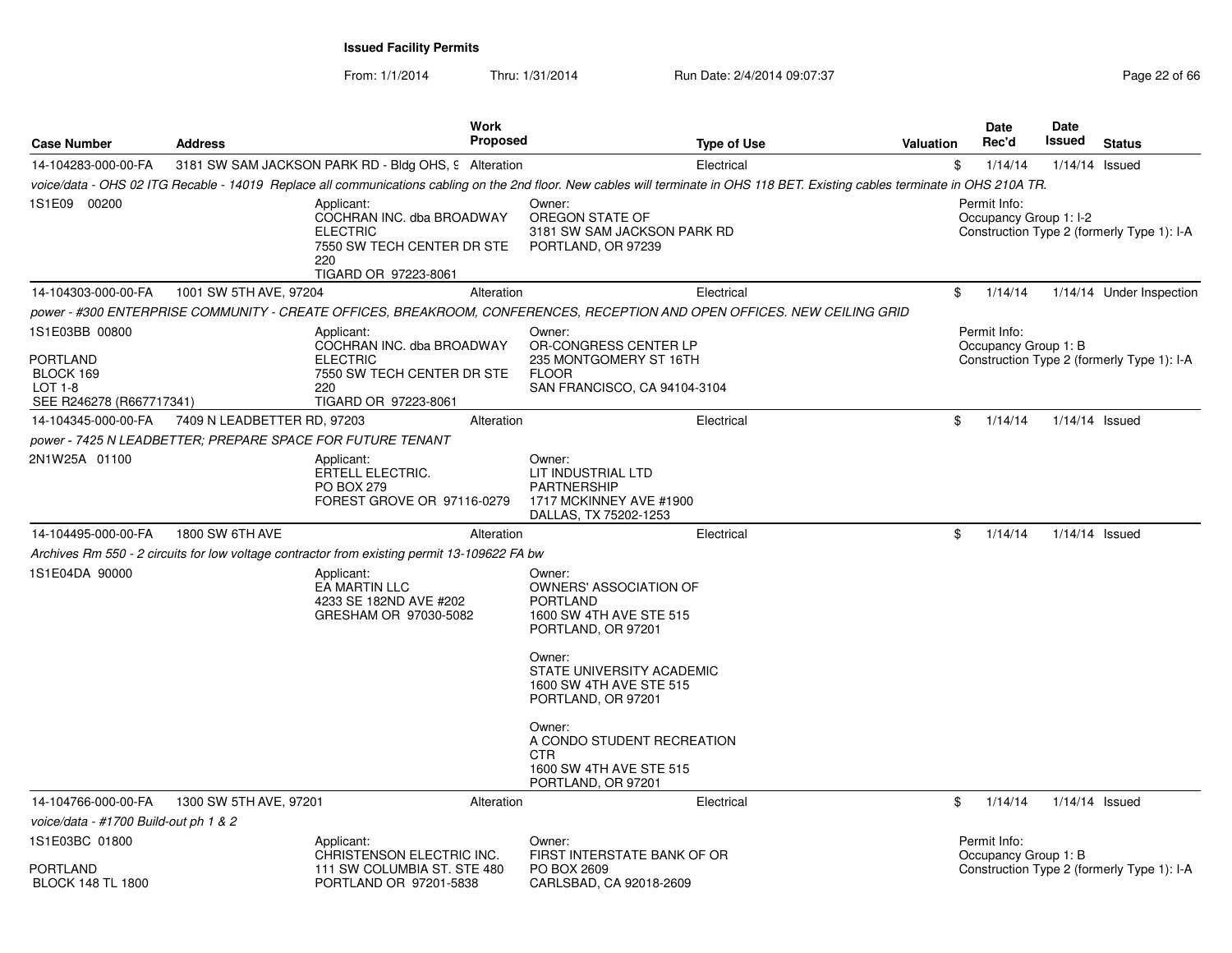From: 1/1/2014

Thru: 1/31/2014 Run Date: 2/4/2014 09:07:37 Page 23 of 66

| <b>Case Number</b>                                                                                                                                                  | <b>Address</b>                                             | <b>Work</b><br><b>Proposed</b>                                                                                                                                      |                                                                                                                                                                                     | <b>Type of Use</b>                                                                                                | Valuation | Date<br>Rec'd                                                           | <b>Date</b><br>Issued | <b>Status</b>                                |
|---------------------------------------------------------------------------------------------------------------------------------------------------------------------|------------------------------------------------------------|---------------------------------------------------------------------------------------------------------------------------------------------------------------------|-------------------------------------------------------------------------------------------------------------------------------------------------------------------------------------|-------------------------------------------------------------------------------------------------------------------|-----------|-------------------------------------------------------------------------|-----------------------|----------------------------------------------|
| 14-102691-000-00-FA                                                                                                                                                 | 5331 SW MACADAM AVE, 97201                                 | Alteration                                                                                                                                                          |                                                                                                                                                                                     | Electrical                                                                                                        | \$        | 1/8/14                                                                  |                       | 1/14/14 Under Inspection                     |
|                                                                                                                                                                     | #380 Natasha Kassam - 8 Hearts - powerpr# X5973            |                                                                                                                                                                     |                                                                                                                                                                                     |                                                                                                                   |           |                                                                         |                       |                                              |
| 1S1E15BD 03900<br>SECTION 15 1S 1E                                                                                                                                  |                                                            | Applicant:<br>CHRISTENSON ELECTRIC INC.<br>111 SW COLUMBIA ST. STE 480                                                                                              | Owner:<br>WATER TOWER BUILDING LLC<br>111 SW COLUMBIA ST #1380                                                                                                                      |                                                                                                                   |           | Permit Info:<br>Occupancy Group 1: B                                    |                       | Construction Type 2 (formerly Type 1):       |
| TL 3900 3.66 ACRES                                                                                                                                                  |                                                            | PORTLAND OR 97201-5838                                                                                                                                              | PORTLAND, OR 97239                                                                                                                                                                  |                                                                                                                   |           | <b>IV-HT</b>                                                            |                       |                                              |
| 14-104786-000-00-FA                                                                                                                                                 | 123 NE 3RD AVE, 97232                                      | Alteration                                                                                                                                                          |                                                                                                                                                                                     | Electrical                                                                                                        |           | $\mathbb{S}$<br>1/14/14                                                 |                       | 1/14/14 Under Inspection                     |
|                                                                                                                                                                     |                                                            | pwr - SUITE 313; TI, WALLS FOR OFFICES, BREAKROOM, LOBBY, WORKROOM, OPEN OFFICE, CONFERENCE ROOM, FOLDING PARTITIONS, RELITES, SAWCUT DOOR IN 12" CONCRETE SHEAR W  |                                                                                                                                                                                     |                                                                                                                   |           |                                                                         |                       |                                              |
| 1N1E34DA 02800<br><b>EAST PORTLAND</b><br>BLOCK 68<br>INC PT VAC ST LOT 1&8<br>LOT 2&3&6&7<br>INC PT VAC ST LOT 4&5; HISTORIC<br>PROPERTY; POTENTIAL ADDITIONAL TAX |                                                            | Applicant:<br>FIVE STAR ELECTRIC INC<br>756 SW BAILEY AVE<br>HILLSBORO OR 97123                                                                                     | Owner:<br>1001 SE WATER AVE #120<br>PORTLAND, OR 97214-2147                                                                                                                         | CCB - Contractor:<br>BRIDGEHEAD DEVELOPMENT LLC FIVE STAR ELECTRIC INC<br>756 SW BAILEY AVE<br>HILLSBORO OR 97123 |           | Permit Info:<br>Occupancy Group 1: B_Bank, Off.,<br>Med.Off., Pub.Bldg. |                       | Construction Type 2 (formerly Type 1): III-A |
| 14-104826-000-00-FA                                                                                                                                                 | 1425 NE IRVING ST, 97232                                   | Alteration                                                                                                                                                          |                                                                                                                                                                                     | Electrical                                                                                                        |           | $^{\circ}$<br>1/14/14                                                   | 1/14/14 Final         |                                              |
|                                                                                                                                                                     |                                                            | SUITE 101 CLASSROOM REMODEL WITH NEW ENTRY DOOR - power including equipment and projectro for MLT Lab (Stoner finishing electrical work on project EW 13-148213 FA) |                                                                                                                                                                                     |                                                                                                                   |           |                                                                         |                       |                                              |
| 1N1E35AC 01100                                                                                                                                                      |                                                            | Applicant:<br>STONER ELECTRIC, INC.<br>1904 SE OCHOCO ST.<br>MILWAUKIE OR 97222-7315                                                                                | Owner:<br>WREH LLOYD PLAZA LLC<br>600 UNIVERSITY ST #2820<br>SEATTLE, WA 98101                                                                                                      |                                                                                                                   |           | Permit Info:<br>Occupancy Group 1: B                                    |                       | Construction Type 2 (formerly Type 1): II-N  |
| 14-104979-000-00-FA                                                                                                                                                 | 3500 N INTERSTATE AVE, 97227                               | Alteration                                                                                                                                                          |                                                                                                                                                                                     | Electrical                                                                                                        | \$        | 1/14/14                                                                 | 1/14/14 Final         |                                              |
|                                                                                                                                                                     |                                                            | pwr - MAMMOGRAPHY SUITE, MOB LEVEL 1; EQUIPMENT UPGRADE ADDITIONAL 2 CIRCUITS FOR ELEC. - pwr                                                                       |                                                                                                                                                                                     |                                                                                                                   |           |                                                                         |                       |                                              |
| 1N1E22CC 12100                                                                                                                                                      |                                                            | Applicant:<br>CHERRY CITY ELECTRIC INC.<br>8100 NE ST JOHNS RD STE, D101<br>VANCOUVER WA 98665-2014                                                                 | Owner:<br>KAISER FOUNDATION HEALTH<br>500 NE MULTNOMAH ST #100<br>PORTLAND, OR 97232-2099<br>Owner:<br>PLAN OF THE NORTHWEST<br>500 NE MULTNOMAH ST #100<br>PORTLAND, OR 97232-2099 |                                                                                                                   |           | Permit Info:<br>Occupancy Group 1: I-2                                  |                       | Construction Type 2 (formerly Type 1): I-A   |
| 13-223076-000-00-FA                                                                                                                                                 | 111 SW 5TH AVE, 97204-3626                                 | Alteration                                                                                                                                                          |                                                                                                                                                                                     | Electrical                                                                                                        |           | \$10/31/13                                                              |                       | 1/15/14 Under Inspection                     |
|                                                                                                                                                                     | T-3 Webtrends Tower & Plaza TI - powerpr# PL3-WEBTRENDS TI |                                                                                                                                                                     |                                                                                                                                                                                     |                                                                                                                   |           |                                                                         |                       |                                              |
| 1N1E34CD 01300                                                                                                                                                      |                                                            | Applicant:<br><b>OREGON ELECTRIC</b><br><b>CONSTRUCTION INC. /DBA</b><br>OREGON ELECTRIC GROUP.<br>1709 SE 3RD AVE.<br>PORTLAND OR 97214-4547                       |                                                                                                                                                                                     |                                                                                                                   |           | Permit Info:<br>Occupancy Group 1: B                                    |                       | Construction Type 2 (formerly Type 1): I-A   |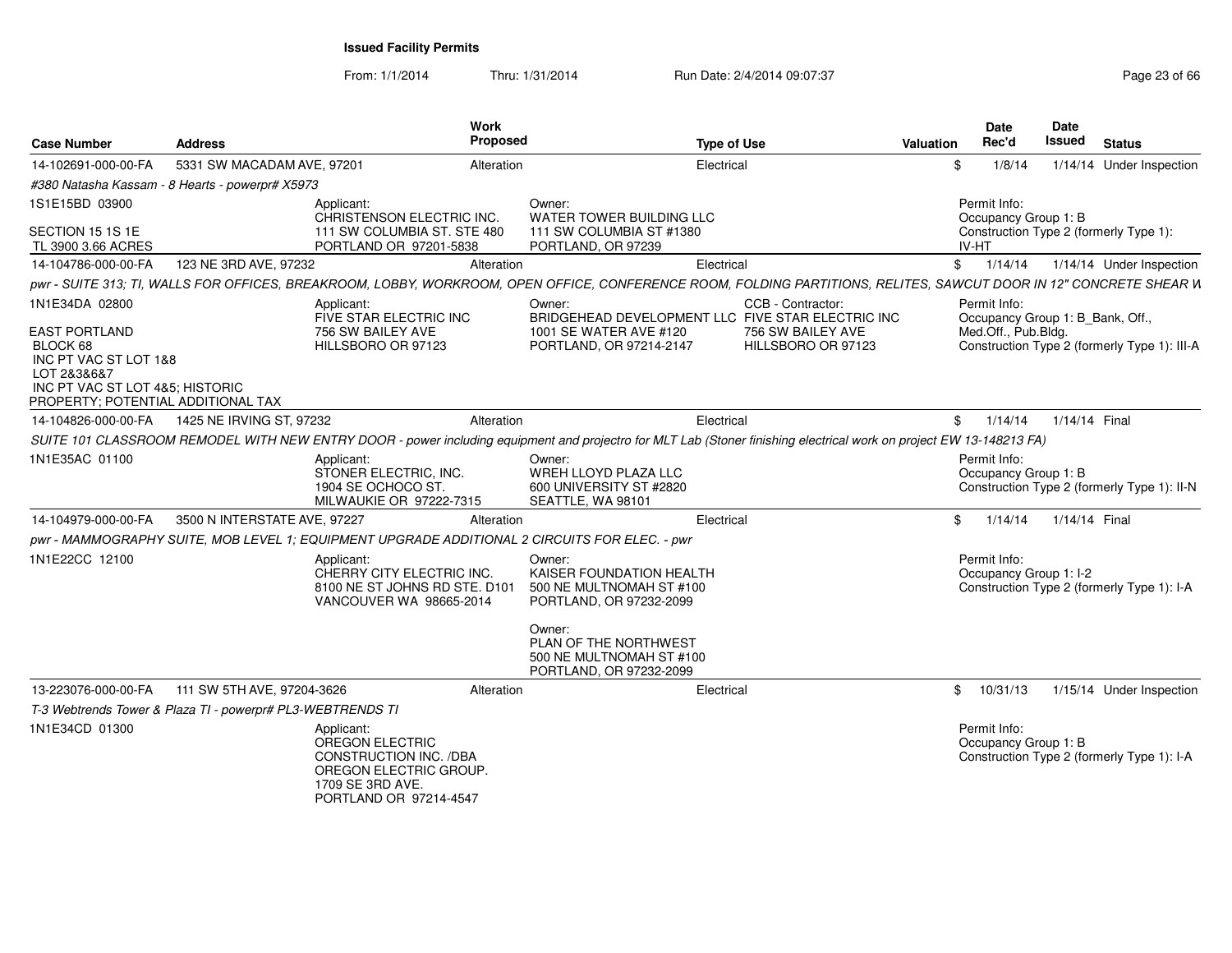From: 1/1/2014Thru: 1/31/2014 Run Date: 2/4/2014 09:07:37 Page 24 of 66

| <b>Case Number</b>                                                       | <b>Address</b>                                      | Work<br><b>Proposed</b>                                                                                                                                         |                                                                                       | <b>Type of Use</b> | <b>Valuation</b> | <b>Date</b><br>Rec'd                   | <b>Date</b><br>Issued | <b>Status</b>                              |
|--------------------------------------------------------------------------|-----------------------------------------------------|-----------------------------------------------------------------------------------------------------------------------------------------------------------------|---------------------------------------------------------------------------------------|--------------------|------------------|----------------------------------------|-----------------------|--------------------------------------------|
| 14-105137-000-00-FA                                                      | 650 NE HOLLADAY ST, 97232                           | Alteration                                                                                                                                                      |                                                                                       | Electrical         | \$               | 1/15/14                                |                       | 1/15/14 Under Inspection                   |
|                                                                          |                                                     | 16TH FLOOR, REGUS; FULL FLOOR, REMOVE PARTITIONS, FIXTURES, ADD BACK PARTITIONS FOR MULTIPLE OFFICES, RECEPTION AREA, BOARDROOM, WELCOME SUITE WITH REFRESHMEN. |                                                                                       |                    |                  |                                        |                       |                                            |
| 1N1E35BC 00400                                                           |                                                     | Applicant:                                                                                                                                                      | Owner:                                                                                |                    |                  |                                        |                       |                                            |
| HOLLADAYS ADD<br>BLOCK 82<br>LOT 1-3<br>INC PT VAC ST LOT 4&5<br>LOT 6-8 |                                                     | CHRISTENSON ELECTRIC INC.<br>111 SW COLUMBIA ST. STE 480<br>PORTLAND OR 97201-5838                                                                              | 600 HOLLADAY LIMITED<br>PARTNERSHIP<br>1211 SW 5TH AVE STE 2230<br>PORTLAND, OR 97204 |                    |                  |                                        |                       |                                            |
| 14-101601-000-00-FA                                                      | 26 SW SALMON ST, 97204                              | Alteration                                                                                                                                                      |                                                                                       | Electrical         | \$               | 1/6/14                                 |                       | 1/15/14 Under Inspection                   |
|                                                                          | EW - pwr CLASSROOM #106 PARTIAL INTERIOR RENOVATION |                                                                                                                                                                 |                                                                                       |                    |                  |                                        |                       |                                            |
| 1S1E03BD 00200                                                           |                                                     | Applicant:<br>TICE ELECTRIC CO.                                                                                                                                 | Owner:<br>IEH PORTLAND LLC                                                            |                    |                  |                                        |                       |                                            |
| PORTLAND<br>BLOCK 6<br>LOT 1-8                                           |                                                     | 5405 N Lagoon Ave.<br>PORTLAND OR 97217-7637                                                                                                                    | 121 SW SALMON ST<br>PORTLAND, OR 97204-2901                                           |                    |                  |                                        |                       |                                            |
| 14-105258-000-00-FA                                                      |                                                     | 3181 SW SAM JACKSON PARK RD - Bldg BSC, 9 Alteration                                                                                                            |                                                                                       | Electrical         | \$               | 1/15/14                                | 1/15/14 Final         |                                            |
| power - 5th floor printer                                                |                                                     |                                                                                                                                                                 |                                                                                       |                    |                  |                                        |                       |                                            |
| 1S1E09 00200                                                             |                                                     | Applicant:<br>DYNALECTRIC CO.<br>5711 SW HOOD AVE.<br>PORTLAND OR 97239-3716                                                                                    | Owner:<br>OREGON STATE OF<br>3181 SW SAM JACKSON PARK RD<br>PORTLAND, OR 97239        |                    |                  | Permit Info:<br>Occupancy Group 1: B   |                       | Construction Type 2 (formerly Type 1): I-B |
| 14-105299-000-00-FA                                                      |                                                     | 3181 SW SAM JACKSON PARK RD - Bldg OHS, 9 Alteration                                                                                                            |                                                                                       | Electrical         | \$               | 1/15/14                                | 1/15/14 Final         |                                            |
| 4A13 Lt Switch                                                           |                                                     |                                                                                                                                                                 |                                                                                       |                    |                  |                                        |                       |                                            |
| 1S1E09 00200                                                             |                                                     | Applicant:<br>DYNALECTRIC CO.<br>5711 SW HOOD AVE.<br>PORTLAND OR 97239-3716                                                                                    | Owner:<br>OREGON STATE OF<br>3181 SW SAM JACKSON PARK RD<br>PORTLAND, OR 97239        |                    |                  | Permit Info:<br>Occupancy Group 1: I-2 |                       | Construction Type 2 (formerly Type 1): I-A |
| 14-105327-000-00-FA                                                      |                                                     | 3181 SW SAM JACKSON PARK RD - Bldg OHS, 9 Alteration                                                                                                            |                                                                                       | Electrical         | \$               | 1/15/14                                | 1/15/14 Final         |                                            |
| power - 4A16 quad receptacles (2)                                        |                                                     |                                                                                                                                                                 |                                                                                       |                    |                  |                                        |                       |                                            |
| 1S1E09 00200                                                             |                                                     | Applicant:<br>DYNALECTRIC CO.<br>5711 SW HOOD AVE.<br>PORTLAND OR 97239-3716                                                                                    | Owner:<br>OREGON STATE OF<br>3181 SW SAM JACKSON PARK RD<br>PORTLAND, OR 97239        |                    |                  | Permit Info:<br>Occupancy Group 1: I-2 |                       | Construction Type 2 (formerly Type 1): I-A |
| 14-105369-000-00-FA                                                      | 111 SW 5TH AVE, 97204-3626                          | Alteration                                                                                                                                                      |                                                                                       | Electrical         | \$               | 1/15/14                                | 1/15/14 Final         |                                            |
|                                                                          |                                                     | power - #1600 Survey Monkey Office upgrade - Office furniture expansion & refrigerator outlet                                                                   |                                                                                       |                    |                  |                                        |                       |                                            |
| 1N1E34CD 01300                                                           |                                                     | Applicant:<br>COCHRAN INC. dba BROADWAY<br><b>ELECTRIC</b><br>7550 SW TECH CENTER DR STE<br>220<br>TIGARD OR 97223-8061                                         |                                                                                       |                    |                  | Permit Info:<br>Occupancy Group 1: B   |                       | Construction Type 2 (formerly Type 1): I-A |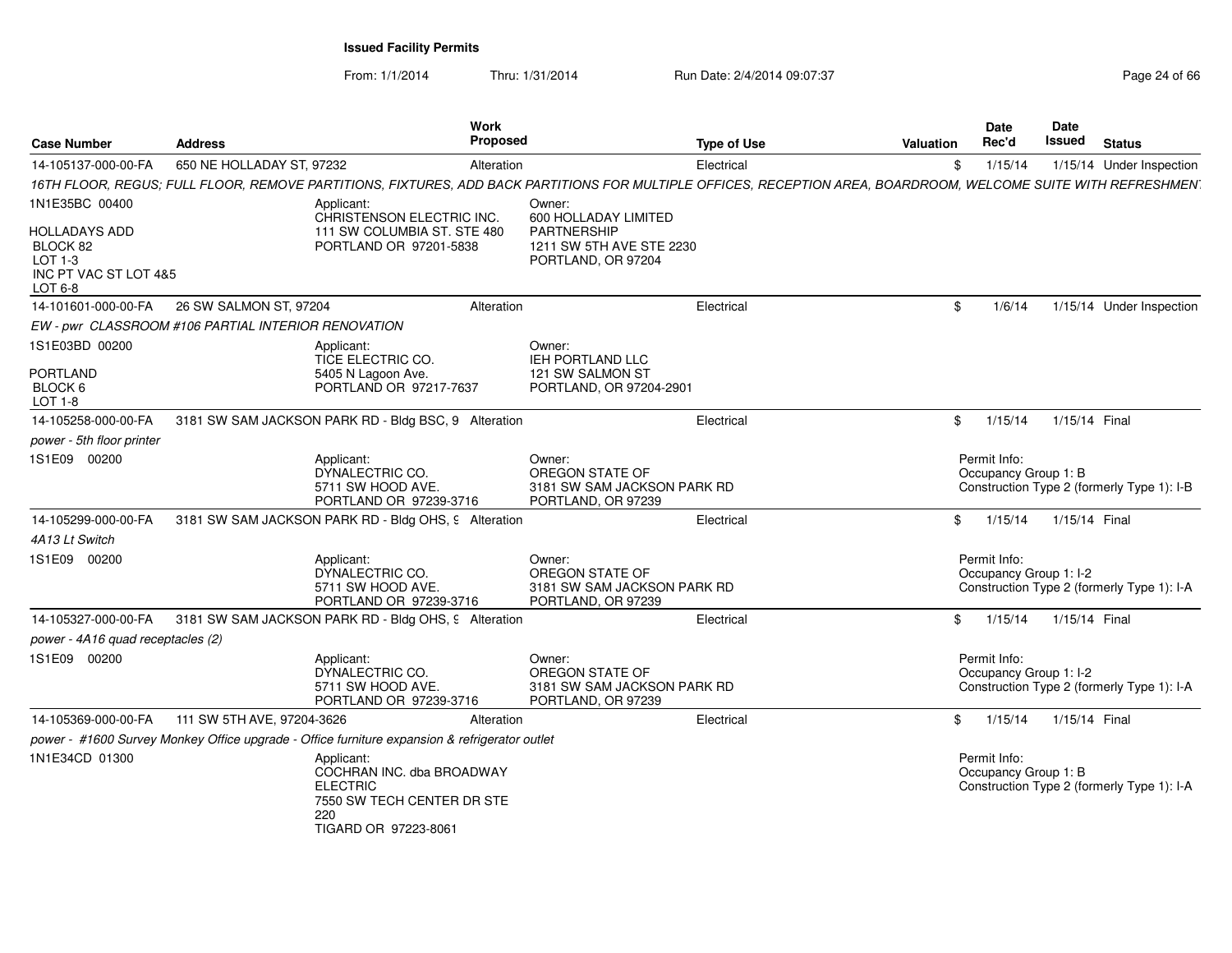From: 1/1/2014Thru: 1/31/2014 Run Date: 2/4/2014 09:07:37 Page 25 of 66

| <b>Case Number</b>                                                               | <b>Address</b>                                                     |                                                                                                               | Work<br><b>Proposed</b> | <b>Type of Use</b>                                                                                                                                                      | <b>Valuation</b> | <b>Date</b><br>Rec'd                                                    | Date<br>Issued | <b>Status</b>                              |
|----------------------------------------------------------------------------------|--------------------------------------------------------------------|---------------------------------------------------------------------------------------------------------------|-------------------------|-------------------------------------------------------------------------------------------------------------------------------------------------------------------------|------------------|-------------------------------------------------------------------------|----------------|--------------------------------------------|
| 14-105392-000-00-FA                                                              | 308 SW 2ND AVE, 97204                                              |                                                                                                               | Alteration              | Electrical                                                                                                                                                              | \$               | 1/15/14                                                                 | 1/15/14 Issued |                                            |
|                                                                                  |                                                                    | HVAC controls- 1st fl Entry Lobby & Lower Level Fittness Center Renovation                                    |                         |                                                                                                                                                                         |                  |                                                                         |                |                                            |
| 1N1E34CD 04600                                                                   |                                                                    | Applicant:<br>ONE ELECTRIC INC<br>PO BOX 555<br>NEWPORT OR 97365                                              |                         | Owner:<br><b>NGP DUNCAN PLAZA</b><br>PO BOX 4900 DEPT #360<br>SCOTTSDALE, AZ 85261-4900<br>Owner:<br>PORTLAND LLC<br>PO BOX 4900 DEPT #360<br>SCOTTSDALE, AZ 85261-4900 |                  | Permit Info:<br>Occupancy Group 1: B Bank, Off.,<br>Med.Off., Pub.Bldg. |                | Construction Type 2 (formerly Type 1): I-A |
| 14-105623-000-00-FA                                                              | 1020 SW TAYLOR ST, 97205                                           |                                                                                                               | Alteration              | Electrical                                                                                                                                                              | \$               | 1/16/14                                                                 | 1/16/14 Issued |                                            |
| Suite 620 Data Cabliing                                                          |                                                                    |                                                                                                               |                         |                                                                                                                                                                         |                  |                                                                         |                |                                            |
| 1S1E04AA 01200<br><b>PORTLAND</b><br>BLOCK 249<br>LOT 1&2&7&8                    |                                                                    | Applicant:<br>DAMASCUS COMMUNICATIONS<br><b>INC</b><br>26280 SE Wally Rd<br>Boring, OR 97009-8488             |                         | Owner:<br>WESTON INVESTMENT CO LLC<br>2154 NE BROADWAY RM 200<br>PORTLAND, OR 97232-1590                                                                                |                  | Permit Info:<br>Occupancy Group 1: B<br>I-FR                            |                | Construction Type 2 (formerly Type 1):     |
| 14-105673-000-00-FA                                                              | 920 SW 6TH AVE, 97204                                              |                                                                                                               | Alteration              | Electrical                                                                                                                                                              | \$               | 1/16/14                                                                 |                | 1/16/14 Under Inspection                   |
|                                                                                  |                                                                    |                                                                                                               |                         | BUILD OUT FOR NEW RESTAURANT; BASEMENT, WALLS FOR RESTROOMS, LOCKER ROOM, TRASH ROOM, STORAGE; FIRST FLOOR, WALLS FOR PRIVATE DINING, KITCHEN, SERVICE BAR, FLU         |                  |                                                                         |                |                                            |
| 1S1E03BB 01000<br><b>PORTLAND</b><br>BLOCK 170                                   |                                                                    | Applicant:<br>AMERICAN HEATING INC.<br>5035 SE 24TH<br>PORTLAND OR 97202-4765                                 |                         | Owner:<br>PUBLIC SERVICE BUILDING LLC<br>920 SW 6TH AVE STE 223<br>PORTLAND, OR 97204                                                                                   |                  |                                                                         |                |                                            |
| LOT 5-8                                                                          |                                                                    |                                                                                                               |                         |                                                                                                                                                                         |                  |                                                                         |                |                                            |
| 14-105733-000-00-FA                                                              | 121 SW MORRISON ST, 97204                                          |                                                                                                               | Alteration              | Electrical                                                                                                                                                              | \$               | 1/16/14                                                                 | 1/16/14 Issued |                                            |
|                                                                                  | Squires Suite 475 Installation of Comcast coax from Dmarc to suite |                                                                                                               |                         |                                                                                                                                                                         |                  |                                                                         |                |                                            |
| 1S1E03BA 02700<br>PORTLAND<br>BLOCK 15<br>LOT 1-4<br>LOT 7&8 EXC W 75'           |                                                                    | Applicant:<br><b>CAPITOL DATA &amp;</b><br>COMMUNICATIONS INC.<br>11401 NE MARX ST<br>PORTLAND, OR 97220-1041 |                         | Owner:<br>TERRACE TOWER USA-<br>PORTLAND INC<br>121 SW MORRISON ST #250<br>PORTLAND, OR 97204-3179                                                                      |                  | Permit Info:<br>Occupancy Group 1: B_Bank, Off.,<br>Med.Off., Pub.Bldg. |                | Construction Type 2 (formerly Type 1): I-A |
| 14-105780-000-00-FA                                                              | 555 SW OAK ST                                                      |                                                                                                               | Alteration              | Electrical                                                                                                                                                              | \$               | 1/16/14                                                                 |                | $1/16/14$ Issued                           |
|                                                                                  |                                                                    | voice/data - 4th fl Plaza remodel - Server Room relocation from 11th fl & rest rooms remodelpr# US BANK P4 Tl |                         |                                                                                                                                                                         |                  |                                                                         |                |                                            |
| 1N1E34CD 80000<br>ONE ELEVEN TOWER CONDOMINIUM<br><b>GENERAL COMMON ELEMENTS</b> |                                                                    | Applicant:<br>CHRISTENSON ELECTRIC INC.<br>111 SW COLUMBIA ST. STE 480<br>PORTLAND OR 97201-5838              |                         | Owner:<br>ASSOCIATION OF UNIT OWNERS<br>OF.<br>ONE ELEVEN TOWER<br>CONDOMINIUM 111 SW 5TH<br>PORTLAND, OR 97204                                                         |                  |                                                                         |                |                                            |
| 13-235537-000-00-FA                                                              | 700 NE MULTNOMAH ST, 97232                                         |                                                                                                               | Alteration              | Electrical                                                                                                                                                              | \$               | 12/6/13                                                                 | 1/16/14 Final  |                                            |
|                                                                                  |                                                                    |                                                                                                               |                         | voice-data - 11TH FLOOR, ALS; REMOVE PORTION OF ONE WALL, RECONFIGURE WITH DOOR FOR BREAKROOM, SINK, ADD WALL IN WAITING AREA TO CREATE CONFERENCE ROOM, FLOORING       |                  |                                                                         |                |                                            |
| 1N1E35BB 02600<br><b>HOLLADAYS ADD</b><br>BLOCK 93<br>LOT 1-3&6-8 TL 2600        |                                                                    | Applicant:<br>BRY COM. (a dba for DENNIS J<br>BRYANT)<br>14244 SE BUSH ST.<br>PORTLAND OR 97236-2734          |                         | Owner:<br>AAT LLOYD DISTRICT LLC<br>11455 EL CAMINO REAL #200<br>SAN DIEGO, CA 92130-2047                                                                               |                  | Permit Info:<br>Occupancy Group 1: B Bank, Off.,<br>Med.Off., Pub.Bldg. |                |                                            |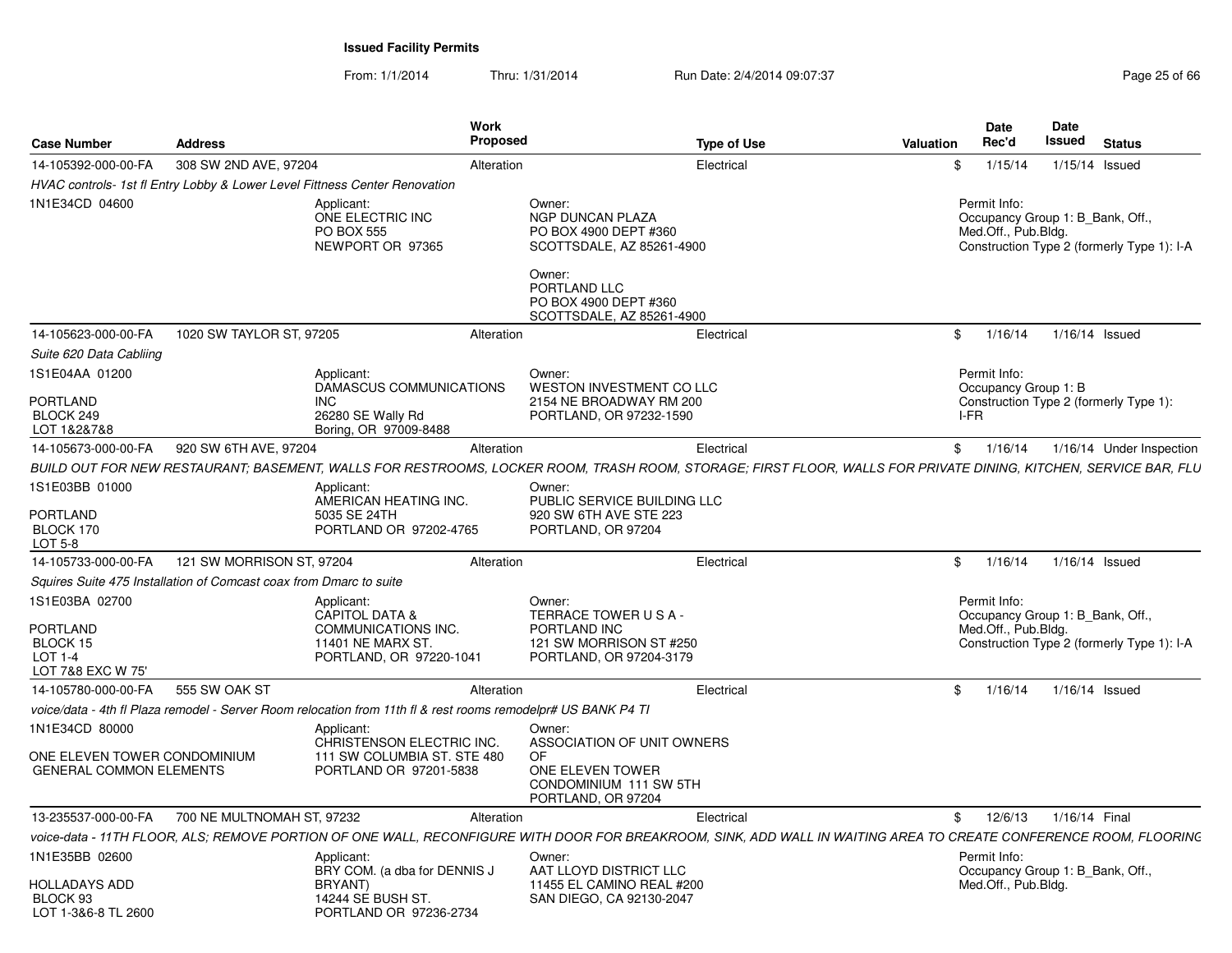From: 1/1/2014

Thru: 1/31/2014 Run Date: 2/4/2014 09:07:37 Page 26 of 66

| <b>Case Number</b>                                               | <b>Address</b>                                                               | Work<br>Proposed                                                                          |                                                                                       | <b>Type of Use</b>                                                                                                                                               | <b>Valuation</b> | Date<br>Rec'd                                                                      | <b>Date</b><br>Issued | <b>Status</b>    |  |
|------------------------------------------------------------------|------------------------------------------------------------------------------|-------------------------------------------------------------------------------------------|---------------------------------------------------------------------------------------|------------------------------------------------------------------------------------------------------------------------------------------------------------------|------------------|------------------------------------------------------------------------------------|-----------------------|------------------|--|
| 14-104457-000-00-FA                                              | 700 NE MULTNOMAH ST, 97232                                                   | Alteration                                                                                |                                                                                       | Electrical                                                                                                                                                       | \$               | 1/14/14                                                                            |                       | 1/16/14 Final    |  |
|                                                                  |                                                                              |                                                                                           |                                                                                       | 11TH FLOOR, ALS; REMOVE PORTION OF ONE WALL, RECONFIGURE WITH DOOR FOR BREAKROOM, SINK, ADD WALL IN WAITING AREA TO CREATE CONFERENCE ROOM, FLOORING, CEILING, I |                  |                                                                                    |                       |                  |  |
| 1N1E35BB 02600                                                   |                                                                              | Applicant:<br>CHRISTENSON ELECTRIC INC.                                                   | Owner:<br>AAT LLOYD DISTRICT LLC                                                      |                                                                                                                                                                  |                  | Permit Info:<br>Occupancy Group 1: B_Bank, Off.,                                   |                       |                  |  |
| <b>HOLLADAYS ADD</b><br>BLOCK 93<br>LOT 1-3&6-8 TL 2600          |                                                                              | 111 SW COLUMBIA ST. STE 480<br>PORTLAND OR 97201-5838                                     | 11455 EL CAMINO REAL #200<br>SAN DIEGO, CA 92130-2047                                 |                                                                                                                                                                  |                  | Med.Off., Pub.Bldg.                                                                |                       |                  |  |
| 14-106201-000-00-FA                                              | 111 SW 5TH AVE, 97204-3626                                                   | Alteration                                                                                |                                                                                       | Electrical                                                                                                                                                       |                  | \$1/16/14                                                                          |                       | 1/16/14 Final    |  |
|                                                                  | voice/data - #1600 Survey Monkey Office upgrade - Office furniture expansion |                                                                                           |                                                                                       |                                                                                                                                                                  |                  |                                                                                    |                       |                  |  |
| 1N1E34CD 01300                                                   | INC.                                                                         | Applicant:<br>APPLIED TECHNICAL SYSTEMS<br>7015 SW McEWAN RD<br>LAKE OSWEGO OR 97035-7830 |                                                                                       |                                                                                                                                                                  |                  | Permit Info:<br>Occupancy Group 1: B<br>Construction Type 2 (formerly Type 1): I-A |                       |                  |  |
| 14-106205-000-00-FA                                              | 5216 NE 158TH AVE - Bldg 6, 97230                                            | Alteration                                                                                |                                                                                       | Electrical                                                                                                                                                       |                  | \$1/16/14                                                                          |                       | 1/16/14 Final    |  |
|                                                                  |                                                                              |                                                                                           |                                                                                       | BLDG 6; REMOVE ALL WALLS, DOORS, PRESERVE RESTROOMS AND OFFICE AREA AT FRONT OF BUILDING, REMOVE STOREFRONT WINDOWS, REPLACE WITH ROLL-UP DOORS, RETURN TO IN    |                  |                                                                                    |                       |                  |  |
| 1N2E24AA 00400                                                   |                                                                              | Applicant:<br>WILLAMETTE ELECTRIC INC.<br>P.O. BOX 230547<br>TIGARD, OR 97281-0547        | Owner:<br><b>WALTON CWOR COMMERCE</b><br>PO BOX 460169<br>HOUSTON, TX 77056           |                                                                                                                                                                  |                  |                                                                                    |                       |                  |  |
| 14-106221-000-00-FA                                              | 111 SW 5TH AVE, 97204-3626                                                   | Alteration                                                                                |                                                                                       | Electrical                                                                                                                                                       |                  | \$1/16/14                                                                          |                       | 1/16/14 Issued   |  |
|                                                                  | <b>HVAC controls - #120 WEBTRENDS NEW DATA CENTER</b>                        |                                                                                           |                                                                                       |                                                                                                                                                                  |                  |                                                                                    |                       |                  |  |
| 1N1E34CD 01300                                                   |                                                                              | Applicant:<br>HUNTER-DAVISSON INC.<br>1800 SE PERSHING ST.<br>PORTLAND OR 97202-2338      |                                                                                       |                                                                                                                                                                  |                  | Permit Info:<br>Occupancy Group 1: B<br>Construction Type 2 (formerly Type 1): I-A |                       |                  |  |
| 14-106238-000-00-FA                                              | 5100 SW MACADAM AVE, 97201                                                   | Alteration                                                                                |                                                                                       | Electrical                                                                                                                                                       |                  | \$1/16/14                                                                          |                       | $1/16/14$ Issued |  |
|                                                                  | #250-270 FMS TI strobe relocation - fire/strobe relocation                   |                                                                                           |                                                                                       |                                                                                                                                                                  |                  |                                                                                    |                       |                  |  |
| 1S1E15BD 00200                                                   |                                                                              | Applicant:<br>SAFE TECHNOLOGY GROUP INC.                                                  | Owner:<br>SRI EIGHT RIVERSIDE LLC                                                     |                                                                                                                                                                  |                  | Permit Info:<br>Occupancy Group 1: B                                               |                       |                  |  |
| SECTION 15 1S 1E<br>TRACT TL 200<br><b>ACRES 1.80</b>            |                                                                              | 6400 NE HWY 99 STE G375<br>VACOUVER WA 98665-8748                                         | 235 MONTGOMERY ST 14TH FLR<br>SAN FRANCISCO, CA 94104                                 |                                                                                                                                                                  |                  | Construction Type 2 (formerly Type 1): II-A                                        |                       |                  |  |
| 13-202544-000-00-FA                                              | 5050 NE HOYT ST, 97213                                                       | Alteration                                                                                |                                                                                       | Electrical                                                                                                                                                       | \$               | 9/9/13                                                                             |                       | 1/17/14 Issued   |  |
|                                                                  |                                                                              |                                                                                           |                                                                                       | GROUND FLOOR SUITE 156 14,000 SQ FT AMBULATORY SURGERY CENTER (ASC) EXPANSION, INFILL POOL AND THERAPY TUB AREA WITH NEW DECK, REPLACE EXISTING WINDOW GLASS WI  |                  |                                                                                    |                       |                  |  |
| 1N2E31BD 03800                                                   |                                                                              | Applicant:                                                                                | Owner:                                                                                |                                                                                                                                                                  |                  | Permit Info:                                                                       |                       |                  |  |
| <b>CENTER ADD</b><br>BLOCK <sub>3</sub><br>LOT 1-7 INC PT VAC ST |                                                                              | <b>ACE ELECTRIC &amp;</b><br>CONSTRUCTION LLC                                             | PROVIDENCE HEALTH<br>4400 NE HALSEY ST BLDG 2 #190<br>PORTLAND, OR 97213-1545         |                                                                                                                                                                  |                  | Occupancy Group 1: B<br>Construction Type 2 (formerly Type 1):<br>I-FR             |                       |                  |  |
| LOT 20-26 EXC PT IN ST                                           |                                                                              |                                                                                           | Owner:<br>SERVICES-OREGON<br>4400 NE HALSEY ST BLDG 2 #190<br>PORTLAND, OR 97213-1545 |                                                                                                                                                                  |                  |                                                                                    |                       |                  |  |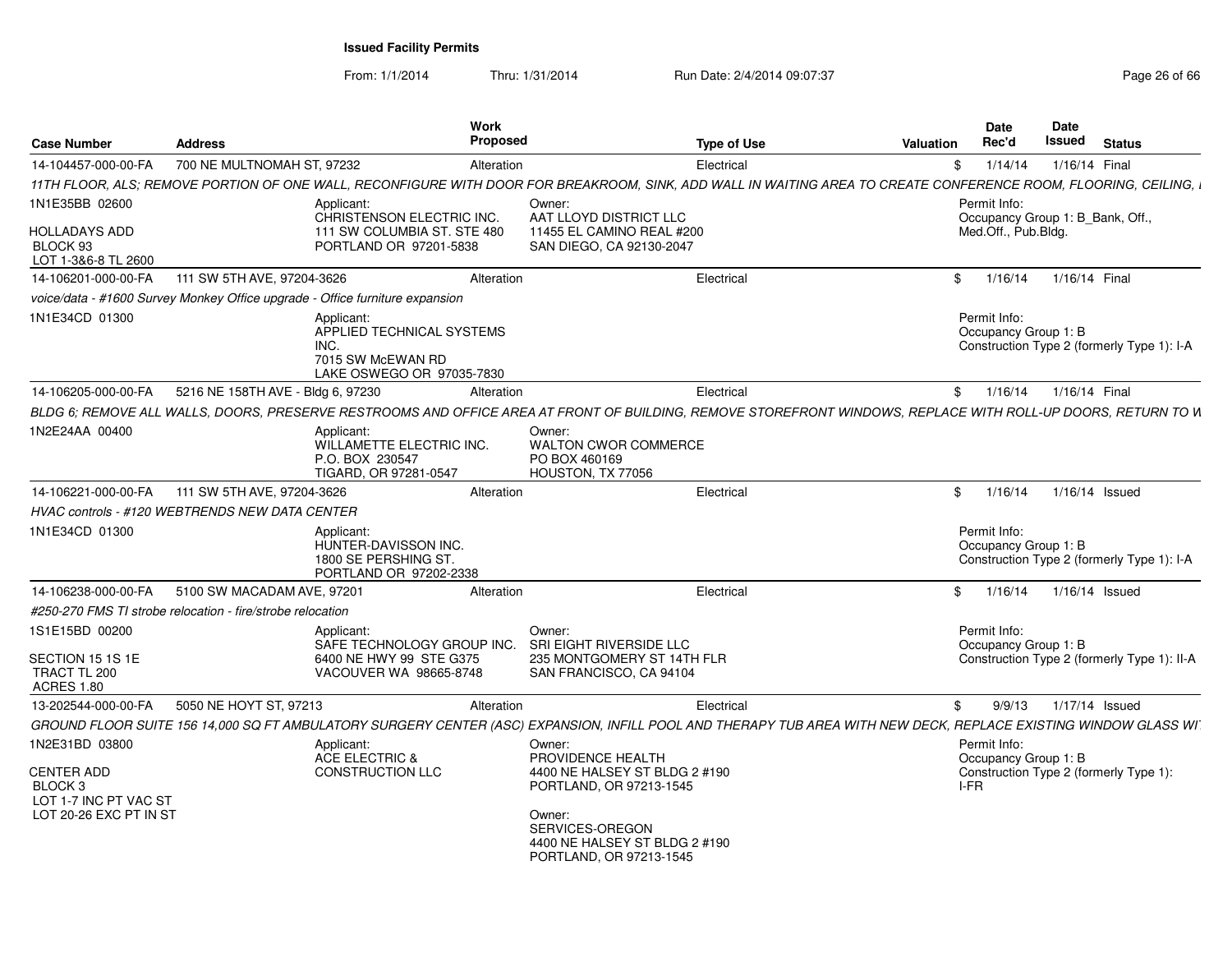From: 1/1/2014Thru: 1/31/2014 Run Date: 2/4/2014 09:07:37 Page 27 of 66

| <b>Case Number</b>                                                                                                                                                  | <b>Address</b>            | Work<br><b>Proposed</b>                                                                                                                                                  |                                                                                                                  | <b>Type of Use</b>                                           | Valuation | Date<br>Rec'd                       | <b>Date</b><br>Issued            | <b>Status</b>                                |
|---------------------------------------------------------------------------------------------------------------------------------------------------------------------|---------------------------|--------------------------------------------------------------------------------------------------------------------------------------------------------------------------|------------------------------------------------------------------------------------------------------------------|--------------------------------------------------------------|-----------|-------------------------------------|----------------------------------|----------------------------------------------|
| 14-106462-000-00-FA                                                                                                                                                 | 601 SW 2ND AVE, 97204     | Alteration                                                                                                                                                               |                                                                                                                  | Electrical                                                   | S.        | 1/17/14                             | 1/17/14 Issued                   |                                              |
|                                                                                                                                                                     |                           | 23RD FLOOR: DEMO SOME WORKSTATIONS, CASEWORK, RELOCATE DOUBLE GLASS DOORS, DEMISING WALL, DOORS, NEW WORK STATIONS, RECEPTION AREA, FULL HEIGHT SLIDING GLAS             |                                                                                                                  |                                                              |           |                                     |                                  |                                              |
| 1S1E03BA 05000<br>PORTLAND<br>BLOCK 20<br>LOT 1-4 EXC PT IN ST & LOT 5-8                                                                                            |                           | Applicant:<br>MCKINSTRY CO. LLC.<br>16790 NE MASON ST STE 100<br>PORTLAND OR 97230-7398                                                                                  | Owner:<br><b>MORRISON STREET CF LLC</b><br>1211 SW 5TH AVE #2230<br>PORTLAND, OR 97204                           |                                                              |           |                                     |                                  |                                              |
|                                                                                                                                                                     |                           | 14-106464-000-00-FA 3181 SW SAM JACKSON PARK RD - Bldg DCH, 9 Alteration                                                                                                 |                                                                                                                  | Electrical                                                   |           | \$1/17/14                           | 1/17/14 Final                    |                                              |
| 11th floor conf room receptacles                                                                                                                                    |                           |                                                                                                                                                                          |                                                                                                                  |                                                              |           |                                     |                                  |                                              |
| 1S1E09 00200                                                                                                                                                        |                           | Applicant:<br>DYNALECTRIC CO.<br>5711 SW HOOD AVE.<br>PORTLAND OR 97239-3716                                                                                             | Owner:<br>OREGON STATE OF<br>3181 SW SAM JACKSON PARK RD<br>PORTLAND, OR 97239                                   |                                                              |           |                                     |                                  |                                              |
| 14-106467-000-00-FA                                                                                                                                                 | 1912 SW 6TH AVE, 97201    | Alteration                                                                                                                                                               |                                                                                                                  | Electrical                                                   |           | \$1/17/14                           | 1/17/14 Issued                   |                                              |
|                                                                                                                                                                     |                           | SECURITY UPGRADES, SOUTH TOWER, REPLACE HANDRAIL, 2ND TO 3RD FLOOR, STEEL DOOR, LIGHTING, LOCKS 3RD FLOOR TO 15TH FLOOR; NORTH TOWER, NEW LOCKS - power lighting         |                                                                                                                  |                                                              |           |                                     |                                  |                                              |
| 1S1E04DA 00500<br><b>PORTLAND</b><br>BLOCK 159<br>LOT 1&2&5-8<br>N 27 1/2' OF LOT 3                                                                                 |                           | Applicant:<br><b>MICHAEL NELSON</b><br>PORTLAND STATE UNIVERSITY.<br>P.O. BOX 751-FAC<br>Portland, OR 97207                                                              | Owner:<br>OREGON STATE OF(BD HIGHER<br>EDUC<br><b>PO BOX 751</b><br>PORTLAND, OR 97207-0751                      |                                                              |           |                                     |                                  |                                              |
| 14-106468-000-00-FA                                                                                                                                                 | 121 SW MORRISON ST, 97204 | Alteration                                                                                                                                                               |                                                                                                                  | Electrical                                                   |           | \$1/17/14                           | 1/17/14 Issued                   |                                              |
|                                                                                                                                                                     |                           | 7TH FLOOR; TI, PARTITIONS, GLASS ENTRY SYSTEM AT RECEPTION, DOORS, SIDELITES, SLIDING GLASS WALL AT CONFERENCE ROOM, FLOORING, CABINETRY, CEILING, ELEC, FINISHES - voil |                                                                                                                  |                                                              |           |                                     |                                  |                                              |
| 1S1E03BA 02700<br>PORTLAND<br>BLOCK 15<br>LOT 1-4<br>LOT 7&8 EXC W 75'                                                                                              |                           | Applicant:<br>CHRISTENSON ELECTRIC INC.<br>111 SW COLUMBIA ST. STE 480<br>PORTLAND OR 97201-5838                                                                         | Owner:<br>TERRACE TOWER USA-<br>PORTLAND INC<br>121 SW MORRISON ST #250<br>PORTLAND, OR 97204-3179               |                                                              |           | Permit Info:<br>Med.Off., Pub.Bldg. | Occupancy Group 1: B Bank, Off., | Construction Type 2 (formerly Type 1): I-A   |
| 14-105618-000-00-FA                                                                                                                                                 | 123 NE 3RD AVE, 97232     | Alteration                                                                                                                                                               |                                                                                                                  | Electrical                                                   |           | \$1/16/14                           |                                  | 1/17/14 Under Inspection                     |
|                                                                                                                                                                     |                           | pwr / voice/data- SUITE 213 OFFICE REMODEL INCLUDING BREAKROOM, OPEN OFFICE AREA, PRIVATE OFFICES AND CONFERENCE ROOM - pwr - voice/data                                 |                                                                                                                  |                                                              |           |                                     |                                  |                                              |
| 1N1E34DA 02800<br><b>EAST PORTLAND</b><br>BLOCK 68<br>INC PT VAC ST LOT 1&8<br>LOT 2&3&6&7<br>INC PT VAC ST LOT 4&5; HISTORIC<br>PROPERTY: POTENTIAL ADDITIONAL TAX |                           | Applicant:<br>FIVE STAR ELECTRIC INC<br>756 SW BAILEY AVE<br>HILLSBORO OR 97123                                                                                          | Owner:<br>BRIDGEHEAD DEVELOPMENT LLC FIVE STAR ELECTRIC INC<br>1001 SE WATER AVE #120<br>PORTLAND, OR 97214-2147 | CCB - Contractor:<br>756 SW BAILEY AVE<br>HILLSBORO OR 97123 |           | Permit Info:<br>Med.Off., Pub.Bldg. | Occupancy Group 1: B_Bank, Off., | Construction Type 2 (formerly Type 1): III-A |
| 14-104725-000-00-FA                                                                                                                                                 | 920 SW 6TH AVE, 97204     | Alteration                                                                                                                                                               |                                                                                                                  | Electrical                                                   |           | \$1/14/14                           |                                  | 1/17/14 Under Inspection                     |
|                                                                                                                                                                     |                           | BUILD OUT FOR NEW RESTAURANT; BASEMENT, WALLS FOR RESTROOMS, LOCKER ROOM, TRASH ROOM, STORAGE; FIRST FLOOR, WALLS FOR PRIVATE DINING, KITCHEN, SERVICE BAR, FLU          |                                                                                                                  |                                                              |           |                                     |                                  |                                              |
| IS1E03BB 01000<br><b>PORTLAND</b>                                                                                                                                   |                           | Applicant:<br><b>IES COMMERCIAL INC.</b><br>16135 SW 74TH AVE.                                                                                                           | Owner:<br>PUBLIC SERVICE BUILDING LLC<br>920 SW 6TH AVE STE 223                                                  |                                                              |           |                                     |                                  |                                              |
| BLOCK 170<br>LOT 5-8                                                                                                                                                |                           | TIGARD, OR 97224-7994                                                                                                                                                    | PORTLAND, OR 97204                                                                                               |                                                              |           |                                     |                                  |                                              |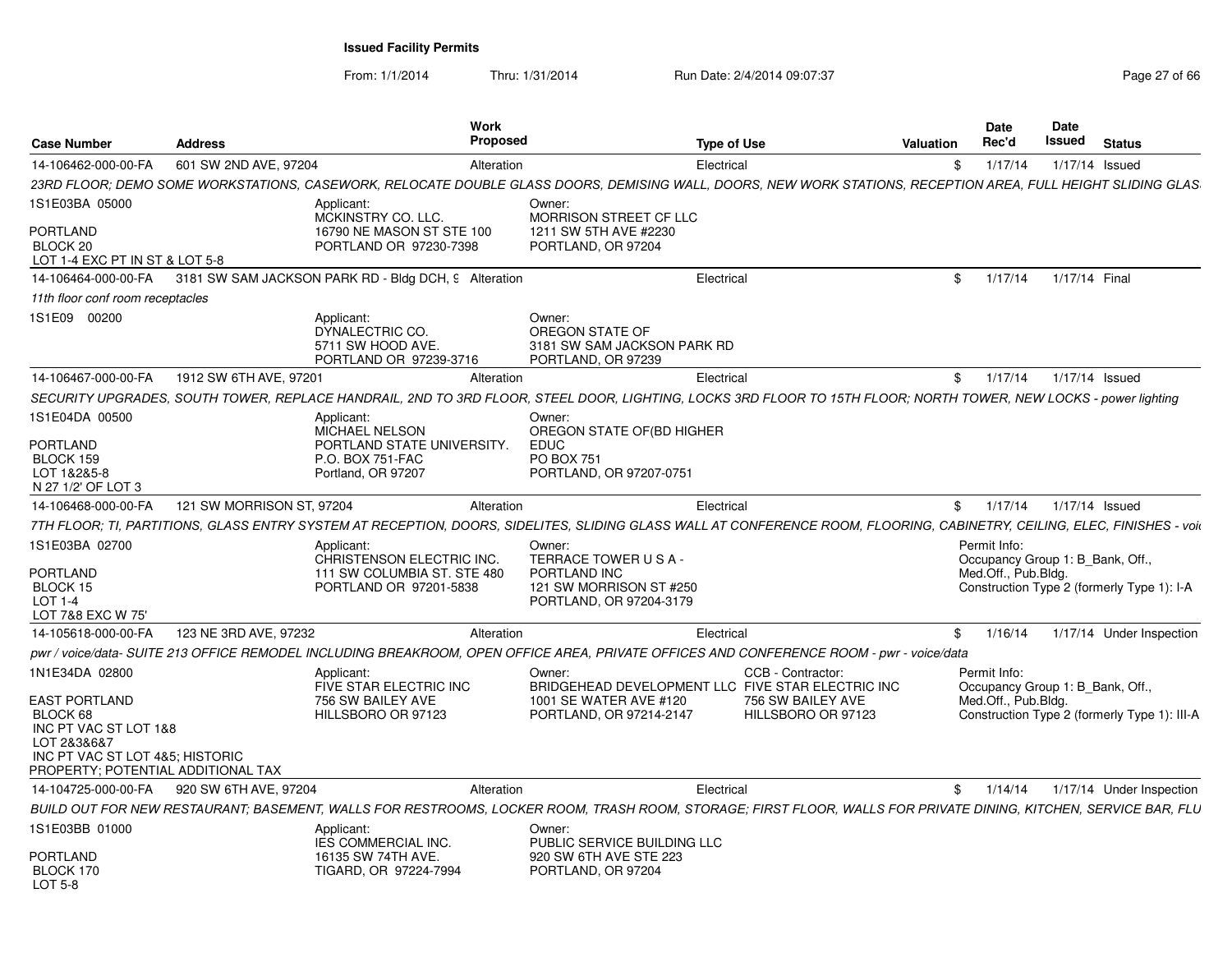From: 1/1/2014

Thru: 1/31/2014 Run Date: 2/4/2014 09:07:37 Page 28 of 66

| <b>Case Number</b>                                                                                                         | <b>Address</b>               | <b>Work</b><br>Proposed                                                                                                                                                                                                                                                                                                                                                                                                           |                                                                                                                                                                                  | <b>Type of Use</b> | Valuation      | <b>Date</b><br>Rec'd                                                    | <b>Date</b><br>Issued | <b>Status</b>                               |
|----------------------------------------------------------------------------------------------------------------------------|------------------------------|-----------------------------------------------------------------------------------------------------------------------------------------------------------------------------------------------------------------------------------------------------------------------------------------------------------------------------------------------------------------------------------------------------------------------------------|----------------------------------------------------------------------------------------------------------------------------------------------------------------------------------|--------------------|----------------|-------------------------------------------------------------------------|-----------------------|---------------------------------------------|
| 14-106944-000-00-FA                                                                                                        | 900 SW 5TH AVE, 97204        | Alteration                                                                                                                                                                                                                                                                                                                                                                                                                        |                                                                                                                                                                                  | Electrical         | \$.            | 1/17/14                                                                 | 1/17/14 Final         |                                             |
| 19TH FL STOEL RIVES 2-208v floor recepts                                                                                   |                              |                                                                                                                                                                                                                                                                                                                                                                                                                                   |                                                                                                                                                                                  |                    |                |                                                                         |                       |                                             |
| 1S1E03BB 00200<br>PORTLAND<br>BLOCK 59<br>LOT 1-8                                                                          |                              | Applicant:<br>HUGHES ELECTRICAL<br><b>CONTRACTORS INC.</b><br>10490 NW JACKSON QUARRY RD<br>HILLSBORO, OR 97124-8184                                                                                                                                                                                                                                                                                                              | Owner:<br>STANDARD INS CO (LEASE MULT<br><b>LAW LIBRARY</b><br>PO BOX 711<br>PORTLAND, OR 97204                                                                                  |                    |                | Permit Info:<br>Occupancy Group 1: B<br>I-FR                            |                       | Construction Type 2 (formerly Type 1):      |
| 14-101596-000-00-FA                                                                                                        | 825 NE MULTNOMAH ST - Unit 1 | Alteration                                                                                                                                                                                                                                                                                                                                                                                                                        |                                                                                                                                                                                  | Electrical         | \$             | 1/6/14                                                                  | 1/21/14 Final         |                                             |
|                                                                                                                            |                              | 20TH FLOOR, REMOVE PARTITIONS, ADD WALLS, DOORS TO CREATE TWO OFFICES - power                                                                                                                                                                                                                                                                                                                                                     |                                                                                                                                                                                  |                    |                |                                                                         |                       |                                             |
| 1N1E35BB 90002<br>LLOYD CENTER TOWER CONDOMINIUM<br>LOT <sub>1</sub><br><b>DEPT OF REVENUE</b>                             |                              | Applicant:<br>CHRISTENSON ELECTRIC INC.<br>111 SW COLUMBIA ST. STE 480<br>PORTLAND OR 97201-5838                                                                                                                                                                                                                                                                                                                                  | Owner:<br><b>PACIFICORP</b><br>700 NE MULTNOMAH ST 7TH FLR<br>PORTLAND, OR 97232                                                                                                 |                    |                |                                                                         |                       |                                             |
| 14-107366-000-00-FA                                                                                                        | 650 NE HOLLADAY ST, 97232    | Alteration                                                                                                                                                                                                                                                                                                                                                                                                                        |                                                                                                                                                                                  | Electrical         | \$             | 1/21/14                                                                 |                       | 1/21/14 Issued                              |
| 1N1E35BC 00400<br><b>HOLLADAYS ADD</b><br>BLOCK 82<br>$LOT 1-3$<br>INC PT VAC ST LOT 4&5<br>LOT 6-8<br>14-107368-000-00-FA | 5050 NE HOYT ST, 97213       | 16TH FLOOR, REGUS; FULL FLOOR, REMOVE PARTITIONS, FIXTURES, ADD BACK PARTITIONS FOR MULTIPLE OFFICES, RECEPTION AREA, BOARDROOM, WELCOME SUITE WITH REFRESHMEN<br>Applicant:<br>NEW CENTURY<br>COMMUNICATIONS INC.<br>21035 SW ERIN TER<br>ALOHA OR 97006-1804<br>Alteration<br>SUITE 317; REMODEL, REMOVE WALLS DOORS, RECONFIGURE FOR OFFICES, EXAM ROOM, BREAKROOM, RECEPTION, RESTROOM, CEILING, ELEC, PLBG, FINISHES - power | Owner:<br>600 HOLLADAY LIMITED<br><b>PARTNERSHIP</b><br>1211 SW 5TH AVE STE 2230<br>PORTLAND, OR 97204                                                                           | Electrical         | $\mathfrak{S}$ | 1/21/14                                                                 |                       | 1/21/14 Issued                              |
| 1N2E31BD 03800<br><b>CENTER ADD</b><br>BLOCK <sub>3</sub><br>LOT 1-7 INC PT VAC ST<br>LOT 20-26 EXC PT IN ST               |                              | Applicant:<br>COCHRAN INC. dba BROADWAY<br><b>ELECTRIC</b><br>7550 SW TECH CENTER DR STE<br>220<br>TIGARD OR 97223-8061                                                                                                                                                                                                                                                                                                           | Owner:<br>PROVIDENCE HEALTH<br>4400 NE HALSEY ST BLDG 2 #190<br>PORTLAND, OR 97213-1545<br>Owner:<br>SERVICES-OREGON<br>4400 NE HALSEY ST BLDG 2 #190<br>PORTLAND, OR 97213-1545 |                    |                | Permit Info:<br>Occupancy Group 1: B<br>I-FR                            |                       | Construction Type 2 (formerly Type 1):      |
| 14-107369-000-00-FA                                                                                                        | 2800 N VANCOUVER AVE, 97227  | Alteration                                                                                                                                                                                                                                                                                                                                                                                                                        |                                                                                                                                                                                  | Electrical         | \$             | 1/21/14                                                                 |                       | $1/21/14$ Issued                            |
|                                                                                                                            |                              | MIDWIFERY SUITE 255, INTERNAL MEDICINE SUITE 229 & SHARED CONFERENCE ROOM SUITE 231 COMBINED MEDICAL OFFICE 4.023 SQ FT REMODEL - voice/data                                                                                                                                                                                                                                                                                      |                                                                                                                                                                                  |                    |                |                                                                         |                       |                                             |
| 1N1E27AC 01300<br>RAILROAD SHOPS ADD<br>BLOCK <sub>2</sub><br>LOT 1-16 TL 1300                                             |                              | Applicant:<br>OREGON ELECTRIC<br>CONSTRUCTION INC. /DBA<br>OREGON ELECTRIC GROUP.<br>1709 SE 3RD AVE.<br>PORTLAND OR 97214-4547                                                                                                                                                                                                                                                                                                   | Owner:<br><b>LEGACY HEALTH SYSTEM</b><br>1919 NW LOVEJOY ST<br>PORTLAND, OR 97209                                                                                                |                    |                | Permit Info:<br>Occupancy Group 1: B Bank, Off.,<br>Med.Off., Pub.Bldg. |                       | Construction Type 2 (formerly Type 1): II-B |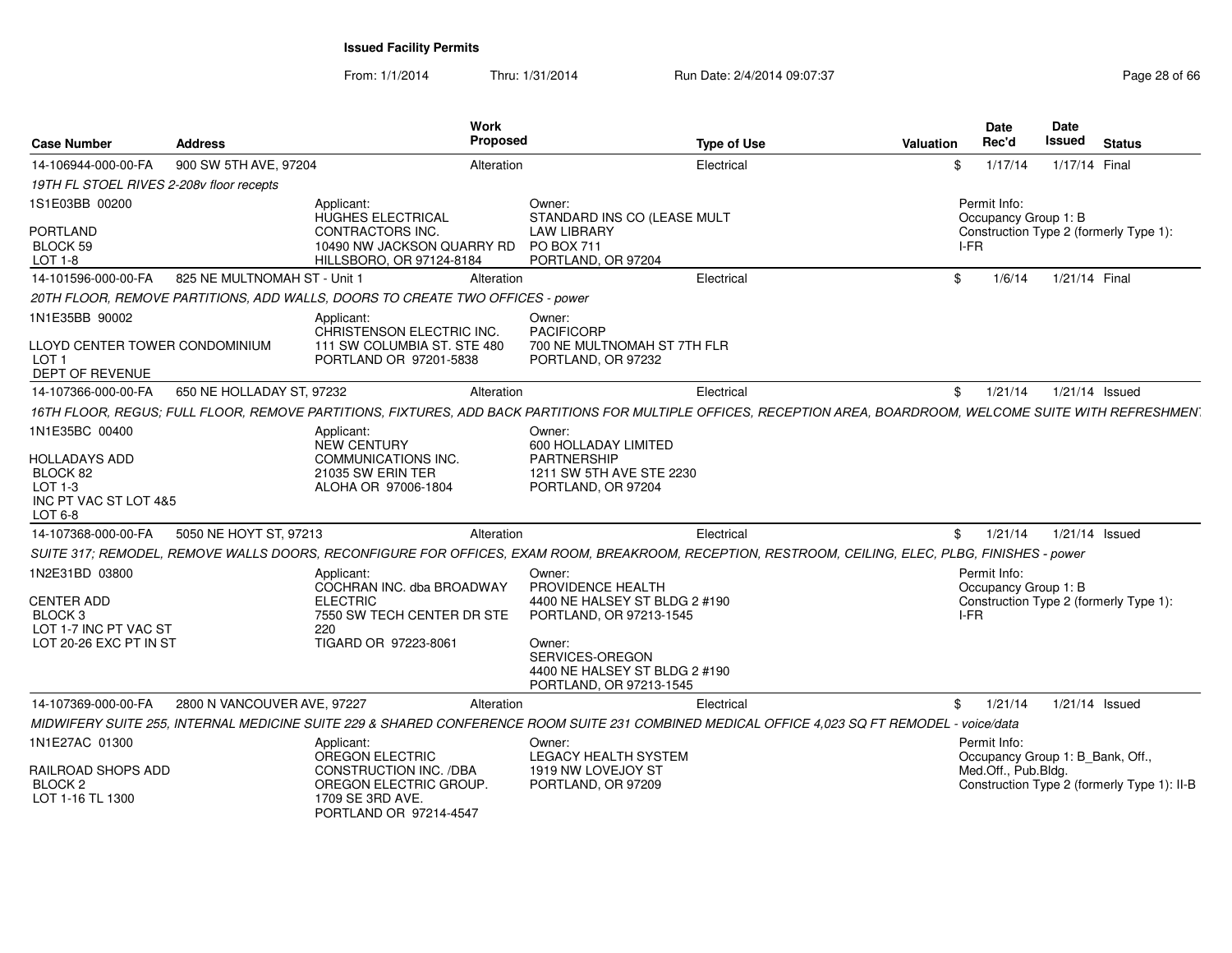From: 1/1/2014Thru: 1/31/2014 Run Date: 2/4/2014 09:07:37 Page 29 of 66

| <b>Case Number</b>                                                                                | <b>Address</b>                     |                                                                                                                         | Work<br>Proposed | <b>Type of Use</b>                                                                                                                                                               | <b>Valuation</b> | Date<br>Rec'd                        | Date<br>Issued   | <b>Status</b>                               |
|---------------------------------------------------------------------------------------------------|------------------------------------|-------------------------------------------------------------------------------------------------------------------------|------------------|----------------------------------------------------------------------------------------------------------------------------------------------------------------------------------|------------------|--------------------------------------|------------------|---------------------------------------------|
| 14-107373-000-00-FA                                                                               | 1410 SW MORRISON ST, 97205         |                                                                                                                         | Alteration       | Electrical                                                                                                                                                                       | \$               | 1/21/14                              | $1/21/14$ Issued |                                             |
|                                                                                                   |                                    |                                                                                                                         |                  | SUITE 700; TI, REMOVE WALLS DOORS, RECONFIGURE FOR OFFICE, DOORS AND RELITES, CONFERENCE ROOM, WORK ROOM, RECEPTION AREA, NEW ADA RESTROOM, OPEN OFFICE SPACE                    |                  |                                      |                  |                                             |
| 1N1E33DD 07400                                                                                    |                                    | Applicant:<br>BACHOFNER ELECTRIC, LLC.                                                                                  |                  | Owner:<br>WESTON INVESTMENT CO LLC                                                                                                                                               |                  | Permit Info:<br>Occupancy Group 1: B |                  |                                             |
| <b>PORTLAND</b><br>BLOCK 310<br>LOT 1&2<br>N 40' OF LOT 3                                         |                                    | 12031 NE MARX ST.<br>PORTLAND OR 97220                                                                                  |                  | 2154 NE BROADWAY RM 200<br>PORTLAND, OR 97232-1590                                                                                                                               |                  |                                      |                  | Construction Type 2 (formerly Type 1): I-B  |
| 14-107441-000-00-FA                                                                               | 3181 SW SAM JACKSON PARK RD, 97201 |                                                                                                                         | Alteration       | Electrical                                                                                                                                                                       | $\mathbb{S}$     | 1/21/14                              |                  | 1/21/14 Under Inspection                    |
| 1st fl BRB Survival Surgery Project - powerpr# 13-BRB-355                                         |                                    |                                                                                                                         |                  |                                                                                                                                                                                  |                  |                                      |                  |                                             |
| 1S1E09 00600                                                                                      |                                    | Applicant:<br>DYNALECTRIC CO.                                                                                           |                  | Owner:<br>OREGON STATE OF (MEDICAL                                                                                                                                               |                  |                                      |                  |                                             |
| SECTION 09 1S 1E<br>TL 600 14.19 ACRES                                                            |                                    | 5711 SW HOOD AVE.<br>PORTLAND OR 97239-3716                                                                             |                  | <b>DEPT</b><br>3181 SW SAM JACKSON PARK RD<br>PORTLAND, OR 97239                                                                                                                 |                  |                                      |                  |                                             |
| 14-107456-000-00-FA                                                                               | 5050 NE HOYT ST, 97213             |                                                                                                                         | Alteration       | Electrical                                                                                                                                                                       | \$               | 1/21/14                              |                  | 1/21/14 Under Inspection                    |
|                                                                                                   |                                    |                                                                                                                         |                  | power - SUITE 221; REMODEL RECEPTION AND BUSINESS OFFICE, INFILL DOORWAY, NEW CASEWORK, RELOCATED SINKS. NEW CUSTOMER SERVICE WINDOW IN RECEPTION AREA, CEILING, i               |                  |                                      |                  |                                             |
| 1N2E31BD 03800<br><b>CENTER ADD</b><br>BLOCK 3<br>LOT 1-7 INC PT VAC ST<br>LOT 20-26 EXC PT IN ST |                                    | Applicant:<br>COCHRAN INC. dba BROADWAY<br><b>ELECTRIC</b><br>7550 SW TECH CENTER DR STE<br>220<br>TIGARD OR 97223-8061 |                  | Owner:<br>PROVIDENCE HEALTH<br>4400 NE HALSEY ST BLDG 2 #190<br>PORTLAND, OR 97213-1545<br>Owner:<br>SERVICES-OREGON<br>4400 NE HALSEY ST BLDG 2 #190<br>PORTLAND, OR 97213-1545 | I-FR             | Permit Info:<br>Occupancy Group 1: B |                  | Construction Type 2 (formerly Type 1):      |
| 14-107729-000-00-FA                                                                               | 3050 SE DIVISION ST, 97202         |                                                                                                                         | Alteration       | Electrical                                                                                                                                                                       | $^{\circ}$       | 1/21/14                              | 1/21/14 Final    |                                             |
|                                                                                                   |                                    |                                                                                                                         |                  | voice/data, a/v BOLLYWOOD THEATER - NEW RESTAURANT 3685 SQ FT WITH (existing)760 SQ FT MEZZANINE SEE (12-154840-CO) core/shell, and siesmic upgrades                             |                  |                                      |                  |                                             |
| 1S1E12BA 06000<br><b>EAST PORTLAND HTS</b><br>BLOCK 6<br>LOT 1-4                                  |                                    | Applicant:<br>OHM SYSTEMS, LLC.<br>PO BOX 86833<br>PORTLAND, OR 97286                                                   |                  | Owner:<br>ADG IIIA LLC<br>2314 NW SAVIER ST<br>PORTLAND, OR 97210-2514                                                                                                           |                  | Permit Info:                         |                  | Occupancy Group 1: A-2 Restaurant           |
| 13-138420-000-00-FA                                                                               | 5329 NE M L KING BLVD, 97211       |                                                                                                                         | Alteration       | Electrical                                                                                                                                                                       | $^{\circ}$       | 4/11/13                              | 1/21/14 Final    |                                             |
|                                                                                                   |                                    |                                                                                                                         |                  | KITCHEN REMODEL, ALL ASSOCIATED WORK TO PREPARE FOR NEW KITCHEN EQUIPMENT, CONC SLABS, INTERIOR WINDOW INFILL, RATED MT SHAFT FROM BASEMENT TO ROOF. ELEC, PLB(                  |                  |                                      |                  |                                             |
| 1N1E22AA 00100                                                                                    |                                    | Applicant:<br><b>GLOBAL ELECTRIC INC.</b><br>P.O. BOX 162<br>NORTH PLAINS OR 97133-0162                                 |                  | Owner:<br>MULTNOMAH COUNTY(LEASED<br>401 N DIXON ST<br>PORTLAND, OR 97227<br>Owner:<br><b>MEALS ON WHEELS</b><br>401 N DIXON ST<br>PORTLAND, OR 97227                            |                  | Permit Info:<br>Occupancy Group 1: B |                  | Construction Type 2 (formerly Type 1): II-N |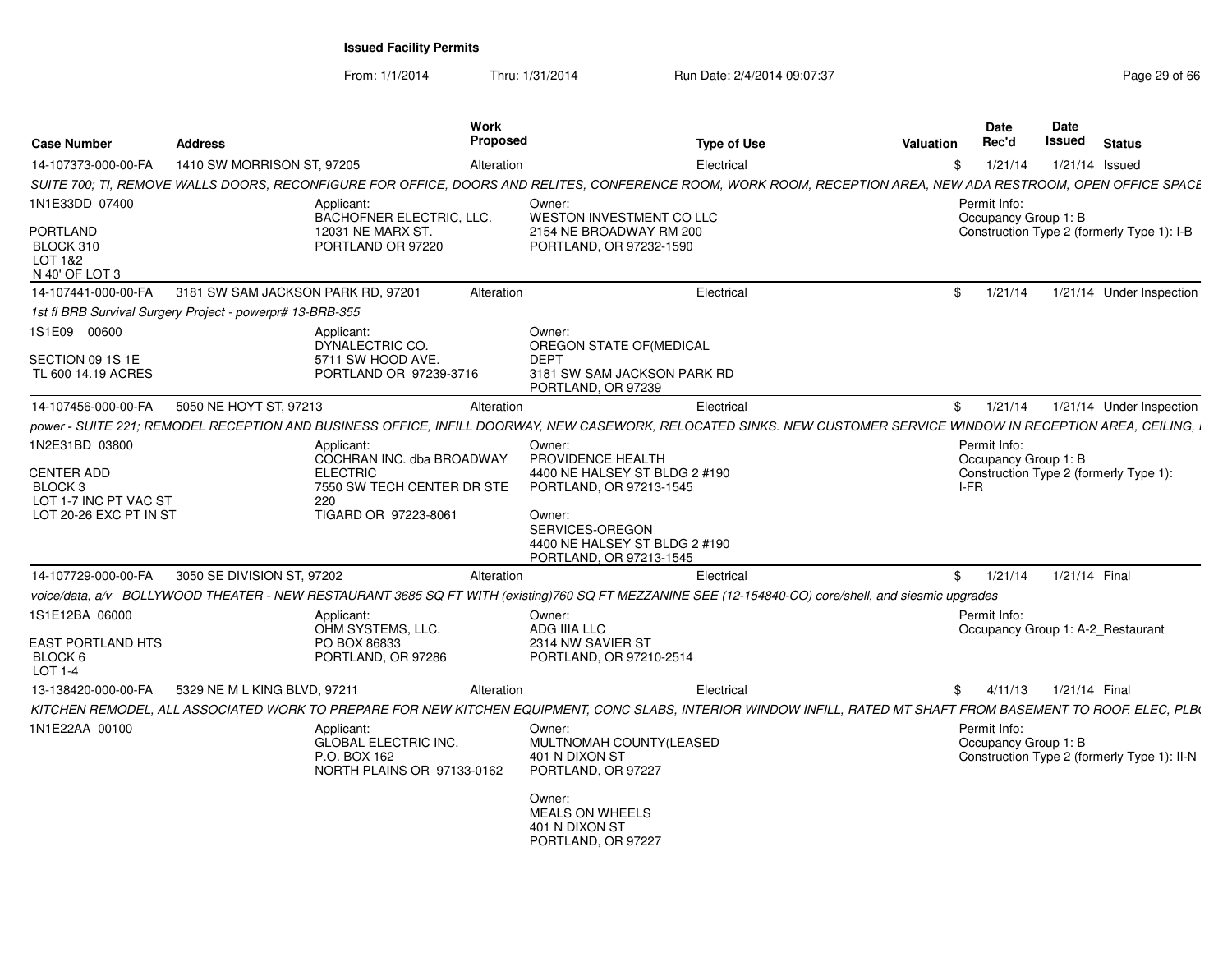From: 1/1/2014Thru: 1/31/2014 Run Date: 2/4/2014 09:07:37 Page 30 of 66

| <b>Case Number</b>                                                    | <b>Address</b>                     |                                                                                                                | <b>Work</b><br><b>Proposed</b> | <b>Type of Use</b>                                                                                                                                      | <b>Valuation</b> |      | <b>Date</b><br>Rec'd                    | Date<br>Issued | <b>Status</b>                              |
|-----------------------------------------------------------------------|------------------------------------|----------------------------------------------------------------------------------------------------------------|--------------------------------|---------------------------------------------------------------------------------------------------------------------------------------------------------|------------------|------|-----------------------------------------|----------------|--------------------------------------------|
| 14-107776-000-00-FA                                                   | 3251 SW SAM JACKSON PARK RD, 97201 |                                                                                                                | Alteration                     | Electrical                                                                                                                                              |                  | \$   | 1/21/14                                 |                | 1/21/14 Under Inspection                   |
| 4TH FLOOR, MRI #2 - powerpr# F-2013-0810                              |                                    |                                                                                                                |                                |                                                                                                                                                         |                  |      |                                         |                |                                            |
| 1S1E09AC 03700                                                        |                                    | Applicant:<br>DYNALECTRIC CO.                                                                                  |                                | Owner:<br>OREGON STATE OF                                                                                                                               |                  |      | Permit Info:<br>Occupancy Group 1: I1.1 |                |                                            |
| SECTION 09 1S 1E<br>TL 3700 0.07 ACRES                                |                                    | 5711 SW HOOD AVE.<br>PORTLAND OR 97239-3716                                                                    |                                | 3181 SW SAM JACKSON PARK RD<br>PORTLAND, OR 97239                                                                                                       |                  | I-FR |                                         |                | Construction Type 2 (formerly Type 1):     |
| 14-107893-000-00-FA                                                   | 1500 SW 1ST AVE, 97201             |                                                                                                                | Alteration                     | Electrical                                                                                                                                              |                  | \$   | 1/21/14                                 | 1/21/14 Issued |                                            |
|                                                                       |                                    | #870 WESTERN WOOD PRODUCTS NEW TENANT REMODEL - voice/data/coaxpr# X 6005                                      |                                |                                                                                                                                                         |                  |      |                                         |                |                                            |
| 1S1E03CA 00600<br>PORTLAND<br><b>BLOCK 116 TL 600</b>                 |                                    | Applicant:<br>CSHARK NETWORKS LLC.<br>5111 FIRWOOD DR.<br>WEST LINN OR 97068-3019                              |                                | Owner:<br><b>URBAN OFFICE</b><br>111 SW COLUMBIA ST #1380<br>PORTLAND, OR 97201-5845                                                                    |                  |      | Permit Info:<br>Occupancy Group 1: B    |                | Construction Type 2 (formerly Type 1): I-A |
|                                                                       |                                    |                                                                                                                |                                | Owner:<br><b>PARKING</b><br>111 SW COLUMBIA ST #1380<br>PORTLAND, OR 97201-5845                                                                         |                  |      |                                         |                |                                            |
|                                                                       |                                    |                                                                                                                |                                | Owner:<br><b>FACILITIES</b><br>111 SW COLUMBIA ST #1380<br>PORTLAND, OR 97201-5845                                                                      |                  |      |                                         |                |                                            |
| 14-104079-000-00-FA                                                   | 2 N CENTER COURT ST, 97227         |                                                                                                                | Alteration                     | Electrical                                                                                                                                              |                  | \$   | 1/13/14                                 |                | 1/21/14 Under Inspection                   |
|                                                                       |                                    |                                                                                                                |                                | BLAZERS RESTAURANT - COMPLETE RENOVATION OF AN EXISTING RESTAURANT WITH NEW WALLS, DOORS KITCHEN,                                                       |                  |      |                                         |                |                                            |
| 1N1E34AB 01400                                                        |                                    | Applicant:<br>CHRISTENSON ELECTRIC INC.<br>111 SW COLUMBIA ST. STE 480<br>PORTLAND OR 97201-5838               |                                | Owner:<br>PORTLAND CITY OF (LEASED<br>1 CENTER CT #150<br>PORTLAND, OR 97227                                                                            |                  |      |                                         |                |                                            |
|                                                                       |                                    |                                                                                                                |                                | Owner:<br>PORTLAND ARENA MGMT LLC<br>1 CENTER CT #150<br>PORTLAND, OR 97227                                                                             |                  |      |                                         |                |                                            |
| 13-235533-000-00-FA                                                   | 825 NE MULTNOMAH ST - Unit 1       |                                                                                                                | Alteration                     | Electrical                                                                                                                                              |                  | \$   | 12/6/13                                 |                | 1/22/14 Under Inspection                   |
|                                                                       |                                    |                                                                                                                |                                | power- data/ 10TH FLOOR SEDGWICK CLAIMS MANAGEMENT 19,500 SQ FT NEW TENANT REMODEL, RECONFIGURE EXISITNG WALLS, NEW WALLS, DOORS, RELIITES AND LIGHTING |                  |      |                                         |                |                                            |
| 1N1E35BB 90002                                                        |                                    | Applicant:<br>CHRISTENSON ELECTRIC INC.                                                                        |                                | Owner:<br><b>PACIFICORP</b>                                                                                                                             |                  |      |                                         |                |                                            |
| LLOYD CENTER TOWER CONDOMINIUM<br>LOT <sub>1</sub><br>DEPT OF REVENUE |                                    | 111 SW COLUMBIA ST. STE 480<br>PORTLAND OR 97201-5838                                                          |                                | 700 NE MULTNOMAH ST 7TH FLR<br>PORTLAND, OR 97232                                                                                                       |                  |      |                                         |                |                                            |
| 14-108209-000-00-FA                                                   | 555 SW OAK ST                      |                                                                                                                | Alteration                     | Electrical                                                                                                                                              |                  | \$   | 1/22/14                                 | 1/22/14 Issued |                                            |
|                                                                       |                                    | 4th fl Plaza remodel - Server Room relocation from 11th fl & rest rooms rmdl - access controlpr# US BANK P4 TI |                                |                                                                                                                                                         |                  |      |                                         |                |                                            |
| 1N1E34CD 80000<br>ONE ELEVEN TOWER CONDOMINIUM                        |                                    | Applicant:<br>DIEBOLD INC.<br>15100 SW KOLL PKWY, SUITE N                                                      |                                | Owner:<br>ASSOCIATION OF UNIT OWNERS<br>OF                                                                                                              |                  |      |                                         |                |                                            |
| <b>GENERAL COMMON ELEMENTS</b>                                        |                                    | BEAVERTON, OR 97006                                                                                            |                                | ONE ELEVEN TOWER<br>CONDOMINIUM 111 SW 5TH<br>PORTLAND, OR 97204                                                                                        |                  |      |                                         |                |                                            |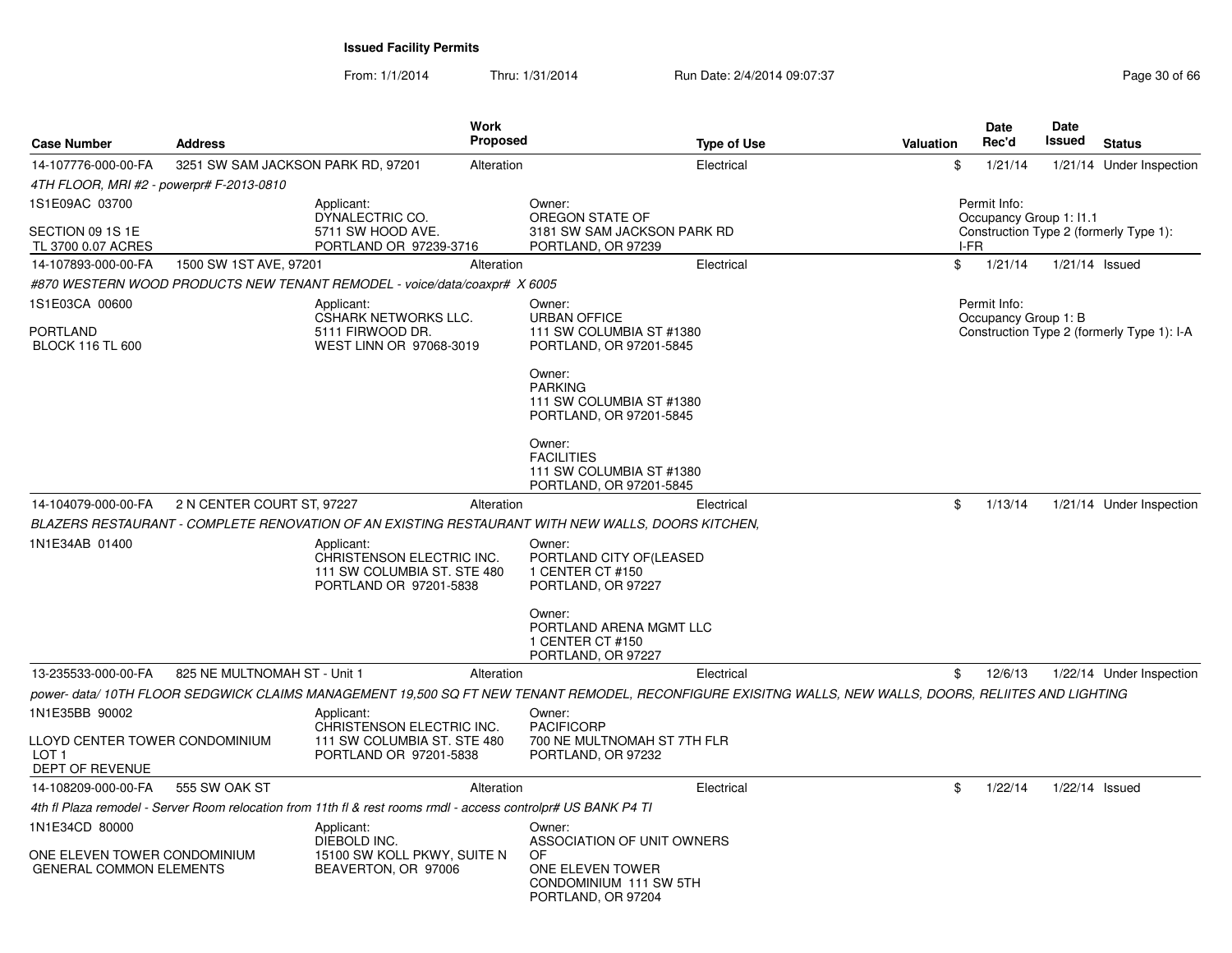From: 1/1/2014

Thru: 1/31/2014 Run Date: 2/4/2014 09:07:37 Page 31 of 66

| <b>Case Number</b>                                                                                  | <b>Address</b>                                             | Work<br><b>Proposed</b>                                                                         |                                                                                          | <b>Type of Use</b>                                                                                                                                                 | <b>Valuation</b> | <b>Date</b><br>Rec'd                   | Date<br>Issued | <b>Status</b>                                |
|-----------------------------------------------------------------------------------------------------|------------------------------------------------------------|-------------------------------------------------------------------------------------------------|------------------------------------------------------------------------------------------|--------------------------------------------------------------------------------------------------------------------------------------------------------------------|------------------|----------------------------------------|----------------|----------------------------------------------|
| 14-108210-000-00-FA                                                                                 | 7000 NE AIRPORT WAY, 97218                                 | Alteration                                                                                      |                                                                                          | Electrical                                                                                                                                                         | \$               | 1/22/14                                |                | 1/22/14 Issued                               |
|                                                                                                     |                                                            |                                                                                                 |                                                                                          | pwr-MEZZANINE LEVEL T3194; CONVERT UNUSED SPACE INTO LOUNGE AREA FOR MILITARY PERSONEL, REMOVE WALL, RECONFIGURE FOR COMPUTER AREA, CEILING, ELEC,:-pwr            |                  |                                        |                |                                              |
| 1N2E08B 00400<br>SECTION 08 1N 2E<br>TL 400 7.39 ACRES<br><b>TERMINAL BLDG</b><br><b>NONTAXABLE</b> | Applicant:<br>14001 Fir St                                 | PARKIN ELECTRIC INC<br>OREGON CITY, OR 97045,9066                                               | Owner:<br>PORT OF PORTLAND<br>PO BOX 3529<br>PORTLAND, OR 97208-3529                     | CCB - Contractor:<br>PARKIN ELECTRIC INC<br>14001 Fir St<br>OREGON CITY, OR 97045,9066                                                                             |                  | Permit Info:<br>Occupancy Group 1: A-2 |                | Construction Type 2 (formerly Type 1): I-A   |
| SEE TAXABLE SUB ACCOUNTS                                                                            |                                                            |                                                                                                 |                                                                                          |                                                                                                                                                                    |                  |                                        |                |                                              |
| 14-108791-000-00-FA                                                                                 | 527 SW HALL ST, 97201                                      | Alteration                                                                                      |                                                                                          | Electrical                                                                                                                                                         | \$               | 1/23/14                                |                | 1/23/14 Issued                               |
| 1S1E04DA 00300                                                                                      | Applicant:                                                 | MAY TECHNOLOGIES INC<br>24023 NE SHEA LN STE 306<br>WOOD VILLAGE OR 97060-1063                  | Owner:<br><b>GEORGE PSU LEASE LLC</b><br><b>PO BOX 751</b><br>PORTLAND, OR 97207-0751    | av - camera - SHAC RENOVATION; 2ND & 3RD FLOORS; PART OF PARKING GARAGE CONVERT TO CONDITIONED OFFICE/CLASSROOM SPACE, WALLS, DOORS, RELITES, WAITING AREA, RECONF |                  |                                        |                |                                              |
| 13-240218-000-00-FA                                                                                 | 9320 SW BARBUR BLVD, 97219                                 | Alteration                                                                                      |                                                                                          | Electrical                                                                                                                                                         |                  | 12/19/13<br>\$                         | $1/2/14$ Final |                                              |
|                                                                                                     | SUITE 385: TWO WALLS. DOOR. CEILING. ELECPR# TMI 385       |                                                                                                 |                                                                                          |                                                                                                                                                                    |                  |                                        |                |                                              |
| 1S1E29AC 00600<br><b>WERLOCK</b><br>LOT 2-6&A TL 600                                                | Applicant:                                                 | BACHOFNER ELECTRIC, LLC.<br>12031 NE MARX ST.<br>PORTLAND OR 97220                              | Owner:<br>WESTON INVESTMENT CO LLC<br>2154 NE BROADWAY RM 200<br>PORTLAND, OR 97232-1590 |                                                                                                                                                                    |                  | Permit Info:<br>Occupancy Group 1: B   |                | Construction Type 2 (formerly Type 1): III-B |
| 13-228720-000-00-FA                                                                                 | 409 SW 11TH AVE, 97205                                     | Alteration                                                                                      |                                                                                          | Electrical                                                                                                                                                         |                  | \$11/16/13                             |                | 1/2/14 Under Inspection                      |
|                                                                                                     |                                                            |                                                                                                 |                                                                                          | ROOMS 201- 601 & 202-602; REMODEL, WALL, DOORS, FINISHES, ELEC, PLBG(Rooms 201& 202, 301& 302, 401& 402, 501& 502, 601& 602)PR# 0224.16                            |                  |                                        |                |                                              |
| 1N1E33DD 02000<br><b>PORTLAND</b><br>BLOCK 255<br>LOT 1&2                                           | Applicant:                                                 | ELECTRICAL CONSTRUCTION<br>CO. (a dba for EC COMPANY)<br>PO BOX 10286<br>PORTLAND OR 97296-0286 | Owner:<br>PETER A NATHAN<br>2455 NW MARSHALL ST #1<br>PORTLAND, OR 97210                 |                                                                                                                                                                    |                  |                                        |                |                                              |
| 13-225732-000-00-FA                                                                                 | 720 SW WASHINGTON ST, 97205                                | Alteration                                                                                      |                                                                                          | Electrical                                                                                                                                                         | \$               | 11/7/13                                | 1/4/14 Final   |                                              |
|                                                                                                     |                                                            |                                                                                                 |                                                                                          | SUITE 250; REMOVE PARTITIONS, DOORS, RECONFIGURE TO CREATE MULTIPLE OFFICES, CONFERENCE ROOMS, SERVER ROOM, OPEN OFFICE SPACE, CEILING, ELEC (stat)PR# 13-313      |                  |                                        |                |                                              |
| 1N1E34CC 06600                                                                                      | Applicant:                                                 | HUNTER-DAVISSON INC.                                                                            | Owner:<br><b>GPO MORGAN LLC</b>                                                          |                                                                                                                                                                    |                  |                                        |                |                                              |
| <b>PORTLAND</b><br>BLOCK 213<br>LOT 1&2&7&8                                                         |                                                            | 1800 SE PERSHING ST.<br>PORTLAND OR 97202-2338                                                  | 522 SW 5TH AVE #1105<br>PORTLAND, OR 97204                                               |                                                                                                                                                                    |                  |                                        |                |                                              |
| 13-240123-000-00-FA                                                                                 | 5331 SW MACADAM AVE, 97201                                 | Alteration                                                                                      |                                                                                          | Electrical                                                                                                                                                         |                  | \$12/19/13                             | 1/4/14 Final   |                                              |
|                                                                                                     | ELECTRICAL FOR STE 254 CONVERSION TO DENTAL TREATMENT ROOM |                                                                                                 |                                                                                          |                                                                                                                                                                    |                  |                                        |                |                                              |
| 1S1E15BD 03900<br>SECTION 15 1S 1E                                                                  | Applicant:                                                 | TIMBERLINE ELECTRICAL<br>CONTRACTORS                                                            | Owner:<br>WATER TOWER BUILDING LLC<br>111 SW COLUMBIA ST #1380                           |                                                                                                                                                                    |                  | Permit Info:<br>Occupancy Group 1: B   |                | Construction Type 2 (formerly Type 1):       |
| TL 3900 3.66 ACRES                                                                                  |                                                            | <b>PO BOX 918</b><br>LAKE OSWEGO, OR 97034                                                      | PORTLAND, OR 97239                                                                       |                                                                                                                                                                    |                  | <b>IV-HT</b>                           |                |                                              |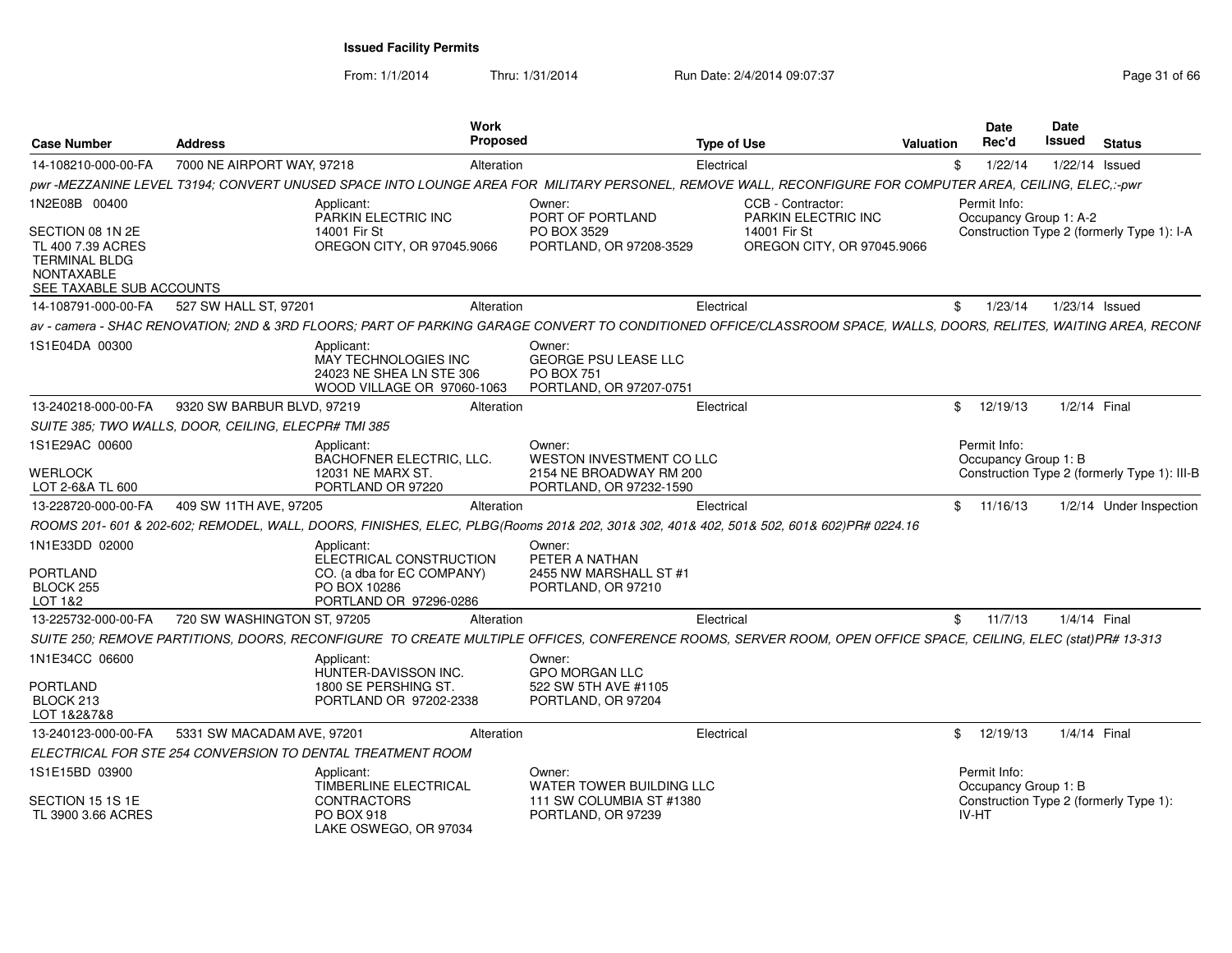From: 1/1/2014Thru: 1/31/2014 Run Date: 2/4/2014 09:07:37 Page 32 of 66

| <b>Case Number</b>                           | <b>Address</b>            | <b>Work</b>                                                                                                                | Proposed |                                                                                            | <b>Type of Use</b> |                                                             | <b>Valuation</b> |            | Date<br>Rec'd                               | Date<br>Issued | <b>Status</b>                               |
|----------------------------------------------|---------------------------|----------------------------------------------------------------------------------------------------------------------------|----------|--------------------------------------------------------------------------------------------|--------------------|-------------------------------------------------------------|------------------|------------|---------------------------------------------|----------------|---------------------------------------------|
| 13-235554-000-00-FA                          | 2455 NW NICOLAI ST, 97210 | Alteration                                                                                                                 |          |                                                                                            | Electrical         |                                                             |                  | \$         | 12/6/13                                     | 1/4/14 Final   |                                             |
| Lighting for warehouse renovation            |                           |                                                                                                                            |          |                                                                                            |                    |                                                             |                  |            |                                             |                |                                             |
| 1N1E28BC 02200                               |                           | Applicant:<br>CHRISTENSON ELECTRIC INC.                                                                                    |          | Owner:<br><b>ROSAN INC</b>                                                                 |                    |                                                             |                  |            |                                             |                |                                             |
| SECTION 28 1N 1E<br>TL 2200 7.84 ACRES       |                           | 111 SW COLUMBIA ST. STE 480<br>PORTLAND OR 97201-5838                                                                      |          | PO BOX 6712<br>PORTLAND, OR 97228-6712                                                     |                    |                                                             |                  |            |                                             |                |                                             |
| 13-243424-000-00-FA                          | 2505 SE 11TH AVE, 97202   | Alteration                                                                                                                 |          |                                                                                            | Electrical         |                                                             |                  | $^{\circ}$ | 12/31/13                                    |                | 1/4/14 Under Inspection                     |
| <b>ELECTRICAL FOR TI</b>                     |                           |                                                                                                                            |          |                                                                                            |                    |                                                             |                  |            |                                             |                |                                             |
| 1S1E11BA 06800                               |                           | Applicant:<br><b>VIKING ELECTRIC INC</b>                                                                                   |          | Owner:<br><b>INTRINSIC VENTURES INC</b>                                                    |                    | CCB - Contractor:<br>VIKING ELECTRIC INC                    |                  |            | Permit Info:<br>Occupancy Group 1: B        |                |                                             |
| TIBBETTS ADD<br><b>BLOCK 63 TL 6800</b>      |                           | 4326 SE WOODSTOCK BLVD STE<br>518<br>PORTLAND, OR 972066270                                                                |          | 530 OAK GROVE AVE #201<br>MENLO PARK, CA 94025-3255                                        |                    | 4326 SE WOODSTOCK BLVD STE<br>518<br>PORTLAND, OR 972066270 |                  |            |                                             |                | Construction Type 2 (formerly Type 1): II-A |
| 14-101061-000-00-FA                          | 12702 NE MARX ST, 97230   | Alteration                                                                                                                 |          |                                                                                            | Electrical         |                                                             |                  | \$         | 1/6/14                                      | 1/6/14 Final   |                                             |
| Bldg 6 Lighting - powerpr# Odwalla - PBPS140 |                           |                                                                                                                            |          |                                                                                            |                    |                                                             |                  |            |                                             |                |                                             |
| 1N2E23BC 00200                               |                           | Applicant:<br>JOHANSEN ELECTRIC INC.<br>10948 SE VALLEY VIEW TER.<br>HAPPY VALLEY OR 97086-9713                            |          | Owner:<br>PACIFIC REALTY ASSOCIATES<br>15350 SW SEQUOIA PKWY #300<br>TIGARD, OR 97224-7175 |                    |                                                             |                  |            |                                             |                |                                             |
|                                              |                           |                                                                                                                            |          | Owner:<br><b>LTD PARTNERSHIP</b><br>15350 SW SEQUOIA PKWY #300<br>TIGARD, OR 97224-7175    |                    |                                                             |                  |            |                                             |                |                                             |
| 13-135873-000-00-FA                          | 840 NE 41ST AVE, 97232    | Alteration                                                                                                                 |          |                                                                                            | Electrical         |                                                             |                  | \$         | 4/4/13                                      | 1/6/14 Final   |                                             |
|                                              |                           | LAURELHURST SCHOOL RE-ROOF, VOLUNTARY SEISMIC HAZARD REDUCTION AND LAB CLASSROOMS REMODEL (See 13-171238 ET)PR# DC105-1265 |          |                                                                                            |                    |                                                             |                  |            |                                             |                |                                             |
| 1N2E31BC 16400                               |                           | Applicant:<br>Joe Downing                                                                                                  |          | Owner:<br><b>SCHOOL DISTRICT NO 1</b>                                                      |                    |                                                             |                  |            | Permit Info:<br>Occupancy Group 1: E School |                |                                             |
| LAURELHURST<br>BLOCK 57                      |                           | PRECISION ELECTRIC OF WA INC PO BOX 3107<br>7206 NE 47th Ave<br>Vancouver, WA 98661                                        |          | PORTLAND, OR 97208-3107                                                                    |                    |                                                             |                  |            |                                             |                | Construction Type 2 (formerly Type 1): V-B  |
| 13-235677-000-00-FA                          | 4805 NE GLISAN ST, 97213  | Alteration                                                                                                                 |          |                                                                                            | Electrical         |                                                             |                  | \$         | 12/6/13                                     | 1/6/14 Final   |                                             |
| 1N2E31BD 04100                               |                           | Applicant:<br>OREGON ELECTRIC                                                                                              |          | Owner:<br>PROVIDENCE HEALTH                                                                |                    |                                                             |                  |            | Permit Info:<br>Occupancy Group 1: I1.1     |                |                                             |
| SECTION 31 1N 2E<br>TL 4100 9.54 ACRES       |                           | CONSTRUCTION INC. /DBA<br>OREGON ELECTRIC GROUP.<br>1709 SE 3RD AVE.                                                       |          | 4400 NE HALSEY ST BLDG 2 #190<br>PORTLAND, OR 97213-1545                                   |                    |                                                             |                  | I-FR       |                                             |                | Construction Type 2 (formerly Type 1):      |
|                                              |                           | PORTLAND OR 97214-4547                                                                                                     |          | Owner:<br>SERVICES-OREGON<br>4400 NE HALSEY ST BLDG 2 #190<br>PORTLAND, OR 97213-1545      |                    |                                                             |                  |            |                                             |                |                                             |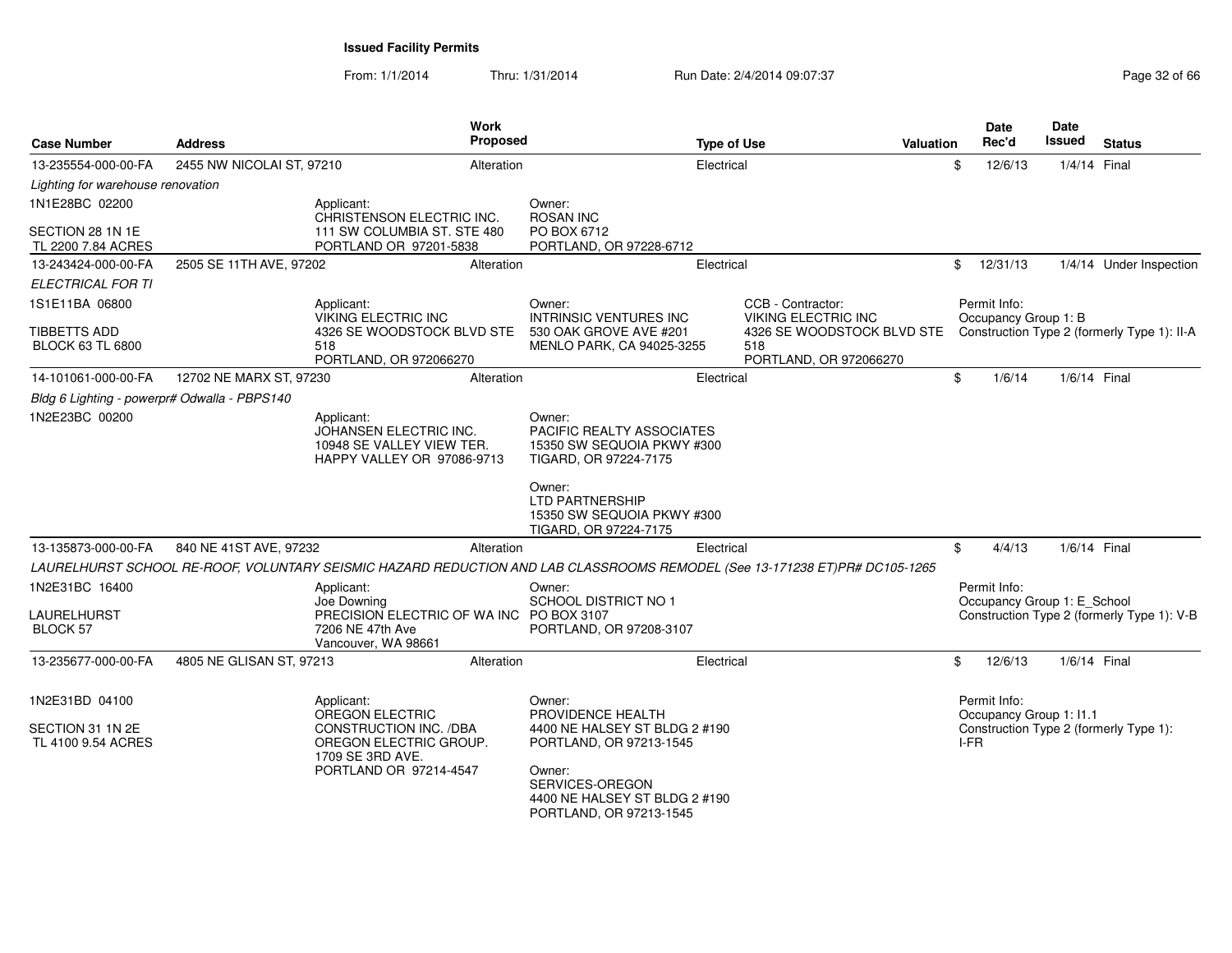From: 1/1/2014Thru: 1/31/2014 Run Date: 2/4/2014 09:07:37 Page 33 of 66

| <b>Case Number</b>                                                                    | <b>Address</b>                                 | <b>Work</b><br><b>Proposed</b>                                                                                                                                          |                                                                                                    | <b>Type of Use</b> | <b>Valuation</b> | Date<br>Rec'd                                                           | Date<br><b>Issued</b> | <b>Status</b>                              |
|---------------------------------------------------------------------------------------|------------------------------------------------|-------------------------------------------------------------------------------------------------------------------------------------------------------------------------|----------------------------------------------------------------------------------------------------|--------------------|------------------|-------------------------------------------------------------------------|-----------------------|--------------------------------------------|
| 13-228714-000-00-FA                                                                   | 1600 SW 4TH AVE, 97201                         | Alteration                                                                                                                                                              |                                                                                                    | Electrical         | \$               | 11/16/13                                                                | 1/6/14 Final          |                                            |
|                                                                                       |                                                | power - ROOM 515 VP OFFICES, RECONFIGURE WALLS FOR 3 OFFICESPR# 14-29999-060                                                                                            |                                                                                                    |                    |                  |                                                                         |                       |                                            |
| 1S1E03CB 01800                                                                        |                                                | Applicant:                                                                                                                                                              | Owner:                                                                                             |                    |                  |                                                                         |                       |                                            |
| SOUTH AUDITORIUM ADD<br><b>BLOCK A</b><br>LOT 2 TL 1800                               |                                                | PARKIN ELECTRIC INC.<br>14001 FIR ST.<br>OREGON CITY OR 97045-6824                                                                                                      | OREGON STATE OF(BOARD OF<br><b>PO BOX 751</b><br>PORTLAND, OR 97207-0751                           |                    |                  |                                                                         |                       |                                            |
|                                                                                       |                                                |                                                                                                                                                                         | Owner:<br>HIGHER EDUC / PSU<br><b>PO BOX 751</b><br>PORTLAND, OR 97207-0751                        |                    |                  |                                                                         |                       |                                            |
| 13-224695-000-00-FA                                                                   | 501 N DIXON ST, 97227                          | Alteration                                                                                                                                                              |                                                                                                    | Electrical         | \$               | 11/5/13                                                                 | 1/6/14 Final          |                                            |
|                                                                                       |                                                | DUPLICATE TO TRADE PERMIT: SEE COMMENTSFLOOR OFFICE REMODEL, NEW WALLS FOR PRIVATE OFFICE---maintain current sprinkler and alarm coveragePR# 3132                       |                                                                                                    |                    |                  |                                                                         |                       |                                            |
| 1N1E27DC 06600<br>ELIZABETH IRVINGS ADD<br><b>BLOCK 18 TL 6600</b>                    |                                                | Applicant:<br><b>Five Star Electric</b><br>FIVE STAR ELECTRIC INC<br>PO Box 555<br>Banks, OR 97106                                                                      | Owner:<br>SCHOOL DISTRICT NO 1(LEASED<br>PO BOX 3107<br>PORTLAND, OR 97208-3107                    |                    |                  |                                                                         |                       |                                            |
|                                                                                       |                                                |                                                                                                                                                                         | Owner:<br>MULTNOMAH COUNTY<br>PO BOX 3107<br>PORTLAND, OR 97208-3107                               |                    |                  |                                                                         |                       |                                            |
| 14-101162-000-00-FA                                                                   | 121 SW MORRISON ST, 97204                      | Alteration                                                                                                                                                              |                                                                                                    | Electrical         | \$               | 1/6/14                                                                  |                       | 1/6/14 Under Inspection                    |
|                                                                                       |                                                | power - 7TH FLOOR; TI, PARTITIONS, GLASS ENTRY SYSTEM AT RECEPTION, DOORS, SIDELITES, SLIDING GLASS WALL AT CONFERENCE ROOM, FLOORING, CABINETRY, CEILING, ELEC, FINISH |                                                                                                    |                    |                  |                                                                         |                       |                                            |
| 1S1E03BA 02700<br>PORTLAND<br>BLOCK 15<br><b>LOT 1-4</b><br>LOT 7&8 EXC W 75'         |                                                | Applicant:<br>CAPITOL ELECTRIC CO INC.<br>11401 NE MARX ST.<br>PORTLAND OR 97220-1041                                                                                   | Owner:<br>TERRACE TOWER USA-<br>PORTLAND INC<br>121 SW MORRISON ST #250<br>PORTLAND, OR 97204-3179 |                    |                  | Permit Info:<br>Occupancy Group 1: B_Bank, Off.,<br>Med.Off., Pub.Bldg. |                       | Construction Type 2 (formerly Type 1): I-A |
| 13-196784-000-00-FA                                                                   | 2525 SW 3RD AVE, 97201                         | Alteration                                                                                                                                                              |                                                                                                    | Electrical         | \$               | 8/23/13                                                                 |                       | 1/6/14 Under Inspection                    |
| #105 Remodel - powerpr# 13-MP-481                                                     |                                                |                                                                                                                                                                         |                                                                                                    |                    |                  |                                                                         |                       |                                            |
| 1S1E10BB 01000                                                                        |                                                | Applicant:<br>DYNALECTRIC CO.                                                                                                                                           | Owner:<br>OREGON STATE OF                                                                          |                    |                  | Permit Info:<br>Occupancy Group 1: B_Bank, Off.,                        |                       |                                            |
| SOUTH AUDITORIUM ADD<br>BLOCK E EXC S 200                                             |                                                | 5711 SW HOOD AVE.<br>PORTLAND OR 97239-3716                                                                                                                             | 3181 SW SAM JACKSON PARK RD<br>PORTLAND, OR 97239                                                  |                    |                  | Med.Off., Pub.Bldg.                                                     |                       |                                            |
| 14-100253-000-00-FA                                                                   | 1221 SW YAMHILL ST                             | Alteration                                                                                                                                                              |                                                                                                    | Electrical         | \$               | 1/2/14                                                                  |                       | $1/6/14$ Issued                            |
|                                                                                       | Fire Alarm ControlsPR# 1221 fire(See Comments) |                                                                                                                                                                         |                                                                                                    |                    |                  |                                                                         |                       |                                            |
| 1N1E33DD 06200A1                                                                      |                                                | Applicant:<br>Sara Patterson                                                                                                                                            | Owner:<br><b>WESTON INVESTMENT CO LLC</b>                                                          |                    |                  | Permit Info:<br>Occupancy Group 1: B                                    |                       |                                            |
| PORTLAND<br><b>BLOCK S1/2H</b><br>LOT 1-8<br>NON-HISTORIC<br>SEE R246865 FOR HISTORIC |                                                | AMERICAN SECURITY ALARMS IN(2154 NE BROADWAY RM 200<br>2231 SE 162nd Avenue<br>Portland, OR 97233                                                                       | PORTLAND, OR 97232-1590                                                                            |                    |                  |                                                                         |                       | Construction Type 2 (formerly Type 1): I-A |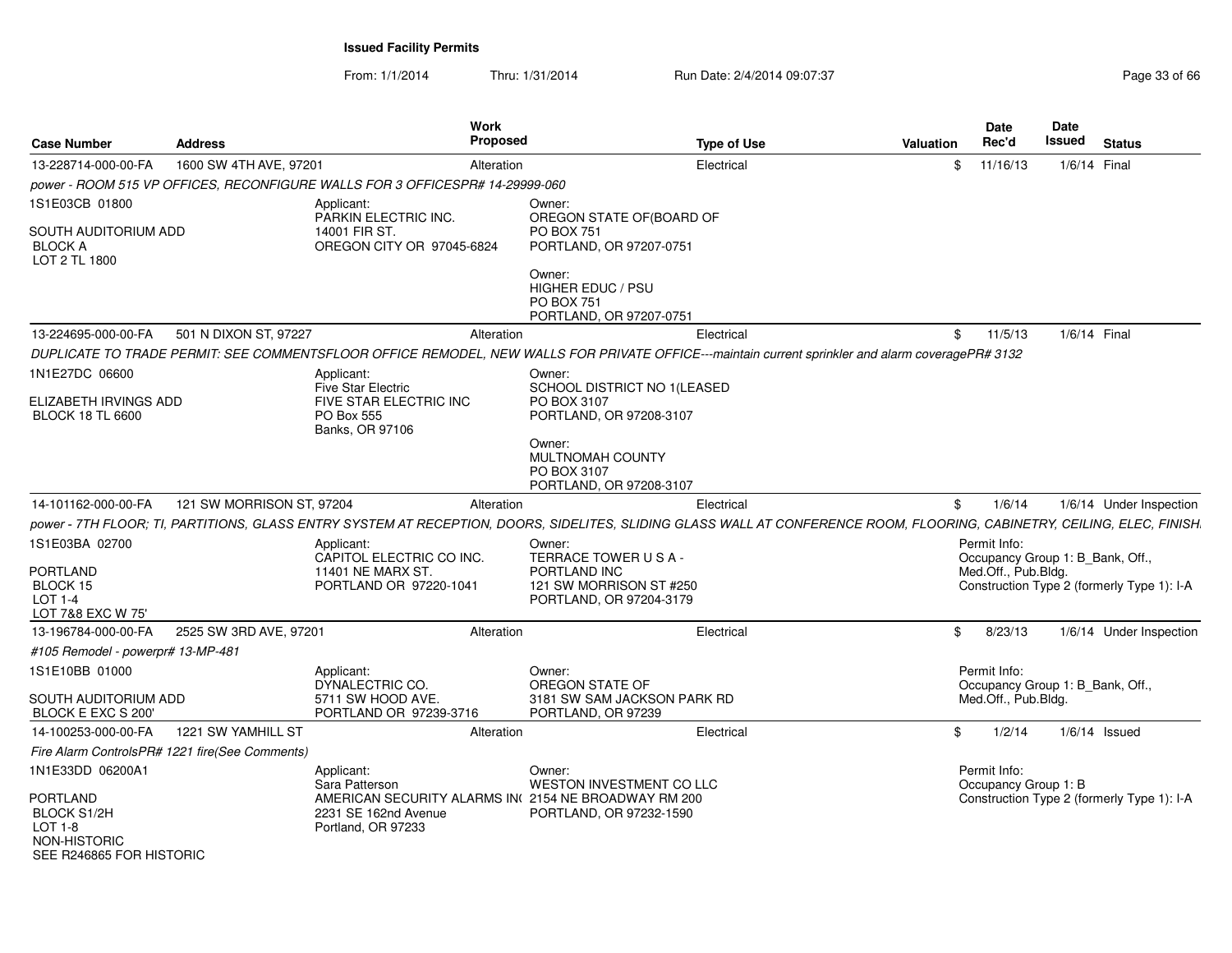From: 1/1/2014Thru: 1/31/2014 Run Date: 2/4/2014 09:07:37 Page 34 of 66

| <b>Case Number</b>                                                                         | <b>Address</b>               | <b>Work</b><br>Proposed                                                                                              |                                                                                                     | <b>Type of Use</b> | Valuation | Date<br>Rec'd                                           | Date<br>Issued | <b>Status</b>           |
|--------------------------------------------------------------------------------------------|------------------------------|----------------------------------------------------------------------------------------------------------------------|-----------------------------------------------------------------------------------------------------|--------------------|-----------|---------------------------------------------------------|----------------|-------------------------|
| 14-101513-000-00-FA                                                                        | 10000 SE MAIN ST, 97216      | Alteration                                                                                                           |                                                                                                     | Electrical         | \$        | 1/6/14                                                  |                | 1/6/14 Under Inspection |
|                                                                                            |                              | LOWER LEVEL KITCHEN REMODEL, EQUIPMENT REPLACEMENT, FINISHESPR# 12190P130136                                         |                                                                                                     |                    |           |                                                         |                |                         |
| 1S2E04A 02400<br><b>EVERGLADE</b><br>LOT 6 TL 2400                                         |                              | Applicant:<br>STONER ELECTRIC, INC.<br>1904 SE OCHOCO ST.<br>MILWAUKIE OR 97222-7315                                 | Owner:<br>PORTLAND ADVENTIST MEDICAL<br>10123 SE MARKET ST<br>PORTLAND, OR 97216-2532               |                    |           |                                                         |                |                         |
|                                                                                            |                              |                                                                                                                      | Owner:<br><b>CENTER</b><br>10123 SE MARKET ST<br>PORTLAND, OR 97216-2532                            |                    |           |                                                         |                |                         |
| 13-243318-000-00-FA                                                                        | 610 SW ALDER ST, 97205       | Alteration                                                                                                           |                                                                                                     | Electrical         | \$        | 12/31/13                                                | 1/6/14 Final   |                         |
| #205 TI Sprout TI - power only                                                             |                              |                                                                                                                      |                                                                                                     |                    |           |                                                         |                |                         |
| 1N1E34CC 08000<br>PORTLAND                                                                 |                              | Applicant:<br>CAPITOL ELECTRIC CO INC.<br>11401 NE MARX ST.                                                          | Owner:<br>RALPH SCHLESINGER COMPANY                                                                 |                    |           | Permit Info:<br>Occupancy Group 1: B_Bank, Off.,        |                |                         |
| TL 8000 LOT 1-3 BLOCK 178                                                                  |                              | PORTLAND OR 97220-1041                                                                                               | <b>LLC</b><br>610 SW ALDER ST #1221<br>PORTLAND, OR 97205-3613                                      |                    |           | Med.Off., Pub.Bldg.                                     |                |                         |
| 14-101561-000-00-FA                                                                        | 610 SW ALDER ST, 97205       | Alteration                                                                                                           |                                                                                                     | Electrical         | \$        | 1/6/14                                                  |                | 1/6/14 Under Inspection |
| SUITE #220 5D CONTRACTORS TI                                                               |                              |                                                                                                                      |                                                                                                     |                    |           |                                                         |                |                         |
| 1N1E34CC 08000                                                                             |                              | Applicant:                                                                                                           | Owner:                                                                                              |                    |           | Permit Info:                                            |                |                         |
| PORTLAND<br>TL 8000 LOT 1-3 BLOCK 178                                                      |                              | CAPITOL ELECTRIC CO INC.<br>11401 NE MARX ST.<br>PORTLAND OR 97220-1041                                              | RALPH SCHLESINGER COMPANY<br>LLC.<br>610 SW ALDER ST #1221<br>PORTLAND, OR 97205-3613               |                    |           | Occupancy Group 1: B Bank, Off.,<br>Med.Off., Pub.Bldg. |                |                         |
| 13-123307-000-00-FA                                                                        | 7201 N INTERSTATE AVE, 97217 | Alteration                                                                                                           |                                                                                                     | Electrical         | \$        | 3/5/13                                                  |                | $1/6/14$ Issued         |
|                                                                                            |                              | F14/ REMOVE AND REPLACE 9 AHU'S, CURBS AND STRUCTURAL UPGRADES FOR A TOTAL NUMBER OF 14 ROOFTOP AHU'SPR#02604887M    |                                                                                                     |                    |           |                                                         |                |                         |
| 1N1E16AA 00300<br>WORLDS FAIR ADD<br>BLOCK <sub>1</sub><br>LOT 5-11<br>LOT 12 EXC PT IN ST |                              | Applicant:<br>ELECTRICAL CONSTRUCTION<br>CO. (a dba for EC COMPANY)<br>PO BOX 10286<br>PORTLAND OR 97296-0286        | Owner:<br>KAISER FOUNDATION HEALTH<br>500 NE MULTNOMAH ST #100<br>PORTLAND, OR 97232-2031<br>Owner: |                    |           |                                                         |                |                         |
| E 3.43' OF LOT 17&18                                                                       |                              |                                                                                                                      | PLAN OF THE NORTHWEST<br>500 NE MULTNOMAH ST #100<br>PORTLAND, OR 97232-2031                        |                    |           |                                                         |                |                         |
| 14-101614-000-00-FA                                                                        | 631 SW HARRISON ST, 97201    | Alteration                                                                                                           |                                                                                                     | Electrical         | \$        | 1/7/14                                                  |                | $1/7/14$ Issued         |
|                                                                                            |                              | Security enhancement at 1st, 2nd, & 4th floor points of entryPR# 14-38094-054                                        |                                                                                                     |                    |           |                                                         |                |                         |
| 1S1E04DA 05400<br>PORTLAND<br>BLOCK 190<br>LOT 5                                           |                              | Applicant:<br>ARONSON SECURITY GROUP INC. OREGON STATE OF (BOARD OF<br>8089 SW CIRRUS DR.<br>BEAVERTON OR 97008-5989 | Owner:<br>PO BOX 3175<br>EUGENE, OR 97403-0175<br>Owner:                                            |                    |           |                                                         |                |                         |
|                                                                                            |                              |                                                                                                                      | <b>HIGHER EDUCATION</b><br>PO BOX 3175<br>EUGENE, OR 97403-0175                                     |                    |           |                                                         |                |                         |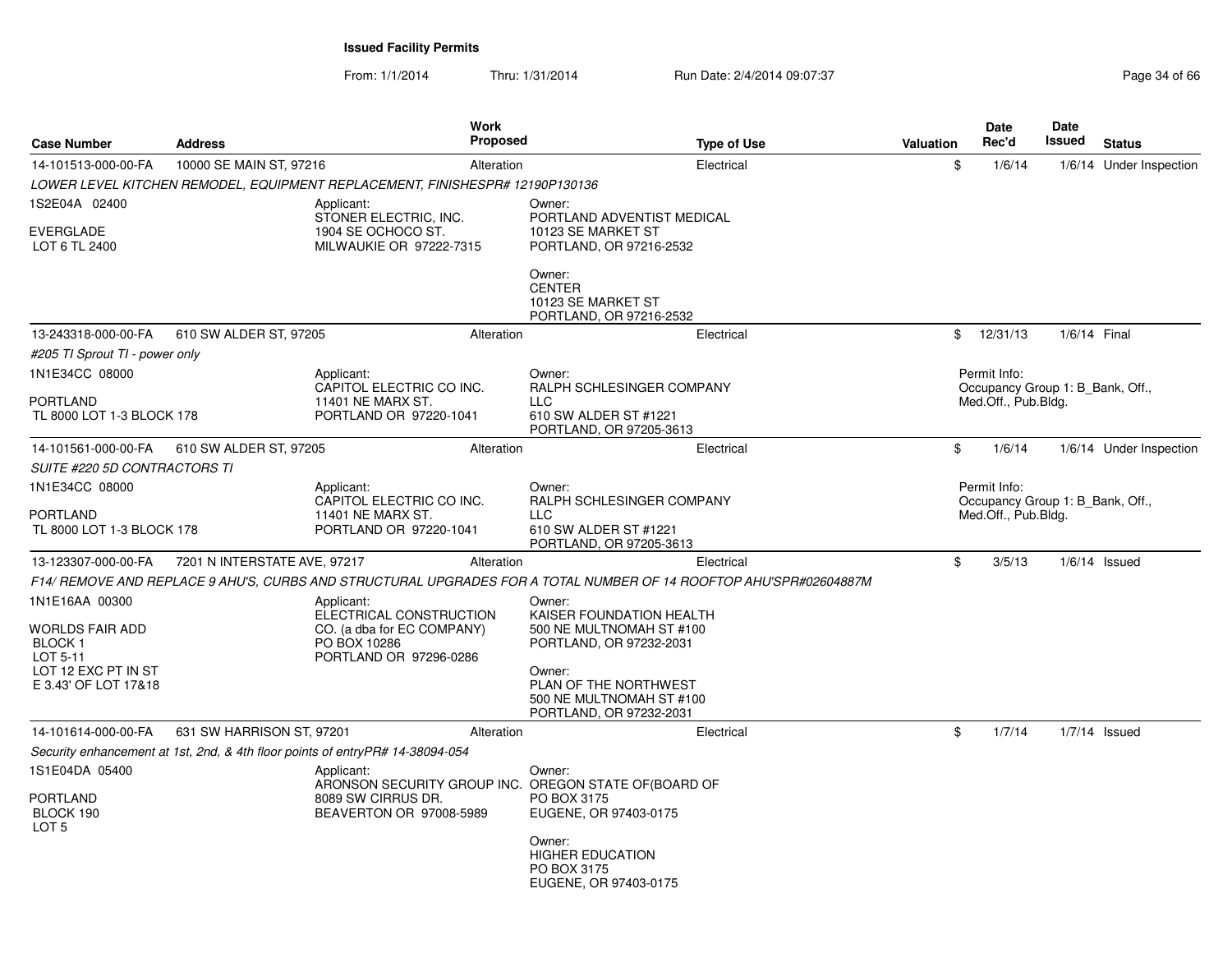From: 1/1/2014Thru: 1/31/2014 Run Date: 2/4/2014 09:07:37 Page 35 of 66

| <b>Case Number</b>                                                  | Address                                                         | <b>Work</b><br><b>Proposed</b>                                                                                         |                                                                                                       | <b>Type of Use</b> | Valuation | <b>Date</b><br>Rec'd                                                    | Date<br><b>Issued</b> | <b>Status</b>           |
|---------------------------------------------------------------------|-----------------------------------------------------------------|------------------------------------------------------------------------------------------------------------------------|-------------------------------------------------------------------------------------------------------|--------------------|-----------|-------------------------------------------------------------------------|-----------------------|-------------------------|
| 14-101618-000-00-FA                                                 | 1721 SW BROADWAY, 97201                                         | Alteration                                                                                                             | Electrical                                                                                            |                    | \$        | 1/7/14                                                                  | $1/7/14$ Issued       |                         |
|                                                                     | Card reader adds at ground level entry points. PR# 14-38092-053 |                                                                                                                        |                                                                                                       |                    |           |                                                                         |                       |                         |
| 1S1E04AD 08500<br><b>PORTLAND</b><br>BLOCK 201<br>$LOT 1-8$         |                                                                 | Applicant:<br>ARONSON SECURITY GROUP INC. OREGON STATE OF (BOARD OF<br>8089 SW CIRRUS DR.<br>BEAVERTON OR 97008-5989   | Owner:<br>PO BOX 3175<br>EUGENE, OR 97403-0175                                                        |                    |           |                                                                         |                       |                         |
|                                                                     |                                                                 |                                                                                                                        | Owner:<br><b>HIGHER EDUCATION</b><br>PO BOX 3175<br>EUGENE, OR 97403-0175                             |                    |           |                                                                         |                       |                         |
| 14-101620-000-00-FA                                                 | 724 SW HARRISON ST, 97201                                       | Alteration                                                                                                             | Electrical                                                                                            |                    | \$        | 1/7/14                                                                  | $1/7/14$ Issued       |                         |
|                                                                     |                                                                 | Security enhancements at ground level entry points 2nd & 3rd floor entry pointsPR# 14-38093-053                        |                                                                                                       |                    |           |                                                                         |                       |                         |
| 1S1E04DA 06900                                                      |                                                                 | Applicant:<br>ARONSON SECURITY GROUP INC. OREGON STATE OF (BD OF<br>8089 SW CIRRUS DR.<br>BEAVERTON OR 97008-5989      | Owner:<br><b>HIGHER EDUCATION</b><br>PO BOX 3175<br>EUGENE, OR 97403-0175                             |                    |           |                                                                         |                       |                         |
| 14-101623-000-00-FA                                                 | 1825 SW BROADWAY, 97201                                         | Alteration                                                                                                             | Electrical                                                                                            |                    | \$        | 1/7/14                                                                  | $1/7/14$ Issued       |                         |
|                                                                     |                                                                 | Security enhancements at basement, 3rd floor & 4th floorPR# 14-38121-053                                               |                                                                                                       |                    |           |                                                                         |                       |                         |
| 1S1E04DA 06300<br><b>PORTLAND</b><br>BLOCK 200<br>99.88% NONTAXABLE |                                                                 | Applicant:<br>ARONSON SECURITY GROUP INC. OREGON STATE OF (BRD HIGHER<br>8089 SW CIRRUS DR.<br>BEAVERTON OR 97008-5989 | Owner:<br>ED)<br><b>PO BOX 751</b><br>PORTLAND, OR 97207-0751                                         |                    |           |                                                                         |                       |                         |
| 13-243312-000-00-FA                                                 | 610 SW ALDER ST, 97205                                          | Alteration                                                                                                             | Electrical                                                                                            |                    | \$        | 12/31/13                                                                | $1/7/14$ Issued       |                         |
|                                                                     | VOICE/ DATA BACLING, EXTEND DMARC IN SUITE 521                  |                                                                                                                        |                                                                                                       |                    |           |                                                                         |                       |                         |
| 1N1E34CC 08000<br>PORTLAND<br>TL 8000 LOT 1-3 BLOCK 178             |                                                                 | Applicant:<br>TELESPHERE. (a dba for<br>FREDERIC LEO CICCOTELLI)<br>449 SW ALDERWOOD DR.<br>WEST LINN OR 97068-9102    | Owner:<br>RALPH SCHLESINGER COMPANY<br><b>LLC</b><br>610 SW ALDER ST #1221<br>PORTLAND, OR 97205-3613 |                    |           | Permit Info:<br>Occupancy Group 1: B Bank, Off.,<br>Med.Off., Pub.Bldg. |                       |                         |
| 13-215273-000-00-FA                                                 | 555 SW OAK ST                                                   | Alteration                                                                                                             | Electrical                                                                                            |                    | \$        | 10/10/13                                                                |                       | 1/7/14 Under Inspection |
|                                                                     | 1st 3 floors PLAZA RENOVATION - powerpr# 20002303-A             |                                                                                                                        |                                                                                                       |                    |           |                                                                         |                       |                         |
| 1N1E34CD 80000                                                      |                                                                 | Applicant:<br>CHRISTENSON ELECTRIC INC.                                                                                | Owner:<br>ASSOCIATION OF UNIT OWNERS                                                                  |                    |           |                                                                         |                       |                         |
| ONE ELEVEN TOWER CONDOMINIUM<br><b>GENERAL COMMON ELEMENTS</b>      |                                                                 | 111 SW COLUMBIA ST. STE 480<br>PORTLAND OR 97201-5838                                                                  | OF<br>ONE ELEVEN TOWER<br>CONDOMINIUM 111 SW 5TH<br>PORTLAND, OR 97204                                |                    |           |                                                                         |                       |                         |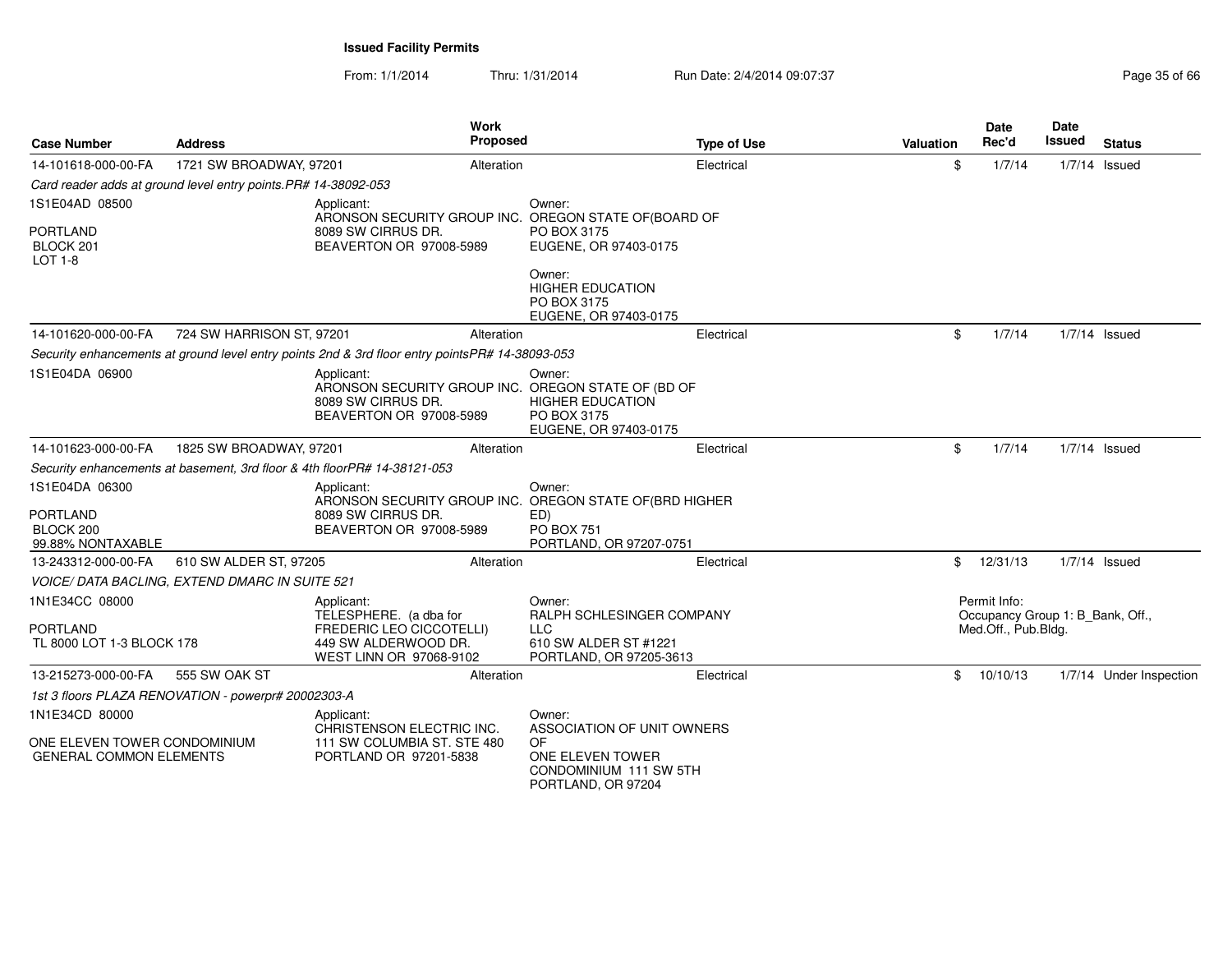From: 1/1/2014Thru: 1/31/2014 Run Date: 2/4/2014 09:07:37 Page 36 of 66

| <b>Case Number</b>                                                         | <b>Address</b>                                                             |                                                                                              | Work<br>Proposed   |                                                                                                            | <b>Type of Use</b>              | Valuation                                                                                            |              | <b>Date</b><br>Rec'd                             | Date<br>Issued | <b>Status</b>                                |
|----------------------------------------------------------------------------|----------------------------------------------------------------------------|----------------------------------------------------------------------------------------------|--------------------|------------------------------------------------------------------------------------------------------------|---------------------------------|------------------------------------------------------------------------------------------------------|--------------|--------------------------------------------------|----------------|----------------------------------------------|
| 14-101735-000-00-FA                                                        | 0615 SW PALATINE HILL RD, 97219                                            |                                                                                              | Alteration         |                                                                                                            | Electrical                      |                                                                                                      | \$           | 1/7/14                                           | 1/7/14 Final   |                                              |
|                                                                            |                                                                            | Install (3) new receptacles & add (1) welder receptacle - powerpr# FIELDS - WELDER & OUTLETS |                    |                                                                                                            |                                 |                                                                                                      |              |                                                  |                |                                              |
| 1S1E27D 00100                                                              | Applicant:                                                                 |                                                                                              | BERGELECTRIC CORP. |                                                                                                            | Owner:<br>LEWIS & CLARK COLLEGE |                                                                                                      |              | Permit Info:<br>Occupancy Group 1: B             |                |                                              |
| SECTION 27 1S 1E                                                           | TL 100 85.50 ACRES SPLIT LEVY (R709301280 Portland, OR 97230               | 13650 NE Whitaker Way                                                                        |                    | 0615 SW PALATINE HILL RD MSC<br>31<br>PORTLAND, OR 97219                                                   |                                 |                                                                                                      |              |                                                  |                | Construction Type 2 (formerly Type 1): III-N |
|                                                                            |                                                                            |                                                                                              |                    | Owner:<br><b>BUSINESS OFFICE</b><br>0615 SW PALATINE HILL RD MSC<br>31<br>PORTLAND, OR 97219               |                                 |                                                                                                      |              |                                                  |                |                                              |
| 14-101770-000-00-FA                                                        | 4380 SW MACADAM AVE, 97201                                                 |                                                                                              | Alteration         |                                                                                                            | Electrical                      |                                                                                                      | $\mathbb{S}$ | 1/7/14                                           |                | $1/7/14$ Issued                              |
|                                                                            | #320 Provident - voice/datapr# PROVIDENT FUNDING-1620                      |                                                                                              |                    |                                                                                                            |                                 |                                                                                                      |              |                                                  |                |                                              |
| 1S1E10DC 00800                                                             |                                                                            | Applicant:<br>CAPITOL DATA &                                                                 |                    | Owner:<br><b>RIVER FORUM LLC</b>                                                                           |                                 |                                                                                                      |              | Permit Info:<br>Occupancy Group 1: B             |                |                                              |
| SECTION 10 1S 1E<br>TL 800 3.18 ACRES<br>DEFERRAL-POTENTIAL ADDITIONAL TAX | COMMUNICATIONS INC.<br>11401 NE MARX ST.<br>PORTLAND, OR 97220-1041        |                                                                                              |                    | 235 MONTGOMERY ST FL 16<br>SAN FRANCISCO, CA 94104                                                         |                                 |                                                                                                      |              | Construction Type 2 (formerly Type 1): II-A      |                |                                              |
| 13-240880-000-00-FA                                                        | 111 SW 5TH AVE, 97204-3626                                                 |                                                                                              | Alteration         |                                                                                                            | Electrical                      |                                                                                                      | $\mathbb{S}$ | 12/20/13                                         |                | $1/7/14$ Issued                              |
|                                                                            | T28/29 NEW RELIC - HVAC controlspr# T-29 NEW RELIC                         |                                                                                              |                    |                                                                                                            |                                 |                                                                                                      |              |                                                  |                |                                              |
| 1N1E34CD 01300                                                             |                                                                            | Applicant:<br>HVAC INC.<br>5188 SE INTERNATIONAL WAY<br>PORTLAND OR 97222-4602               |                    |                                                                                                            |                                 |                                                                                                      |              | Permit Info:<br>Occupancy Group 1: B             |                | Construction Type 2 (formerly Type 1): I-A   |
| 14-101861-000-00-FA                                                        | 1211 SW 5TH AVE, 97204                                                     |                                                                                              | Alteration         |                                                                                                            | Electrical                      |                                                                                                      | \$           | 1/7/14                                           |                | $1/7/14$ Issued                              |
|                                                                            | Installation of Comcast coax from Dmarc to Starbucks suitePR# 2013-920     |                                                                                              |                    |                                                                                                            |                                 |                                                                                                      |              |                                                  |                |                                              |
| 1S1E03BC 00900                                                             |                                                                            | Applicant:<br><b>CAPITOL DATA &amp;</b>                                                      |                    | Owner:<br>PACWEST CENTER LLC                                                                               |                                 |                                                                                                      |              | Permit Info:<br>Occupancy Group 1: B_Bank, Off., |                |                                              |
| <b>PORTLAND</b><br>BLOCK 167<br><b>LOT 1-8</b>                             | <b>COMMUNICATIONS INC.</b><br>11401 NE MARX ST.<br>PORTLAND, OR 97220-1041 |                                                                                              |                    | 1211 SW 5TH AVE #2230<br>PORTLAND, OR 97204                                                                |                                 |                                                                                                      |              | Med.Off., Pub.Bldg.                              |                |                                              |
| 14-101903-000-00-FA                                                        | 1410 SW MORRISON ST, 97205                                                 |                                                                                              | Alteration         |                                                                                                            | Electrical                      |                                                                                                      | \$           | 1/7/14                                           | 1/7/14 Final   |                                              |
|                                                                            |                                                                            |                                                                                              |                    | SUITE 810; REMOVE SOME PARTITION WALLS, CREATE OPEN OFFICE SPACE, CEILING, ELEC Voice/Data: PR # AVIBE 810 |                                 |                                                                                                      |              |                                                  |                |                                              |
| 1N1E33DD 07400                                                             |                                                                            | Applicant:<br><b>DOUG REEDER</b>                                                             |                    | Owner:<br>WESTON INVESTMENT CO LLC                                                                         |                                 | CCB - Contractor:<br><b>DOUG REEDER</b>                                                              |              | Permit Info:<br>Occupancy Group 1: B             |                |                                              |
| <b>PORTLAND</b><br>BLOCK 310<br><b>LOT 1&amp;2</b><br>N 40' OF LOT 3       |                                                                            | 13826 S MEYERS RD., #2127<br>OREGON CITY, OR 97045<br>doug@ore-com.com                       |                    | ORE-COM TELECOMMUNICATION: 2154 NE BROADWAY RM 200<br>PORTLAND, OR 97232-1590                              |                                 | ORE-COM TELECOMMUNICATIONS<br>13826 S MEYERS RD., #2127<br>OREGON CITY, OR 97045<br>doug@ore-com.com | I-FR         |                                                  |                | Construction Type 2 (formerly Type 1):       |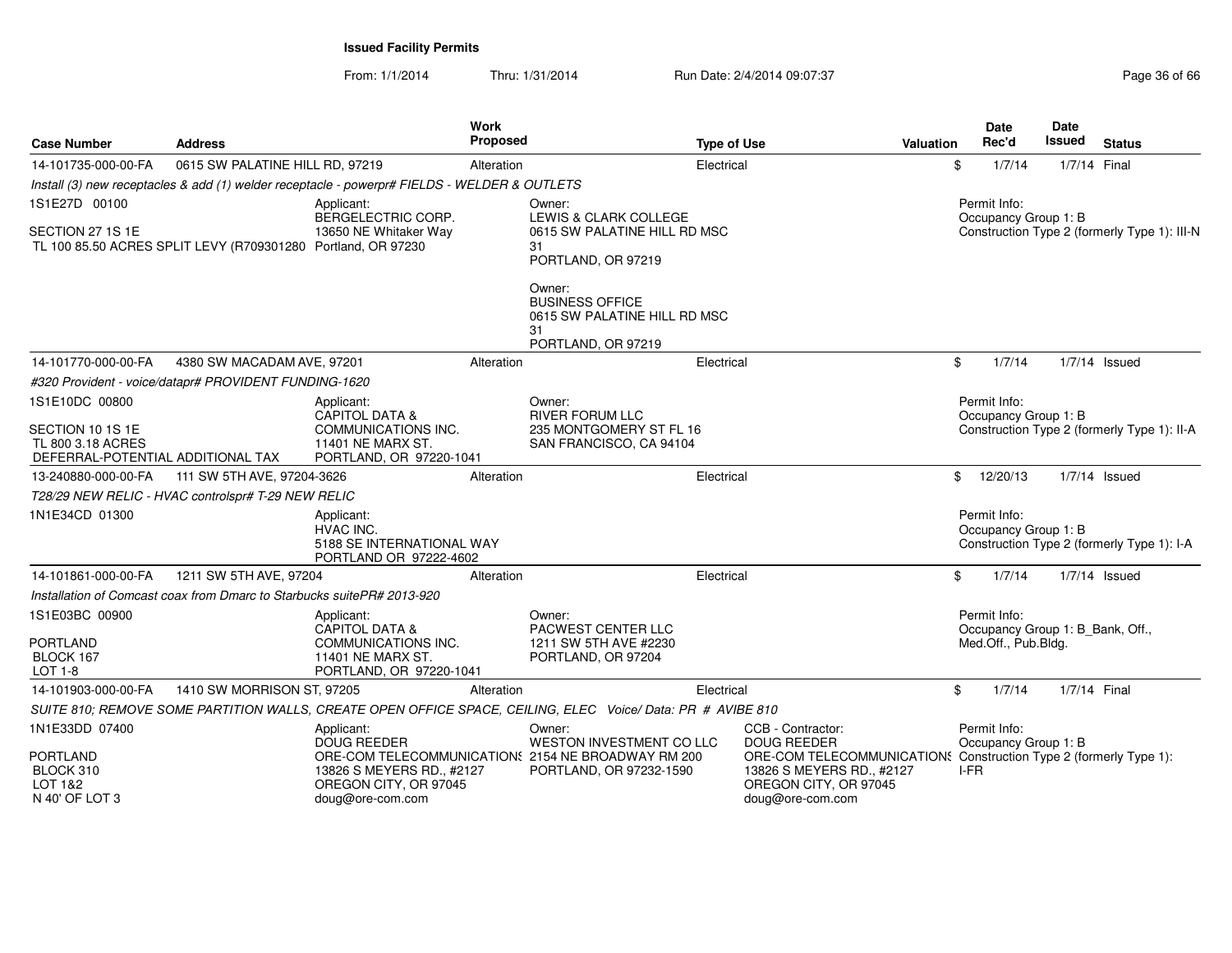From: 1/1/2014

Thru: 1/31/2014 Run Date: 2/4/2014 09:07:37 Page 37 of 66

| <b>Case Number</b>                                                                       | <b>Address</b>                                       |                                                                                                                                     | <b>Proposed</b>                                                                      | <b>Type of Use</b> |                                                                                                                                            | Valuation | Date<br><b>Date</b><br><b>Issued</b><br>Rec'd<br><b>Status</b> |                                        |                 |                                            |
|------------------------------------------------------------------------------------------|------------------------------------------------------|-------------------------------------------------------------------------------------------------------------------------------------|--------------------------------------------------------------------------------------|--------------------|--------------------------------------------------------------------------------------------------------------------------------------------|-----------|----------------------------------------------------------------|----------------------------------------|-----------------|--------------------------------------------|
| 13-232783-000-00-FA                                                                      | 777 NE M L KING BLVD, 97232                          | Alteration                                                                                                                          |                                                                                      | Electrical         |                                                                                                                                            | \$        |                                                                | 11/27/13                               |                 | 1/7/14 Under Inspection                    |
|                                                                                          |                                                      | DRAGON CAFE CONCESSION STAND REMODEL---maintain current sprinkler and alarm coveragPR# OCC-13-520                                   |                                                                                      |                    |                                                                                                                                            |           |                                                                |                                        |                 |                                            |
| 1N1E34AD 00100<br>WHEELERS ADD<br><b>TL 100 BLOCK 28</b><br>BLKS 10-12&20&22&27-29&40-42 |                                                      | Applicant:<br>OREGON ELECTRIC<br><b>CONSTRUCTION INC/DBA</b><br>OREGON ELECTRIC GROUP<br>1709 SE 3RD AVE<br>PORTLAND, OR 97214-4547 | Owner:<br><b>METRO</b><br>600 NE GRAND AVE<br>PORTLAND, OR 97232-2736                |                    | CCB - Contractor:<br><b>OREGON ELECTRIC</b><br>CONSTRUCTION INC/DBA<br>OREGON ELECTRIC GROUP<br>1709 SE 3RD AVE<br>PORTLAND, OR 97214-4547 |           |                                                                |                                        |                 |                                            |
| 13-184161-000-00-FA                                                                      | 1930 SW 4TH AVE - Unit 1                             | Alteration                                                                                                                          |                                                                                      | Electrical         |                                                                                                                                            | \$        |                                                                | 7/24/13                                | 1/7/14 Final    |                                            |
|                                                                                          |                                                      | NEW HVAC CONTROLS AND DUCTWORK FOR EXHAUST TO NEW LASER CUTTERPR# EBX13C02                                                          |                                                                                      |                    |                                                                                                                                            |           |                                                                |                                        |                 |                                            |
| 1S1E03CB3 90005                                                                          |                                                      | Applicant:<br><b>MICHAEL NELSON</b><br>PORTLAND STATE UNIVERSITY.<br>P.O. BOX 751-FAC<br>Portland, OR 97207                         | Owner:<br>OREGON STATE OF (LEASED<br>825 NE MULTNOMAH ST #1900<br>PORTLAND, OR 97232 |                    |                                                                                                                                            |           |                                                                |                                        |                 |                                            |
|                                                                                          |                                                      |                                                                                                                                     | Owner:<br><b>PACIFICORP</b><br>825 NE MULTNOMAH ST #1900<br>PORTLAND, OR 97232       |                    |                                                                                                                                            |           |                                                                |                                        |                 |                                            |
| 13-235674-000-00-FA                                                                      | 3449 N ANCHOR ST                                     | Alteration                                                                                                                          |                                                                                      | Electrical         |                                                                                                                                            | \$        |                                                                | 12/6/13                                | $1/7/14$ Issued |                                            |
|                                                                                          | ADD NETWORK CABLES AND ELECTRICAL OUTLETSPR# 500-001 |                                                                                                                                     |                                                                                      |                    |                                                                                                                                            |           |                                                                |                                        |                 |                                            |
| 1N1E20A 00200                                                                            |                                                      | Applicant:<br>COCHRAN INC. dba BROADWAY<br><b>ELECTRIC</b><br>7550 SW TECH CENTER DR STE<br>220<br>TIGARD OR 97223-8061             | Owner:<br><b>ROSAN INC</b><br>PO BOX 6712<br>PORTLAND, OR 97228-6712                 |                    |                                                                                                                                            |           |                                                                | Permit Info:<br>Occupancy Group 1: S-1 |                 | Construction Type 2 (formerly Type 1): V-B |
|                                                                                          |                                                      | Applicant:<br><b>ROSAN INC</b><br>PO BOX 6712<br>PORTLAND, OR 97228-6712                                                            |                                                                                      |                    |                                                                                                                                            |           |                                                                |                                        |                 |                                            |
| 13-240211-000-00-FA                                                                      | 625 SW BROADWAY AVE, 97205                           | Alteration                                                                                                                          |                                                                                      | Electrical         |                                                                                                                                            | \$        |                                                                | 12/19/13                               | 1/7/14 Final    |                                            |
|                                                                                          |                                                      | Installation of Comcast Coax from d-marc to Morones suitePR# 625-MORONES                                                            |                                                                                      |                    |                                                                                                                                            |           |                                                                |                                        |                 |                                            |
| 1N1E34CC 08500                                                                           |                                                      | Applicant:<br><b>CAPITOL DATA &amp;</b><br>COMMUNICATIONS INC.<br>11401 NE MARX ST.<br>PORTLAND, OR 97220-1041                      | Owner:<br><b>CANDI LLC</b><br>920 SW 6TH AVE #223<br>PORTLAND, OR 97204-1207         |                    |                                                                                                                                            |           |                                                                | Permit Info:<br>Occupancy Group 1: B   |                 | Construction Type 2 (formerly Type 1): I-A |
|                                                                                          |                                                      |                                                                                                                                     | Owner:<br><b>GM LLC</b><br>920 SW 6TH AVE #223<br>PORTLAND, OR 97204-1207            |                    |                                                                                                                                            |           |                                                                |                                        |                 |                                            |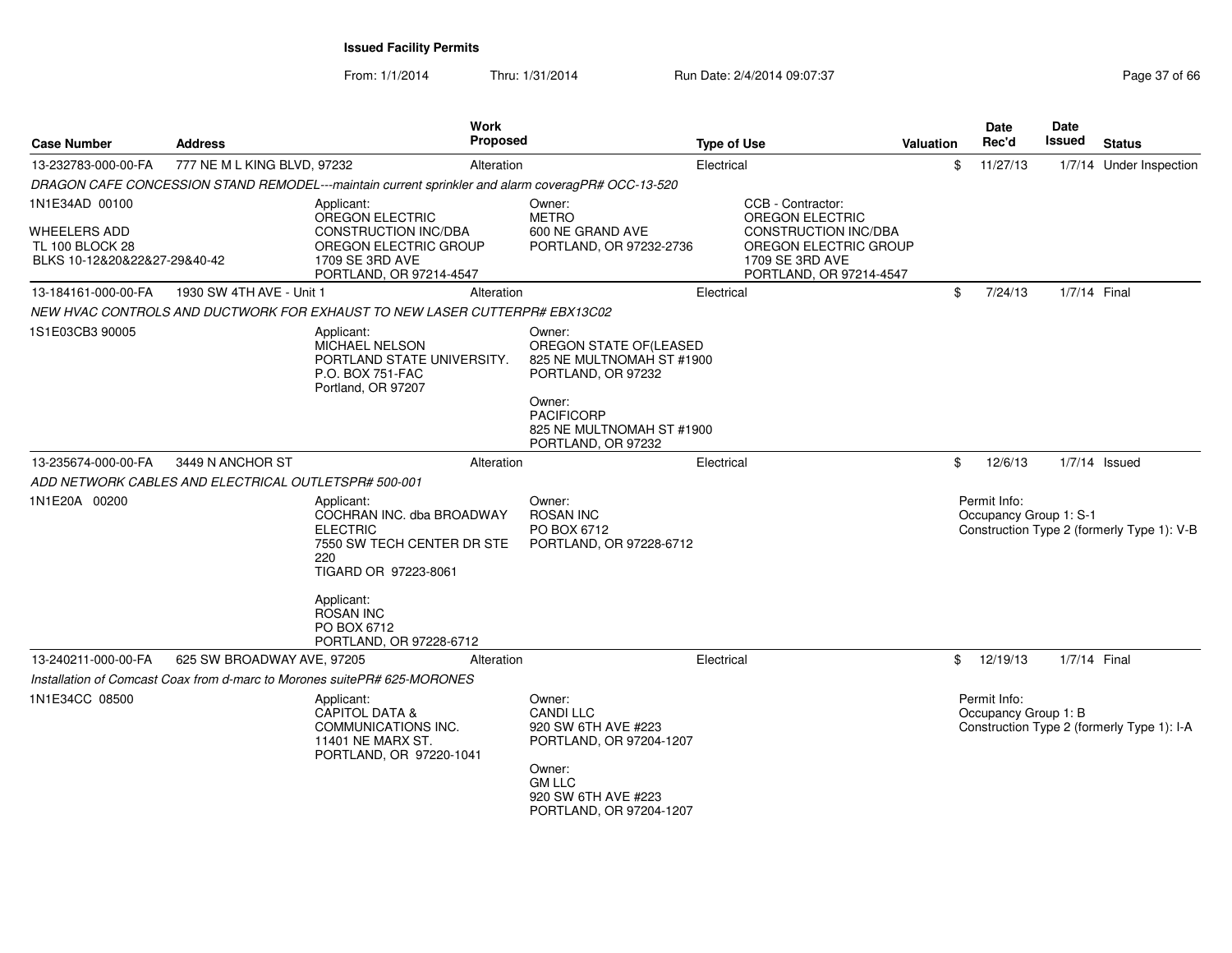From: 1/1/2014Thru: 1/31/2014 Run Date: 2/4/2014 09:07:37 Page 38 of 66

| <b>Case Number</b>                                   | <b>Address</b>                                                                                                                                                  | Work<br>Proposed                                                                                                                        | <b>Type of Use</b>            | Date<br>Rec'd<br>Valuation             | Date<br><b>Issued</b> | <b>Status</b>                              |
|------------------------------------------------------|-----------------------------------------------------------------------------------------------------------------------------------------------------------------|-----------------------------------------------------------------------------------------------------------------------------------------|-------------------------------|----------------------------------------|-----------------------|--------------------------------------------|
| 14-102034-000-00-FA                                  | 520 SW YAMHILL ST, 97204                                                                                                                                        | Alteration                                                                                                                              | Electrical                    | 1/7/14                                 |                       | $1/7/14$ Issued                            |
|                                                      | SUITE 402 APPTHWACK TI, REMOVE 1 INTERIOR WALL AND DOOR, REMOVE CEILING IN PORTION OF SUITE ADD SINK AND COUNTERPR# PAC BLDG-402                                |                                                                                                                                         |                               |                                        |                       |                                            |
| 1S1E03BB 01200                                       | Applicant:                                                                                                                                                      | Owner:<br>ADVANCED ALARM SYSTEMS LLC PAC-HILL LIMITED PARTNERSHIP                                                                       |                               | Permit Info:<br>Occupancy Group 1: B   |                       |                                            |
| PORTLAND<br>BLOCK 171<br>LOT 1&8<br>N 1/2 OF LOT 2&7 | PO BOX 1623<br>FAIRVIEW, OREGON 97024                                                                                                                           | PORTLAND, OR 97204                                                                                                                      | 520 SW YAMHILL ST RF GDN #8   |                                        |                       | Construction Type 2 (formerly Type 1): I-A |
| 14-102189-000-00-FA                                  | 5050 NE HOYT ST, 97213                                                                                                                                          | Alteration                                                                                                                              | Electrical                    | 1/8/14<br>\$.                          |                       | 1/8/14 Under Inspection                    |
|                                                      | power - PLAZA SUITE 256 - 7,712 SQ FT AND SUITE 257 - 958 SQ FT MEDICAL OFFICE REMODEL, ADD AND REMOVE WALLS FOR NEW OFFICES AND RESTROOMPR# PLAZA SUITE 257    |                                                                                                                                         |                               |                                        |                       |                                            |
| 1N2E31BD 03800                                       | Applicant:<br>TICE ELECTRIC CO.                                                                                                                                 | Owner:<br>PROVIDENCE HEALTH                                                                                                             |                               | Permit Info:<br>Occupancy Group 1: B   |                       |                                            |
| CENTER ADD<br>BLOCK 3<br>LOT 1-7 INC PT VAC ST       | 5405 N Lagoon Ave.<br>PORTLAND OR 97217-7637                                                                                                                    | PORTLAND, OR 97213-1545                                                                                                                 | 4400 NE HALSEY ST BLDG 2 #190 | I-FR                                   |                       | Construction Type 2 (formerly Type 1):     |
| LOT 20-26 EXC PT IN ST                               |                                                                                                                                                                 | Owner:<br>SERVICES-OREGON<br>PORTLAND, OR 97213-1545                                                                                    | 4400 NE HALSEY ST BLDG 2 #190 |                                        |                       |                                            |
| 14-102191-000-00-FA                                  | 6121 N CUTTER CIR, 97217                                                                                                                                        | Alteration                                                                                                                              | Electrical                    | 1/8/14<br>\$                           | 1/8/14 Final          |                                            |
|                                                      | (2) Circuits for Corp 6 CNG/LNG Monitoring SystemPR# FL-6121-C6-#4                                                                                              |                                                                                                                                         |                               |                                        |                       |                                            |
| 1N1E16CB 04600                                       | Applicant:                                                                                                                                                      | Owner:                                                                                                                                  |                               | Permit Info:                           |                       |                                            |
| 1951 COMMISSIONERS ADD<br>BLOCK 4<br>LOT 1&2 TL 4600 | <b>MICHAEL RUSHING</b><br>INC.<br>4548 SW TAYLORS FERRY RD<br>PORTLAND OR 97219                                                                                 | PREMIER ELECTRICAL SERVICES 942 HARVARD AVE E<br>SEATTLE, WA 98102<br>Owner:<br>PETER C CHICK<br>942 HARVARD AVE E<br>SEATTLE, WA 98102 | SOUND BUILDING ASSOCIATES     | Occupancy Group 1: B                   |                       | Construction Type 2 (formerly Type 1): V-A |
| 14-102192-000-00-FA                                  | 5050 NE HOYT ST, 97213                                                                                                                                          | Alteration                                                                                                                              | Electrical                    | 1/8/14<br>\$                           |                       | $1/8/14$ Issued                            |
|                                                      | GROUND FLOOR SUITE 156 14,000 SQ FT AMBULATORY SURGERY CENTER (ASC) EXPANSION, INFILL POOL AND THERAPY TUB AREA WITH NEW DECK, REPLACE EXISTING WINDOW GLASS WI |                                                                                                                                         |                               |                                        |                       |                                            |
| 1N2E31BD 03800<br><b>CENTER ADD</b>                  | Applicant:<br>ESC AUTOMATION INC.<br>12064 SW GARDEN PL                                                                                                         | Owner:<br>PROVIDENCE HEALTH                                                                                                             | 4400 NE HALSEY ST BLDG 2 #190 | Permit Info:<br>Occupancy Group 1: B   |                       | Construction Type 2 (formerly Type 1):     |
| BLOCK 3<br>LOT 1-7 INC PT VAC ST                     | TIGARD, OR 97223                                                                                                                                                | PORTLAND, OR 97213-1545                                                                                                                 |                               | I-FR                                   |                       |                                            |
| LOT 20-26 EXC PT IN ST                               |                                                                                                                                                                 | Owner:<br>SERVICES-OREGON<br>PORTLAND, OR 97213-1545                                                                                    | 4400 NE HALSEY ST BLDG 2 #190 |                                        |                       |                                            |
| 14-102270-000-00-FA                                  | 3181 SW SAM JACKSON PARK RD - Bldg OHS, 9 Alteration                                                                                                            |                                                                                                                                         | Electrical                    | 1/8/14<br>\$                           | 1/8/14 Final          |                                            |
|                                                      | 4A Four New Patient Lifts - powerpr# 14-OHS-079                                                                                                                 |                                                                                                                                         |                               |                                        |                       |                                            |
| 1S1E09 00200                                         | Applicant:<br>DYNALECTRIC CO.<br>5711 SW HOOD AVE.<br>PORTLAND OR 97239-3716                                                                                    | Owner:<br>OREGON STATE OF<br>PORTLAND, OR 97239                                                                                         | 3181 SW SAM JACKSON PARK RD   | Permit Info:<br>Occupancy Group 1: I-2 |                       | Construction Type 2 (formerly Type 1): I-A |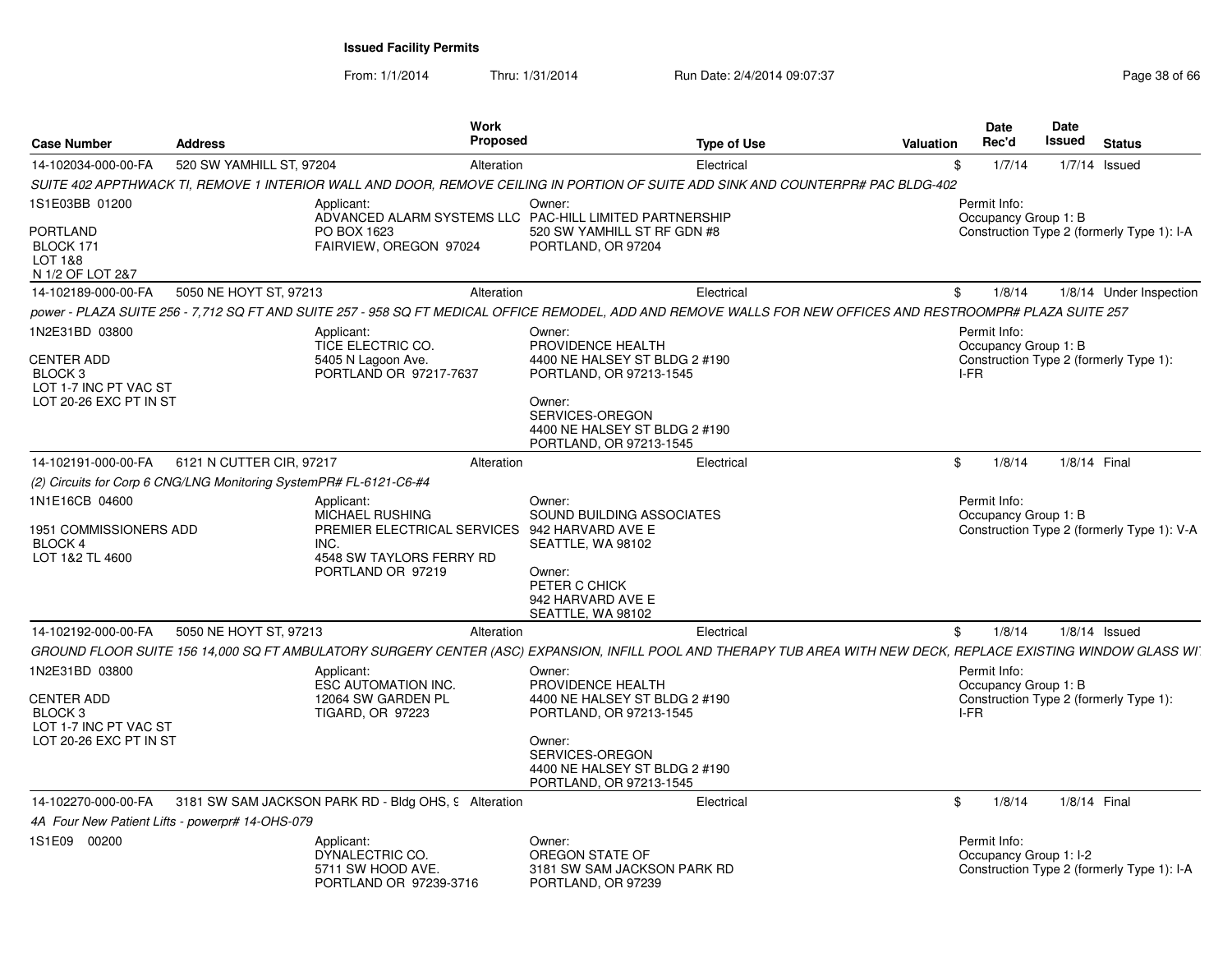From: 1/1/2014

Thru: 1/31/2014 Run Date: 2/4/2014 09:07:37 Page 39 of 66

|                                                                                                            |                              | <b>Work</b>                                                                                                                                                                |                                                                                            |                    |           | <b>Date</b>                                      | <b>Date</b> |                                              |
|------------------------------------------------------------------------------------------------------------|------------------------------|----------------------------------------------------------------------------------------------------------------------------------------------------------------------------|--------------------------------------------------------------------------------------------|--------------------|-----------|--------------------------------------------------|-------------|----------------------------------------------|
| <b>Case Number</b>                                                                                         | <b>Address</b>               | Proposed                                                                                                                                                                   |                                                                                            | <b>Type of Use</b> | Valuation | Rec'd                                            | Issued      | <b>Status</b>                                |
| 14-102344-000-00-FA                                                                                        | 5115 N LAGOON AVE, 97217     | Alteration                                                                                                                                                                 |                                                                                            | Electrical         | \$        | 1/8/14                                           |             | 1/8/14 Final                                 |
|                                                                                                            |                              | TI, 1ST FLOOR, RM #101; NEW CEILING SUSPENDED CHAIN WEIGHTED VINYL CURTAIN, OFFICE ON ONE SIDE, STORAGE ON THE OTHER, FINISHES, CEILING, ELEC - power voltagePR# FL-5115-( |                                                                                            |                    |           |                                                  |             |                                              |
| 1N1E20AB 00800                                                                                             |                              | Applicant:<br>MICHAEL RUSHING<br>PREMIER ELECTRICAL SERVICES<br>INC.<br>4548 SW TAYLORS FERRY RD<br>PORTLAND OR 97219                                                      | Owner:<br>FREIGHTLINER CORPORATION<br>PO BOX 3820<br>PORTLAND, OR 97208-3820               |                    |           | Permit Info:<br>Occupancy Group 1: B             |             | Construction Type 2 (formerly Type 1): III-N |
| 13-240215-000-00-FA                                                                                        | 2801 N GANTENBEIN AVE, 97227 | Alteration                                                                                                                                                                 |                                                                                            | Electrical         |           | \$12/19/13                                       |             | 1/8/14 Final                                 |
|                                                                                                            |                              | 1ST FLOOR, ROOM1312B; INSTALL NEW ANGIO DIAGNOSTIC UNIT IN CATH LAB #1PR# 914150343001                                                                                     |                                                                                            |                    |           |                                                  |             |                                              |
| 1N1E27AC 01100<br><b>ABENDS ADD</b><br>BLOCK 4<br>LOT 1-18 TL 1100                                         |                              | Applicant:<br><b>OREGON ELECTRIC</b><br><b>CONSTRUCTION INC. /DBA</b><br>OREGON ELECTRIC GROUP.<br>1709 SE 3RD AVE.<br>PORTLAND OR 97214-4547                              | Owner:<br><b>EMANUEL HOSPITAL</b><br>1919 NW LOVEJOY ST<br>PORTLAND, OR 97209              |                    |           | Permit Info:<br>Occupancy Group 1: I-2           |             | Construction Type 2 (formerly Type 1): I-A   |
| 14-102392-000-00-FA                                                                                        | 2055 NW SAVIER ST, 97209     | Alteration                                                                                                                                                                 |                                                                                            | Electrical         | \$        | 1/8/14                                           |             | $1/8/14$ Issued                              |
|                                                                                                            |                              | Legacy COLO Datat Center - Install starline busway and extend cable trayPR# EDC2                                                                                           |                                                                                            |                    |           |                                                  |             |                                              |
| 1N1E28CD 02300                                                                                             |                              | Applicant:                                                                                                                                                                 | Owner:                                                                                     |                    |           |                                                  |             |                                              |
| <b>COUCHS ADD</b><br>BLOCK 293 TL 2300<br>LAND & IMPS SEE R529517 (R180230571)<br>FOR OTHER IMPS           |                              | OREGON ELECTRIC<br>CONSTRUCTION INC. /DBA<br>OREGON ELECTRIC GROUP.<br>1709 SE 3RD AVE.<br>PORTLAND OR 97214-4547                                                          | CON-WAY PROPERTIES INC<br>PO BOX 4138<br>PORTLAND, OR 97208-4138                           |                    |           |                                                  |             |                                              |
| 13-243249-000-00-FA                                                                                        | 720 SW WASHINGTON ST, 97205  | Alteration                                                                                                                                                                 |                                                                                            | Electrical         | \$        | 12/31/13                                         |             | 1/8/14 Under Inspection                      |
|                                                                                                            |                              | power - SUITE 720 CONVERGENT WEALTH ADVISORS NEW 2,769 SQ FT NEW TENANT REMODELPR# 13-382                                                                                  |                                                                                            |                    |           |                                                  |             |                                              |
| 1N1E34CC 06600<br>PORTLAND<br>BLOCK 213<br>LOT 1&2&7&8                                                     |                              | Applicant:<br><b>OREGON ELECTRIC</b><br><b>CONSTRUCTION INC. /DBA</b><br>OREGON ELECTRIC GROUP.<br>1709 SE 3RD AVE.<br>PORTLAND OR 97214-4547                              | Owner:<br><b>GPO MORGAN LLC</b><br>522 SW 5TH AVE #1105<br>PORTLAND, OR 97204              |                    |           |                                                  |             |                                              |
| 14-102587-000-00-FA                                                                                        | 1130 NW 22ND AVE             | Alteration                                                                                                                                                                 |                                                                                            | Electrical         | \$        | 1/8/14                                           |             | $1/8/14$ Issued                              |
|                                                                                                            |                              | SUITE 320, 3RD FLOOR; TI & EXPANSION OF PEDIATRIC CLINIC, REMOVE ALL PARTITIONS, FLOORING, CABINETRY, ADD BACK AND RECONFIGURE FOR DOCTOR'S OFFICES, EXAM ROOMS, NUF       |                                                                                            |                    |           |                                                  |             |                                              |
| 1N1E33BA 04000A1                                                                                           |                              | Applicant:<br>AZIMUTH COMMUNICATIONS INC.                                                                                                                                  | Owner:<br><b>GOOD SAMARITAN HOSPITAL &amp;</b>                                             |                    |           | Permit Info:<br>Occupancy Group 1: B             |             |                                              |
| COUCHS ADD<br>BLOCK 300<br>LOT 5-14&16-18 TL 4000<br>IMPS ONLY SEE R141330 (R180232300) FOR<br>LAND & IMPS |                              | 9500 SW TUALATIN SHERWOOD<br><b>RD</b><br><b>TUALATIN OR 97062-8586</b>                                                                                                    | <b>MEDICAL CENTER</b><br>1919 NW LOVEJOY ST<br>PORTLAND, OR 97209                          |                    |           |                                                  |             | Construction Type 2 (formerly Type 1): I-A   |
| 13-228725-000-00-FA                                                                                        | 12000 SW 49TH AVE, 97219     | Alteration                                                                                                                                                                 |                                                                                            | Electrical         |           | \$11/16/13                                       |             | 1/8/14 Under Inspection                      |
|                                                                                                            |                              | 1ST FLOOR, CLASSROOM 111; REMODEL, INFILL INTERIOR WINDOWS BETWEEN ROOMS, ADD INTERIOR WINDOWS IN OTHER WALL LOCATIONS, FINISHES, CEILING, ELEC (power)PR# BOND SY         |                                                                                            |                    |           |                                                  |             |                                              |
| 1S1E31D 00200                                                                                              |                              | Applicant:<br>ELECTRICAL CONSTRUCTION<br>CO. (a dba for EC COMPANY)<br>PO BOX 10286<br>PORTLAND OR 97296-0286                                                              | Owner:<br>PORTLAND COMMUNITY<br><b>COLLEGE DIST</b><br>PO BOX 6119<br>ALOHA, OR 97007-0119 |                    |           | Permit Info:<br>Occupancy Group 1: B<br>$II-1HR$ |             | Construction Type 2 (formerly Type 1):       |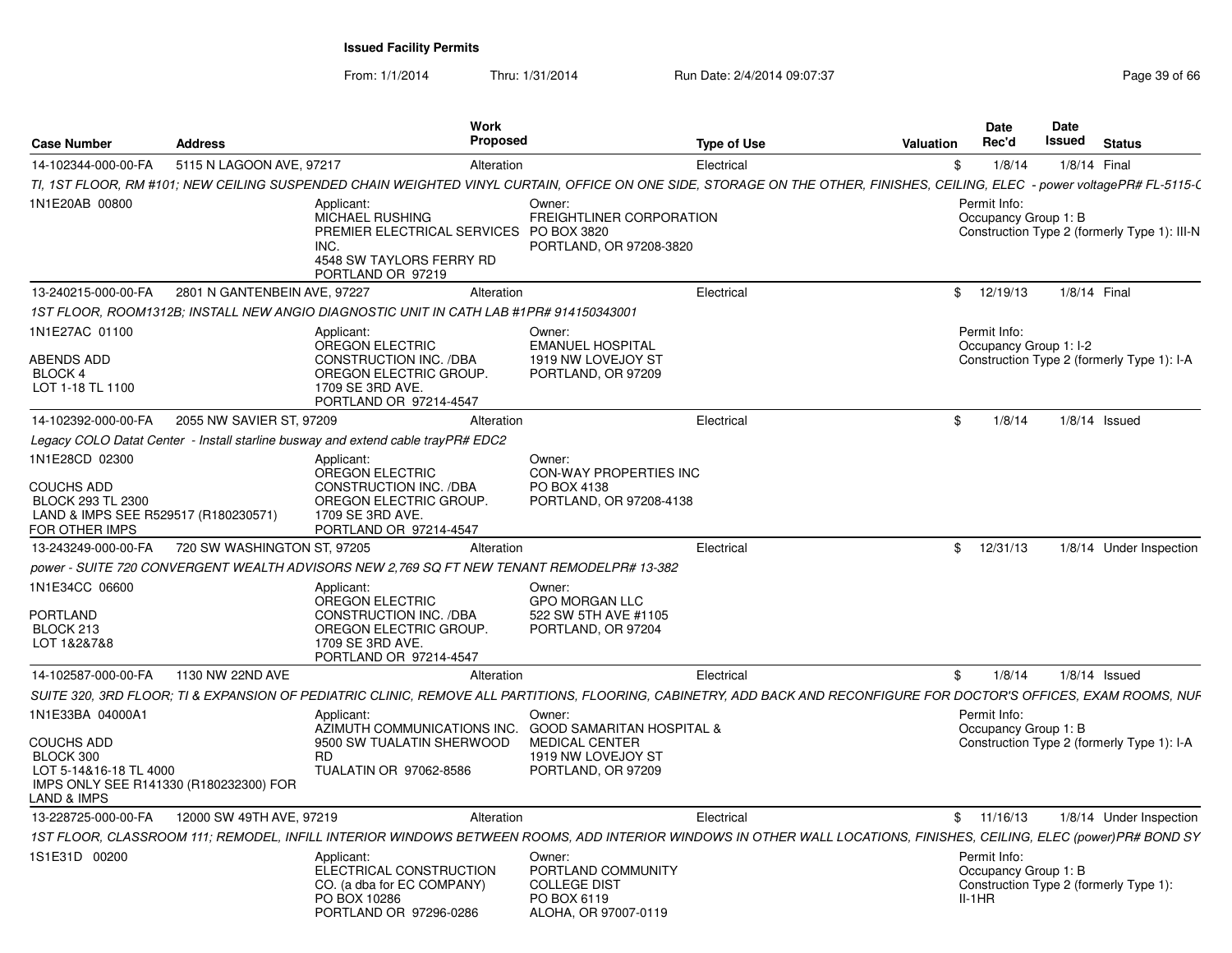From: 1/1/2014Thru: 1/31/2014 Run Date: 2/4/2014 09:07:37 Page 40 of 66

| <b>Case Number</b>                                                                                             | <b>Address</b>                                        |                                                                                                                                               | <b>Work</b><br>Proposed |                                                                                                                                                                       | <b>Type of Use</b> | Valuation |       | Date<br>Rec'd                         | <b>Date</b><br>Issued | <b>Status</b>                          |
|----------------------------------------------------------------------------------------------------------------|-------------------------------------------------------|-----------------------------------------------------------------------------------------------------------------------------------------------|-------------------------|-----------------------------------------------------------------------------------------------------------------------------------------------------------------------|--------------------|-----------|-------|---------------------------------------|-----------------------|----------------------------------------|
| 14-102677-000-00-FA                                                                                            | 107 SE WASHINGTON ST, 97214                           |                                                                                                                                               | Alteration              |                                                                                                                                                                       | Electrical         |           | \$    | 1/8/14                                | 1/8/14 Final          |                                        |
| #252 TI - power & datapr# 13-300-18-OR                                                                         |                                                       |                                                                                                                                               |                         |                                                                                                                                                                       |                    |           |       |                                       |                       |                                        |
| 1S1E03AA 00900                                                                                                 |                                                       | Applicant:                                                                                                                                    |                         | Owner:                                                                                                                                                                |                    |           |       |                                       |                       |                                        |
| <b>EAST PORTLAND</b><br>BLOCK 42<br><b>LOT 1-8</b><br>HISTORIC PROPERTY 15 YR 2006<br>POTENTIAL ADDITIONAL TAX |                                                       | FIVE STAR ELECTRIC INC.<br>756 SW BAILEY AVE<br>HILLSBORO OR 97123                                                                            |                         | OLYMPIC MILLS WAREHOUSE LLC<br>901 NE GLISAN ST<br>PORTLAND, OR 97232                                                                                                 |                    |           |       |                                       |                       |                                        |
| 14-102695-000-00-FA                                                                                            | 5331 SW MACADAM AVE, 97201                            |                                                                                                                                               | Alteration              |                                                                                                                                                                       | Electrical         |           | \$    | 1/8/14                                | 1/8/14 Final          |                                        |
| #251 ING TI - voice/datapr# X5991                                                                              |                                                       |                                                                                                                                               |                         |                                                                                                                                                                       |                    |           |       |                                       |                       |                                        |
| 1S1E15BD 03900<br>SECTION 15 1S 1E                                                                             |                                                       | Applicant:<br>TELEDIGIT INC.<br>PO BOX 22287                                                                                                  |                         | Owner:<br>WATER TOWER BUILDING LLC<br>111 SW COLUMBIA ST #1380                                                                                                        |                    |           |       | Permit Info:<br>Occupancy Group 1: B  |                       | Construction Type 2 (formerly Type 1): |
| TL 3900 3.66 ACRES                                                                                             |                                                       | PORTLAND OR 97269-2287                                                                                                                        |                         | PORTLAND, OR 97239                                                                                                                                                    |                    |           | IV-HT |                                       |                       |                                        |
| 14-102715-000-00-FA                                                                                            | 720 SW WASHINGTON ST, 97205                           |                                                                                                                                               | Alteration              |                                                                                                                                                                       | Electrical         |           | \$    | 1/9/14                                | 1/9/14 Final          |                                        |
|                                                                                                                |                                                       |                                                                                                                                               |                         | power - SUITE 112 LANDLORD WORK TO CONVERT SUITE TO OPEN SPACE FOR FUTURE TENANT AND ADD NEW ACCESSIBLE TOILET ROOM***No occupancy this permit***PR# 13-380           |                    |           |       |                                       |                       |                                        |
| 1N1E34CC 06600<br><b>PORTLAND</b><br>BLOCK 213<br>LOT 1&2&7&8                                                  |                                                       | Applicant:<br>CAPITOL ELECTRIC CO INC.<br>11401 NE MARX ST.<br>PORTLAND OR 97220-1041                                                         |                         | Owner:<br><b>GPO MORGAN LLC</b><br>522 SW 5TH AVE #1105<br>PORTLAND, OR 97204                                                                                         |                    |           |       |                                       |                       |                                        |
| 14-102775-000-00-FA                                                                                            | 0615 SW PALATINE HILL RD, 97219                       |                                                                                                                                               | Alteration              |                                                                                                                                                                       | Electrical         |           | \$    | 1/9/14                                | 1/9/14 Final          |                                        |
|                                                                                                                | HOWARD HAND DRYERS - powerPR# HAND DRYER WIRING LEWIS |                                                                                                                                               |                         |                                                                                                                                                                       |                    |           |       |                                       |                       |                                        |
| 1S1E27D 00100<br>SECTION 27 1S 1E                                                                              |                                                       | Applicant:<br>CHRISTENSON ELECTRIC INC.<br>111 SW COLUMBIA ST. STE 480<br>TL 100 85.50 ACRES SPLIT LEVY (R709301280 PORTLAND OR 97201-5838    |                         | Owner:<br>LEWIS & CLARK COLLEGE<br>0615 SW PALATINE HILL RD MSC<br>31<br>PORTLAND, OR 97219<br>Owner:<br><b>BUSINESS OFFICE</b><br>0615 SW PALATINE HILL RD MSC<br>31 |                    |           |       | Permit Info:<br>Occupancy Group 1: R1 |                       |                                        |
|                                                                                                                |                                                       |                                                                                                                                               |                         | PORTLAND, OR 97219                                                                                                                                                    |                    |           |       |                                       |                       |                                        |
| 14-102783-000-00-FA<br>1S1E27D 00100<br>SECTION 27 1S 1E                                                       | 0615 SW PALATINE HILL RD, 97219                       | YORK GRADUATE CENTER HAND DRYERS - powerPR# HAND DRYER WIRING LEWIS<br>Applicant:<br>CHRISTENSON ELECTRIC INC.<br>111 SW COLUMBIA ST. STE 480 | Alteration              | Owner:<br><b>LEWIS &amp; CLARK COLLEGE</b><br>0615 SW PALATINE HILL RD MSC                                                                                            | Electrical         |           | \$    | 1/9/14                                | 1/9/14 Final          |                                        |
|                                                                                                                |                                                       | TL 100 85.50 ACRES SPLIT LEVY (R709301280 PORTLAND OR 97201-5838                                                                              |                         | 31<br>PORTLAND, OR 97219<br>Owner:<br><b>BUSINESS OFFICE</b><br>0615 SW PALATINE HILL RD MSC<br>31<br>PORTLAND, OR 97219                                              |                    |           |       |                                       |                       |                                        |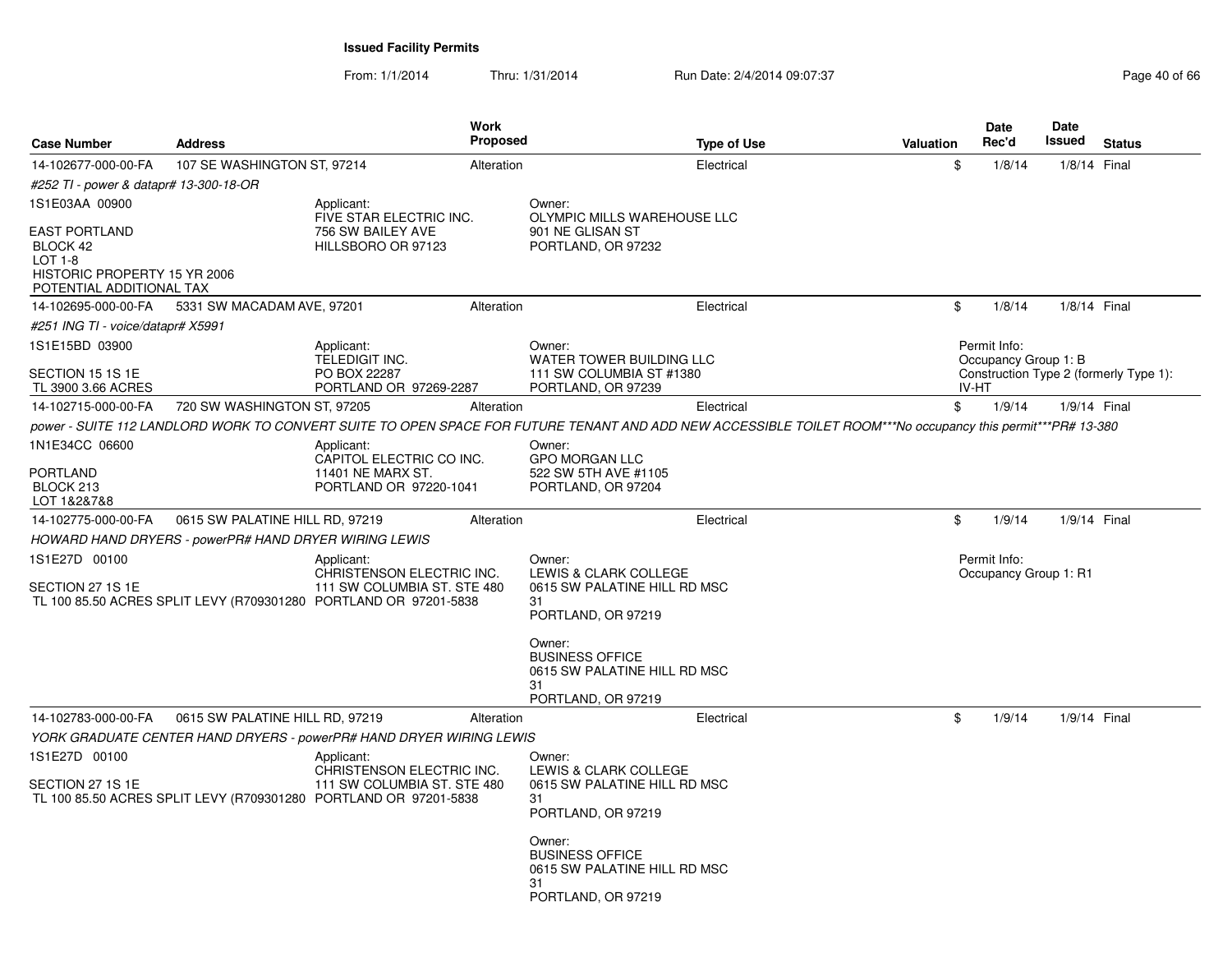From: 1/1/2014Thru: 1/31/2014 Run Date: 2/4/2014 09:07:37 Page 41 of 66

| <b>Case Number</b>                                            | <b>Address</b>                                                   | Work<br><b>Proposed</b>                                                                                       | <b>Type of Use</b>                                                                                                                                                 | <b>Valuation</b> | <b>Date</b><br>Rec'd                             | Date<br>Issued | <b>Status</b>                              |
|---------------------------------------------------------------|------------------------------------------------------------------|---------------------------------------------------------------------------------------------------------------|--------------------------------------------------------------------------------------------------------------------------------------------------------------------|------------------|--------------------------------------------------|----------------|--------------------------------------------|
| 13-243285-000-00-FA                                           | 601 SW 2ND AVE, 97204                                            | Alteration                                                                                                    | Electrical                                                                                                                                                         |                  | \$12/31/13                                       |                | 1/9/14 Under Inspection                    |
|                                                               |                                                                  |                                                                                                               | 23RD FLOOR; DEMO SOME WORKSTATIONS, CASEWORK, RELOCATE DOUBLE GLASS DOORS, DEMISING WALL, DOORS, NEW WORK STATIONS, RECEPTION AREA, FULL HEIGHT SLIDING GLAS       |                  |                                                  |                |                                            |
| 1S1E03BA 05000                                                |                                                                  | Applicant:<br>CHRISTENSON ELECTRIC INC.                                                                       | Owner:<br>MORRISON STREET CF LLC                                                                                                                                   |                  |                                                  |                |                                            |
| <b>PORTLAND</b><br>BLOCK 20<br>LOT 1-4 EXC PT IN ST & LOT 5-8 |                                                                  | 111 SW COLUMBIA ST. STE 480<br>PORTLAND OR 97201-5838                                                         | 1211 SW 5TH AVE #2230<br>PORTLAND, OR 97204                                                                                                                        |                  |                                                  |                |                                            |
| 14-102795-000-00-FA                                           | 0615 SW PALATINE HILL RD, 97219                                  | Alteration                                                                                                    | Electrical                                                                                                                                                         | \$               | 1/9/14                                           |                | 1/9/14 Final                               |
|                                                               | TEMPLETON HAND DRYERS - powerpr# HAND DRYER WIRING LEWIS         |                                                                                                               |                                                                                                                                                                    |                  |                                                  |                |                                            |
| 1S1E27D 00100                                                 |                                                                  | Applicant:                                                                                                    | Owner:                                                                                                                                                             |                  | Permit Info:                                     |                |                                            |
| SECTION 27 1S 1E                                              | TL 100 85.50 ACRES SPLIT LEVY (R709301280 PORTLAND OR 97201-5838 | CHRISTENSON ELECTRIC INC.<br>111 SW COLUMBIA ST. STE 480                                                      | LEWIS & CLARK COLLEGE<br>0615 SW PALATINE HILL RD MSC<br>31<br>PORTLAND, OR 97219                                                                                  | I-FR             | Occupancy Group 1: A3                            |                | Construction Type 2 (formerly Type 1):     |
|                                                               |                                                                  |                                                                                                               | Owner:<br><b>BUSINESS OFFICE</b><br>0615 SW PALATINE HILL RD MSC<br>31<br>PORTLAND, OR 97219                                                                       |                  |                                                  |                |                                            |
| 13-228719-000-00-FA                                           | 921 SW 6TH AVE, 97205                                            | Alteration                                                                                                    | Electrical                                                                                                                                                         |                  | \$11/16/13                                       |                | 1/9/14 Under Inspection                    |
|                                                               | FLOOR 20 & 21 EXECUTIVE SUITES REMODEL PR# 110213/EXEC SUITES    |                                                                                                               |                                                                                                                                                                    |                  |                                                  |                |                                            |
| 1S1E03BB 02300                                                |                                                                  | Applicant:<br><b>HEIL ELECTRIC CO.</b>                                                                        | Owner:<br><b>WALTON PORTLAND HOLDINGS</b>                                                                                                                          |                  |                                                  |                |                                            |
| <b>PORTLAND</b><br>BLOCK 181<br>LOT 1-8                       |                                                                  | 8425 SE STARK ST<br>PORTLAND OR 97216-1137                                                                    | 900 N MICHIGAN AVE #1900<br>CHICAGO, IL 60611                                                                                                                      |                  |                                                  |                |                                            |
|                                                               |                                                                  |                                                                                                               | Owner:<br>VI LLC<br>900 N MICHIGAN AVE #1900<br>CHICAGO, IL 60611                                                                                                  |                  |                                                  |                |                                            |
| 13-234703-000-00-FA                                           |                                                                  | 3181 SW SAM JACKSON PARK RD - Bldg OHS, 9 Alteration                                                          | Electrical                                                                                                                                                         | \$               | 12/5/13                                          |                | 1/9/14 Under Inspection                    |
|                                                               | 10C RADIOLOGY READING AREA RENOVATION - powerpr# 13-OHS-110      |                                                                                                               |                                                                                                                                                                    |                  |                                                  |                |                                            |
| 1S1E09 00200                                                  |                                                                  | Applicant:<br>DYNALECTRIC CO.<br>5711 SW HOOD AVE.<br>PORTLAND OR 97239-3716                                  | Owner:<br>OREGON STATE OF<br>3181 SW SAM JACKSON PARK RD<br>PORTLAND, OR 97239                                                                                     |                  | Permit Info:<br>Occupancy Group 1: I-2           |                | Construction Type 2 (formerly Type 1): I-A |
| 13-228726-000-00-FA                                           | 12000 SW 49TH AVE, 97219                                         | Alteration                                                                                                    | Electrical                                                                                                                                                         |                  | \$11/16/13                                       |                | $1/9/14$ Issued                            |
|                                                               |                                                                  |                                                                                                               | 1ST FLOOR, CLASSROOM 111; REMODEL, INFILL INTERIOR WINDOWS BETWEEN ROOMS, ADD INTERIOR WINDOWS IN OTHER WALL LOCATIONS, FINISHES, CEILING, ELEC (A/V)PR# BOND SY M |                  |                                                  |                |                                            |
| 1S1E31D 00200                                                 |                                                                  | Applicant:<br>ELECTRICAL CONSTRUCTION<br>CO. (a dba for EC COMPANY)<br>PO BOX 10286<br>PORTLAND OR 97296-0286 | Owner:<br>PORTLAND COMMUNITY<br><b>COLLEGE DIST</b><br>PO BOX 6119<br>ALOHA, OR 97007-0119                                                                         |                  | Permit Info:<br>Occupancy Group 1: B<br>$II-1HR$ |                | Construction Type 2 (formerly Type 1):     |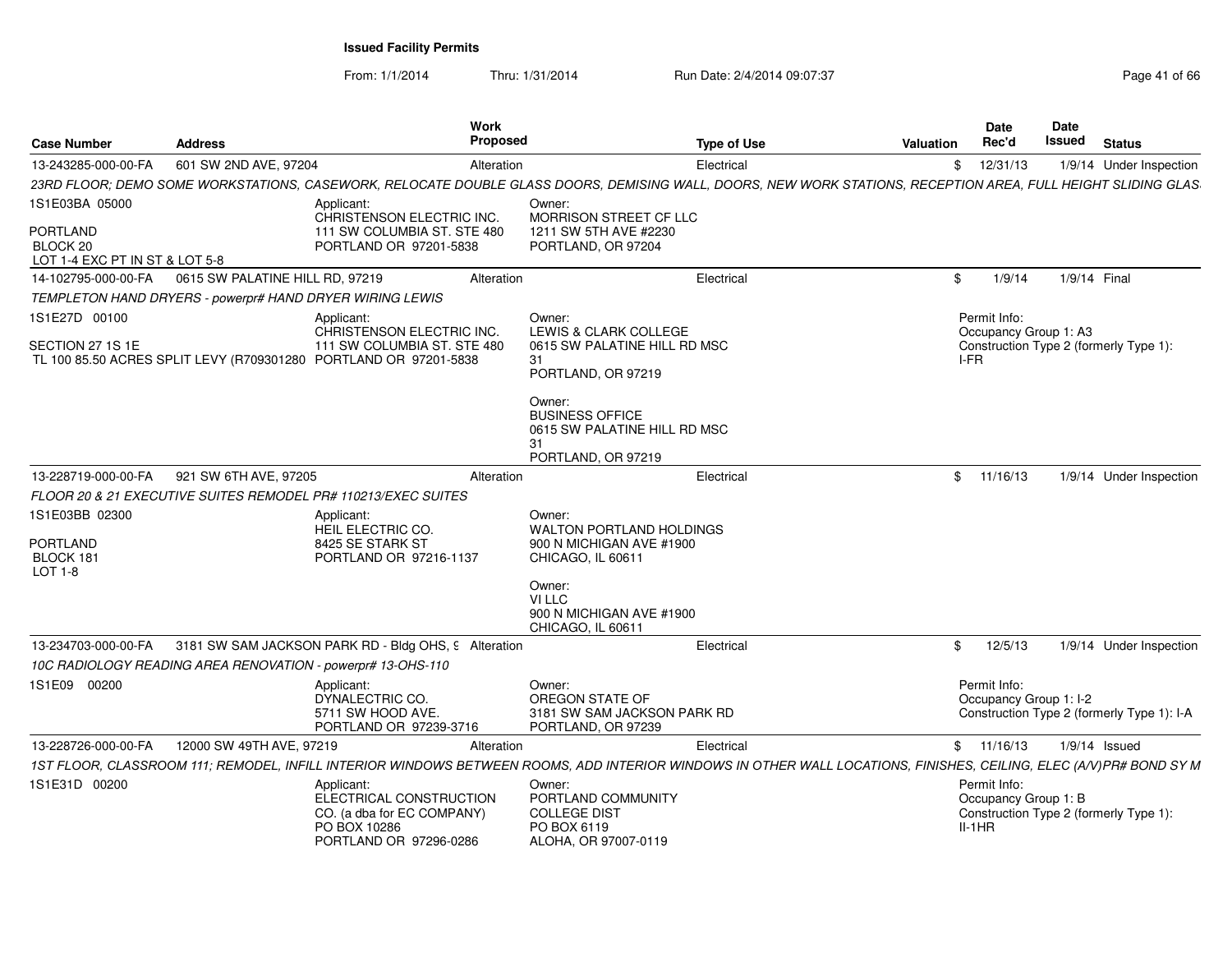From: 1/1/2014Thru: 1/31/2014 Run Date: 2/4/2014 09:07:37 Page 42 of 66

| <b>Case Number</b>                                                                | <b>Address</b>                                                                                              | Work<br>Proposed                                                   | <b>Type of Use</b>                                                                                                                                                                                    | <b>Valuation</b> | Date<br>Rec'd                                                           | Date<br>Issued | <b>Status</b>                               |
|-----------------------------------------------------------------------------------|-------------------------------------------------------------------------------------------------------------|--------------------------------------------------------------------|-------------------------------------------------------------------------------------------------------------------------------------------------------------------------------------------------------|------------------|-------------------------------------------------------------------------|----------------|---------------------------------------------|
| 13-243329-000-00-FA                                                               | 2800 N VANCOUVER AVE, 97227                                                                                 | Alteration                                                         | Electrical                                                                                                                                                                                            | \$               | 12/31/13                                                                |                | 1/9/14 Under Inspection                     |
|                                                                                   |                                                                                                             |                                                                    | MIDWIFERY SUITE 255, INTERNAL MEDICINE SUITE 229 & SHARED CONFERENCE ROOM SUITE 231 COMBINED MEDICAL OFFICE 4,023 SQ FT REMODEL - power                                                               |                  |                                                                         |                |                                             |
| 1N1E27AC 01300                                                                    | Applicant:<br>STONER ELECTRIC, INC.                                                                         | Owner:                                                             | LEGACY HEALTH SYSTEM                                                                                                                                                                                  |                  |                                                                         |                |                                             |
| RAILROAD SHOPS ADD<br>BLOCK <sub>2</sub><br>LOT 1-16 TL 1300                      | 1904 SE OCHOCO ST.                                                                                          | MILWAUKIE OR 97222-7315                                            | 1919 NW LOVEJOY ST<br>PORTLAND, OR 97209                                                                                                                                                              |                  |                                                                         |                |                                             |
| 13-239500-000-00-FA                                                               | 5441 SW MACADAM AVE, 97201                                                                                  | Alteration                                                         | Electrical                                                                                                                                                                                            |                  | \$12/17/13                                                              |                | 1/9/14 Under Inspection                     |
| #102 TI - powerpr# X6006                                                          |                                                                                                             |                                                                    |                                                                                                                                                                                                       |                  |                                                                         |                |                                             |
| 1S1E15BD 01400                                                                    | Applicant:<br>PORTLAND OR 97201-5838                                                                        | Owner:<br>CHRISTENSON ELECTRIC INC.<br>111 SW COLUMBIA ST. STE 480 | <b>BAILEY BUILDING GROUP LLC</b><br>111 SW COLUMBIA ST #1380<br>PORTLAND, OR 97201-5845                                                                                                               |                  | Permit Info:<br>Occupancy Group 1: B_Bank, Off.,<br>Med.Off., Pub.Bldg. |                |                                             |
| 14-103232-000-00-FA                                                               | 3181 SW SAM JACKSON PARK RD - Bldg OHS, 9 Alteration                                                        |                                                                    | Electrical                                                                                                                                                                                            | \$               | 1/9/14                                                                  |                | $1/9/14$ Issued                             |
|                                                                                   | Paralleling Gear and ATS Communication & Controls for 19 ATSs in KPV, & HRC & P-Gear (part C)pr# 14-OHS-006 |                                                                    |                                                                                                                                                                                                       |                  |                                                                         |                |                                             |
| 1S1E09 00200                                                                      | Applicant:<br>DYNALECTRIC CO.<br>5711 SW HOOD AVE.                                                          | Owner:<br>PORTLAND OR 97239-3716                                   | OREGON STATE OF<br>3181 SW SAM JACKSON PARK RD<br>PORTLAND, OR 97239                                                                                                                                  |                  | Permit Info:<br>Occupancy Group 1: I-2                                  |                | Construction Type 2 (formerly Type 1): I-A  |
| 14-103241-000-00-FA                                                               | 3181 SW SAM JACKSON PARK RD - Bldg OHS, 9 Alteration                                                        |                                                                    | Electrical                                                                                                                                                                                            | \$               | 1/9/14                                                                  |                | $1/9/14$ Issued                             |
|                                                                                   |                                                                                                             |                                                                    | 5C60, 5C95 & Penthouse: Re-feed 5C60 equip branch panels from 5C95 SCHEQ2-1. Provide feeder from SCHEQ2-1 to new 480V panel, 15kva transformer, and 208V in c-wing penthouse to re-feed pharmacy e    |                  |                                                                         |                |                                             |
| 1S1E09 00200                                                                      | Applicant:<br>DYNALECTRIC CO.<br>5711 SW HOOD AVE.                                                          | Owner:<br>PORTLAND OR 97239-3716                                   | OREGON STATE OF<br>3181 SW SAM JACKSON PARK RD<br>PORTLAND, OR 97239                                                                                                                                  |                  | Permit Info:<br>Occupancy Group 1: I-2                                  |                | Construction Type 2 (formerly Type 1): I-A  |
| 14-103265-000-00-FA                                                               | 3181 SW SAM JACKSON PARK RD - Bldg OHS, 9 Alteration                                                        |                                                                    | Electrical                                                                                                                                                                                            | \$               | 1/9/14                                                                  |                | $1/9/14$ Issued                             |
|                                                                                   |                                                                                                             |                                                                    | Room 13, 17, 250 and 260 (EQ1 & EQ2 Distribution) (Misc work Part A)Re-feed existing Rm 17 syncroflow domestic water equipment from panel 0SDHEQ2 in Rm 12. Re-feed two equipment branch panels in ro |                  |                                                                         |                |                                             |
| 1S1E09 00200                                                                      | Applicant:<br>DYNALECTRIC CO.<br>5711 SW HOOD AVE.                                                          | Owner:<br>PORTLAND OR 97239-3716                                   | OREGON STATE OF<br>3181 SW SAM JACKSON PARK RD<br>PORTLAND, OR 97239                                                                                                                                  |                  | Permit Info:<br>Occupancy Group 1: I-2                                  |                | Construction Type 2 (formerly Type 1): I-A  |
| 14-103350-000-00-FA                                                               | 5550 SW MACADAM AVE, 97201                                                                                  | Alteration                                                         | Electrical                                                                                                                                                                                            | \$               | 1/9/14                                                                  |                | $1/9/14$ Issued                             |
|                                                                                   | #303 ERICKSON AIR TI - powerpr# ERICKSON 303-1620                                                           |                                                                    |                                                                                                                                                                                                       |                  |                                                                         |                |                                             |
| 1S1E15BD 01200                                                                    | Applicant:                                                                                                  | Owner:<br>WILLAMETTE ELECTRIC INC.                                 | SRI EIGHT MACADAM LLC                                                                                                                                                                                 |                  | Permit Info:<br>Occupancy Group 1: B                                    |                |                                             |
| SECTION 15 1S 1E<br>TL 1200 1.91 ACRES                                            | P.O. BOX 230547<br>TIGARD, OR 97281-0547                                                                    | <b>FLOOR</b>                                                       | 235 MONTGOMERY ST 16TH<br>SAN FRANCISCO, CA 94104-3104                                                                                                                                                |                  |                                                                         |                | Construction Type 2 (formerly Type 1): II-A |
| 14-103351-000-00-FA                                                               | 4380 SW MACADAM AVE, 97201                                                                                  | Alteration                                                         | Electrical                                                                                                                                                                                            | \$               | 1/9/14                                                                  |                | $1/9/14$ Issued                             |
|                                                                                   | #320 Provident - HVAC controlspr# PROVIDENT FUNDING-1620                                                    |                                                                    |                                                                                                                                                                                                       |                  |                                                                         |                |                                             |
| 1S1E10DC 00800                                                                    | Applicant:<br>MCKINSTRY CO. LLC.                                                                            | Owner:                                                             | RIVER FORUM LLC                                                                                                                                                                                       |                  | Permit Info:<br>Occupancy Group 1: B                                    |                |                                             |
| SECTION 10 1S 1E<br><b>TL 800 3.18 ACRES</b><br>DEFERRAI-POTENTIAI ADDITIONAI TAX |                                                                                                             | 16790 NE MASON ST STE 100<br>PORTLAND OR 97230-7398                | 235 MONTGOMERY ST FL 16<br>SAN FRANCISCO, CA 94104                                                                                                                                                    |                  |                                                                         |                | Construction Type 2 (formerly Type 1): II-A |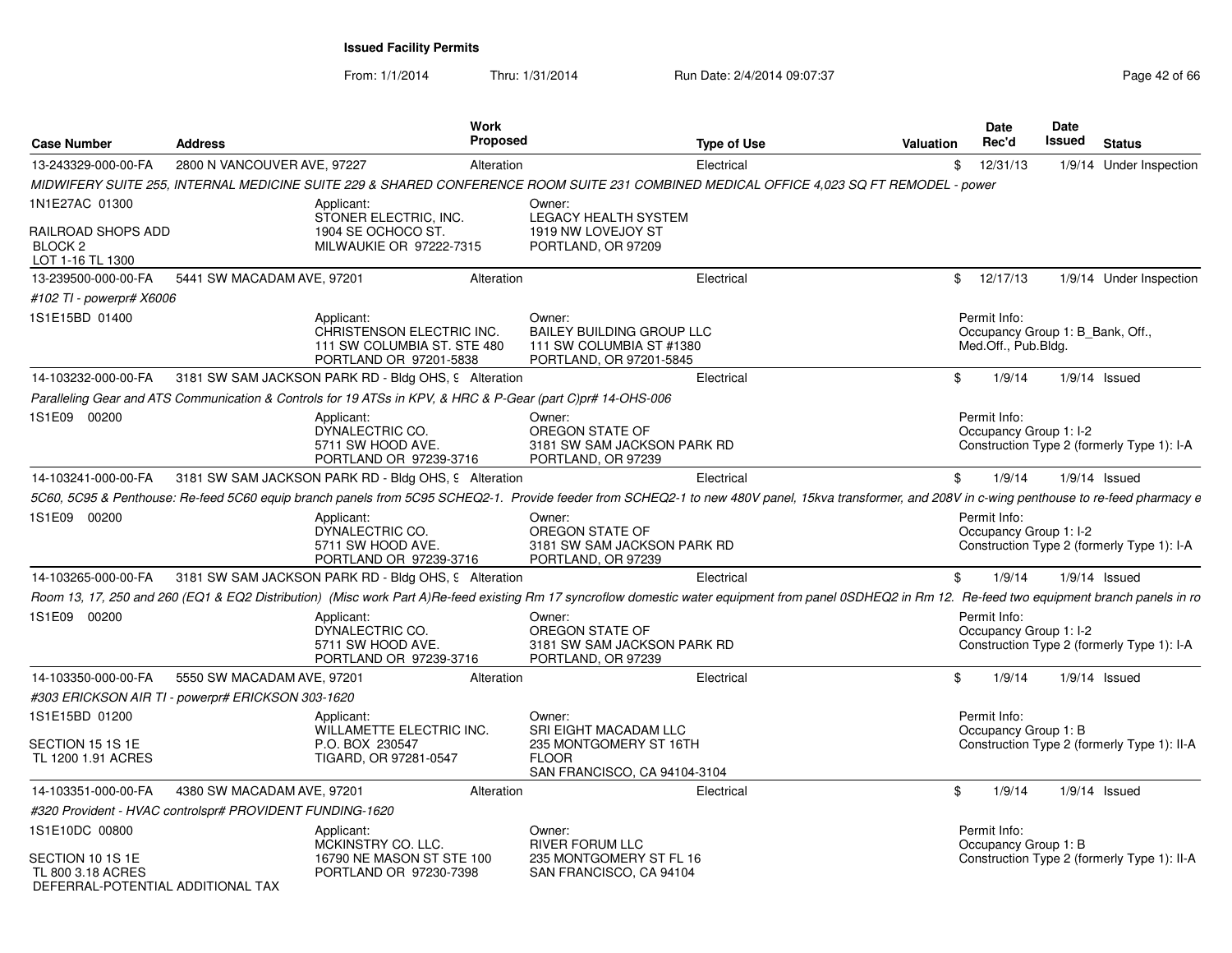From: 1/1/2014Thru: 1/31/2014 Run Date: 2/4/2014 09:07:37 Page 43 of 66

| <b>Case Number</b>                         | <b>Address</b>                                                                                                 | Work<br><b>Proposed</b> | <b>Type of Use</b>                                                                 | <b>Valuation</b> | <b>Date</b><br>Rec'd                                                    | <b>Date</b><br><b>Issued</b> | <b>Status</b>                               |
|--------------------------------------------|----------------------------------------------------------------------------------------------------------------|-------------------------|------------------------------------------------------------------------------------|------------------|-------------------------------------------------------------------------|------------------------------|---------------------------------------------|
| 14-103368-000-00-FA                        | 5550 SW MACADAM AVE, 97201                                                                                     | Alteration              | Electrical                                                                         | \$               | 1/10/14                                                                 |                              | 1/10/14 Issued                              |
|                                            | #205/215 Erickson Air Crane - powerpr# ERICKSON 205/215-1620                                                   |                         |                                                                                    |                  |                                                                         |                              |                                             |
| 1S1E15BD 01200                             | Applicant:<br>WILLAMETTE ELECTRIC INC.                                                                         |                         | Owner:<br><b>SRI EIGHT MACADAM LLC</b>                                             |                  | Permit Info:<br>Occupancy Group 1: B                                    |                              |                                             |
| SECTION 15 1S 1E<br>TL 1200 1.91 ACRES     | P.O. BOX 230547<br>TIGARD, OR 97281-0547                                                                       |                         | 235 MONTGOMERY ST 16TH<br><b>FLOOR</b><br>SAN FRANCISCO, CA 94104-3104             |                  |                                                                         |                              | Construction Type 2 (formerly Type 1): II-A |
| 14-103369-000-00-FA                        | 5550 SW MACADAM AVE, 97201                                                                                     | Alteration              | Electrical                                                                         | \$               | 1/10/14                                                                 |                              | 1/10/14 Issued                              |
|                                            | #210/220 Erickson Air Crane TI - powerpr# ERICKSON 210/220-1620                                                |                         |                                                                                    |                  |                                                                         |                              |                                             |
| 1S1E15BD 01200                             | Applicant:<br>WILLAMETTE ELECTRIC INC.                                                                         |                         | Owner:<br><b>SRI EIGHT MACADAM LLC</b>                                             |                  | Permit Info:<br>Occupancy Group 1: B                                    |                              |                                             |
| SECTION 15 1S 1E<br>TL 1200 1.91 ACRES     | P.O. BOX 230547<br>TIGARD, OR 97281-0547                                                                       |                         | 235 MONTGOMERY ST 16TH<br><b>FLOOR</b><br>SAN FRANCISCO, CA 94104-3104             |                  |                                                                         |                              | Construction Type 2 (formerly Type 1): II-A |
| 14-103379-000-00-FA                        | 5550 SW MACADAM AVE, 97201                                                                                     | Alteration              | Electrical                                                                         | $\mathbb{S}$     | 1/10/14                                                                 |                              | 1/10/14 Issued                              |
|                                            | #200 Erickson Air Crane TI - powerpr# ERICKSON 200-1620                                                        |                         |                                                                                    |                  |                                                                         |                              |                                             |
| 1S1E15BD 01200                             | Applicant:<br>WILLAMETTE ELECTRIC INC.                                                                         |                         | Owner:<br><b>SRI EIGHT MACADAM LLC</b>                                             |                  | Permit Info:<br>Occupancy Group 1: B                                    |                              |                                             |
| SECTION 15 1S 1E<br>TL 1200 1.91 ACRES     | P.O. BOX 230547<br>TIGARD, OR 97281-0547                                                                       |                         | 235 MONTGOMERY ST 16TH<br><b>FLOOR</b><br>SAN FRANCISCO, CA 94104-3104             |                  |                                                                         |                              | Construction Type 2 (formerly Type 1): II-A |
| 14-100067-000-00-FA                        | 1500 SW 1ST AVE, 97201                                                                                         | Alteration              | <b>Fire Alarms</b>                                                                 | \$1              | 1/2/14                                                                  |                              | 1/2/14 Final                                |
| install 2 new strobes---2 sets 0f plans    |                                                                                                                |                         |                                                                                    |                  |                                                                         |                              |                                             |
| 1S1E03CA 00600                             | Applicant:<br><b>CHRISTENSEN ELECTRIC</b>                                                                      |                         | Owner:<br><b>URBAN OFFICE</b>                                                      |                  | Permit Info:<br>Occupancy Group 1: B                                    |                              |                                             |
| <b>PORTLAND</b><br><b>BLOCK 116 TL 600</b> | 111 SW COLUMBIA, STE 480<br>PORTLAND, OR 97201-5886                                                            |                         | 111 SW COLUMBIA ST #1380<br>PORTLAND, OR 97201-5845                                |                  |                                                                         |                              | Construction Type 2 (formerly Type 1): I-A  |
|                                            |                                                                                                                |                         | Owner:<br><b>PARKING</b><br>111 SW COLUMBIA ST #1380<br>PORTLAND, OR 97201-5845    |                  |                                                                         |                              |                                             |
|                                            |                                                                                                                |                         | Owner:<br><b>FACILITIES</b><br>111 SW COLUMBIA ST #1380<br>PORTLAND, OR 97201-5845 |                  |                                                                         |                              |                                             |
| 14-100089-000-00-FA                        | 1621 SW 1ST AVE, 97201                                                                                         | Alteration              | Fire Alarms                                                                        | \$1              | 1/2/14                                                                  |                              | $1/2/14$ Issued                             |
|                                            | instakk\\ll new smoke alarm detection and strobes on 1st floor lobby, 2nd floor and 3rd floor--2 sets of plans |                         |                                                                                    |                  |                                                                         |                              |                                             |
| 1S1E03CB 00700                             | Applicant:<br>MCCOY EMPIRE ELECTRIC CO<br>2014 SE 9TH ST<br>PORTLAND OR 97214-4614                             |                         |                                                                                    |                  | Permit Info:<br>Occupancy Group 1: B_Bank, Off.,<br>Med.Off., Pub.Bldg. |                              |                                             |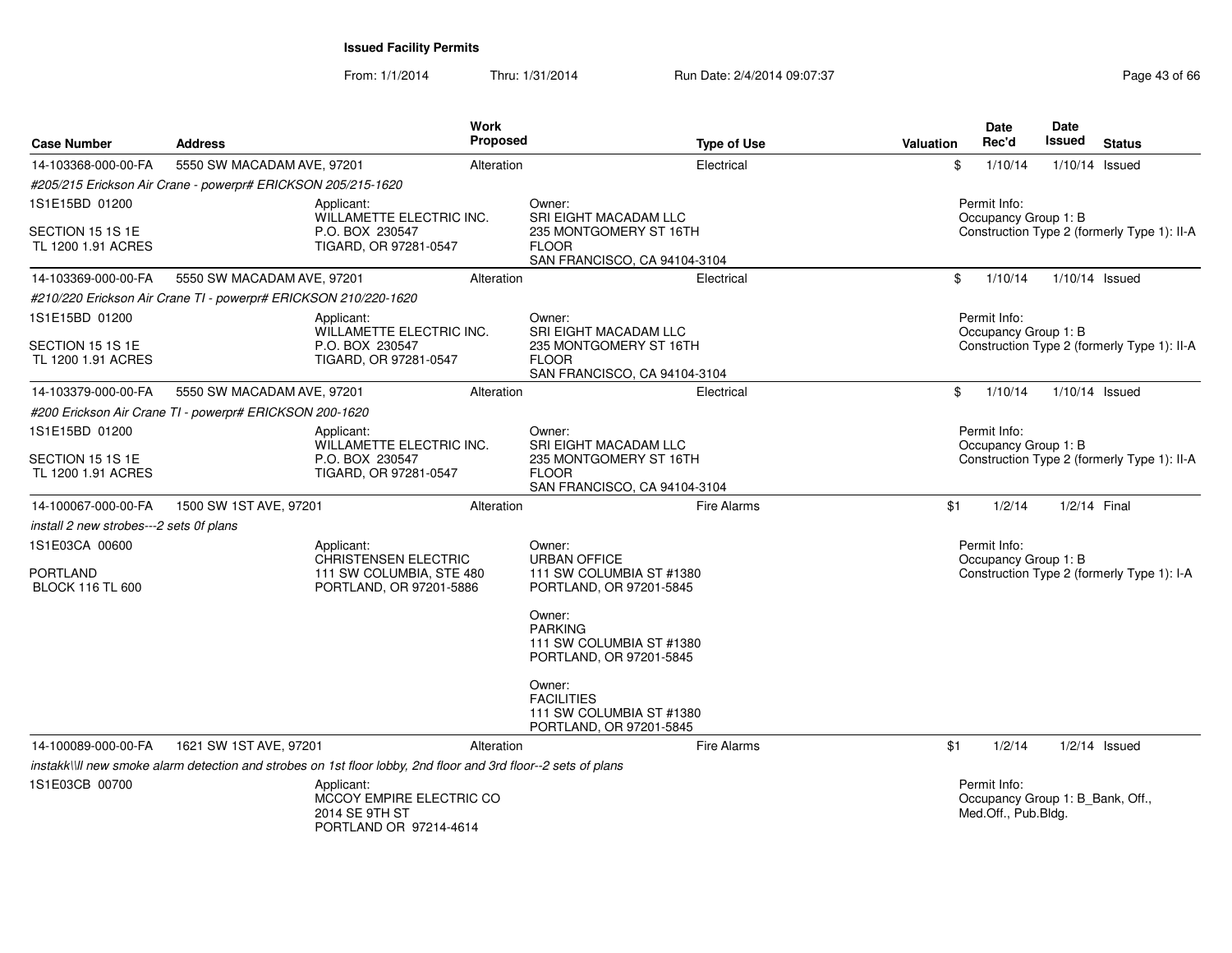From: 1/1/2014Thru: 1/31/2014 Run Date: 2/4/2014 09:07:37 Page 44 of 66

| <b>Case Number</b>                                                               | <b>Address</b>                                                |                                                                                      | Work<br><b>Proposed</b> | <b>Type of Use</b>                                                                         | <b>Valuation</b> | Date<br>Rec'd                           | Date<br>Issued | <b>Status</b>                               |
|----------------------------------------------------------------------------------|---------------------------------------------------------------|--------------------------------------------------------------------------------------|-------------------------|--------------------------------------------------------------------------------------------|------------------|-----------------------------------------|----------------|---------------------------------------------|
| 14-100106-000-00-FA                                                              | 1221 SW YAMHILL ST                                            |                                                                                      | Alteration              | Fire Alarms                                                                                | \$1              | 1/2/14                                  |                | $1/2/14$ Issued                             |
|                                                                                  |                                                               | replace fire alarm control because sacn alert is being terminated--2 sets of plans   |                         |                                                                                            |                  |                                         |                |                                             |
| 1N1E33DD 06200A1<br>PORTLAND                                                     |                                                               | Applicant:<br>5411 SE MCLOUGHLIN BLVD                                                |                         | Owner:<br>AMERICAN SECURITY ALARMS IN( WESTON INVESTMENT CO LLC<br>2154 NE BROADWAY RM 200 |                  | Permit Info:<br>Occupancy Group 1: B    |                | Construction Type 2 (formerly Type 1): I-A  |
| <b>BLOCK S1/2H</b><br><b>LOT 1-8</b><br>NON-HISTORIC<br>SEE R246865 FOR HISTORIC |                                                               | PORTLAND, OR 972024898                                                               |                         | PORTLAND, OR 97232-1590                                                                    |                  |                                         |                |                                             |
| 14-100338-000-00-FA                                                              | 3181 SW SAM JACKSON PARK RD, 97201                            |                                                                                      | Alteration              | Fire Alarms                                                                                | \$1              | 1/2/14                                  |                | $1/3/14$ Issued                             |
|                                                                                  |                                                               | ALARM - ALTERATIONS TO THE EXISTING FIRE ALARM SYSTEM TO SUPPORT TENANT IMPROVEMENTS |                         |                                                                                            |                  |                                         |                |                                             |
| 1S1E09 00600                                                                     |                                                               | Applicant:<br>Gary Hatch                                                             |                         | Owner:<br>OREGON STATE OF (MEDICAL                                                         |                  |                                         |                |                                             |
| SECTION 09 1S 1E<br>TL 600 14.19 ACRES                                           |                                                               | <b>DYNALECTRIC CO</b><br>5805 SW Hood Ave<br>Portland, OR 97239                      |                         | <b>DEPT</b><br>3181 SW SAM JACKSON PARK RD<br>PORTLAND, OR 97239                           |                  |                                         |                |                                             |
| 14-100833-000-00-FA                                                              | 1200 NW NAITO PKY                                             |                                                                                      | Alteration              | Fire Alarms                                                                                | \$2,610          | 1/3/14                                  |                | $1/3/14$ Issued                             |
|                                                                                  | Suite #310Fire Alarm upgrades for T.I.19 devices total        |                                                                                      |                         |                                                                                            |                  |                                         |                |                                             |
| 1N1E34BA 00100                                                                   |                                                               | Applicant:<br>DTS SYSTEMS                                                            |                         | Owner:<br>ALBERS MILL BUILDING LLC                                                         |                  |                                         |                |                                             |
| COUCHS ADD<br>BLOCK 318<br>LOT 2-15 TL 100                                       |                                                               | 7905 SW NIMBUS AV<br>BEAVERTON, OR 97008-                                            |                         | 2701 NW VAUGHN ST #390<br>PORTLAND, OR 97210                                               |                  |                                         |                |                                             |
| 14-101843-000-00-FA                                                              | 4380 SW MACADAM AVE, 97201                                    |                                                                                      | Alteration              | <b>Fire Alarms</b>                                                                         | \$1,000          | 1/7/14                                  | 1/7/14 Final   |                                             |
|                                                                                  | Suite #320Install new devices for T.I.4 devices total         |                                                                                      |                         |                                                                                            |                  |                                         |                |                                             |
| 1S1E10DC 00800                                                                   |                                                               | Applicant:<br>CAPITOL ELECTRIC CO                                                    |                         | Owner:<br><b>RIVER FORUM LLC</b>                                                           |                  | Permit Info:<br>Occupancy Group 1: B    |                |                                             |
| SECTION 10 1S 1E<br>TL 800 3.18 ACRES<br>DEFERRAL-POTENTIAL ADDITIONAL TAX       |                                                               | <b>11401 NE MARX</b><br>PORTLAND OR 97220                                            |                         | 235 MONTGOMERY ST FL 16<br>SAN FRANCISCO, CA 94104                                         |                  |                                         |                | Construction Type 2 (formerly Type 1): II-A |
| 14-102019-000-00-FA                                                              | 4805 NE GLISAN ST, 97213                                      |                                                                                      | Alteration              | Fire Alarms                                                                                | \$1              | 1/7/14                                  |                | $1/9/14$ Issued                             |
|                                                                                  |                                                               | FIRE ALARM-INSTALLING OF FIRE ALARM SYSTEM IN REMODEL OF SUITE 3A                    |                         |                                                                                            |                  |                                         |                |                                             |
| 1N2E31BD 04100                                                                   |                                                               | Applicant:<br>O'NEILL ELECTRIC INC                                                   |                         | Owner:<br>PROVIDENCE HEALTH                                                                |                  | Permit Info:<br>Occupancy Group 1: I1.1 |                |                                             |
| SECTION 31 1N 2E<br>TL 4100 9.54 ACRES                                           |                                                               | 4444 SE 27TH AV<br>PORTLAND OR 97202-3608                                            |                         | 4400 NE HALSEY ST BLDG 2 #190<br>PORTLAND, OR 97213-1545                                   | I-FR             |                                         |                | Construction Type 2 (formerly Type 1):      |
|                                                                                  |                                                               |                                                                                      |                         | Owner:<br>SERVICES-OREGON<br>4400 NE HALSEY ST BLDG 2 #190<br>PORTLAND, OR 97213-1545      |                  |                                         |                |                                             |
| 14-103188-000-00-FA                                                              | 2800 N VANCOUVER AVE, 97227                                   |                                                                                      | Alteration              | Fire Alarms                                                                                | \$9,486          | 1/9/14                                  |                | $1/9/14$ Issued                             |
|                                                                                  | Suite #243Add and relocate as needed for T.I.23 devices total |                                                                                      |                         |                                                                                            |                  |                                         |                |                                             |
| 1N1E27AC 01300                                                                   |                                                               | Applicant:<br><b>STONER ELECTRIC</b>                                                 |                         | Owner:<br><b>LEGACY HEALTH SYSTEM</b>                                                      |                  |                                         |                |                                             |
| RAILROAD SHOPS ADD<br>BLOCK 2<br>LOT 1-16 TL 1300                                |                                                               | 1904 SE Ochoco St<br>Portland, OR 972222-7315                                        |                         | 1919 NW LOVEJOY ST<br>PORTLAND, OR 97209                                                   |                  |                                         |                |                                             |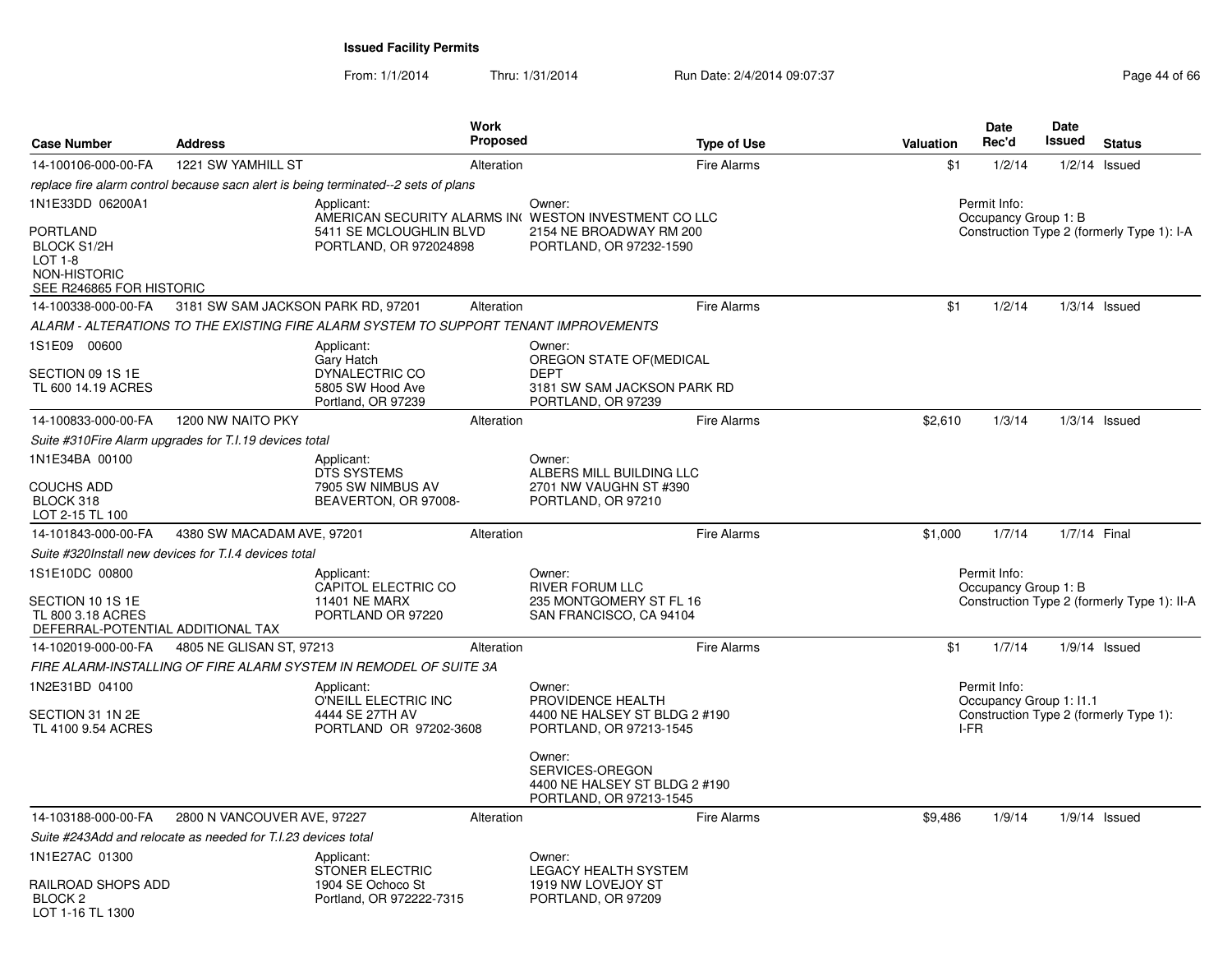From: 1/1/2014Thru: 1/31/2014 Run Date: 2/4/2014 09:07:37 Page 45 of 66

| <b>Case Number</b>                                                                                                                                                  | <b>Address</b>                                           | Work                                                                                                               | Proposed                                        | <b>Type of Use</b>                                                                                                                                                                                        | <b>Valuation</b>                       | <b>Date</b><br>Rec'd                                                    | <b>Date</b><br><b>Issued</b>               | <b>Status</b>                                |
|---------------------------------------------------------------------------------------------------------------------------------------------------------------------|----------------------------------------------------------|--------------------------------------------------------------------------------------------------------------------|-------------------------------------------------|-----------------------------------------------------------------------------------------------------------------------------------------------------------------------------------------------------------|----------------------------------------|-------------------------------------------------------------------------|--------------------------------------------|----------------------------------------------|
| 14-102855-000-00-FA                                                                                                                                                 |                                                          | 3181 SW SAM JACKSON PARK RD - Bldg OHS, 9 Alteration                                                               |                                                 | Fire Alarms                                                                                                                                                                                               | \$1                                    | 1/9/14                                                                  | 1/10/14 Issued                             |                                              |
|                                                                                                                                                                     |                                                          | ALARM - ALTERATIONS TO THE EXISTING FIRE ALARM SYSTEM TO SUPPORT TENANT IMPROVEMENTS, 10C                          |                                                 |                                                                                                                                                                                                           |                                        |                                                                         |                                            |                                              |
| 1S1E09 00200                                                                                                                                                        |                                                          | Applicant:<br>Gary Hatch<br>DYNALECTRIC CO<br>5805 SW Hood Ave<br>Portland, OR 97239                               | Owner:<br>OREGON STATE OF<br>PORTLAND, OR 97239 | 3181 SW SAM JACKSON PARK RD                                                                                                                                                                               | Permit Info:<br>Occupancy Group 1: I-2 |                                                                         | Construction Type 2 (formerly Type 1): I-A |                                              |
| 14-104801-000-00-FA                                                                                                                                                 | 4635 NE CORNFOOT RD, 97218                               | Alteration                                                                                                         |                                                 | <b>Fire Alarms</b>                                                                                                                                                                                        | \$1                                    | 1/14/14                                                                 | 1/14/14 Final                              |                                              |
|                                                                                                                                                                     |                                                          | adding new strobes to the bathrooms and a horn strobe to the corridir .--- 3 seta of plans                         |                                                 |                                                                                                                                                                                                           |                                        |                                                                         |                                            |                                              |
| 1N2E07C 00200<br>LONDON AC & PLAT 2<br>LOT 41-43&47-64 TL 200<br>SPLIT LEVY R316949 (R9420710800)                                                                   |                                                          | Applicant:<br>SIMPLEX GRINNELL FIRE<br>PROTECTION SYSTEMS CO.<br>6305 SW ROSEWOOD ST.<br>LAKE OSWEGO OR 97035-5388 | Owner:<br>Owner:<br>Owner:<br>PROPERTY TAX DEPT | PORT OF PORTLAND(LEASED<br>PO BOX 3707 M/C 6A1-01<br>SEATTLE, WA 98124-2207<br>THE BOEING COMPANY<br>PO BOX 3707 M/C 6A1-01<br>SEATTLE, WA 98124-2207<br>PO BOX 3707 M/C 6A1-01<br>SEATTLE, WA 98124-2207 |                                        | Permit Info:                                                            |                                            | Construction Type 2 (formerly Type 1): II-B  |
| 14-107710-000-00-FA                                                                                                                                                 | 123 NE 3RD AVE, 97232                                    | Alteration                                                                                                         |                                                 | <b>Fire Alarms</b>                                                                                                                                                                                        | \$1                                    | 1/21/14                                                                 | $1/21/14$ Issued                           |                                              |
|                                                                                                                                                                     | fire alarm Tenant Improvement---3 sets of plansSuite 212 |                                                                                                                    |                                                 |                                                                                                                                                                                                           |                                        |                                                                         |                                            |                                              |
| 1N1E34DA 02800<br><b>EAST PORTLAND</b><br>BLOCK 68<br>INC PT VAC ST LOT 1&8<br>LOT 2&3&6&7<br>INC PT VAC ST LOT 4&5; HISTORIC<br>PROPERTY; POTENTIAL ADDITIONAL TAX |                                                          | Applicant:<br><b>T&amp;L COMMUNICATIONS.</b><br>PO BOX 87387<br>Vancouver, WA 98687                                | Owner:                                          | BRIDGEHEAD DEVELOPMENT LLC<br>1001 SE WATER AVE #120<br>PORTLAND, OR 97214-2147                                                                                                                           |                                        | Permit Info:<br>Occupancy Group 1: B_Bank, Off.,<br>Med.Off., Pub.Bldg. |                                            | Construction Type 2 (formerly Type 1): III-A |
| 14-108264-000-00-FA                                                                                                                                                 | 123 NE 3RD AVE, 97232                                    | Alteration                                                                                                         |                                                 | Fire Alarms                                                                                                                                                                                               | \$1                                    | 1/22/14                                                                 | 1/22/14 Issued                             |                                              |
| fire alarm tenate improvement--3 sets of plans                                                                                                                      |                                                          |                                                                                                                    |                                                 |                                                                                                                                                                                                           |                                        |                                                                         |                                            |                                              |
| 1N1E34DA 02800<br><b>EAST PORTLAND</b><br>BLOCK 68<br>INC PT VAC ST LOT 1&8<br>LOT 2&3&6&7<br>INC PT VAC ST LOT 4&5; HISTORIC<br>PROPERTY; POTENTIAL ADDITIONAL TAX |                                                          | Applicant:<br>T&L COMMUNICATIONS.<br>PO BOX 87387<br>Vancouver, WA 98687                                           | Owner:                                          | BRIDGEHEAD DEVELOPMENT LLC<br>1001 SE WATER AVE #120<br>PORTLAND, OR 97214-2147                                                                                                                           |                                        | Permit Info:<br>Occupancy Group 1: B_Bank, Off.,<br>Med.Off., Pub.Bldg. |                                            | Construction Type 2 (formerly Type 1): III-A |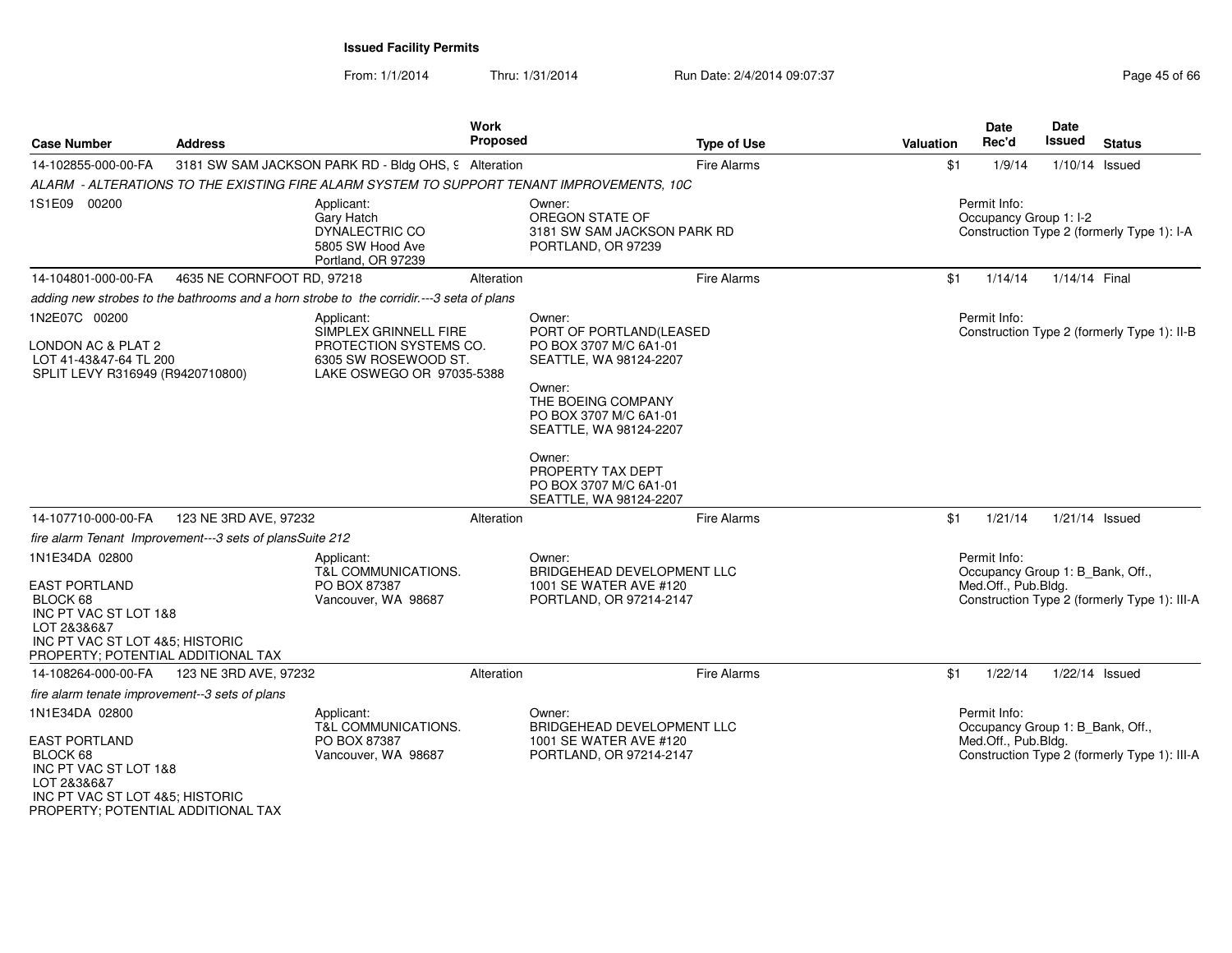From: 1/1/2014Thru: 1/31/2014 Run Date: 2/4/2014 09:07:37 Page 46 of 66

| <b>Case Number</b>                                                                                | <b>Address</b>                                                                 |                                                                                                                                                                   | <b>Work</b><br><b>Proposed</b> |                                                                                                                                                                                  | <b>Type of Use</b> | Valuation | Date<br>Rec'd                                                           | Date<br><b>Issued</b> | <b>Status</b>                                                                      |
|---------------------------------------------------------------------------------------------------|--------------------------------------------------------------------------------|-------------------------------------------------------------------------------------------------------------------------------------------------------------------|--------------------------------|----------------------------------------------------------------------------------------------------------------------------------------------------------------------------------|--------------------|-----------|-------------------------------------------------------------------------|-----------------------|------------------------------------------------------------------------------------|
| 14-108898-000-00-FA                                                                               | 2201 NE LLOYD BLVD, 97232                                                      |                                                                                                                                                                   | Alteration                     |                                                                                                                                                                                  | <b>Fire Alarms</b> | \$1       | 1/23/14                                                                 |                       | 1/23/14 Issued                                                                     |
|                                                                                                   | addition of alarm devices to the Charlotte Russe suite---2 sets of plans       |                                                                                                                                                                   |                                |                                                                                                                                                                                  |                    |           |                                                                         |                       |                                                                                    |
| 1N1E35BA 00101                                                                                    |                                                                                | Applicant:<br>SIMPLEX GRINNELL FIRE<br>PROTECTION SYSTEMS CO.<br>6305 SW ROSEWOOD ST.<br>LAKE OSWEGO OR 97035-5388                                                |                                | Owner:<br>CAPREF LLOYD CENTER LLC<br>2201 LLOYD CENTER<br>PORTLAND, OR 97232                                                                                                     |                    |           | Permit Info:<br>Station                                                 |                       | Occupancy Group 1: M Store, Service<br>Construction Type 2 (formerly Type 1): II-A |
| 14-105951-000-00-FA                                                                               | 121 SW MORRISON ST, 97204                                                      |                                                                                                                                                                   | Alteration                     |                                                                                                                                                                                  | <b>Fire Alarms</b> | \$1       | 1/16/14                                                                 |                       | 1/23/14 Issued                                                                     |
|                                                                                                   |                                                                                | ALARM - INSTALL NEW FIRE ALARM STROBES AND SPEAKERS PER PLANS                                                                                                     |                                |                                                                                                                                                                                  |                    |           |                                                                         |                       |                                                                                    |
| 1S1E03BA 02700<br><b>PORTLAND</b><br>BLOCK 15<br><b>LOT 1-4</b><br>LOT 7&8 EXC W 75'              |                                                                                | Applicant:<br><b>CAPITOL ELECTRIC</b><br><b>11401 NE MARX ST</b><br>PORTLAND, OR 97220                                                                            |                                | Owner:<br>TERRACE TOWER USA-<br>PORTLAND INC<br>121 SW MORRISON ST #250<br>PORTLAND, OR 97204-3179                                                                               |                    |           | Permit Info:<br>Occupancy Group 1: B_Bank, Off.,<br>Med.Off., Pub.Bldg. |                       | Construction Type 2 (formerly Type 1): I-A                                         |
| 14-108526-000-00-FA                                                                               |                                                                                | 3310 SW US VETERANS HOSPITAL RD, 97201                                                                                                                            | Alteration                     |                                                                                                                                                                                  | <b>Fire Alarms</b> | \$1       | 1/22/14                                                                 |                       | 1/23/14 Issued                                                                     |
|                                                                                                   |                                                                                | ALARM - STAND ALONE PERMIT FOR INSTALLATION OF VESDA (VERY EARLY WARNING ASPIRATING SMOKE DETECTION) IN VAULT - ROOM 4136. REPLACE THE EXISTING SPOT TYPE SMOKE D |                                |                                                                                                                                                                                  |                    |           |                                                                         |                       |                                                                                    |
| 1S1E09 00600                                                                                      |                                                                                | Applicant:<br>DYNALECTRIC CO<br>5711 SW Hood Ave<br>PORTLAND, OR 97239                                                                                            |                                | Owner:<br>OREGON STATE OF(MEDICAL<br><b>DEPT</b><br>3181 SW SAM JACKSON PARK RD<br>PORTLAND, OR 97239                                                                            |                    |           |                                                                         |                       |                                                                                    |
| 14-109509-000-00-FA                                                                               | 1040 NW 22ND AVE, 97210                                                        |                                                                                                                                                                   | Alteration                     |                                                                                                                                                                                  | Fire Alarms        | \$200     | 1/24/14                                                                 |                       | 1/24/14 Issued                                                                     |
|                                                                                                   | Suite #545-550 Relocate and add strobes for T.I.2 devices total                |                                                                                                                                                                   |                                |                                                                                                                                                                                  |                    |           |                                                                         |                       |                                                                                    |
| 1N1E33BA 03600<br><b>COUCHS ADD</b><br>BLOCK 301<br>LOT 15-18                                     |                                                                                | Applicant:<br>CHRISTENSEN ELECTRIC<br>111 SW COLUMBIA, STE 480<br>PORTLAND, OR 97201-5886                                                                         |                                | Owner:<br><b>GOOD SAMARITAN HOSPITAL &amp;</b><br><b>MEDICAL CENTER</b><br>1919 NW LOVEJOY ST<br>PORTLAND, OR 97209                                                              |                    |           | Permit Info:<br>Occupancy Group 1: B                                    |                       | Construction Type 2 (formerly Type 1): I-B                                         |
| 14-109519-000-00-FA                                                                               | 5050 NE HOYT ST, 97213                                                         |                                                                                                                                                                   | Alteration                     |                                                                                                                                                                                  | <b>Fire Alarms</b> | \$1       | 1/24/14                                                                 |                       | 1/24/14 Issued                                                                     |
|                                                                                                   | Suite # 221 Install detection and notifacation devices for T.I.9 devices total |                                                                                                                                                                   |                                |                                                                                                                                                                                  |                    |           |                                                                         |                       |                                                                                    |
| 1N2E31BD 03800<br><b>CENTER ADD</b><br>BLOCK 3<br>LOT 1-7 INC PT VAC ST<br>LOT 20-26 EXC PT IN ST |                                                                                | Applicant:<br>COCHRAN INC<br>7550 SW TECH CENTER DRIVE<br><b>TIGARD OR 97223</b>                                                                                  |                                | Owner:<br>PROVIDENCE HEALTH<br>4400 NE HALSEY ST BLDG 2 #190<br>PORTLAND, OR 97213-1545<br>Owner:<br>SERVICES-OREGON<br>4400 NE HALSEY ST BLDG 2 #190<br>PORTLAND, OR 97213-1545 |                    |           | Permit Info:<br>Occupancy Group 1: B<br>I-FR                            |                       | Construction Type 2 (formerly Type 1):                                             |
| 14-109522-000-00-FA                                                                               | 1001 SW 5TH AVE, 97204                                                         |                                                                                                                                                                   | Alteration                     |                                                                                                                                                                                  | Fire Alarms        | \$7,000   | 1/24/14                                                                 |                       | 1/24/14 Issued                                                                     |
|                                                                                                   | Suite #1100Install new notification for T.I.8 devices total                    |                                                                                                                                                                   |                                |                                                                                                                                                                                  |                    |           |                                                                         |                       |                                                                                    |
| 1S1E03BB 00800<br><b>PORTLAND</b><br>BLOCK 169<br>$LOT 1-8$<br>SEE R246278 (R667717341)           |                                                                                | Applicant:<br><b>Hughes Electric</b><br>10490 NW Jackson Qusrry Rd.<br>Hillsboro, OR 97124                                                                        |                                | Owner:<br>OR-CONGRESS CENTER LP<br>235 MONTGOMERY ST 16TH<br><b>FLOOR</b><br>SAN FRANCISCO, CA 94104-3104                                                                        |                    |           | Permit Info:<br>Occupancy Group 1: B                                    |                       | Construction Type 2 (formerly Type 1): I-A                                         |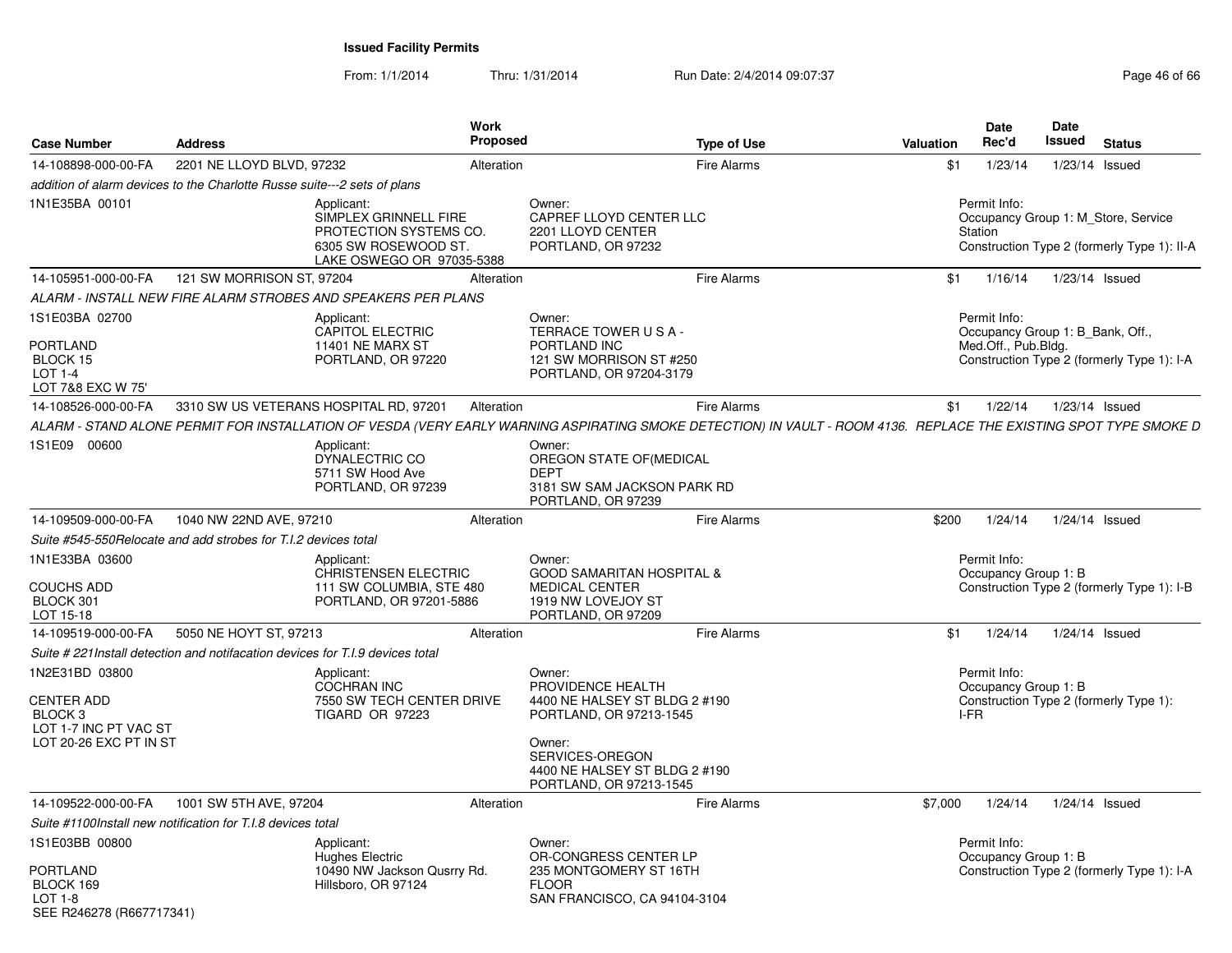From: 1/1/2014Thru: 1/31/2014 Run Date: 2/4/2014 09:07:37 Page 47 of 66

| Case Number                                                                                             | <b>Address</b>                                                                                                                                                                                                            |                                                                                                                    | <b>Work</b><br>Proposed                                                                                                                                      | <b>Type of Use</b>                                                                                                                                               | <b>Valuation</b>                                                                | <b>Date</b><br>Rec'd                             | Date<br>Issued | <b>Status</b>                               |
|---------------------------------------------------------------------------------------------------------|---------------------------------------------------------------------------------------------------------------------------------------------------------------------------------------------------------------------------|--------------------------------------------------------------------------------------------------------------------|--------------------------------------------------------------------------------------------------------------------------------------------------------------|------------------------------------------------------------------------------------------------------------------------------------------------------------------|---------------------------------------------------------------------------------|--------------------------------------------------|----------------|---------------------------------------------|
| 14-109678-000-00-FA                                                                                     | 5050 NE HOYT ST, 97213                                                                                                                                                                                                    |                                                                                                                    | Alteration                                                                                                                                                   | <b>Fire Alarms</b>                                                                                                                                               | \$7,182                                                                         | 1/24/14                                          | 1/24/14 Issued |                                             |
|                                                                                                         | Suite #259Add devices to existing fire alarm system for T.I.16 devices total.                                                                                                                                             |                                                                                                                    |                                                                                                                                                              |                                                                                                                                                                  |                                                                                 |                                                  |                |                                             |
| 1N2E31BD 03800<br><b>CENTER ADD</b><br><b>BLOCK3</b><br>LOT 1-7 INC PT VAC ST<br>LOT 20-26 EXC PT IN ST | Applicant:<br>Owner:<br><b>TICE ELECT</b><br>5405 N LAGOON AVENUE<br>PORTLAND, OR 97217<br>Owner:<br>5100 SW MACADAM AVE, 97201<br>Alteration                                                                             |                                                                                                                    | PROVIDENCE HEALTH<br>4400 NE HALSEY ST BLDG 2 #190<br>PORTLAND, OR 97213-1545<br>SERVICES-OREGON<br>4400 NE HALSEY ST BLDG 2 #190<br>PORTLAND, OR 97213-1545 | Permit Info:<br>Occupancy Group 1: B<br>Construction Type 2 (formerly Type 1):<br>$I-FR$                                                                         |                                                                                 |                                                  |                |                                             |
| 14-109693-000-00-FA                                                                                     |                                                                                                                                                                                                                           |                                                                                                                    |                                                                                                                                                              | <b>Fire Alarms</b>                                                                                                                                               | \$4,120                                                                         | 1/24/14                                          | 1/24/14 Issued |                                             |
|                                                                                                         | Suite #430Upgrade Fire Alarm system for T.I.11 devices total                                                                                                                                                              |                                                                                                                    |                                                                                                                                                              |                                                                                                                                                                  |                                                                                 |                                                  |                |                                             |
| 1S1E15BD 00200<br>SECTION 15 1S 1E<br>TRACT TL 200<br><b>ACRES 1.80</b>                                 | Permit Info:<br>Applicant:<br>Owner:<br>SRI EIGHT RIVERSIDE LLC<br>COCHRAN, INC<br>7550 SW TECH CENTER DR, #220<br>235 MONTGOMERY ST 14TH FLR<br>Med.Off., Pub.Bldg.<br><b>TIGARD OR 97223</b><br>SAN FRANCISCO, CA 94104 |                                                                                                                    |                                                                                                                                                              |                                                                                                                                                                  | Occupancy Group 1: B_Bank, Off.,<br>Construction Type 2 (formerly Type 1): II-A |                                                  |                |                                             |
| 14-111072-000-00-FA                                                                                     | 555 SW OAK ST                                                                                                                                                                                                             |                                                                                                                    | Alteration                                                                                                                                                   | <b>Fire Alarms</b>                                                                                                                                               | \$1                                                                             | 1/29/14                                          | 1/29/14 Issued |                                             |
|                                                                                                         |                                                                                                                                                                                                                           |                                                                                                                    |                                                                                                                                                              | adding nac devices and smoke detection for atrium remodel additional interface with door openers and bms smoke control for added booster fans.---3 sets of plans |                                                                                 |                                                  |                |                                             |
| 1N1E34CD 80000<br>ONE ELEVEN TOWER CONDOMINIUM<br><b>GENERAL COMMON ELEMENTS</b>                        |                                                                                                                                                                                                                           | Applicant:<br>SIEMENS INDUSTRY INC<br>15201 NW Greenbriar Prkwy Suite A OF<br>Beaverton, OR 97006                  |                                                                                                                                                              | Owner:<br>ASSOCIATION OF UNIT OWNERS<br>ONE ELEVEN TOWER<br>CONDOMINIUM 111 SW 5TH<br>PORTLAND, OR 97204                                                         |                                                                                 |                                                  |                |                                             |
| 14-111259-000-00-FA                                                                                     | 1500 NE IRVING ST, 97232                                                                                                                                                                                                  |                                                                                                                    | Alteration                                                                                                                                                   | <b>Fire Alarms</b>                                                                                                                                               | \$1                                                                             | 1/29/14                                          | 1/29/14 Issued |                                             |
|                                                                                                         |                                                                                                                                                                                                                           | install new ADA synchronized devices in tenant space per plans.---2 sets of plans                                  |                                                                                                                                                              |                                                                                                                                                                  |                                                                                 |                                                  |                |                                             |
| 1N1E35AC 01200<br><b>HOLLADAYS ADD</b><br>BLOCK 167&168 TL 1200                                         |                                                                                                                                                                                                                           | Applicant:<br><b>CAPITOL DATA &amp;</b><br><b>COMMUNICATION INC</b><br>11401 NE MARX ST<br>PORTLAND, OR 97220-1069 |                                                                                                                                                              | Owner:<br>WREH LLOYD PLAZA LLC<br>600 UNIVERSITY ST #2820<br>SEATTLE, WA 98101                                                                                   |                                                                                 | Permit Info:<br>Occupancy Group 1: B             |                | Construction Type 2 (formerly Type 1): II-B |
| 14-111559-000-00-FA                                                                                     | 2425 SW 6TH AVE, 97201                                                                                                                                                                                                    |                                                                                                                    | Alteration                                                                                                                                                   | <b>Fire Alarms</b>                                                                                                                                               | \$5,500                                                                         | 1/30/14                                          | 1/30/14 Issued |                                             |
| Retail SpaceRevise alarms for T.I.                                                                      |                                                                                                                                                                                                                           |                                                                                                                    |                                                                                                                                                              |                                                                                                                                                                  |                                                                                 |                                                  |                |                                             |
| 1S1E04DD 04000<br><b>CARUTHERS ADD</b><br><b>BLOCK 35 TL 4000</b>                                       |                                                                                                                                                                                                                           | Applicant:<br>ADVANCED ALARM SYSTEMS INC<br>1030 NW CORPORATE DRIVE<br>TROUTDALE OR 97060                          |                                                                                                                                                              | Owner:<br>TERWILLIGER PLAZA INC<br>2545 SW TERWILLIGER BLVD<br>PORTLAND, OR 97201-6302                                                                           |                                                                                 | Permit Info:<br>Occupancy Group 1: SR1.1<br>I-FR |                | Construction Type 2 (formerly Type 1):      |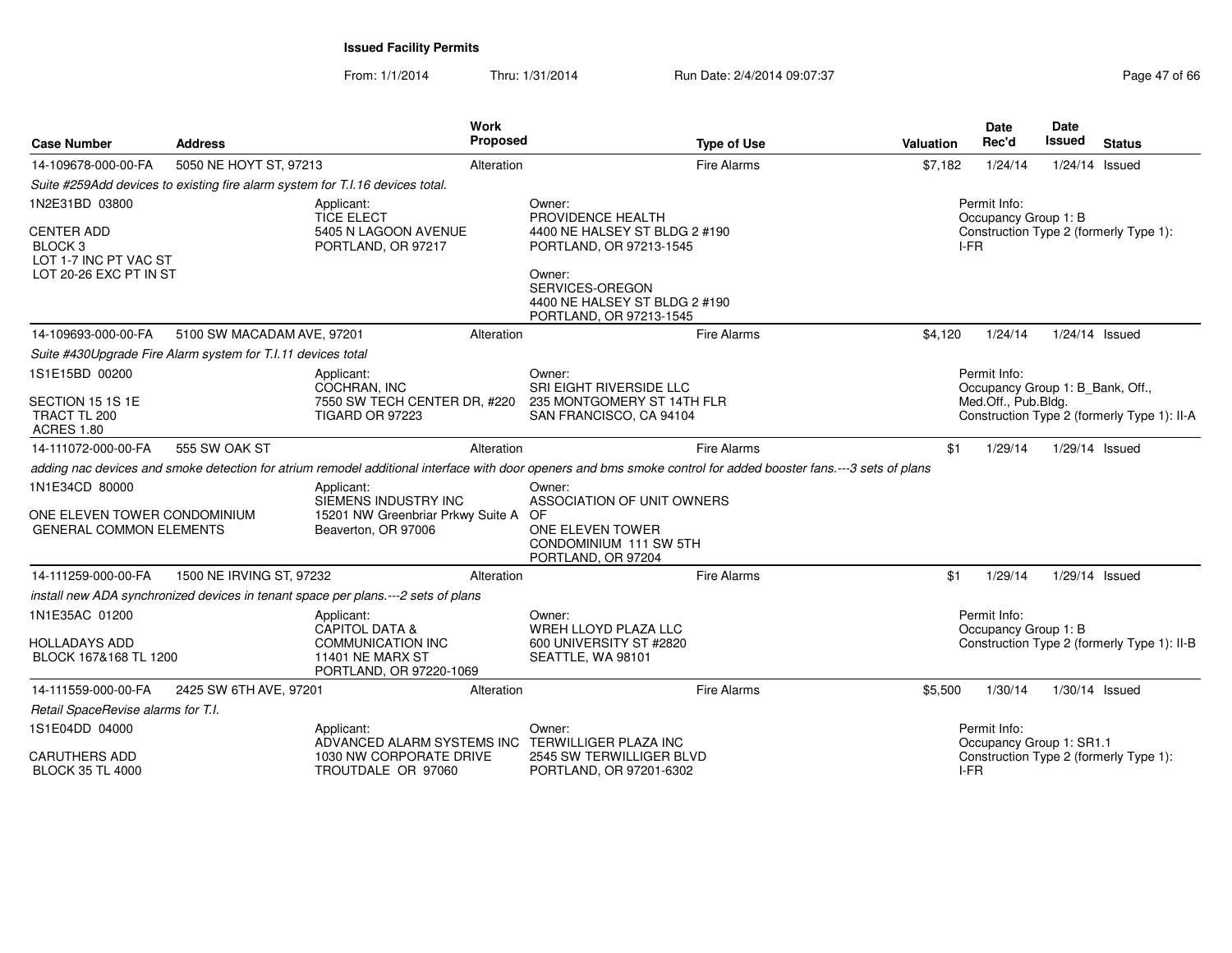From: 1/1/2014Thru: 1/31/2014 Run Date: 2/4/2014 09:07:37 Page 48 of 66

| <b>Case Number</b>                                                                                                               | <b>Address</b>                                                                                              |                                                                                                | <b>Work</b><br><b>Proposed</b> |                                                                                                                | <b>Type of Use</b>     | <b>Valuation</b>                                                                                                        | <b>Date</b><br>Rec'd                 | <b>Date</b><br>Issued | <b>Status</b>                               |
|----------------------------------------------------------------------------------------------------------------------------------|-------------------------------------------------------------------------------------------------------------|------------------------------------------------------------------------------------------------|--------------------------------|----------------------------------------------------------------------------------------------------------------|------------------------|-------------------------------------------------------------------------------------------------------------------------|--------------------------------------|-----------------------|---------------------------------------------|
| 14-111571-000-00-FA                                                                                                              | 4805 NE GLISAN ST, 97213                                                                                    |                                                                                                | Alteration                     |                                                                                                                | <b>Fire Alarms</b>     | \$1,390                                                                                                                 | 1/30/14                              | $1/30/14$ Issued      |                                             |
| Add one smoke detector for T.I.                                                                                                  |                                                                                                             |                                                                                                |                                |                                                                                                                |                        |                                                                                                                         |                                      |                       |                                             |
| 1N2E31BD 04100                                                                                                                   |                                                                                                             | Applicant:                                                                                     |                                | Owner:                                                                                                         |                        |                                                                                                                         |                                      |                       |                                             |
| SECTION 31 1N 2E<br>TL 4100 9.54 ACRES                                                                                           |                                                                                                             | OREGON ELECTRIC<br>1709 SE 3RD AV<br>PORTLAND, OR 97214                                        |                                | PROVIDENCE HEALTH<br>4400 NE HALSEY ST BLDG 2 #190<br>PORTLAND, OR 97213-1545                                  |                        |                                                                                                                         |                                      |                       |                                             |
|                                                                                                                                  |                                                                                                             |                                                                                                |                                | Owner:<br>SERVICES-OREGON<br>4400 NE HALSEY ST BLDG 2 #190<br>PORTLAND, OR 97213-1545                          |                        |                                                                                                                         |                                      |                       |                                             |
| 14-112209-000-00-FA                                                                                                              | 111 SW 5TH AVE, 97204-3626                                                                                  |                                                                                                | Alteration                     |                                                                                                                | <b>Fire Alarms</b>     | \$1                                                                                                                     | 1/31/14                              | $1/31/14$ Issued      |                                             |
|                                                                                                                                  | adding Nac devices and smoike detection to ti space---3 sets of plans                                       |                                                                                                |                                |                                                                                                                |                        |                                                                                                                         |                                      |                       |                                             |
| 1N1E34CD 01300                                                                                                                   |                                                                                                             | Applicant:<br>SIEMENS INDUSTRY INC<br>15201 NW Greenbriar Prkwy Suite A<br>Beaverton, OR 97006 |                                |                                                                                                                |                        |                                                                                                                         | Permit Info:<br>Occupancy Group 1: B |                       | Construction Type 2 (formerly Type 1): I-A  |
| 14-108255-000-00-FA                                                                                                              | 123 NE 3RD AVE, 97232                                                                                       |                                                                                                | Alteration                     |                                                                                                                | Fire Sprinklers        | \$1                                                                                                                     | 1/22/14                              | $1/22/14$ Issued      |                                             |
|                                                                                                                                  | fire sprinkler tenant improvement---3 sets of plans                                                         |                                                                                                |                                |                                                                                                                |                        |                                                                                                                         |                                      |                       |                                             |
| 1N1E34DA 02800<br><b>EAST PORTLAND</b><br>BLOCK 68<br>INC PT VAC ST LOT 1&8<br>LOT 2&3&6&7<br>PROPERTY; POTENTIAL ADDITIONAL TAX | Applicant:<br>T&L COMMUNICATIONS.<br>PO BOX 87387<br>Vancouver, WA 98687<br>INC PT VAC ST LOT 4&5; HISTORIC |                                                                                                |                                | Owner:<br>BRIDGEHEAD DEVELOPMENT LLC<br>1001 SE WATER AVE #120<br>PORTLAND, OR 97214-2147                      |                        | Permit Info:<br>Occupancy Group 1: B_Bank, Off.,<br>Med.Off., Pub.Bldg.<br>Construction Type 2 (formerly Type 1): III-A |                                      |                       |                                             |
| 14-108868-000-00-FA                                                                                                              | 5329 NE M L KING BLVD, 97211                                                                                |                                                                                                | Alteration                     |                                                                                                                | <b>Fire Sprinklers</b> | \$1                                                                                                                     | 1/23/14                              | 1/23/14 Final         |                                             |
|                                                                                                                                  |                                                                                                             | add and relocate sprinkler heads in mechanical rooms to accomadate duct work---3 sets of plans |                                |                                                                                                                |                        |                                                                                                                         |                                      |                       |                                             |
| 1N1E22AA 00100                                                                                                                   |                                                                                                             | Applicant:<br>SOUND FIRE PROTECTION INC<br>10756 SE HIGHWAY 212<br>CLACKAMAS, OR 970159162     |                                | Owner:<br>MULTNOMAH COUNTY(LEASED<br>401 N DIXON ST<br>PORTLAND, OR 97227                                      |                        |                                                                                                                         | Permit Info:<br>Occupancy Group 1: B |                       | Construction Type 2 (formerly Type 1): II-N |
|                                                                                                                                  |                                                                                                             |                                                                                                |                                | Owner:<br><b>MEALS ON WHEELS</b><br>401 N DIXON ST<br>PORTLAND, OR 97227                                       |                        |                                                                                                                         |                                      |                       |                                             |
| 14-106743-000-00-FA                                                                                                              |                                                                                                             | 3181 SW SAM JACKSON PARK RD - Bldg BSC, 9 Alteration                                           |                                |                                                                                                                | <b>Fire Sprinklers</b> | \$1                                                                                                                     | 1/17/14                              | $1/23/14$ Issued      |                                             |
|                                                                                                                                  |                                                                                                             |                                                                                                |                                | SPRINKLER - REPLACE (8) EXISTING SPRINKLERS WITH F1FR56 QUICK RESPONSE SPRINKLERS IN ROOMS 5365,5367,5369,5371 |                        |                                                                                                                         |                                      |                       |                                             |
| 1S1E09 00200                                                                                                                     |                                                                                                             | Applicant:<br><b>BASIC FIRE PROTECTION</b><br><b>BLVD</b><br>PORTLAND, OR 97211                |                                | Owner:<br>OREGON STATE OF<br>8135 NE MARTIN LUTHER KING JR 3181 SW SAM JACKSON PARK RD<br>PORTLAND, OR 97239   |                        |                                                                                                                         | Permit Info:<br>Occupancy Group 1: B |                       | Construction Type 2 (formerly Type 1): I-B  |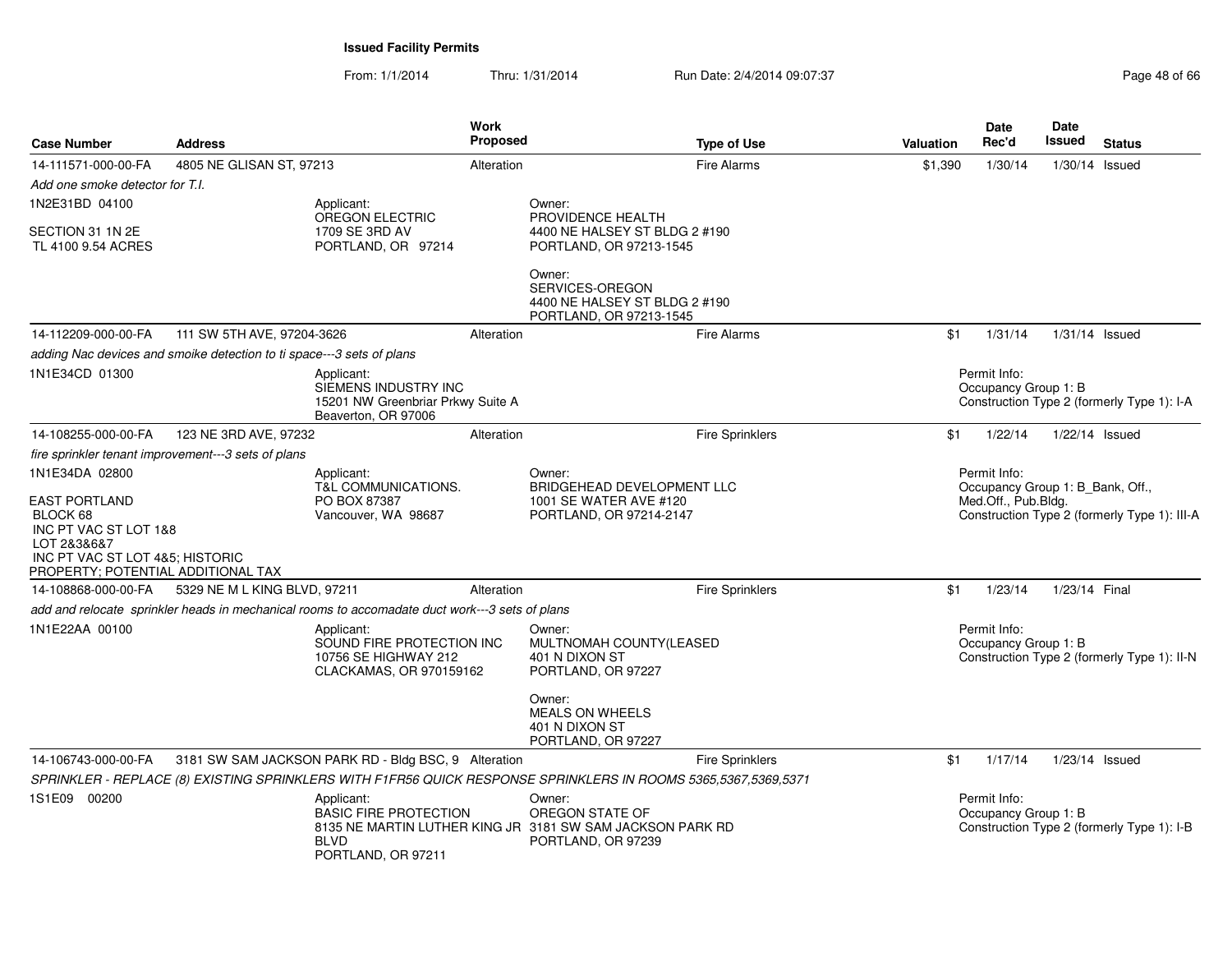From: 1/1/2014Thru: 1/31/2014 Run Date: 2/4/2014 09:07:37 Page 49 of 66

| <b>Case Number</b>                                                 | <b>Address</b>                                                             |                                                                                     | Work<br>Proposed |                                                                    | <b>Type of Use</b>     | Valuation | <b>Date</b><br>Rec'd                             | Date<br><b>Issued</b> | <b>Status</b>                               |
|--------------------------------------------------------------------|----------------------------------------------------------------------------|-------------------------------------------------------------------------------------|------------------|--------------------------------------------------------------------|------------------------|-----------|--------------------------------------------------|-----------------------|---------------------------------------------|
| 14-108262-000-00-FA                                                | 221 NW 2ND AVE, 97209                                                      |                                                                                     | Alteration       |                                                                    | <b>Fire Sprinklers</b> | \$1       | 1/22/14                                          | 1/23/14 Final         |                                             |
|                                                                    |                                                                            | Suite #321SPRINKLER = ADD ONE AND RELOCATE ONE FIRE SPRINKLER HEADS                 |                  |                                                                    |                        |           |                                                  |                       |                                             |
| 1N1E34CA 04700                                                     |                                                                            | Applicant:<br>FIRE ONE FIRE SYSTEMS                                                 |                  | Owner:<br>PHILANTHROPY CENTER LLC                                  |                        |           |                                                  |                       |                                             |
| <b>COUCHS ADD</b><br>BLOCK 17<br>LOT 5-8 EXC PT IN ST              |                                                                            | 3701 SE NAEF RD<br>MILWAUKIE, OR 97267                                              |                  | 221 NW 2ND AVE #300<br>PORTLAND, OR 97209                          |                        |           |                                                  |                       |                                             |
| 14-108930-000-00-FA                                                | 601 SW 2ND AVE, 97204                                                      |                                                                                     | Alteration       |                                                                    | <b>Fire Sprinklers</b> | \$1,800   | 1/23/14                                          | 1/23/14 Issued        |                                             |
|                                                                    | Suite #2300Add, relocate and remove fire sprinklers for T.I.15 heads total |                                                                                     |                  |                                                                    |                        |           |                                                  |                       |                                             |
| 1S1E03BA 05000                                                     |                                                                            | Applicant:<br>MCKINSTRY CO                                                          |                  | Owner:<br>MORRISON STREET CF LLC                                   |                        |           |                                                  |                       |                                             |
| <b>PORTLAND</b><br>BLOCK 20<br>LOT 1-4 EXC PT IN ST & LOT 5-8      |                                                                            | 16970 NE MASON ST, SUITE 100<br>PORTLAND OR 97230-7398                              |                  | 1211 SW 5TH AVE #2230<br>PORTLAND, OR 97204                        |                        |           |                                                  |                       |                                             |
| 14-108948-000-00-FA                                                | 121 SW MORRISON ST, 97204                                                  |                                                                                     | Alteration       |                                                                    | <b>Fire Sprinklers</b> | \$8,510   | 1/23/14                                          | 1/23/14 Issued        |                                             |
|                                                                    |                                                                            | Suite #700Add, relocate and remove fire sprinklers as needed for T.I.40 heads total |                  |                                                                    |                        |           |                                                  |                       |                                             |
| 1S1E03BA 02700                                                     |                                                                            | Applicant:<br>MCKINSTRY CO                                                          |                  | Owner:<br>TERRACE TOWER USA-                                       |                        |           | Permit Info:<br>Occupancy Group 1: B Bank, Off., |                       |                                             |
| <b>PORTLAND</b><br>BLOCK 15<br><b>LOT 1-4</b><br>LOT 7&8 EXC W 75' |                                                                            | 16790 NE MASON ST. STE 100<br>PORTLAND, OR 97230                                    |                  | PORTLAND INC<br>121 SW MORRISON ST #250<br>PORTLAND, OR 97204-3179 |                        |           | Med.Off., Pub.Bldg.                              |                       | Construction Type 2 (formerly Type 1): I-A  |
| 14-109696-000-00-FA                                                | 220 NW 2ND AVE, 97209                                                      |                                                                                     | Alteration       |                                                                    | Fire Sprinklers        | \$1,500   | 1/24/14                                          | 1/24/14 Issued        |                                             |
|                                                                    | 3rd and 12th floorsAdd and relocate as needed for T.I.11 heads total       |                                                                                     |                  |                                                                    |                        |           |                                                  |                       |                                             |
| 1N1E34CA 04500                                                     |                                                                            | Applicant:<br>MCKINSTRY CO. LLC.                                                    |                  | Owner:<br>ONE PACIFIC SQUARE CF LLC                                |                        |           | Permit Info:<br>Occupancy Group 1: B_Bank, Off., |                       |                                             |
| <b>COUCHS ADD</b><br>BLOCK 14<br>LOT 1-8 EXC PT IN ST              |                                                                            | 16790 NE MASON ST STE 100<br>PORTLAND OR 97230-7398                                 |                  | 1211 SW 5TH AVE #2230<br>PORTLAND, OR 97204-3735                   |                        |           | Med.Off., Pub.Bldg.                              |                       | Construction Type 2 (formerly Type 1): I-A  |
| 14-109702-000-00-FA                                                | 1500 NE IRVING ST, 97232                                                   |                                                                                     | Alteration       |                                                                    | <b>Fire Sprinklers</b> | \$740     | 1/24/14                                          | 1/24/14 Final         |                                             |
|                                                                    |                                                                            | Suite #430relocate and remove fire sprinkler as needed for T.I.3 heads total        |                  |                                                                    |                        |           |                                                  |                       |                                             |
| 1N1E35AC 01200                                                     |                                                                            | Applicant:                                                                          |                  | Owner:<br><b>WREH LLOYD PLAZA LLC</b>                              |                        |           | Permit Info:<br>Occupancy Group 1: B             |                       |                                             |
| <b>HOLLADAYS ADD</b><br>BLOCK 167&168 TL 1200                      |                                                                            | McKinstry Company<br>16790 NE MASON ST. #100<br>PORTLAND OR 97230-7398              |                  | 600 UNIVERSITY ST #2820<br>SEATTLE, WA 98101                       |                        |           |                                                  |                       | Construction Type 2 (formerly Type 1): II-B |
| 14-109724-000-00-FA                                                | 1200 NW NAITO PKY                                                          |                                                                                     | Alteration       |                                                                    | <b>Fire Sprinklers</b> | \$1,800   | 1/24/14                                          | $1/24/14$ Issued      |                                             |
|                                                                    | Suite #310Add and relocate as needed for T.I.10 heads total                |                                                                                     |                  |                                                                    |                        |           |                                                  |                       |                                             |
| 1N1E34BA 00100                                                     |                                                                            | Applicant:<br><b>VIKING SPRINKLER CO</b>                                            |                  | Owner:<br>ALBERS MILL BUILDING LLC                                 |                        |           |                                                  |                       |                                             |
| <b>COUCHS ADD</b><br>BLOCK 318<br>LOT 2-15 TL 100                  |                                                                            | 3245 NW FRONT AV<br>PORTLAND OR 97210                                               |                  | 2701 NW VAUGHN ST #390<br>PORTLAND, OR 97210                       |                        |           |                                                  |                       |                                             |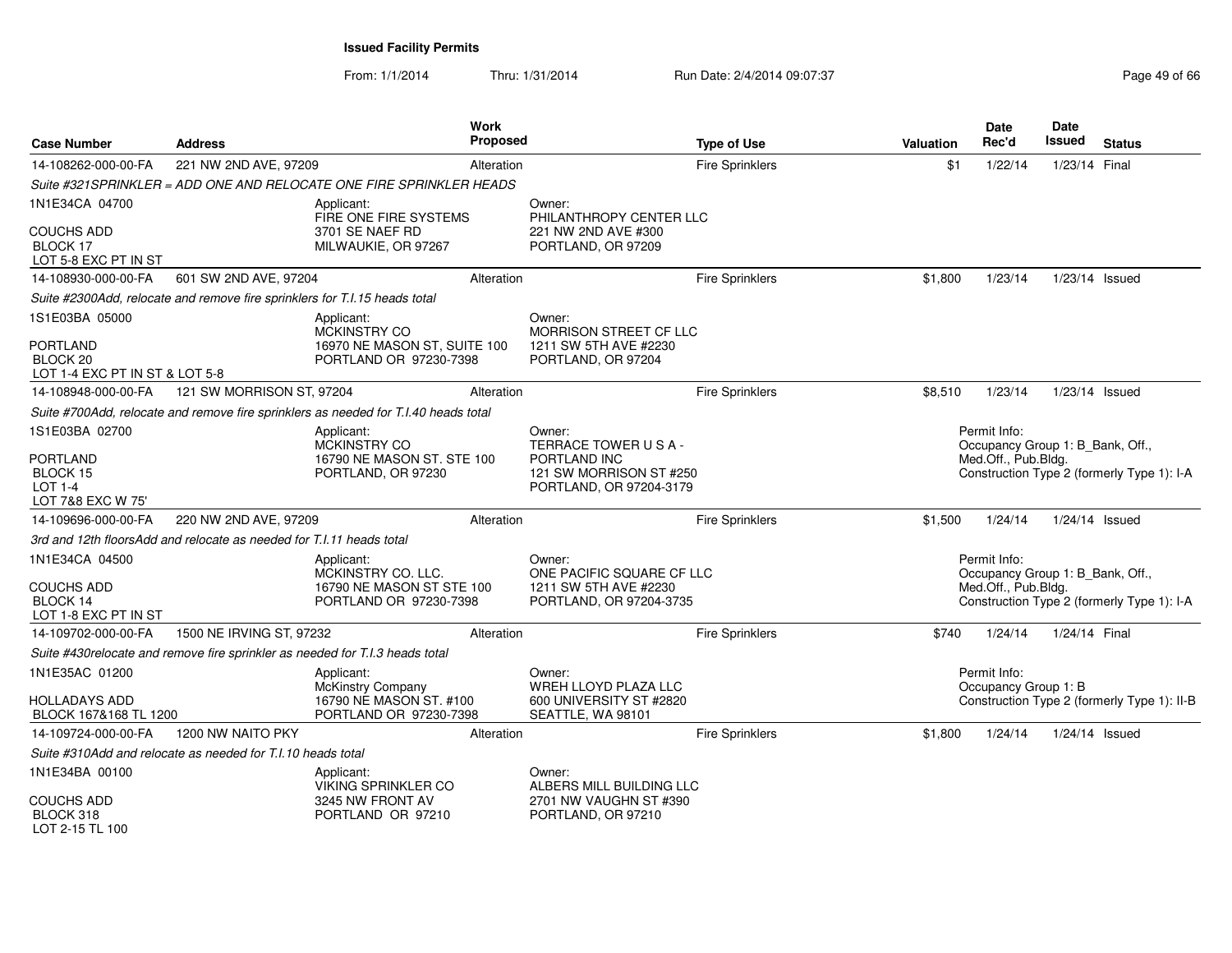From: 1/1/2014Thru: 1/31/2014 Run Date: 2/4/2014 09:07:37 Page 50 of 66

| <b>Case Number</b>                                        | <b>Address</b>                                                         |                                                                                                                      | Work<br><b>Proposed</b> |                                                                                                                                                                                       | <b>Type of Use</b>     | Valuation | <b>Date</b><br>Rec'd                                                    | <b>Date</b><br>Issued | <b>Status</b>                                |
|-----------------------------------------------------------|------------------------------------------------------------------------|----------------------------------------------------------------------------------------------------------------------|-------------------------|---------------------------------------------------------------------------------------------------------------------------------------------------------------------------------------|------------------------|-----------|-------------------------------------------------------------------------|-----------------------|----------------------------------------------|
| 14-109749-000-00-FA                                       | 1633 SW PARK AVE, 97201                                                |                                                                                                                      | Alteration              |                                                                                                                                                                                       | <b>Fire Sprinklers</b> | \$23,625  | 1/24/14                                                                 |                       | $1/24/14$ Issued                             |
|                                                           | Install fire sevice from main to building and install new double check |                                                                                                                      |                         |                                                                                                                                                                                       |                        |           |                                                                         |                       |                                              |
| 1S1E04AD 07300<br><b>PORTLAND</b><br>BLOCK 227<br>LOT 3&4 |                                                                        | Applicant:<br><b>WESTERN STATES FIRE</b><br><b>PROTECTION</b><br>13896 FIR ST #B<br>OREGON CITY, OR 97045            |                         | Owner:<br>OREGON STATE OF BD OF<br><b>HIGHER EDUCATION</b><br>PO BOX 3175<br>EUGENE, OR 97403-0175                                                                                    |                        |           | Permit Info:<br>Occupancy Group 1: B                                    |                       | Construction Type 2 (formerly Type 1): III-N |
| 14-109299-000-00-FA                                       | 610 SW ALDER ST, 97205                                                 |                                                                                                                      | Alteration              |                                                                                                                                                                                       | Fire Sprinklers        | \$1       | 1/23/14                                                                 |                       | 1/24/14 Issued                               |
|                                                           |                                                                        | SPRINKLER - 5D, SUITE 220 TI - ALL PIPE EXPOSED WITH EXCEPTION OF (2) PENDENTS                                       |                         |                                                                                                                                                                                       |                        |           |                                                                         |                       |                                              |
| 1N1E34CC 08000<br>PORTLAND<br>TL 8000 LOT 1-3 BLOCK 178   |                                                                        | Applicant:<br><b>BASIC FIRE PROTECTION</b><br>8135 NE MARTIN LUTHER KING JR LLC<br><b>BLVD</b><br>PORTLAND, OR 97211 |                         | Owner:<br>RALPH SCHLESINGER COMPANY<br>610 SW ALDER ST #1221<br>PORTLAND, OR 97205-3613                                                                                               |                        |           | Permit Info:<br>Occupancy Group 1: B_Bank, Off.,<br>Med.Off., Pub.Bldg. |                       |                                              |
| 14-109313-000-00-FA                                       | 4400 NE HALSEY ST - Bldg D                                             |                                                                                                                      | Alteration              |                                                                                                                                                                                       | <b>Fire Sprinklers</b> | \$1       | 1/23/14                                                                 |                       | $1/24/14$ Issued                             |
|                                                           | SPRINKLER - SUITE 129 TI - RELOCATE FIRE SPRINKLER HEADS               |                                                                                                                      |                         |                                                                                                                                                                                       |                        |           |                                                                         |                       |                                              |
| 1N2E31BB 03401                                            |                                                                        | Applicant:<br><b>BASIC FIRE PROTECTION</b><br><b>BLVD</b><br>PORTLAND, OR 97211                                      |                         | Owner:<br>DAVIS BUSINESS CENTER LLC<br>8135 NE MARTIN LUTHER KING JR 4400 NE HALSEY ST BLDG 2 #190<br>PORTLAND, OR 97213                                                              |                        |           | Permit Info:<br>Occupancy Group 1: B<br>I-FR                            |                       | Construction Type 2 (formerly Type 1):       |
| 14-110340-000-00-FA                                       | 5216 NE 158TH AVE - Bldg 6, 97230                                      |                                                                                                                      | Alteration              |                                                                                                                                                                                       | Fire Sprinklers        | \$1       | 1/28/14                                                                 |                       | $1/28/14$ Issued                             |
|                                                           | remove pendent sprinklers toaccommodate removel of ceiling---1 plan    |                                                                                                                      |                         |                                                                                                                                                                                       |                        |           |                                                                         |                       |                                              |
| 1N2E24AA 00400                                            |                                                                        | Applicant:<br>PATRIOT FIRE PROTECTION<br>4708 NE MINNEHAHA ST<br>VANCOUVER, WA 98661                                 |                         | Owner:<br><b>WALTON CWOR COMMERCE</b><br>PO BOX 460169<br>HOUSTON, TX 77056                                                                                                           |                        |           |                                                                         |                       |                                              |
| 14-111577-000-00-FA                                       | 3800 SE 22ND AVE, 97202                                                |                                                                                                                      | Alteration              |                                                                                                                                                                                       | <b>Fire Sprinklers</b> | \$1,400   | 1/30/14                                                                 |                       | $1/30/14$ Issued                             |
| Cafe Alteration for T.I.5 heads                           |                                                                        |                                                                                                                      |                         |                                                                                                                                                                                       |                        |           |                                                                         |                       |                                              |
| 1S1E11DA 04300<br>SECTION 11 1S 1E<br>TL 4300 5.37 ACRES  |                                                                        | Applicant:<br>T&L COMMUNICATIONS.<br>PO BOX 87387<br>Vancouver, WA 98687                                             |                         | Owner:<br>FRED MEYER STORES INC<br>1014 VINE ST 7TH FLOOR<br>CINCINNATI, OH 45202-1141                                                                                                |                        |           |                                                                         |                       |                                              |
| 14-111591-000-00-FA                                       | 617 SW MONTGOMERY ST, 97201                                            |                                                                                                                      | Alteration              |                                                                                                                                                                                       | <b>Fire Sprinklers</b> | \$3,045   | 1/30/14                                                                 |                       | $1/30/14$ Issued                             |
| Basement Storage arealnstall heads for T.I.8 heads total  |                                                                        |                                                                                                                      |                         |                                                                                                                                                                                       |                        |           |                                                                         |                       |                                              |
| 1S1E04DA 06100<br>PORTLAND<br>BLOCK 189<br>LOT 3&4        |                                                                        | Applicant:<br><b>Western States Fire Protection</b><br>Company<br>13896 Fir St Suite B<br>Oregon City OR 97045       |                         | Owner:<br>OREGON STATE OF (BD OF<br><b>HIGHER EDUCATION</b><br><b>PO BOX 751</b><br>PORTLAND, OR 97207<br>Owner:<br>CAMPUS PLANNING OFFICE<br><b>PO BOX 751</b><br>PORTLAND, OR 97207 |                        |           |                                                                         |                       |                                              |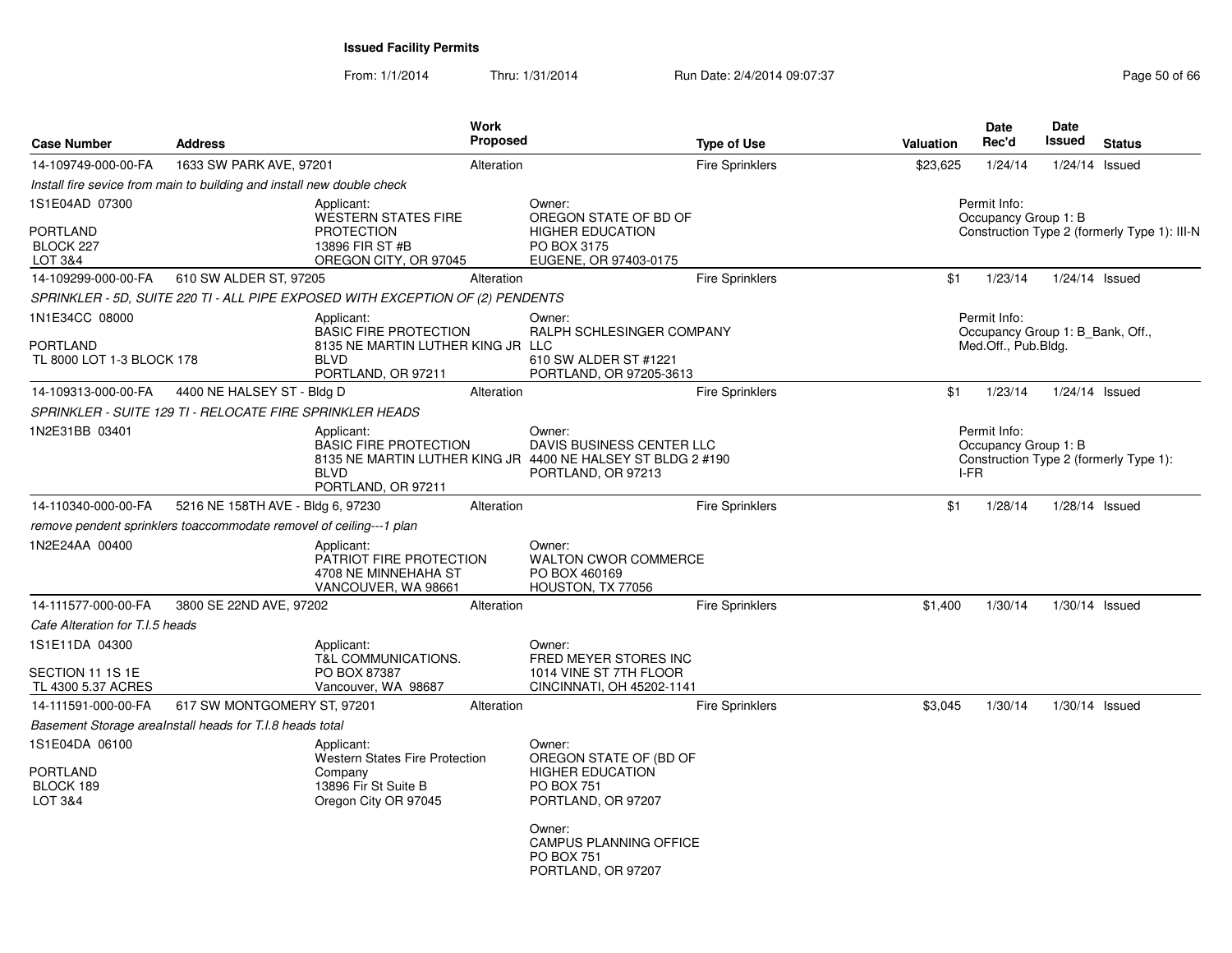From: 1/1/2014

Thru: 1/31/2014 Run Date: 2/4/2014 09:07:37 Page 51 of 66

| <b>Case Number</b>                                                            | <b>Address</b>                                                    |                                                                                     | Work<br><b>Proposed</b> |                                                                                        | <b>Type of Use</b>     | <b>Valuation</b> | <b>Date</b><br>Rec'd                             | Date<br>Issued   | <b>Status</b>                                |
|-------------------------------------------------------------------------------|-------------------------------------------------------------------|-------------------------------------------------------------------------------------|-------------------------|----------------------------------------------------------------------------------------|------------------------|------------------|--------------------------------------------------|------------------|----------------------------------------------|
| 14-112168-000-00-FA                                                           | 777 NE M L KING BLVD, 97232                                       |                                                                                     | Alteration              |                                                                                        | <b>Fire Sprinklers</b> | \$1              | 1/31/14                                          | $1/31/14$ Issued |                                              |
|                                                                               | shorten drops on 6 sprinklers to meet ceiling---2 sets of plans   |                                                                                     |                         |                                                                                        |                        |                  |                                                  |                  |                                              |
| 1N1E34AD 00100                                                                |                                                                   | Applicant:<br>WYATT FIRE PROTECTION INC                                             |                         | Owner:<br><b>METRO</b>                                                                 |                        |                  |                                                  |                  |                                              |
| <b>WHEELERS ADD</b><br><b>TL 100 BLOCK 28</b><br>BLKS 10-12&20&22&27-29&40-42 |                                                                   | 9095 SW BURNHAM ST<br>TIGARD, OR 972236104                                          |                         | 600 NE GRAND AVE<br>PORTLAND, OR 97232-2736                                            |                        |                  |                                                  |                  |                                              |
| 14-110867-000-00-FA                                                           | 1120 SW 3RD AVE - Unit 1                                          |                                                                                     | Alteration              |                                                                                        | Fire Sprinklers        | \$1              | 1/28/14                                          | 1/31/14 Issued   |                                              |
|                                                                               |                                                                   |                                                                                     |                         | SPRINKLER - CONVERT MECH. ROOM FROM A WET SYSTEM TO A DRY SYSTEM PER NEW COOLING TOWER |                        |                  |                                                  |                  |                                              |
| 1S1E03BD 90001                                                                |                                                                   | Applicant:<br>FIRE ONE FIRE SYSTEMS                                                 |                         | Owner:                                                                                 |                        |                  | Permit Info:                                     |                  |                                              |
| THE JUSTICE CENTER<br>A CONDOMINIUM<br>LOT 1                                  |                                                                   | <b>PO BOX 734</b><br>OREGON CITY, OR 97045                                          |                         | <b>MULTNOMAH COUNTY</b><br>401 N DIXON ST<br>PORTLAND, OR 97227                        |                        | I-FR             | Occupancy Group 1: B                             |                  | Construction Type 2 (formerly Type 1):       |
| 14-100856-000-00-FA                                                           | 4380 SW MACADAM AVE, 97201                                        |                                                                                     | Alteration              |                                                                                        | <b>Fire Sprinklers</b> | \$1,850          | 1/3/14                                           | 1/3/14 Final     |                                              |
|                                                                               | Suite #320Relocate and plug sprinkler heads for T.I.6 heads total |                                                                                     |                         |                                                                                        |                        |                  |                                                  |                  |                                              |
| 1S1E10DC 00800                                                                |                                                                   | Applicant:                                                                          |                         | Owner:                                                                                 |                        |                  | Permit Info:                                     |                  |                                              |
| SECTION 10 1S 1E<br>TL 800 3.18 ACRES<br>DEFERRAL-POTENTIAL ADDITIONAL TAX    |                                                                   | MCKINSTRY CO<br>16970 NE MASON ST, SUITE 100<br>PORTLAND OR 97230-7398              |                         | <b>RIVER FORUM LLC</b><br>235 MONTGOMERY ST FL 16<br>SAN FRANCISCO, CA 94104           |                        |                  | Occupancy Group 1: B                             |                  | Construction Type 2 (formerly Type 1): II-A  |
| 14-100861-000-00-FA                                                           | 5100 SW MACADAM AVE, 97201                                        |                                                                                     | Alteration              |                                                                                        | <b>Fire Sprinklers</b> | \$740            | 1/3/14                                           |                  | 1/3/14 Under Inspection                      |
| Suite #250/270Relocate 3 heads for T.I.                                       |                                                                   |                                                                                     |                         |                                                                                        |                        |                  |                                                  |                  |                                              |
| 1S1E15BD 00200                                                                |                                                                   | Applicant:                                                                          |                         | Owner:                                                                                 |                        |                  | Permit Info:                                     |                  |                                              |
| SECTION 15 1S 1E<br>TRACT TL 200<br><b>ACRES 1.80</b>                         |                                                                   | MCKINSTRY CO<br>16970 NE MASON ST, SUITE 100<br>PORTLAND OR 97230-7398              |                         | SRI EIGHT RIVERSIDE LLC<br>235 MONTGOMERY ST 14TH FLR<br>SAN FRANCISCO, CA 94104       |                        |                  | Occupancy Group 1: B                             |                  | Construction Type 2 (formerly Type 1): II-A  |
| 14-101562-000-00-FA                                                           | 516 SW 3RD AVE, 97204                                             |                                                                                     | Alteration              |                                                                                        | <b>Fire Sprinklers</b> | \$1              | 1/6/14                                           | 1/7/14 Final     |                                              |
|                                                                               |                                                                   | SPRINKLER-INSTALL 2 PENDENT SPRINKLERS IN TENANT REMODEL.                           |                         |                                                                                        |                        |                  |                                                  |                  |                                              |
| 1S1E03BA 05300                                                                |                                                                   | Applicant:<br><b>BASIC FIRE PROTECTION</b>                                          |                         | Owner:<br>LOYALTY HOLDINGS LLC                                                         |                        |                  | Permit Info:<br>Occupancy Group 1: B_Bank, Off., |                  |                                              |
| <b>PORTLAND</b><br>BLOCK 19<br><b>LOT 7&amp;8</b>                             |                                                                   | 8135 NE MLK Jr Blvd<br>PORTLAND, OR 97211                                           |                         | 3657 MAIN ST<br>MANCHESTER, VT 05254                                                   |                        |                  | Med.Off., Pub.Bldg.                              |                  | Construction Type 2 (formerly Type 1): III-B |
| 14-101343-000-00-FA                                                           | 610 SW ALDER ST, 97205                                            |                                                                                     | Alteration              |                                                                                        | Fire Sprinklers        | \$1              | 1/6/14                                           |                  | 1/7/14 Under Inspection                      |
|                                                                               |                                                                   | SPRINKLER-NEW T.I.-ALL EXPOSED WITH EXCEPTION OF 1 PENDENT & 1 HORIZONTAL SIDEWALL. |                         |                                                                                        |                        |                  |                                                  |                  |                                              |
| 1N1E34CC 08000                                                                |                                                                   | Applicant:<br><b>BASIC FIRE PROTECTION</b>                                          |                         | Owner:<br>RALPH SCHLESINGER COMPANY                                                    |                        |                  | Permit Info:<br>Occupancy Group 1: B_Bank, Off., |                  |                                              |
| PORTLAND<br>TL 8000 LOT 1-3 BLOCK 178                                         |                                                                   | 8135 NE MLK Jr Blyd<br>PORTLAND, OR 97211                                           |                         | LLC<br>610 SW ALDER ST #1221<br>PORTLAND, OR 97205-3613                                |                        |                  | Med.Off., Pub.Bldg.                              |                  |                                              |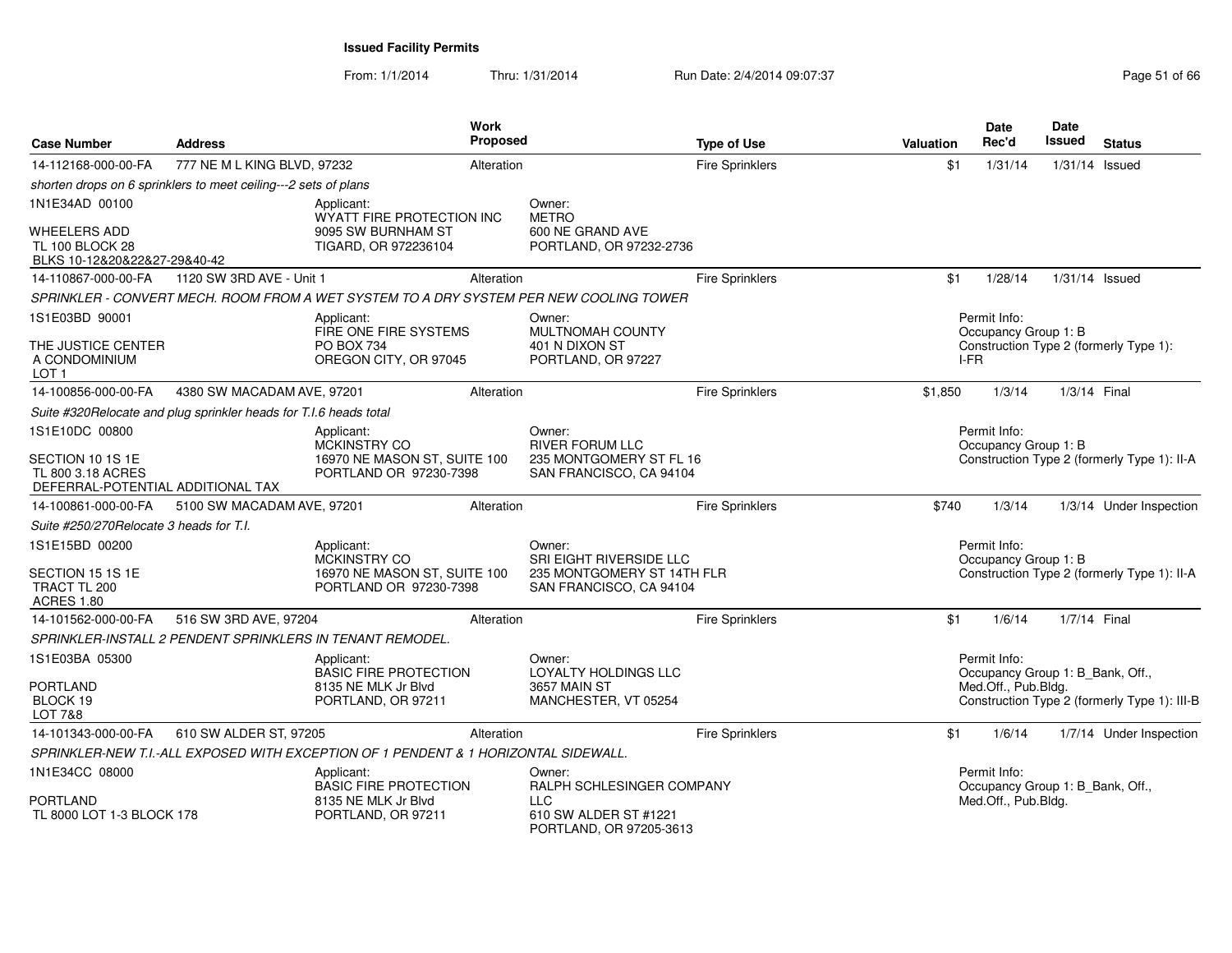From: 1/1/2014

Thru: 1/31/2014 Run Date: 2/4/2014 09:07:37 Page 52 of 66

| <b>Case Number</b>                                                                                                                               | <b>Address</b>                                         |                                                                                            | Work<br>Proposed |                                                                                                                                            | <b>Type of Use</b>     | Valuation |     | <b>Date</b><br>Rec'd                 | <b>Date</b><br>Issued            | <b>Status</b>                              |
|--------------------------------------------------------------------------------------------------------------------------------------------------|--------------------------------------------------------|--------------------------------------------------------------------------------------------|------------------|--------------------------------------------------------------------------------------------------------------------------------------------|------------------------|-----------|-----|--------------------------------------|----------------------------------|--------------------------------------------|
| 14-101341-000-00-FA                                                                                                                              | 1130 NW 22ND AVE                                       |                                                                                            | Alteration       |                                                                                                                                            | <b>Fire Sprinklers</b> |           | \$1 | 1/6/14                               |                                  | $1/7/14$ Issued                            |
|                                                                                                                                                  |                                                        |                                                                                            |                  | SPRINKLER-TENANT IMPROVEMENT-OHSU KNIGHT CANCER CENTER - 81 SPRINKLER DROPS RELOCATED W/NEW QUICK RESPONSE SPRINKLERS ADDED                |                        |           |     |                                      |                                  |                                            |
| 1N1E33BA 04000A1<br><b>COUCHS ADD</b><br>BLOCK 300<br>LOT 5-14&16-18 TL 4000<br>IMPS ONLY SEE R141330 (R180232300) FOR<br><b>LAND &amp; IMPS</b> |                                                        | Applicant:<br><b>BASIC FIRE PROTECTION</b><br>8135 NE MLK Jr Blvd<br>PORTLAND, OR 97211    |                  | Owner:<br><b>GOOD SAMARITAN HOSPITAL &amp;</b><br><b>MEDICAL CENTER</b><br>1919 NW LOVEJOY ST<br>PORTLAND, OR 97209                        |                        |           |     | Permit Info:<br>Med.Off., Pub.Bldg.  | Occupancy Group 1: B_Bank, Off., | Construction Type 2 (formerly Type 1): I-A |
| 14-101292-000-00-FA                                                                                                                              | 2800 N VANCOUVER AVE, 97227                            |                                                                                            | Alteration       |                                                                                                                                            | <b>Fire Sprinklers</b> |           | \$1 | 1/6/14                               |                                  | 1/7/14 Under Inspection                    |
|                                                                                                                                                  |                                                        |                                                                                            |                  | SPRINKLER-IN SUITE 243: ADD 1 PENDENT SPRINKLER, RELOCATE 20 PENDENT SPRINKLERS AND PLUG 3 SPRINKLERS FOR NEW FLOOR/CEILING LAYOUT.        |                        |           |     |                                      |                                  |                                            |
| 1N1E27AC 01300<br>RAILROAD SHOPS ADD<br>BLOCK <sub>2</sub><br>LOT 1-16 TL 1300                                                                   |                                                        | Applicant:<br><b>BASIC FIRE PROTECTION</b><br>8135 NE MLK Jr Blvd<br>PORTLAND, OR 97211    |                  | Owner:<br>LEGACY HEALTH SYSTEM<br>1919 NW LOVEJOY ST<br>PORTLAND, OR 97209                                                                 |                        |           |     |                                      |                                  |                                            |
| 14-102217-000-00-FA                                                                                                                              | 921 SW 6TH AVE, 97205                                  |                                                                                            | Alteration       |                                                                                                                                            | <b>Fire Sprinklers</b> |           | \$1 | 1/8/14                               |                                  | 1/8/14 Under Inspection                    |
|                                                                                                                                                  | move/ addheads for new suite layouts---2 sets of pland |                                                                                            |                  |                                                                                                                                            |                        |           |     |                                      |                                  |                                            |
| 1S1E03BB 02300<br><b>PORTLAND</b><br>BLOCK 181<br>LOT 1-8                                                                                        |                                                        | Applicant:<br>WYATT FIRE PROTECTION INC<br>9095 SW BURNHAM ST<br>TIGARD, OR 972236104      |                  | Owner:<br><b>WALTON PORTLAND HOLDINGS</b><br>900 N MICHIGAN AVE #1900<br>CHICAGO, IL 60611<br>Owner:<br>VI LLC<br>900 N MICHIGAN AVE #1900 |                        |           |     |                                      |                                  |                                            |
| 14-102304-000-00-FA                                                                                                                              | 825 NE MULTNOMAH ST - Unit 1                           |                                                                                            | Alteration       | CHICAGO, IL 60611                                                                                                                          | <b>Fire Sprinklers</b> |           | \$1 | 1/8/14                               | 1/8/14 Final                     |                                            |
|                                                                                                                                                  |                                                        | relocate 2 existing sprinkler heads to accommodate the new floor plan--- 3 sets of plans   |                  |                                                                                                                                            |                        |           |     |                                      |                                  |                                            |
| 1N1E35BB 90002<br>LLOYD CENTER TOWER CONDOMINIUM<br>LOT <sub>1</sub><br>DEPT OF REVENUE                                                          |                                                        | Applicant:<br>MCKINSTRY CO LLC<br>16970 NE MASON ST, SUITE 100<br>PORTLAND OR 97230-7398   |                  | Owner:<br><b>PACIFICORP</b><br>700 NE MULTNOMAH ST 7TH FLR<br>PORTLAND, OR 97232                                                           |                        |           |     | Permit Info:<br>Med.Off., Pub.Bldg.  | Occupancy Group 1: B_Bank, Off., | Construction Type 2 (formerly Type 1): I-A |
| 14-102790-000-00-FA                                                                                                                              | 111 SW 5TH AVE, 97204-3626                             |                                                                                            | Alteration       |                                                                                                                                            | Fire Sprinklers        |           | \$1 | 1/9/14                               |                                  | 1/9/14 Under Inspection                    |
|                                                                                                                                                  |                                                        | install protection system and modify for tenant improvement---3 sets of plans              |                  |                                                                                                                                            |                        |           |     |                                      |                                  |                                            |
| 1N1E34CD 01300                                                                                                                                   |                                                        | Applicant:<br>Fire Systems West<br>600 SE Maritime Ave<br>Suite 300<br>Vancouver, WA 98661 |                  |                                                                                                                                            |                        |           |     | Permit Info:<br>Occupancy Group 1: B |                                  | Construction Type 2 (formerly Type 1): I-A |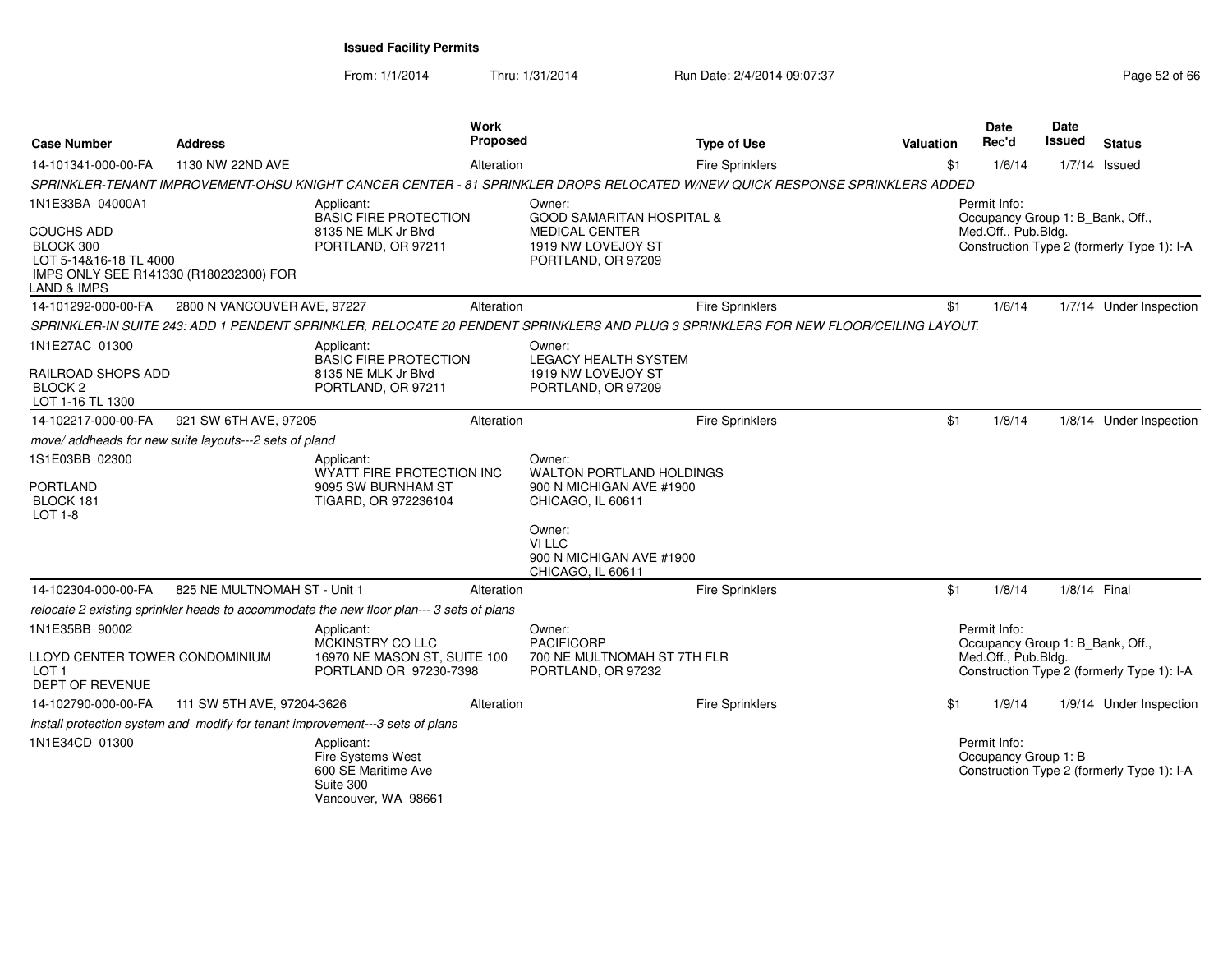From: 1/1/2014Thru: 1/31/2014 Run Date: 2/4/2014 09:07:37 Research 2010 12:07:37

| <b>Case Number</b>                                                           | <b>Address</b>                                                    | Work<br>Proposed                                                                       |                             | <b>Type of Use</b>                                       | <b>Valuation</b> | <b>Date</b><br>Rec'd                 | <b>Date</b><br><b>Issued</b> | <b>Status</b>                              |
|------------------------------------------------------------------------------|-------------------------------------------------------------------|----------------------------------------------------------------------------------------|-----------------------------|----------------------------------------------------------|------------------|--------------------------------------|------------------------------|--------------------------------------------|
| 14-103121-000-00-FA                                                          | 1001 SW 5TH AVE, 97204                                            | Alteration                                                                             |                             | Fire Sprinklers                                          | \$4,625          | 1/9/14                               |                              | 1/9/14 Under Inspection                    |
|                                                                              | Suite #300Add and relocate sprinkler heads for T.I.68 heads total |                                                                                        |                             |                                                          |                  |                                      |                              |                                            |
| 1S1E03BB 00800                                                               |                                                                   | Applicant:<br>MCKINSTRY CO                                                             | Owner:                      | OR-CONGRESS CENTER LP                                    |                  | Permit Info:<br>Occupancy Group 1: B |                              |                                            |
| PORTLAND<br>BLOCK 169<br><b>LOT 1-8</b><br>SEE R246278 (R667717341)          |                                                                   | 16970 NE MASON ST, SUITE 100<br>PORTLAND OR 97230-7398                                 | <b>FLOOR</b>                | 235 MONTGOMERY ST 16TH<br>SAN FRANCISCO, CA 94104-3104   |                  |                                      |                              | Construction Type 2 (formerly Type 1): I-A |
| 14-103136-000-00-FA                                                          | 5050 NE HOYT ST, 97213                                            | Alteration                                                                             |                             | Fire Sprinklers                                          | \$2,411          | 1/9/14                               |                              | $1/9/14$ Issued                            |
|                                                                              |                                                                   | Suite #317Add, relocate and remove Fire Sprinklers as needed for T.I.9 heads total     |                             |                                                          |                  |                                      |                              |                                            |
| 1N2E31BD 03800                                                               |                                                                   | Applicant:<br><b>DELTA FIRE</b>                                                        | Owner:<br>PROVIDENCE HEALTH |                                                          |                  | Permit Info:<br>Occupancy Group 1: B |                              |                                            |
| <b>CENTER ADD</b><br>BLOCK 3<br>LOT 1-7 INC PT VAC ST                        |                                                                   | 14795 SW 72ND AVE<br>PORTLAND, OR 97224                                                |                             | 4400 NE HALSEY ST BLDG 2 #190<br>PORTLAND, OR 97213-1545 |                  | I-FR                                 |                              | Construction Type 2 (formerly Type 1):     |
| LOT 20-26 EXC PT IN ST                                                       |                                                                   |                                                                                        | Owner:<br>SERVICES-OREGON   | 4400 NE HALSEY ST BLDG 2 #190<br>PORTLAND, OR 97213-1545 |                  |                                      |                              |                                            |
| 14-103665-000-00-FA                                                          | 5050 NE HOYT ST, 97213                                            | Alteration                                                                             |                             | <b>Fire Sprinklers</b>                                   | \$1,485          | 1/10/14                              | $1/10/14$ Issued             |                                            |
|                                                                              | Suite #221Add and relocate Fire Sprinklers for T.I.4 heads total  |                                                                                        |                             |                                                          |                  |                                      |                              |                                            |
| 1N2E31BD 03800                                                               |                                                                   | Applicant:<br><b>DELTA FIRE</b>                                                        | Owner:<br>PROVIDENCE HEALTH |                                                          |                  | Permit Info:<br>Occupancy Group 1: B |                              |                                            |
| <b>CENTER ADD</b><br>BLOCK <sub>3</sub><br>LOT 1-7 INC PT VAC ST             |                                                                   | 14795 SW 72ND AVE<br>PORTLAND, OR 97224                                                |                             | 4400 NE HALSEY ST BLDG 2 #190<br>PORTLAND, OR 97213-1545 | I-FR             |                                      |                              | Construction Type 2 (formerly Type 1):     |
| LOT 20-26 EXC PT IN ST                                                       |                                                                   |                                                                                        | Owner:<br>SERVICES-OREGON   | 4400 NE HALSEY ST BLDG 2 #190<br>PORTLAND, OR 97213-1545 |                  |                                      |                              |                                            |
| 14-104773-000-00-FA                                                          | 825 NE MULTNOMAH ST - Unit 1                                      | Alteration                                                                             |                             | <b>Fire Sprinklers</b>                                   | \$1              | 1/14/14                              | $1/14/14$ Issued             |                                            |
|                                                                              | add 3 f/s heads and relocate 2 f/s heads---3 sets of plans        |                                                                                        |                             |                                                          |                  |                                      |                              |                                            |
| 1N1E35BB 90002                                                               |                                                                   | Applicant:<br>MCKINSTRY CO. LLC.                                                       | Owner:<br><b>PACIFICORP</b> |                                                          |                  |                                      |                              |                                            |
| LLOYD CENTER TOWER CONDOMINIUM<br>LOT <sub>1</sub><br><b>DEPT OF REVENUE</b> |                                                                   | 16790 NE MASON ST STE 100<br>PORTLAND OR 97230-7398                                    | PORTLAND, OR 97232          | 700 NE MULTNOMAH ST 7TH FLR                              |                  |                                      |                              |                                            |
| 14-105242-000-00-FA                                                          | 1300 SW 5TH AVE, 97201                                            | Alteration                                                                             |                             | <b>Fire Sprinklers</b>                                   | \$1              | 1/15/14                              |                              | 1/15/14 Under Inspection                   |
|                                                                              |                                                                   | addition and relocation of sprinklers for tenant remodel in 2 phases---3 sets 0f plans |                             |                                                          |                  |                                      |                              |                                            |
| 1S1E03BC 01800                                                               |                                                                   | Applicant:<br>SOUND FIRE PROTECTION INC                                                | Owner:                      | FIRST INTERSTATE BANK OF OR                              |                  | Permit Info:<br>Occupancy Group 1: B |                              |                                            |
| PORTLAND<br><b>BLOCK 148 TL 1800</b>                                         |                                                                   | 10756 SE HIGHWAY 212<br>CLACKAMAS, OR 970159162                                        | PO BOX 2609                 | CARLSBAD, CA 92018-2609                                  |                  |                                      |                              | Construction Type 2 (formerly Type 1): I-A |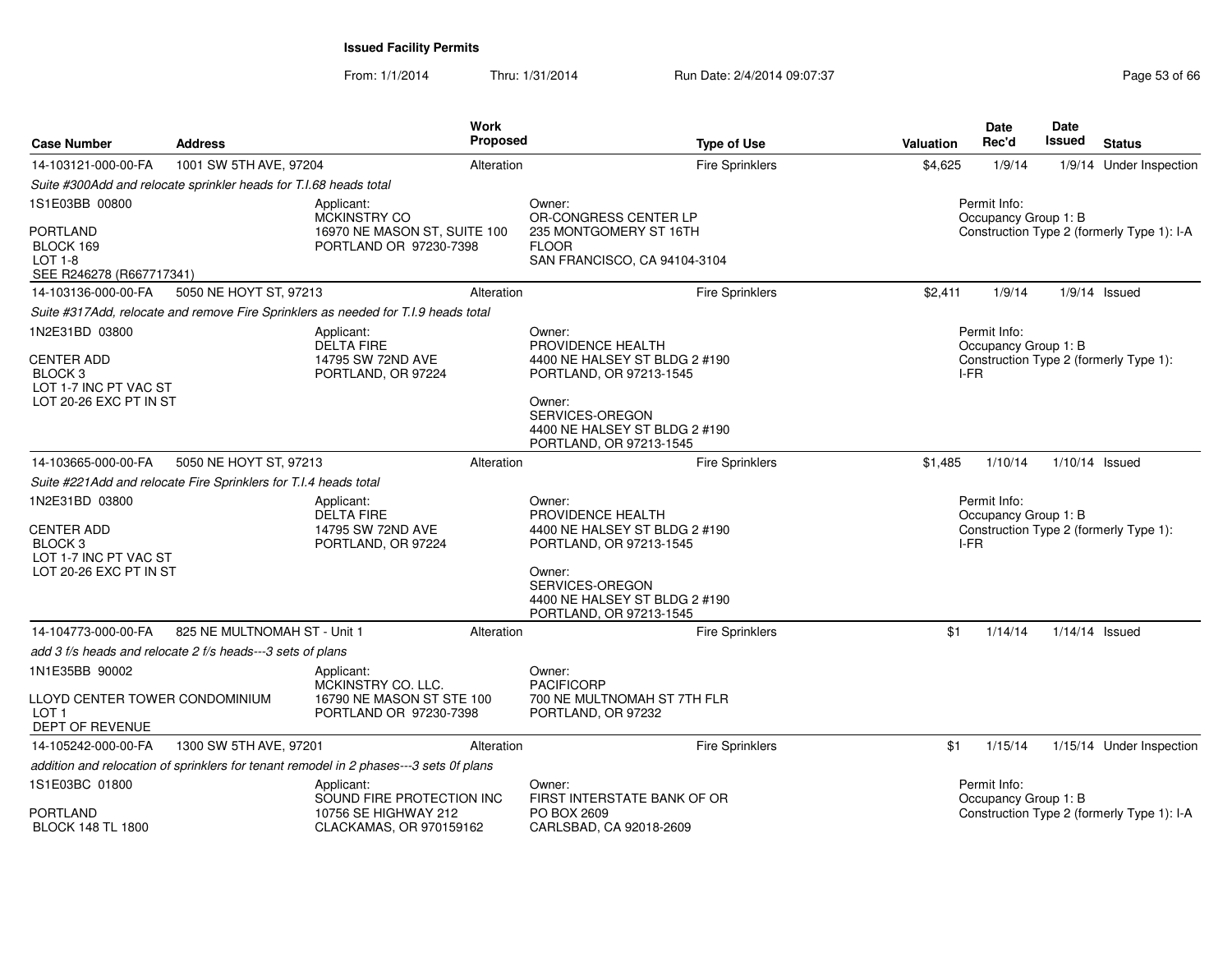From: 1/1/2014

Thru: 1/31/2014 Run Date: 2/4/2014 09:07:37 Page 54 of 66

| <b>Case Number</b>                                                                                        | <b>Address</b>                                                       |                                                                                                       | <b>Work</b><br><b>Proposed</b> |                                                                                                        | <b>Type of Use</b>     | Valuation | <b>Date</b><br>Rec'd                             | <b>Date</b><br>Issued | <b>Status</b>                              |
|-----------------------------------------------------------------------------------------------------------|----------------------------------------------------------------------|-------------------------------------------------------------------------------------------------------|--------------------------------|--------------------------------------------------------------------------------------------------------|------------------------|-----------|--------------------------------------------------|-----------------------|--------------------------------------------|
| 14-105259-000-00-FA                                                                                       | 1411 SW MORRISON ST, 97205                                           |                                                                                                       | Alteration                     |                                                                                                        | <b>Fire Sprinklers</b> | \$1       | 1/15/14                                          | 1/15/14 Final         |                                            |
|                                                                                                           |                                                                      | 5 new added sprinkler heads for code compliance with new tenate walls and ceilings.---3 sets of plans |                                |                                                                                                        |                        |           |                                                  |                       |                                            |
| 1N1E33DD 07500                                                                                            |                                                                      | Applicant:<br>VANPORT FIRE SPRINKLERS INC<br>6101 NE 127TH AVE<br>VANCOUVER, WA 98682                 |                                | Owner:<br><b>WESTON INVESTMENT CO LLC</b><br>2154 NE BROADWAY RM 200<br>PORTLAND, OR 97232-1590        |                        |           | Permit Info:<br>Occupancy Group 1: B<br>I-FR     |                       | Construction Type 2 (formerly Type 1):     |
| 14-105271-000-00-FA                                                                                       | 111 SW 5TH AVE, 97204-3626                                           |                                                                                                       | Alteration                     |                                                                                                        | <b>Fire Sprinklers</b> | \$1       | 1/15/14                                          |                       | 1/15/14 Issued                             |
|                                                                                                           | relocate fire sprinklers fornew tenate improvement---3 sets of plans |                                                                                                       |                                |                                                                                                        |                        |           |                                                  |                       |                                            |
| 1N1E34CD 01300                                                                                            |                                                                      | Applicant:<br>Fire Systems West<br>600 SE Maritime Ave<br>Suite 300<br>Vancouver, WA 98661            |                                |                                                                                                        |                        |           | Permit Info:<br>Occupancy Group 1: B             |                       | Construction Type 2 (formerly Type 1): I-A |
| 14-105543-000-00-FA                                                                                       | 1025 NW LOVEJOY ST                                                   |                                                                                                       | Alteration                     |                                                                                                        | Fire Sprinklers        | \$1       | 1/15/14                                          | 1/16/14 Final         |                                            |
|                                                                                                           |                                                                      | SPRINKLER-ADD 9 PENDENT SPRINKLERS TO ACCOMODATE NEW WALLS AND CEILINGS                               |                                |                                                                                                        |                        |           |                                                  |                       |                                            |
| 1N1E34BB 02605                                                                                            |                                                                      | Applicant:<br>PATRIOT FIRE PROTECTION<br>4708 NE MINNEHAHA ST<br>VANCOUVER, WA 98661                  |                                | Owner:<br>RIVERSTONE CONDOMINIUM<br><b>OWNERS' ASSN</b><br>798 NW 11TH AVE<br>PORTLAND, OR 97209-3205  |                        |           |                                                  |                       |                                            |
| 14-106259-000-00-FA                                                                                       | 650 NE HOLLADAY ST, 97232                                            |                                                                                                       | Alteration                     |                                                                                                        | Fire Sprinklers        | \$21,000  | 1/16/14                                          |                       | 1/16/14 Issued                             |
|                                                                                                           |                                                                      | Suite #1600Relocate, add and remove sprinkler heads for T.I.129 heads total                           |                                |                                                                                                        |                        |           |                                                  |                       |                                            |
| 1N1E35BC 00400<br><b>HOLLADAYS ADD</b><br>BLOCK 82<br>$LOT 1-3$<br>INC PT VAC ST LOT 4&5<br>LOT 6-8       |                                                                      | Applicant:<br>MCKINSTRY CO. LLC.<br>16790 NE MASON ST STE 100<br>PORTLAND OR 97230-7398               |                                | Owner:<br>600 HOLLADAY LIMITED<br><b>PARTNERSHIP</b><br>1211 SW 5TH AVE STE 2230<br>PORTLAND, OR 97204 |                        |           |                                                  |                       |                                            |
| 14-106289-000-00-FA                                                                                       | 601 SW 2ND AVE, 97204                                                |                                                                                                       | Alteration                     |                                                                                                        | Fire Sprinklers        | \$1,000   | 1/16/14                                          |                       | $1/16/14$ Issued                           |
|                                                                                                           |                                                                      | 15th and 17th floorsAdd, relocate and remove fire sprinklers for T.I. 11 heads total on 2 floors      |                                |                                                                                                        |                        |           |                                                  |                       |                                            |
| 1S1E03BA 05000<br><b>PORTLAND</b><br>BLOCK <sub>20</sub><br>LOT 1-4 EXC PT IN ST & LOT 5-8                |                                                                      | Applicant:<br><b>MCKINSTRY CO</b><br>16790 NE MASON ST. STE 100<br>PORTLAND, OR 97230                 |                                | Owner:<br><b>MORRISON STREET CF LLC</b><br>1211 SW 5TH AVE #2230<br>PORTLAND, OR 97204                 |                        |           |                                                  |                       |                                            |
| 14-106308-000-00-FA                                                                                       | 107 SE WASHINGTON ST, 97214                                          |                                                                                                       | Alteration                     |                                                                                                        | Fire Sprinklers        | \$950     | 1/16/14                                          |                       | $1/16/14$ Issued                           |
|                                                                                                           | Suite #252Add and relocate fire sprinklers for T.I.2 heads total     |                                                                                                       |                                |                                                                                                        |                        |           |                                                  |                       |                                            |
| 1S1E03AA 00900                                                                                            |                                                                      | Applicant:<br><b>T&amp;L COMMUNICATIONS.</b>                                                          |                                | Owner:<br>OLYMPIC MILLS WAREHOUSE LLC                                                                  |                        |           | Permit Info:<br>Occupancy Group 1: B_Bank, Off., |                       |                                            |
| <b>EAST PORTLAND</b><br>BLOCK 42<br>$LOT 1-8$<br>HISTORIC PROPERTY 15 YR 2006<br>POTENTIAL ADDITIONAL TAX |                                                                      | PO BOX 87387<br>Vancouver, WA 98687                                                                   |                                | 901 NE GLISAN ST<br>PORTLAND, OR 97232                                                                 |                        |           | Med.Off., Pub.Bldg.<br>IV-HT                     |                       | Construction Type 2 (formerly Type 1):     |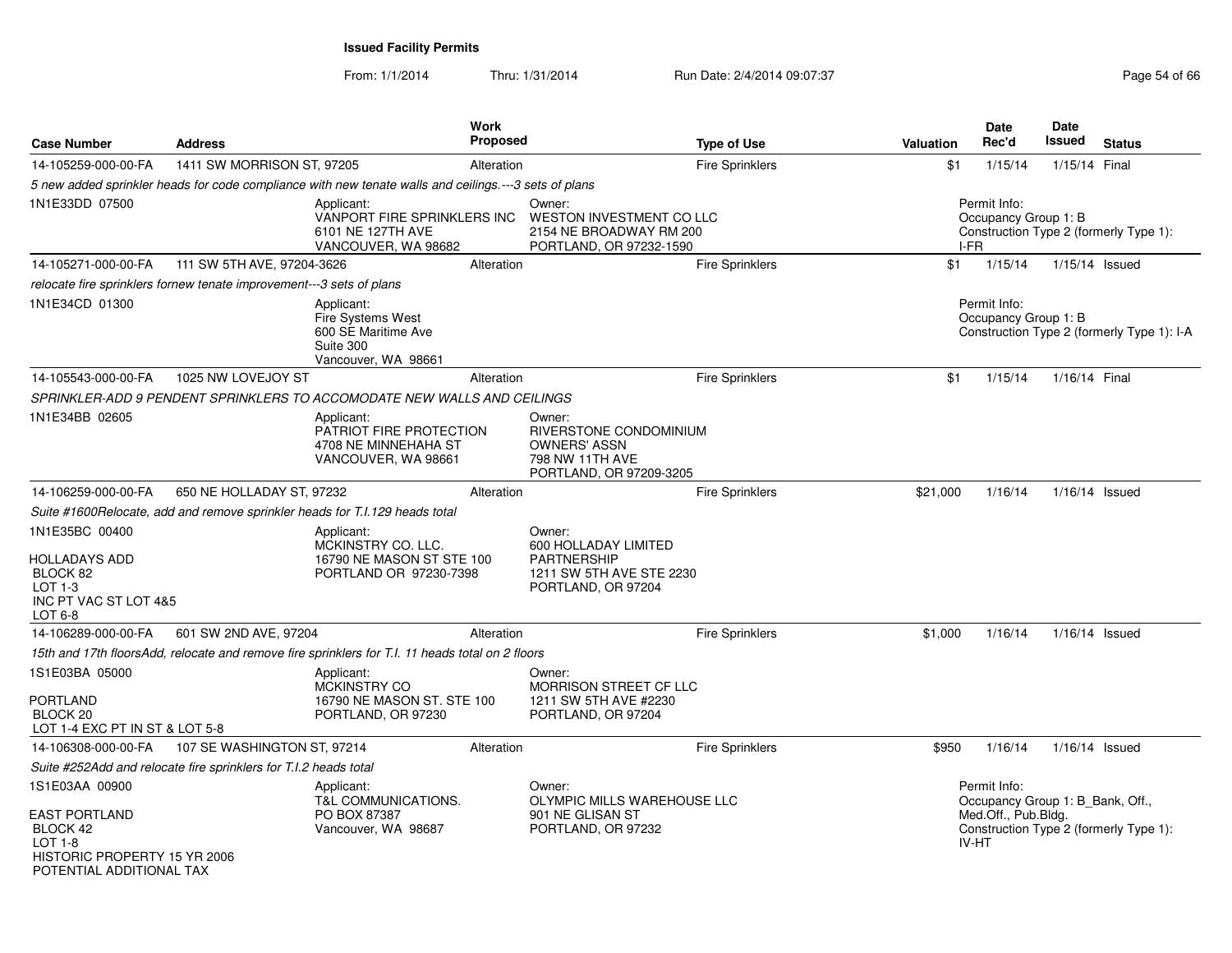From: 1/1/2014Thru: 1/31/2014 Run Date: 2/4/2014 09:07:37 Page 55 of 66

| <b>Case Number</b>                                                                                                                                                  | <b>Address</b>                                             |                                                                                                                      | Work<br><b>Proposed</b> |                                                                                                                                        | <b>Type of Use</b>     |                                                                                                  | Valuation          | Date<br>Rec'd                                                           | <b>Date</b><br>Issued | <b>Status</b>                                |
|---------------------------------------------------------------------------------------------------------------------------------------------------------------------|------------------------------------------------------------|----------------------------------------------------------------------------------------------------------------------|-------------------------|----------------------------------------------------------------------------------------------------------------------------------------|------------------------|--------------------------------------------------------------------------------------------------|--------------------|-------------------------------------------------------------------------|-----------------------|----------------------------------------------|
| 14-106839-000-00-FA                                                                                                                                                 | 2732 NE FREMONT ST, 97212                                  |                                                                                                                      | Alteration              |                                                                                                                                        | Fire Sprinklers        |                                                                                                  | \$2,187            | 1/17/14                                                                 | 1/17/14 Final         |                                              |
|                                                                                                                                                                     | Re-install 1 1/2" fire hose cabinet in auditorium at stage |                                                                                                                      |                         |                                                                                                                                        |                        |                                                                                                  |                    |                                                                         |                       |                                              |
| 1N1E25BB 01500<br>SECTION 25 1N 1E<br>TL 1500 3.67 ACRES                                                                                                            |                                                            | Applicant:<br><b>WESTERN STATES FIRE</b><br><b>PROTECTION</b><br>13896 FIR ST #B                                     |                         | Owner:<br>SCHOOL DISTRICT NO 1<br>P O BOX 3107<br>PORTLAND, OR 97208-3107                                                              |                        |                                                                                                  |                    |                                                                         |                       |                                              |
|                                                                                                                                                                     |                                                            | OREGON CITY, OR 97045                                                                                                |                         |                                                                                                                                        |                        |                                                                                                  |                    |                                                                         |                       |                                              |
| 14-107635-000-00-FA                                                                                                                                                 | 2455 NW NICOLAI ST, 97210                                  |                                                                                                                      | Alteration              |                                                                                                                                        | <b>Fire Sprinklers</b> |                                                                                                  | \$1                | 1/21/14                                                                 | 1/21/14 Final         |                                              |
|                                                                                                                                                                     |                                                            | install 2 sidewell sprinklers under new garage door opening to maintain coverage when door is open---3 sets of plans |                         |                                                                                                                                        |                        |                                                                                                  |                    |                                                                         |                       |                                              |
| 1N1E28BC 02200<br>SECTION 28 1N 1E                                                                                                                                  |                                                            | Applicant:<br><b>DELTA FIRE INC</b><br>14795 SW 72nd Ave.                                                            |                         | Owner:<br><b>ROSAN INC</b><br>PO BOX 6712                                                                                              |                        |                                                                                                  |                    |                                                                         |                       |                                              |
| TL 2200 7.84 ACRES                                                                                                                                                  |                                                            | Portland, Oregon 97224                                                                                               |                         | PORTLAND, OR 97228-6712                                                                                                                |                        |                                                                                                  |                    |                                                                         |                       |                                              |
| 14-107720-000-00-FA                                                                                                                                                 | 123 NE 3RD AVE, 97232                                      |                                                                                                                      | Alteration              |                                                                                                                                        | <b>Fire Sprinklers</b> |                                                                                                  | \$1                | 1/21/14                                                                 | $1/21/14$ Issued      |                                              |
| fire sprinkler tenate imprvement---3 sets of plans                                                                                                                  |                                                            |                                                                                                                      |                         |                                                                                                                                        |                        |                                                                                                  |                    |                                                                         |                       |                                              |
| 1N1E34DA 02800<br><b>EAST PORTLAND</b><br>BLOCK 68<br>INC PT VAC ST LOT 1&8<br>LOT 2&3&6&7<br>INC PT VAC ST LOT 4&5; HISTORIC<br>PROPERTY; POTENTIAL ADDITIONAL TAX |                                                            | Applicant:<br>T&L COMMUNICATIONS.<br>PO BOX 87387<br>Vancouver, WA 98687                                             |                         | Owner:<br><b>BRIDGEHEAD DEVELOPMENT LLC</b><br>1001 SE WATER AVE #120<br>PORTLAND, OR 97214-2147                                       |                        |                                                                                                  |                    | Permit Info:<br>Occupancy Group 1: B_Bank, Off.,<br>Med.Off., Pub.Bldg. |                       | Construction Type 2 (formerly Type 1): III-A |
| 14-107738-000-00-FA                                                                                                                                                 | 5700 NE HASSALO ST, 97213                                  |                                                                                                                      | Alteration              |                                                                                                                                        | <b>Fire Sprinklers</b> |                                                                                                  | \$1                | 1/21/14                                                                 | 1/21/14 Final         |                                              |
| add 1 head in new vestibule---3 sets nof plans                                                                                                                      |                                                            |                                                                                                                      |                         |                                                                                                                                        |                        |                                                                                                  |                    |                                                                         |                       |                                              |
| 1N2E31 00100                                                                                                                                                        |                                                            | Applicant:<br>WYATT FIRE PROTECTION INC<br>9095 SW BURNHAM ST<br>TIGARD, OR 972236104                                |                         | Owner:<br>PACIFIC REALTY ASSOCIATES<br>15115 SW SEQUOIA PKWY<br>#200-WMI<br>PORTLAND, OR 97224                                         |                        |                                                                                                  |                    |                                                                         |                       |                                              |
| 14-108484-000-00-FA                                                                                                                                                 | 10123 SE MARKET ST, 97216                                  |                                                                                                                      | Alteration              |                                                                                                                                        |                        | <b>Fixed Extinguishing Systems</b>                                                               | \$1                | 1/22/14                                                                 | 1/24/14 Issued        |                                              |
|                                                                                                                                                                     |                                                            |                                                                                                                      |                         | FIXED SYSTEM - STAND ALONE PERMIT FOR UPRADING APPLIANCE LINE NOZZLE COVERAGE ON EXISTING SYSTEM                                       |                        |                                                                                                  |                    |                                                                         |                       |                                              |
| 1S2E04A 02300<br>EVERGLADE<br>LOT 6&7 TL 2300<br>SPLIT MAP R159228 (R261601510)                                                                                     |                                                            | Applicant:<br>ASHFORD FIRE PROTECTION<br>17750 S EADEN RD<br>OREGON CITY, OR 97045                                   |                         | Owner:<br>PORTLAND ADVENTIST MEDICAL<br>10123 SE MARKET ST<br>PORTLAND, OR 97216-2532<br>Owner:<br><b>CENTER</b><br>10123 SE MARKET ST |                        |                                                                                                  |                    | Permit Info:<br>Occupancy Group 1: I-2                                  |                       | Construction Type 2 (formerly Type 1): I-A   |
|                                                                                                                                                                     |                                                            |                                                                                                                      |                         | PORTLAND, OR 97216-2532                                                                                                                |                        |                                                                                                  |                    |                                                                         |                       |                                              |
| 13-242626-000-00-FA                                                                                                                                                 |                                                            | 3181 SW SAM JACKSON PARK RD - Bldg OHS, 9 Alteration                                                                 |                         |                                                                                                                                        | Mechanical             |                                                                                                  | \$100,000 12/30/13 |                                                                         | 1/21/14 Issued        |                                              |
|                                                                                                                                                                     |                                                            |                                                                                                                      |                         | F10/ MECHANICAL RECONFIGURATION, CONVERT PATIENT ROOMS 7A50,7A54 TO NEGATIVE AIR, ROOMS 7A40, 7A46 TO POSITIVE AIR                     |                        |                                                                                                  |                    |                                                                         |                       |                                              |
| 1S1E09 00200                                                                                                                                                        |                                                            | Applicant:<br><b>GERHARD BAMLER</b><br><b>GBJ ARCHITECTURE</b><br>815 SW 2ND AVE. SUITE 600<br>PORTLAND, OR 97204    |                         | Owner:<br>OREGON STATE OF<br>3181 SW SAM JACKSON PARK RD OF OREGON<br>PORTLAND, OR 97239                                               |                        | CCB - Contractor:<br>HOFFMAN CONSTRUCTION CO<br>805 SW BROADWAY SUITE 2100<br>PORTLAND, OR 97205 |                    | Permit Info:<br>Occupancy Group 1: I-2                                  |                       | Construction Type 2 (formerly Type 1): I-A   |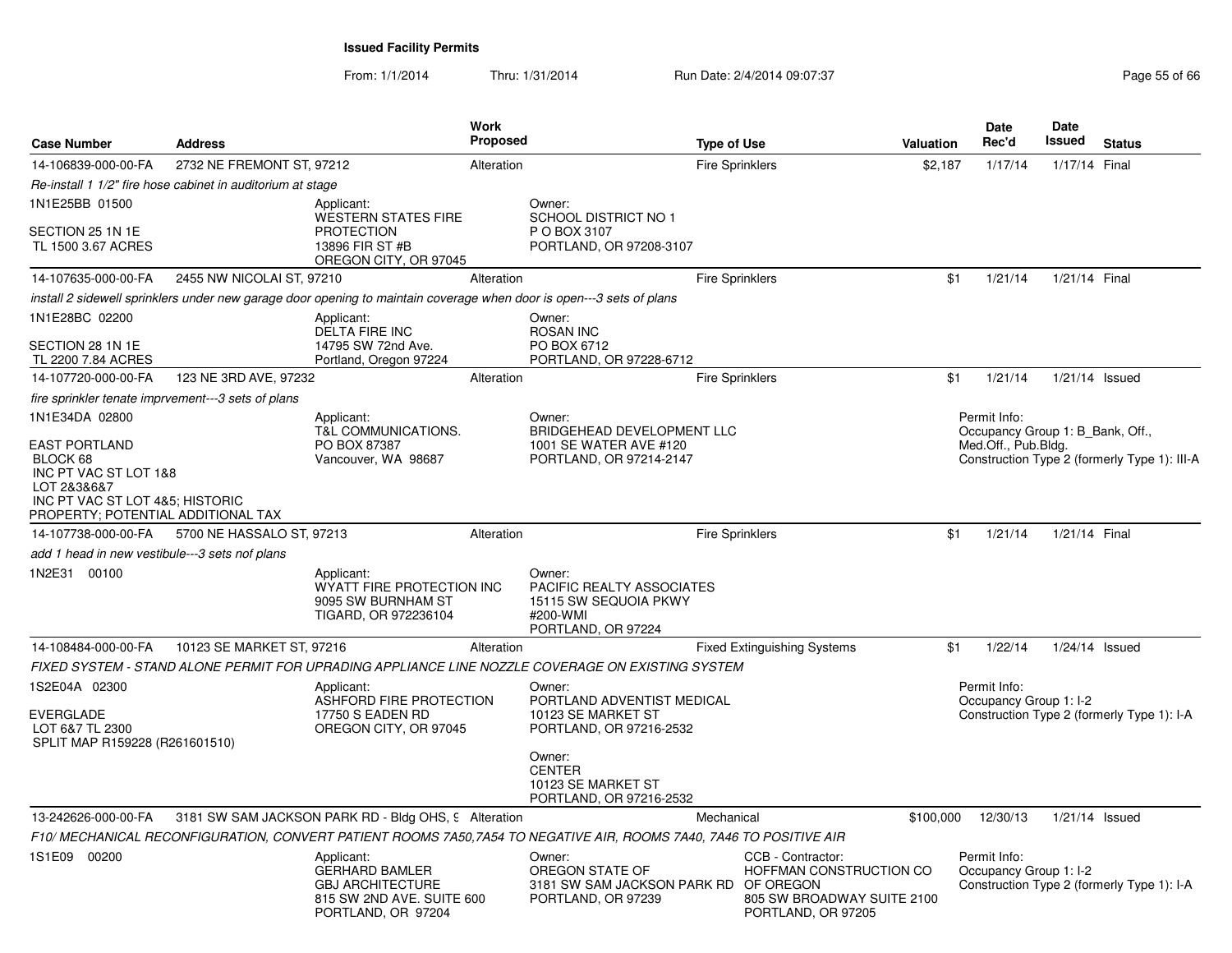From: 1/1/2014

Thru: 1/31/2014 Run Date: 2/4/2014 09:07:37 Page 56 of 66

| <b>Case Number</b>                                           | <b>Address</b>              | Work<br><b>Proposed</b>                                                                                                                                            |                                                                                | <b>Type of Use</b>                                                                                                                                                                        | <b>Valuation</b> | Date<br>Rec'd                        | Date<br>Issued   | <b>Status</b>                              |
|--------------------------------------------------------------|-----------------------------|--------------------------------------------------------------------------------------------------------------------------------------------------------------------|--------------------------------------------------------------------------------|-------------------------------------------------------------------------------------------------------------------------------------------------------------------------------------------|------------------|--------------------------------------|------------------|--------------------------------------------|
| 13-240686-000-00-FA                                          | 2800 N VANCOUVER AVE, 97227 | Alteration                                                                                                                                                         |                                                                                | Mechanical                                                                                                                                                                                | \$54,453         | 12/20/13                             |                  | 1/17/14 Under Inspection                   |
|                                                              |                             | F11/ MIDWIFERY SUITE 255, INTERNAL MEDICINE SUITE 229 & SHARED CONFERENCE ROOM SUITE 231 COMBINED MEDICAL OFFICE 4,023 SQ FT REMODEL - RELOCATION OF SUPPLY/RETURN |                                                                                |                                                                                                                                                                                           |                  |                                      |                  |                                            |
| 1N1E27AC 01300                                               |                             | Applicant:                                                                                                                                                         |                                                                                | CCB - Contractor:                                                                                                                                                                         |                  |                                      |                  |                                            |
| RAILROAD SHOPS ADD<br>BLOCK <sub>2</sub><br>LOT 1-16 TL 1300 |                             | <b>MEG UEHARA</b><br><b>ZGF ARCHITECTS</b><br>1223 SW WASHINGTON STE 200<br>PORTLAND, OR 97205                                                                     |                                                                                | ARCTIC SHEET METAL INC<br>2310 NE COLUMBIA BLVD<br>PORTLAND, OR 97211-1965                                                                                                                |                  |                                      |                  |                                            |
| 14-104175-000-00-FA                                          |                             | 3181 SW SAM JACKSON PARK RD - Bldg BSC, 9 Alteration                                                                                                               |                                                                                | Mechanical                                                                                                                                                                                | \$13,780         | 1/13/14                              | 1/23/14 Issued   |                                            |
| F1/NEW DUCTWORK, GRILLES AND THERMOSTATS                     |                             |                                                                                                                                                                    |                                                                                |                                                                                                                                                                                           |                  |                                      |                  |                                            |
| 1S1E09 00200                                                 |                             | Applicant:<br><b>CLAIRE ROTHSTEIN</b><br>ORANGEWALL STUDIOS<br>240 N BROADWAY ST. SUITE 202<br>PORTLAND, OR 97227                                                  | Owner:<br>OREGON STATE OF<br>3181 SW SAM JACKSON PARK RD<br>PORTLAND, OR 97239 | CCB - Contractor:<br>ARCTIC SHEET METAL INC<br>2310 NE COLUMBIA BLVD<br>PORTLAND, OR 97211-1965<br>CCB - Contractor:<br>IN LINE COMMERCIAL CONST<br>PO BOX 5837<br><b>ALOHA, OR 97006</b> |                  | Permit Info:<br>Occupancy Group 1: B |                  | Construction Type 2 (formerly Type 1): I-B |
| 14-105409-000-00-FA                                          | 3800 SE 22ND AVE, 97202     | Alteration                                                                                                                                                         |                                                                                | Mechanical                                                                                                                                                                                | \$10,500         | 1/15/14                              |                  | 1/16/14 Under Inspection                   |
|                                                              |                             | B1/ REMOVE AND INSTALL WALK-IN COOLER BOX AND REFRIGERATION EQUIPMENT IN SAME LOCATION ****NO PLANS****                                                            |                                                                                |                                                                                                                                                                                           |                  |                                      |                  |                                            |
| 1S1E11DA 04300                                               |                             | Applicant:<br>Mark Secomb                                                                                                                                          | Owner:<br>FRED MEYER STORES INC                                                | CCB - Contractor:<br><b>JAMES W SECOMB</b>                                                                                                                                                |                  |                                      |                  |                                            |
| SECTION 11 1S 1E<br>TL 4300 5.37 ACRES                       |                             | ALPINE BUILDING SERVICES INC<br>10905 NE KNOTT ST<br>PORTLAND, OR 97220                                                                                            | 1014 VINE ST 7TH FLOOR<br>CINCINNATI, OH 45202-1141                            | ALPINE BUILDING SERVICES INC<br>1025 NE 91ST AVE<br>PORTLAND, OR 97220                                                                                                                    |                  |                                      |                  |                                            |
| 14-101253-000-00-FA                                          | 10150 NE 33RD DR. 97218     | Alteration                                                                                                                                                         |                                                                                | Mechanical                                                                                                                                                                                | \$58,000         | 1/6/14                               | 1/29/14 Issued   |                                            |
| B2/ MECHANICAL CONNECTIONS FOR CAUSTIC TANK INSTALL          |                             |                                                                                                                                                                    |                                                                                |                                                                                                                                                                                           |                  |                                      |                  |                                            |
| 1N1E01 00100                                                 |                             | Applicant:<br>MIKE COYLE                                                                                                                                           | Owner:<br>PORT OF PORTLAND                                                     | CCB - Contractor:<br>STETTLER SUPPLY CO INC                                                                                                                                               |                  |                                      |                  |                                            |
| SECTION 01 1N 1E<br>TL 100 192.67 ACRES                      |                             | <b>FASTER PERMITS</b><br>14334 NW EAGLERIDGE LANE<br>PORTLAND, OR 97229                                                                                            | PO BOX 3529<br>PORTLAND, OR 97208-3529                                         | 1810 LANA AVE NE<br>SALEM, OR 97303-3198                                                                                                                                                  |                  |                                      |                  |                                            |
| 13-225911-000-00-FA                                          | 110 SW YAMHILL ST, 97204    | Alteration                                                                                                                                                         |                                                                                | Mechanical                                                                                                                                                                                | \$               | 11/7/13                              | 1/16/14 Issued   |                                            |
| F7/HVAC MODIFICATIONS FOR INTERIOR IMPROVEMENTS              |                             |                                                                                                                                                                    |                                                                                |                                                                                                                                                                                           |                  |                                      |                  |                                            |
| 1S1E03BA 02400                                               |                             | Applicant:<br>Lisa Ward                                                                                                                                            | Owner:<br><b>B13 INVESTORS LLC</b>                                             | CCB - Contractor:<br>R & H CONSTRUCTION                                                                                                                                                   |                  |                                      |                  |                                            |
| <b>PORTLAND</b><br>BLOCK 13<br>LOT 1&2                       |                             | <b>Hennebery Eddy Architects</b><br>921 SW WASHINGTON ST SUITE<br>250<br>PORTLAND, OR 97205                                                                        | 111 SW COLUMBIA ST #1380<br>PORTLAND, OR 97201                                 | 1530 SW TAYLOR STREET<br>PORTLAND, OR 97205                                                                                                                                               |                  |                                      |                  |                                            |
| 13-241394-000-00-FA                                          | 26 SW SALMON ST, 97204      | Alteration                                                                                                                                                         |                                                                                | Mechanical                                                                                                                                                                                | \$25,798         | 12/24/13                             | $1/15/14$ Issued |                                            |
| B1/6TH FLOOR ADD A/C UNIT FOR SPRINT EQUIPMENT               |                             |                                                                                                                                                                    |                                                                                |                                                                                                                                                                                           |                  |                                      |                  |                                            |
| 1S1E03BD 00200                                               |                             | Applicant:<br><b>PAUL LUKES</b>                                                                                                                                    | Owner:<br>IEH PORTLAND LLC                                                     | CCB - Contractor:<br><b>PAUL LUKES</b>                                                                                                                                                    |                  |                                      |                  |                                            |
| <b>PORTLAND</b><br>BLOCK 6<br>LOT 1-8                        |                             | STREIMER SHEET METAL WORKS 121 SW SALMON ST<br>INC<br>740 N KNOTT ST<br>PORTLAND, OR 972272099                                                                     | PORTLAND, OR 97204-2901                                                        | STREIMER SHEET METAL WORKS<br>INC<br>740 N KNOTT ST<br>PORTLAND, OR 972272099                                                                                                             |                  |                                      |                  |                                            |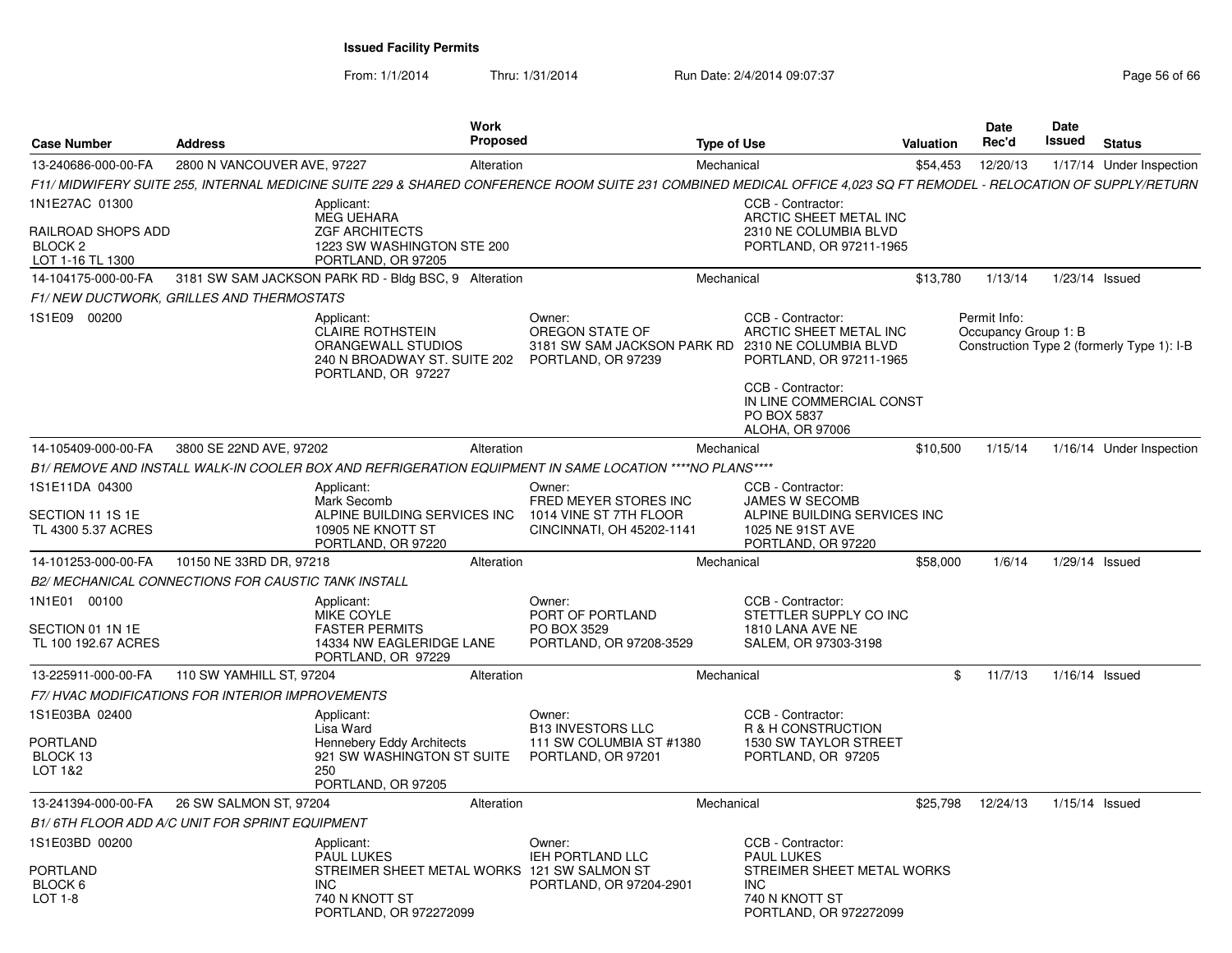From: 1/1/2014Thru: 1/31/2014 Run Date: 2/4/2014 09:07:37 Page 57 of 66

| <b>Case Number</b>                                                         | <b>Address</b>                              |                                                                                    | <b>Work</b><br><b>Proposed</b> |                                                                                                            | <b>Type of Use</b> |                                                                   | <b>Valuation</b> |      | Date<br>Rec'd                        | <b>Date</b><br><b>Issued</b> | <b>Status</b>                               |
|----------------------------------------------------------------------------|---------------------------------------------|------------------------------------------------------------------------------------|--------------------------------|------------------------------------------------------------------------------------------------------------|--------------------|-------------------------------------------------------------------|------------------|------|--------------------------------------|------------------------------|---------------------------------------------|
| 14-103217-000-00-FA                                                        | 1001 SW 5TH AVE, 97204                      |                                                                                    | Alteration                     |                                                                                                            | Mechanical         |                                                                   | \$13,359         |      | 1/9/14                               |                              | 1/15/14 Under Inspection                    |
|                                                                            |                                             |                                                                                    |                                | B1/ STE 300 ENTERPRISE COMMUNITY - ADD/RELOCATE 19 DIFFUSERS, ADD EXHAUST FAN AND TWO COOLING ONLY VAV'S   |                    |                                                                   |                  |      |                                      |                              |                                             |
| 1S1E03BB 00800                                                             |                                             | Applicant:<br><b>SAMANTHA MACK</b>                                                 |                                | Owner:<br>OR-CONGRESS CENTER LP                                                                            |                    | CCB - Contractor:<br>MCKINSTRY CO LLC                             |                  |      | Permit Info:<br>Occupancy Group 1: B |                              |                                             |
| PORTLAND<br>BLOCK 169<br><b>LOT 1-8</b><br>SEE R246278 (R667717341)        |                                             | <b>MCKINSTRY</b><br>16790 NE MASON ST. SUITE100<br>PORTLAND, OR 97230              |                                | 235 MONTGOMERY ST 16TH<br><b>FLOOR</b><br>SAN FRANCISCO, CA 94104-3104                                     |                    | 16970 NE MASON ST, SUITE 100<br>PORTLAND OR 97230-7398            |                  |      |                                      |                              | Construction Type 2 (formerly Type 1): I-A  |
| 14-101317-000-00-FA                                                        | 4380 SW MACADAM AVE, 97201                  |                                                                                    | Alteration                     |                                                                                                            | Mechanical         |                                                                   | \$3.400          |      | 1/6/14                               |                              | 1/15/14 Under Inspection                    |
|                                                                            |                                             | B2/ SUITE 320; RELOCATE DIFFUSERS, STATS, REROUTE EXISTING DUCTWORK                |                                |                                                                                                            |                    |                                                                   |                  |      |                                      |                              |                                             |
| 1S1E10DC 00800                                                             |                                             | Applicant:<br>SAMANTHA MACK                                                        |                                | Owner:<br><b>RIVER FORUM LLC</b>                                                                           |                    | CCB - Contractor:<br>MCKINSTRY CO LLC                             |                  |      | Permit Info:<br>Occupancy Group 1: B |                              |                                             |
| SECTION 10 1S 1E<br>TL 800 3.18 ACRES<br>DEFERRAL-POTENTIAL ADDITIONAL TAX |                                             | 16790 NE MASON ST SUITE 100<br>PORTLAND, OR 97230                                  |                                | 235 MONTGOMERY ST FL 16<br>SAN FRANCISCO, CA 94104                                                         |                    | 16970 NE MASON ST, SUITE 100<br>PORTLAND OR 97230-7398            |                  |      |                                      |                              | Construction Type 2 (formerly Type 1): II-A |
| 14-109864-000-00-FA                                                        | 5100 SW MACADAM AVE, 97201                  |                                                                                    | Alteration                     |                                                                                                            | Mechanical         |                                                                   | \$1,585          |      | 1/24/14                              | 1/29/14 Final                |                                             |
|                                                                            |                                             | B1/2ND FLOOR, SW CORNER, SUITE 250-270 - REPLACE 1 VAV BOX AND RELOCATE 1 DIFFUSER |                                |                                                                                                            |                    |                                                                   |                  |      |                                      |                              |                                             |
| 1S1E15BD 00200                                                             |                                             | Applicant:                                                                         |                                | Owner:                                                                                                     |                    | CCB - Contractor:                                                 |                  |      | Permit Info:                         |                              |                                             |
| SECTION 15 1S 1E<br>TRACT TL 200<br><b>ACRES 1.80</b>                      |                                             | <b>Rich Dall</b><br>OREGON AIRE INC<br>7715 NE 33rd Drive<br>Portland, OR 97211    |                                | SRI EIGHT RIVERSIDE LLC<br>235 MONTGOMERY ST 14TH FLR<br>SAN FRANCISCO, CA 94104                           |                    | OREGON AIRE INC<br>7715 NE 33RD DR.<br>PORTLAND, OR. 97211        |                  |      | Occupancy Group 1: B                 |                              | Construction Type 2 (formerly Type 1): II-A |
| 14-109870-000-00-FA                                                        | 1500 NE IRVING ST, 97232                    |                                                                                    | Alteration                     |                                                                                                            | Mechanical         |                                                                   | \$5,242          |      | 1/24/14                              | $1/29/14$ Issued             |                                             |
|                                                                            |                                             | B1/ SUITE Z, BASEMENT - DUCT MODIFICATIONS AND INSTALL NEW EXHAUST FAN             |                                |                                                                                                            |                    |                                                                   |                  |      |                                      |                              |                                             |
| 1N1E35AC 01200                                                             |                                             | Applicant:<br>ANTONIJA KRIZANAC                                                    |                                | Owner:<br>WREH LLOYD PLAZA LLC                                                                             |                    | CCB - Contractor:<br>MCKINSTRY CO LLC                             |                  |      | Permit Info:<br>Occupancy Group 1: B |                              |                                             |
| HOLLADAYS ADD<br>BLOCK 167&168 TL 1200                                     |                                             | <b>MCKINSTRY</b><br>16790 NE MASON ST. SUITE 100<br>PORTLAND, OR 97230             |                                | 600 UNIVERSITY ST #2820<br>SEATTLE, WA 98101                                                               |                    | 16970 NE MASON ST, SUITE 100<br>PORTLAND OR 97230-7398            |                  | I-FR |                                      |                              | Construction Type 2 (formerly Type 1):      |
| 14-105312-000-00-FA                                                        | 601 SW 2ND AVE, 97204                       |                                                                                    | Alteration                     |                                                                                                            | Mechanical         |                                                                   | \$19,850         |      | 1/15/14                              | 1/29/14 Issued               |                                             |
|                                                                            |                                             | B2/23RD FLOOR, RELOCATE STAT, NEW FAN POWERED VAV IN CONFERENCE ROOM               |                                |                                                                                                            |                    |                                                                   |                  |      |                                      |                              |                                             |
| 1S1E03BA 05000                                                             |                                             | Applicant:<br>ANTONIJA KRIZANAC                                                    |                                | Owner:<br>MORRISON STREET CF LLC                                                                           |                    | CCB - Contractor:<br>MCKINSTRY CO LLC                             |                  |      |                                      |                              |                                             |
| PORTLAND<br>BLOCK <sub>20</sub><br>LOT 1-4 EXC PT IN ST & LOT 5-8          |                                             | <b>MCKINSTRY</b><br>16790 NE MASON ST. SUITE 100<br>PORTLAND, OR 97230             |                                | 1211 SW 5TH AVE #2230<br>PORTLAND, OR 97204                                                                |                    | 16970 NE MASON ST, SUITE 100<br>PORTLAND OR 97230-7398            |                  |      |                                      |                              |                                             |
|                                                                            | 13-128041-DFS-01-FA 1015 NW 22ND AVE, 97210 |                                                                                    | Alteration                     |                                                                                                            | Mechanical         |                                                                   |                  | \$   | 6/14/13                              | 1/14/14 Final                |                                             |
|                                                                            |                                             |                                                                                    |                                | F10/WEST WING COOLING TOWERS, CT-1&CT-2 REPLACEMENT WITH ASSOCIATED EQUIPMENT - DFS-01 FOR SEISMIC BRACING |                    |                                                                   |                  |      |                                      |                              |                                             |
| 1N1E33BA 07800                                                             |                                             | Applicant:<br>Al Schweitzer                                                        |                                | Owner:<br><b>GOOD SAMARITAN HOSPITAL</b>                                                                   |                    | CCB - Contractor:<br>TOTAL MECHANICAL INC                         |                  |      |                                      |                              |                                             |
| COUCHS ADD<br>TL 7800 BLOCK 304                                            |                                             | <b>Total Mechanical</b><br>1498 SE TechCenter PI #180<br>Vancouver, WA 98683       |                                | 1919 NW LOVEJOY ST<br>PORTLAND, OR 97209                                                                   |                    | 1498 SE TECH CENTER PLACE<br><b>STE 180</b><br>VANCOUVER WA 98683 |                  |      |                                      |                              |                                             |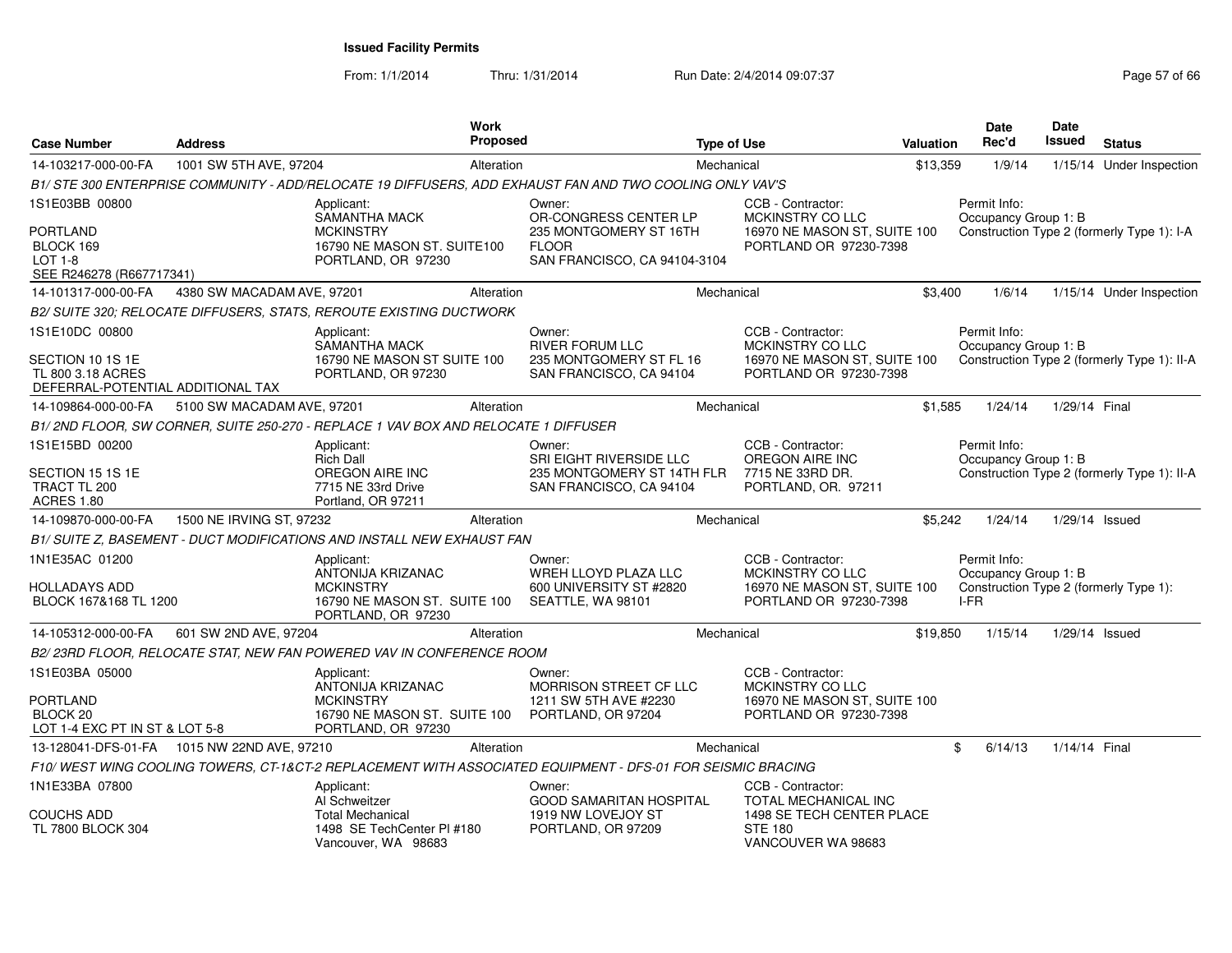From: 1/1/2014Thru: 1/31/2014 Run Date: 2/4/2014 09:07:37 Page 58 of 66

| <b>Case Number</b>                                                                                  | <b>Address</b>                    | Work<br><b>Proposed</b>                                                                                                                                                            |                                                                                                                                                               | <b>Type of Use</b>                                                                                         | <b>Valuation</b> | Date<br>Rec'd                                    | Date<br><b>Issued</b> | <b>Status</b>                                |
|-----------------------------------------------------------------------------------------------------|-----------------------------------|------------------------------------------------------------------------------------------------------------------------------------------------------------------------------------|---------------------------------------------------------------------------------------------------------------------------------------------------------------|------------------------------------------------------------------------------------------------------------|------------------|--------------------------------------------------|-----------------------|----------------------------------------------|
| 14-102063-000-00-FA                                                                                 | 614 SW 11TH AVE, 97205            | Alteration                                                                                                                                                                         |                                                                                                                                                               | Mechanical                                                                                                 | \$17,200         | 1/7/14                                           |                       | $1/14/14$ Issued                             |
|                                                                                                     |                                   | B2/ TYPE 1 HOOD, EXHAUST AND MAKEUP AIR ARE INSTALLED INSIDE BUILDING                                                                                                              |                                                                                                                                                               |                                                                                                            |                  |                                                  |                       |                                              |
| 1N1E33DD 04300<br>PORTLAND<br>BLOCK 252<br>HISTORIC PROPERTY 15 YR 2004<br>POTENTIAL ADDITIONAL TAX |                                   | Applicant:<br>ROLLAND WALTERS<br><b>BULLDOG MECHANICAL</b><br>3307 NE 39TH ST<br>VANCOUVER WA 98661                                                                                | Owner:<br>PORTLAND GOVERNOR HOTEL<br>1900 N AKARD ST<br>DALLAS, TX 75201-2300<br>Owner:<br><b>ACQUISITION LLC</b><br>1900 N AKARD ST<br>DALLAS, TX 75201-2300 | CCB - Contractor:<br>ROLLAND WALTERS<br><b>BULLDOG MECHANICAL</b><br>3307 NE 39TH ST<br>VANCOUVER WA 98661 |                  | Permit Info:                                     |                       | Occupancy Group 1: R-1 Hotel or Motel        |
| 14-110247-000-00-FA                                                                                 | 4400 NE HALSEY ST - Bldg D        | Alteration                                                                                                                                                                         |                                                                                                                                                               | Mechanical                                                                                                 | \$14,010         | 1/27/14                                          |                       | 1/29/14 Issued                               |
|                                                                                                     |                                   | F11/ SUITE 129 - 18.365 SQ FT TI: REMOVE OFFICE PARTITION WALLS - 2 VAV'S AND DUCTWORK ALTERATIONS                                                                                 |                                                                                                                                                               |                                                                                                            |                  |                                                  |                       |                                              |
| 1N2E31BB 03401                                                                                      |                                   | Applicant:<br><b>RICK SANDERS</b><br>4400 NE HALSEY BLDG 1 SUITE<br>160<br>PORTLAND, OR 97213                                                                                      | Owner:<br>DAVIS BUSINESS CENTER LLC<br>4400 NE HALSEY ST BLDG 2 #190<br>PORTLAND, OR 97213                                                                    | CCB - Contractor:<br>AMERICAN HEATING INC<br>5035 SE 24TH<br>PORTLAND, OR 97202-4765                       |                  | Permit Info:<br>Occupancy Group 1: B<br>I-FR     |                       | Construction Type 2 (formerly Type 1):       |
| 14-106258-000-00-FA                                                                                 | 5216 NE 158TH AVE - Bldg 6, 97230 | Alteration                                                                                                                                                                         |                                                                                                                                                               | Mechanical                                                                                                 | \$1,500          | 1/16/14                                          | 1/23/14 Final         |                                              |
| <b>B2/ MINOR DUCT MODIFICATION FOR TI</b>                                                           |                                   |                                                                                                                                                                                    |                                                                                                                                                               |                                                                                                            |                  |                                                  |                       |                                              |
| 1N2E24AA 00400                                                                                      |                                   | Applicant:<br>OHAC INC<br><b>PO BOX 241</b><br>DUNDEE OR 97115                                                                                                                     | Owner:<br><b>WALTON CWOR COMMERCE</b><br>PO BOX 460169<br>HOUSTON, TX 77056                                                                                   | CCB - Contractor:<br><b>OHAC INC</b><br>PO BOX 241<br>DUNDEE OR 97115                                      |                  |                                                  |                       |                                              |
| 13-234253-000-00-FA                                                                                 | 555 SW OAK ST                     | Alteration                                                                                                                                                                         |                                                                                                                                                               | Mechanical                                                                                                 | \$582,750        | 12/4/13                                          | 1/2/14 Final          |                                              |
|                                                                                                     |                                   | F14/4TH FLOOR PLAZA COMPLETE REMODEL - NEW DUCTWORK, FAN POWERED BOXES, VAV'S, HEATING WATER PIPING, CRAC UNITS AND CHILLED WATER PIPING                                           |                                                                                                                                                               |                                                                                                            |                  |                                                  |                       |                                              |
| 1N1E34CD 80000<br>ONE ELEVEN TOWER CONDOMINIUM<br><b>GENERAL COMMON ELEMENTS</b>                    |                                   | Applicant:<br><b>MIKE DOUD</b><br>MCKINSTRY CO LLC<br>16790 NE MASON ST, SUITE 100<br>PORTLAND, OR 97230                                                                           | Owner:<br>ASSOCIATION OF UNIT OWNERS<br>OF<br>ONE ELEVEN TOWER<br>CONDOMINIUM 111 SW 5TH<br>PORTLAND, OR 97204                                                | CCB - Contractor:<br>MCKINSTRY CO LLC<br>16970 NE MASON ST. SUITE 100<br>PORTLAND OR 97230-7398            |                  |                                                  |                       |                                              |
| 13-237132-000-00-FA                                                                                 | 3050 SE DIVISION ST, 97202        | Alteration                                                                                                                                                                         |                                                                                                                                                               | Mechanical                                                                                                 | \$1,490          | 12/12/13                                         | 1/27/14 Issued        |                                              |
|                                                                                                     |                                   | F14/ KOI FUSION NEW TENANT RESTAURANT - GAS PIPING FOR ANSUL VALVE, GAS FRYER, HOT PLATE, GRIDDLE, BROILER & MAKE UP AIR***POC at existing landlord supplied gasline, and shutoff' |                                                                                                                                                               |                                                                                                            |                  |                                                  |                       |                                              |
| 1S1E12BA 06000                                                                                      |                                   | Applicant:<br>MODERN PLUMBING CO                                                                                                                                                   | Owner:<br>ADG IIIA LLC                                                                                                                                        | CCB - Contractor:<br>MODERN PLUMBING CO                                                                    |                  | Permit Info:<br>Occupancy Group 1: B_Bank, Off., |                       |                                              |
| <b>EAST PORTLAND HTS</b><br>BLOCK 6<br>LOT 1-4                                                      |                                   | 11120 SW INDUSTRIAL WAY<br>TUALATIN, OR 97062                                                                                                                                      | 2314 NW SAVIER ST<br>PORTLAND, OR 97210-2514                                                                                                                  | 11120 SW INDUSTRIAL WAY<br>TUALATIN, OR 97062                                                              |                  | Med.Off., Pub.Bldg.                              |                       | Construction Type 2 (formerly Type 1): III-B |
| 13-241145-000-00-FA                                                                                 | 111 SW 5TH AVE, 97204-3626        | Alteration                                                                                                                                                                         |                                                                                                                                                               | Mechanical                                                                                                 | \$38,000         | 12/23/13                                         |                       | $1/23/14$ Issued                             |
|                                                                                                     |                                   | F9/ T-28 & 29 NEW RELIC TENANT REMODEL - RELOCATE VAV'S WHERE NEEDED, NEW EF'S FOR CONFERENCE ROOM, RESTROOMS, SPIRAL DUCTWORK REPLACING FLEX DUCT                                 |                                                                                                                                                               |                                                                                                            |                  |                                                  |                       |                                              |
| 1N1E34CD 01300                                                                                      |                                   | Applicant:<br><b>JODY DEPEW</b><br><b>HVAC INC</b><br>5188 SE INTERNATIONAL WAY<br>MILWAUKIE, OR 97222                                                                             |                                                                                                                                                               | CCB - Contractor:<br>JODY DEPEW<br><b>HVAC INC</b><br>5188 SE INTERNATIONAL WAY<br>MILWAUKIE, OR 97222     |                  | Permit Info:<br>Occupancy Group 1: B             |                       | Construction Type 2 (formerly Type 1): I-A   |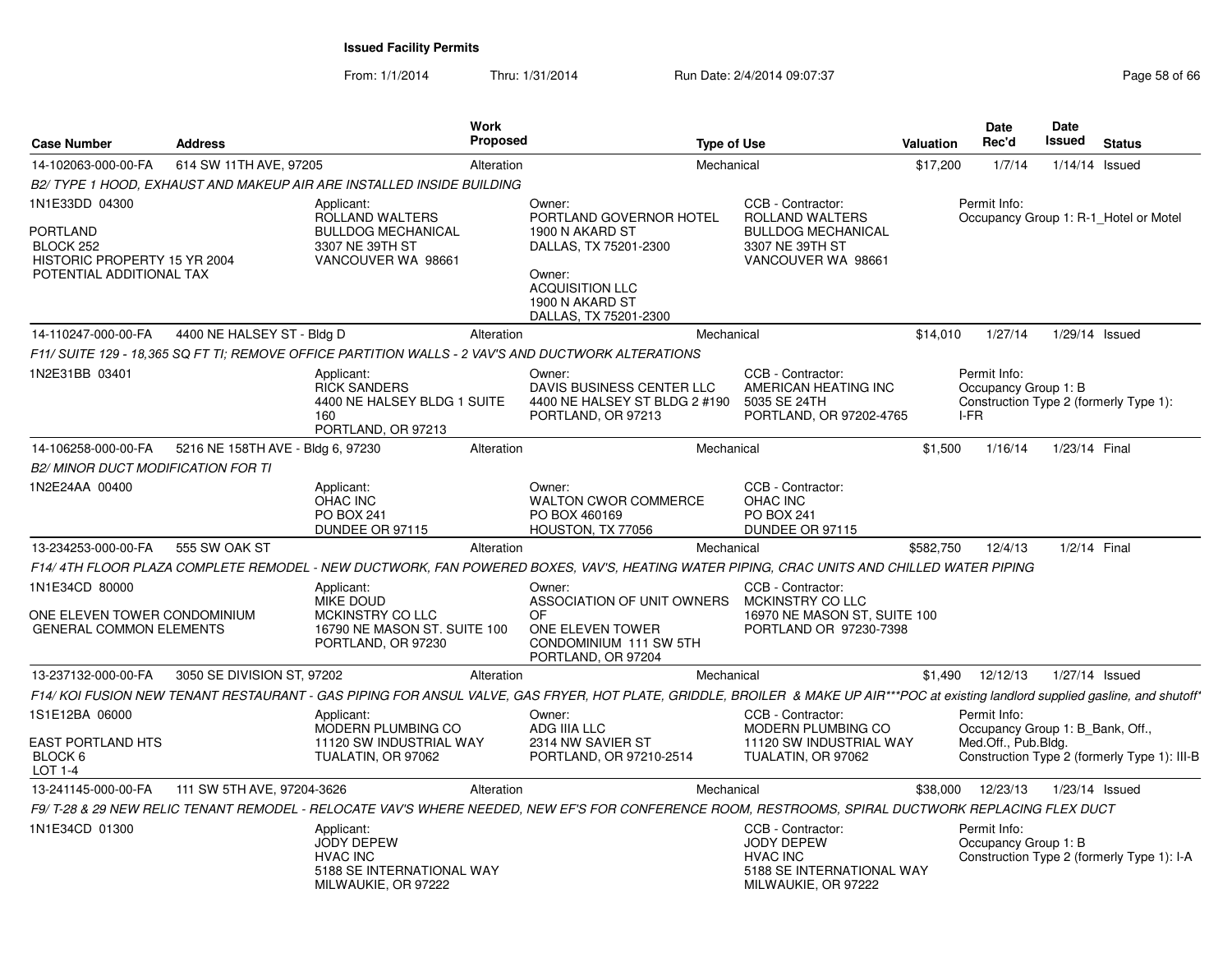From: 1/1/2014

Thru: 1/31/2014 Run Date: 2/4/2014 09:07:37 Page 59 of 66

| <b>Case Number</b>                                                       | <b>Address</b>                                         |                                                                                                                     | Work<br>Proposed |                                                                                                                     | <b>Type of Use</b> |                                                                                                                           | <b>Valuation</b> | Date<br>Rec'd                                           | Date<br>Issued   | <b>Status</b>                               |
|--------------------------------------------------------------------------|--------------------------------------------------------|---------------------------------------------------------------------------------------------------------------------|------------------|---------------------------------------------------------------------------------------------------------------------|--------------------|---------------------------------------------------------------------------------------------------------------------------|------------------|---------------------------------------------------------|------------------|---------------------------------------------|
| 13-241094-000-00-FA                                                      | 650 NE HOLLADAY ST, 97232                              |                                                                                                                     | Alteration       |                                                                                                                     | Mechanical         |                                                                                                                           | \$92,240         | 12/23/13                                                |                  | $1/9/14$ Issued                             |
|                                                                          | <i>F6/ HVAC MODIFICATIONS FOR NEW LAYOUT</i>           |                                                                                                                     |                  |                                                                                                                     |                    |                                                                                                                           |                  |                                                         |                  |                                             |
| 1N1E35BC 00400                                                           |                                                        | Applicant:<br><b>ANTHONY SILVESTRINI</b>                                                                            |                  | Owner:<br>600 HOLLADAY LIMITED                                                                                      |                    | CCB - Contractor:<br><b>LANGLEY INVESTMENT</b>                                                                            |                  |                                                         |                  |                                             |
| HOLLADAYS ADD<br>BLOCK 82<br>LOT 1-3<br>INC PT VAC ST LOT 4&5<br>LOT 6-8 |                                                        | 825 NE MULTNOMAH STE 1275<br>PORTLAND OR 97232                                                                      |                  | <b>PARTNERSHIP</b><br>1211 SW 5TH AVE STE 2230<br>PORTLAND, OR 97204                                                |                    | PROPERTIES INC<br>825 NE MULTNOMAH ST STE 1275<br>PORTLAND, OR 97232                                                      |                  |                                                         |                  |                                             |
| 13-226909-000-00-FA                                                      | 3050 SE DIVISION ST, 97202                             |                                                                                                                     | Alteration       |                                                                                                                     | Mechanical         |                                                                                                                           | \$74,138         | 11/12/13                                                | $1/31/14$ Issued |                                             |
|                                                                          |                                                        |                                                                                                                     |                  | F3/ BOLLYWOOD THEATER - NEW RESTAURANT - 2 TYPE 1 HOODS, 2 TYPE 2 HOODS, NATURAL GAS LINES, WALL IN EXTENDED COOLER |                    |                                                                                                                           |                  |                                                         |                  |                                             |
| 1S1E12BA 06000<br><b>EAST PORTLAND HTS</b><br>BLOCK 6                    |                                                        | Applicant:<br>ROLLAND WALTERS<br><b>BULLDOG MECHANICAL</b><br>3307 NE 39TH ST                                       |                  | Owner:<br>ADG IIIA LLC<br>2314 NW SAVIER ST<br>PORTLAND, OR 97210-2514                                              |                    | CCB - Contractor:<br><b>ROLLAND WALTERS</b><br><b>BULLDOG MECHANICAL</b><br>3307 NE 39TH ST                               |                  | Permit Info:<br>Occupancy Group 1: A-2 Restaurant       |                  |                                             |
| <b>LOT 1-4</b>                                                           |                                                        | VANCOUVER WA 98661                                                                                                  |                  |                                                                                                                     |                    | VANCOUVER WA 98661                                                                                                        |                  |                                                         |                  |                                             |
| 13-162983-000-00-FA                                                      | 11310 NE INVERNESS DR, 97220                           |                                                                                                                     | Alteration       |                                                                                                                     | Mechanical         |                                                                                                                           | \$335,000        | 6/3/13                                                  |                  | $1/8/14$ Issued                             |
|                                                                          |                                                        | F8/ BOILER SYSTEM, PIPING AND WATER STORAGE TANK REPLACEMENT                                                        |                  |                                                                                                                     |                    |                                                                                                                           |                  |                                                         |                  |                                             |
| 1N2E15D 01500                                                            |                                                        | Applicant:<br><b>TODD KNUDSON</b><br><b>LRS ARCHITECTS</b><br>720 NW DAVIS ST STE 300<br>PORTLAND OR 97209          |                  | Owner:<br>PROPERTY MANAGEMENT DIV<br>401 N DIXON ST<br>PORTLAND, OR 97227-1865<br>Owner:<br>MULTNOMAH COUNTY        |                    | CCB - Contractor:<br><b>BRIAN WHEELER</b><br><b>HEINZ MECHANICAL INC</b><br>2615 NW SAINT HELENS RD<br>PORTLAND, OR 97210 |                  | Permit Info:<br>Occupancy Group 1: F2                   |                  | Construction Type 2 (formerly Type 1): II-N |
|                                                                          |                                                        |                                                                                                                     |                  | 401 N DIXON ST<br>PORTLAND, OR 97227-1865                                                                           |                    |                                                                                                                           |                  |                                                         |                  |                                             |
|                                                                          | 13-225964-REV-01-FA  12000 SW 49TH AVE, 97219          |                                                                                                                     | Alteration       |                                                                                                                     | Mechanical         |                                                                                                                           |                  | \$<br>12/24/13                                          | $1/23/14$ Issued |                                             |
|                                                                          |                                                        | F5/ RELOCATE DIFFUSER, DUCTWORK, BALANCE - REV-01 NEW HVAC UNIT W/LINES                                             |                  |                                                                                                                     |                    |                                                                                                                           |                  |                                                         |                  |                                             |
| 1S1E31D 00200                                                            |                                                        | Applicant:<br><b>JUSTIN FOSTER</b><br><b>DECA ARCHITECTURE</b><br>935 SE ALDER ST<br>PORTLAND, OR 97214             |                  | Owner:<br>PORTLAND COMMUNITY<br><b>COLLEGE DIST</b><br>PO BOX 6119<br>ALOHA, OR 97007-0119                          |                    |                                                                                                                           |                  | Permit Info:<br>Occupancy Group 1: B<br>$II-1HR$        |                  | Construction Type 2 (formerly Type 1):      |
| 14-103985-000-00-FA                                                      | 2525 SW 3RD AVE, 97201                                 |                                                                                                                     | Alteration       |                                                                                                                     | Mechanical         |                                                                                                                           | \$5,000          | 1/13/14                                                 | 1/17/14 Issued   |                                             |
|                                                                          | B2/ REPLACE TU, ADD FIRE DAMPERS THROUGH 1 HR CORRIDOR |                                                                                                                     |                  |                                                                                                                     |                    |                                                                                                                           |                  |                                                         |                  |                                             |
| 1S1E10BB 01000                                                           |                                                        | Applicant:                                                                                                          |                  | Owner:                                                                                                              |                    | CCB - Contractor:                                                                                                         |                  | Permit Info:                                            |                  |                                             |
| SOUTH AUDITORIUM ADD<br>BLOCK E EXC S 200'                               |                                                        | <b>JOHN JAMIEL</b><br>Oh PLANNING&DESIGN,<br><b>ARCHITECTURE</b><br>115 NW 1ST AVE, SUITE 300<br>PORTLAND, OR 97209 |                  | OREGON STATE OF<br>3181 SW SAM JACKSON PARK RD PO BOX 5837<br>PORTLAND, OR 97239                                    |                    | IN LINE COMMERCIAL CONST<br>ALOHA, OR 97006                                                                               |                  | Occupancy Group 1: B_Bank, Off.,<br>Med.Off., Pub.Bldg. |                  |                                             |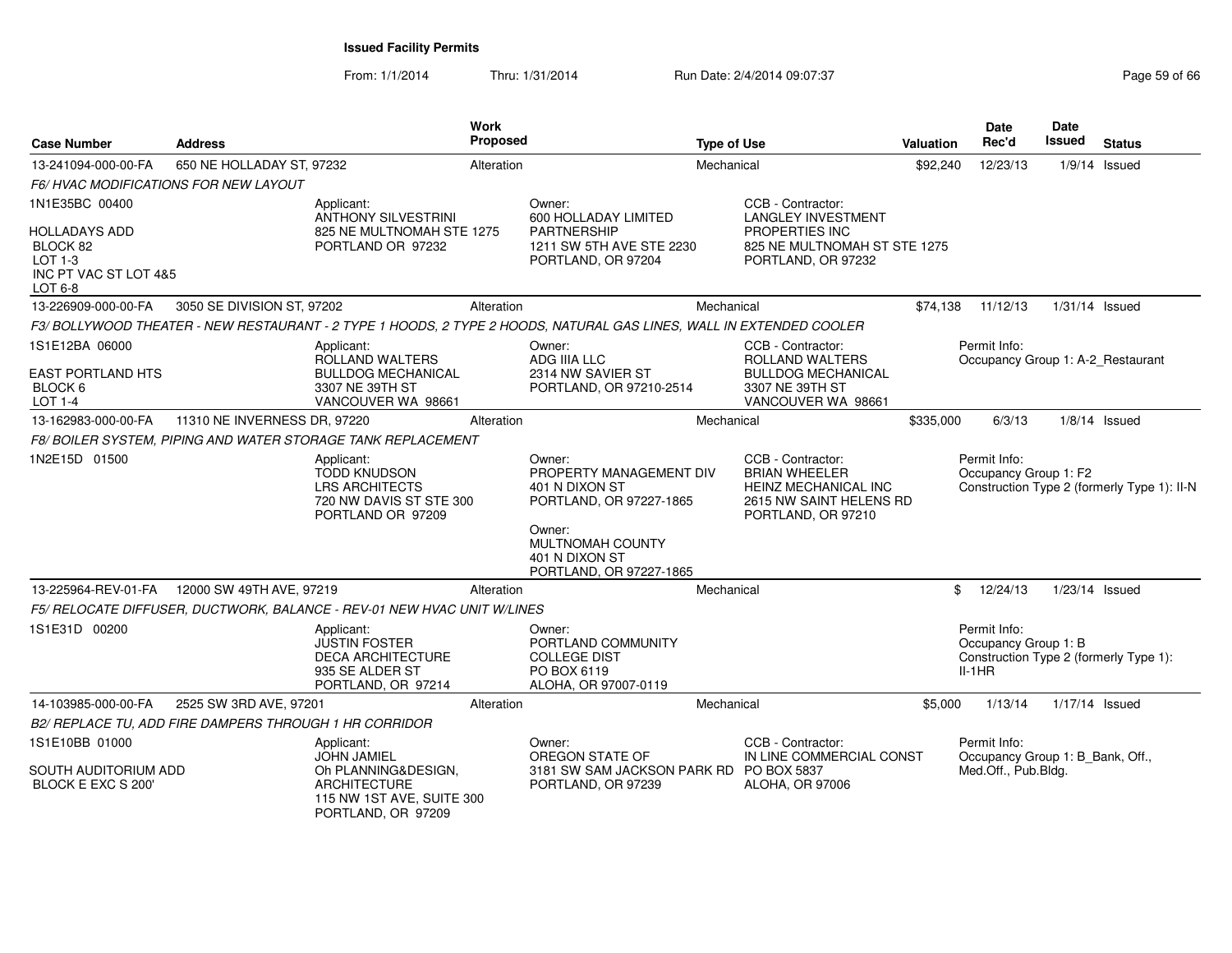From: 1/1/2014

Thru: 1/31/2014 Run Date: 2/4/2014 09:07:37 Page 60 of 66

| <b>Case Number</b>                                                                                           | <b>Address</b>                                              |                                                                                         | <b>Work</b><br><b>Proposed</b> |                                                                                                                                                                                  | <b>Type of Use</b> | Valuation | <b>Date</b><br>Rec'd                                                    | <b>Date</b><br>Issued | <b>Status</b>                          |
|--------------------------------------------------------------------------------------------------------------|-------------------------------------------------------------|-----------------------------------------------------------------------------------------|--------------------------------|----------------------------------------------------------------------------------------------------------------------------------------------------------------------------------|--------------------|-----------|-------------------------------------------------------------------------|-----------------------|----------------------------------------|
| 14-105094-000-00-FA                                                                                          | 26 SW SALMON ST, 97204                                      |                                                                                         | Alteration                     |                                                                                                                                                                                  | Plumbing           |           | \$<br>1/15/14                                                           |                       | 1/15/14 Under Inspection               |
| Plumbing Renovations To 1WTC 13th Floor TI                                                                   |                                                             |                                                                                         |                                |                                                                                                                                                                                  |                    |           |                                                                         |                       |                                        |
| 1S1E03BD 00200                                                                                               |                                                             |                                                                                         |                                | Owner:                                                                                                                                                                           |                    |           | Permit Info:                                                            |                       |                                        |
| <b>PORTLAND</b><br>BLOCK 6                                                                                   |                                                             |                                                                                         |                                | <b>IEH PORTLAND LLC</b><br>121 SW SALMON ST<br>PORTLAND, OR 97204-2901                                                                                                           |                    |           | Occupancy Group 1: B_Bank, Off.,<br>Med.Off., Pub.Bldg.                 |                       |                                        |
| LOT 1-8<br>13-231744-000-00-FA                                                                               | 1201 NE LLOYD BLVD, 97232                                   |                                                                                         | Alteration                     |                                                                                                                                                                                  | Plumbing           |           | \$<br>11/23/13                                                          | 1/15/14 Final         |                                        |
|                                                                                                              | plumbingRenovation at 1201 Lloyd Blvd #750 for Integra TI   |                                                                                         |                                |                                                                                                                                                                                  |                    |           |                                                                         |                       |                                        |
| 1N1E35BD 00400                                                                                               |                                                             | Applicant:                                                                              |                                | Owner:                                                                                                                                                                           |                    |           | Permit Info:                                                            |                       |                                        |
| HOLLADAYS ADD<br><b>BLOCK 142 TL 400</b>                                                                     |                                                             | <b>MCKINSTRY CO</b><br>16790 NE MASON ST. STE 100<br>PORTLAND, OR 97230                 |                                | GPT PORTLAND OR 1201 LLOYD<br><b>LLC</b><br>13625 CALIFORNIA #310<br><b>OMAHA, NE 68154</b>                                                                                      |                    |           | Occupancy Group 1: B<br>I-FR                                            |                       | Construction Type 2 (formerly Type 1): |
| 13-231758-000-00-FA                                                                                          | 777 NE M L KING BLVD, 97232                                 |                                                                                         | Alteration                     |                                                                                                                                                                                  | Plumbing           |           | \$<br>11/23/13                                                          |                       | 1/15/14 Under Inspection               |
|                                                                                                              | Plumbing Renovation at Oregon Convention Center Dragon Cafe |                                                                                         |                                |                                                                                                                                                                                  |                    |           |                                                                         |                       |                                        |
| 1N1E34AD 00100                                                                                               |                                                             | Applicant:                                                                              |                                | Owner:                                                                                                                                                                           |                    |           |                                                                         |                       |                                        |
| WHEELERS ADD<br><b>TL 100 BLOCK 28</b><br>BLKS 10-12&20&22&27-29&40-42                                       |                                                             | MILWAUKIE PLUMBING CO dba<br>MP PLUMBING CO<br><b>PO BOX 393</b><br>CLACKAMAS, OR 97015 |                                | <b>METRO</b><br>600 NE GRAND AVE<br>PORTLAND, OR 97232-2736                                                                                                                      |                    |           |                                                                         |                       |                                        |
| 13-239832-000-00-FA                                                                                          | 3800 SE 22ND AVE, 97202                                     |                                                                                         | Alteration                     |                                                                                                                                                                                  | Plumbing           |           | 12/18/13<br>\$                                                          |                       | 1/16/14 Under Inspection               |
| Plumbing Renovation at Fred Meyer Cafe                                                                       |                                                             |                                                                                         |                                |                                                                                                                                                                                  |                    |           |                                                                         |                       |                                        |
| 1S1E11DA 04300<br>SECTION 11 1S 1E<br>TL 4300 5.37 ACRES                                                     |                                                             | Applicant:<br>RA WARNER PLUMBING CO INC<br>PO BOX 820785<br>VANCOUVER WA 98682          |                                | Owner:<br>FRED MEYER STORES INC<br>1014 VINE ST 7TH FLOOR<br>CINCINNATI, OH 45202-1141                                                                                           |                    |           |                                                                         |                       |                                        |
| 13-211629-000-00-FA                                                                                          | 1001 SW 5TH AVE, 97204                                      |                                                                                         | Alteration                     |                                                                                                                                                                                  | Plumbing           |           | \$<br>10/1/13                                                           | 1/16/14 Final         |                                        |
|                                                                                                              | Plumbing Renovation at Congress Building Suite 1200         |                                                                                         |                                |                                                                                                                                                                                  |                    |           |                                                                         |                       |                                        |
| 1S1E03BB 00800<br><b>PORTLAND</b><br>BLOCK 169<br>LOT 1-8<br>SEE R246278 (R667717341)                        |                                                             | Applicant:<br>POWER PLUMBING<br>PO BOX 19418<br>PORTLAND, OR 97280                      |                                | Owner:<br>OR-CONGRESS CENTER LP<br>235 MONTGOMERY ST 16TH<br><b>FLOOR</b><br>SAN FRANCISCO, CA 94104-3104                                                                        |                    |           | Permit Info:<br>Occupancy Group 1: B_Bank, Off.,<br>Med.Off., Pub.Bldg. |                       |                                        |
| 14-107367-000-00-FA                                                                                          | 5050 NE HOYT ST, 97213                                      |                                                                                         | Alteration                     |                                                                                                                                                                                  | Plumbing           |           | \$<br>1/21/14                                                           |                       | 1/21/14 Under Inspection               |
| Plumbing Renovation at PPMC Suite 221                                                                        |                                                             |                                                                                         |                                |                                                                                                                                                                                  |                    |           |                                                                         |                       |                                        |
| 1N2E31BD 03800<br><b>CENTER ADD</b><br>BLOCK <sub>3</sub><br>LOT 1-7 INC PT VAC ST<br>LOT 20-26 EXC PT IN ST |                                                             | Applicant:<br>AMERICAN HEATING INC<br>5035 SE 24TH<br>Portland Oregon 97202-4765        |                                | Owner:<br>PROVIDENCE HEALTH<br>4400 NE HALSEY ST BLDG 2 #190<br>PORTLAND, OR 97213-1545<br>Owner:<br>SERVICES-OREGON<br>4400 NE HALSEY ST BLDG 2 #190<br>PORTLAND, OR 97213-1545 |                    |           | Permit Info:<br>Occupancy Group 1: B<br>I-FR                            |                       | Construction Type 2 (formerly Type 1): |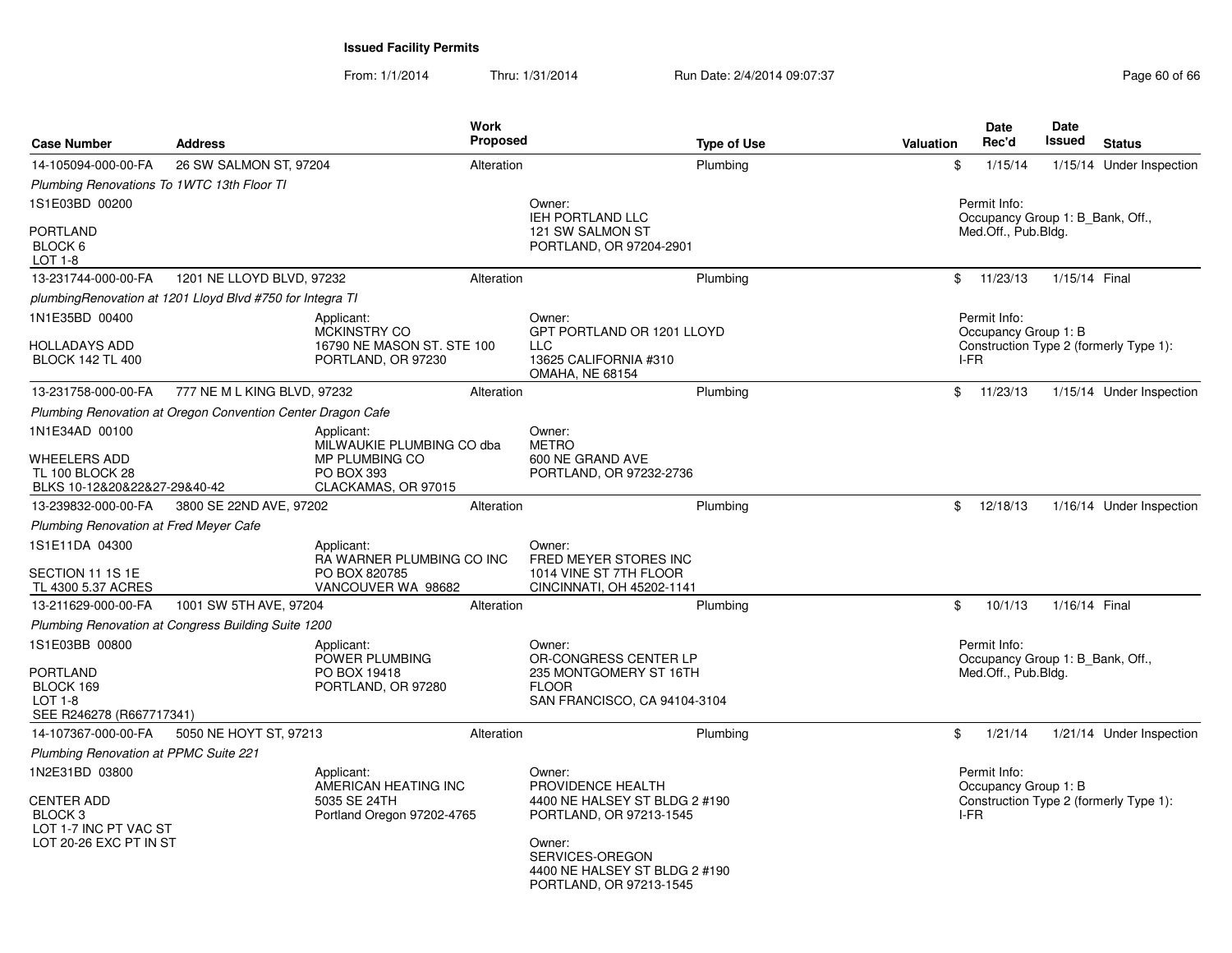From: 1/1/2014Thru: 1/31/2014 Run Date: 2/4/2014 09:07:37 Page 61 of 66

| <b>Case Number</b>                                                                                             | <b>Address</b>                                                                 | <b>Work</b>                                                                                                 | <b>Proposed</b> | <b>Type of Use</b>                                                                                                  | Valuation                            |       | <b>Date</b><br>Rec'd                 | Date<br><b>Issued</b>            | <b>Status</b>                              |
|----------------------------------------------------------------------------------------------------------------|--------------------------------------------------------------------------------|-------------------------------------------------------------------------------------------------------------|-----------------|---------------------------------------------------------------------------------------------------------------------|--------------------------------------|-------|--------------------------------------|----------------------------------|--------------------------------------------|
| 14-104019-000-00-FA                                                                                            | 1001 SW 5TH AVE, 97204                                                         |                                                                                                             | Alteration      | Plumbing                                                                                                            |                                      | \$    | 1/13/14                              |                                  | 1/13/14 Under Inspection                   |
|                                                                                                                | Plumbing Renovations to The Congress Center Suite 300 Enterprise Community TI  |                                                                                                             |                 |                                                                                                                     |                                      |       |                                      |                                  |                                            |
| 1S1E03BB 00800                                                                                                 |                                                                                | Applicant:<br><b>MCKINSTRY CO</b>                                                                           |                 | Owner:<br>OR-CONGRESS CENTER LP                                                                                     | Permit Info:<br>Occupancy Group 1: B |       |                                      |                                  |                                            |
| <b>PORTLAND</b><br>BLOCK 169<br><b>LOT 1-8</b><br>SEE R246278 (R667717341)                                     |                                                                                | 16790 NE MASON ST. STE 100<br>PORTLAND, OR 97230                                                            |                 | 235 MONTGOMERY ST 16TH<br><b>FLOOR</b><br>SAN FRANCISCO, CA 94104-3104                                              |                                      |       |                                      |                                  | Construction Type 2 (formerly Type 1): I-A |
| 14-104016-000-00-FA                                                                                            | 107 SE WASHINGTON ST, 97214                                                    |                                                                                                             | Alteration      | Plumbing                                                                                                            |                                      | \$    | 1/13/14                              | 1/13/14 Final                    |                                            |
|                                                                                                                | Plumbing Renovations To The Olympic Mill Commerce Center Suite 252 Landlord TI |                                                                                                             |                 |                                                                                                                     |                                      |       |                                      |                                  |                                            |
| 1S1E03AA 00900                                                                                                 |                                                                                | Applicant:<br>STEWART PLUMBING                                                                              |                 | Owner:<br>OLYMPIC MILLS WAREHOUSE LLC                                                                               |                                      |       |                                      |                                  |                                            |
| <b>EAST PORTLAND</b><br>BLOCK 42<br><b>LOT 1-8</b><br>HISTORIC PROPERTY 15 YR 2006<br>POTENTIAL ADDITIONAL TAX |                                                                                | 38716 NE 187TH AVE<br><b>AMBOY WA 98601</b>                                                                 |                 | 901 NE GLISAN ST<br>PORTLAND, OR 97232                                                                              |                                      |       |                                      |                                  |                                            |
| 14-103735-000-00-FA                                                                                            | 5331 SW MACADAM AVE, 97201                                                     |                                                                                                             | Alteration      | Plumbing                                                                                                            |                                      | \$    | 1/10/14                              |                                  | 1/10/14 Under Inspection                   |
|                                                                                                                | Plumbing Renovations To The Water Tower Building Suite 380 8 Hearts TI         |                                                                                                             |                 |                                                                                                                     |                                      |       |                                      |                                  |                                            |
| 1S1E15BD 03900<br>SECTION 15 1S 1E<br>TL 3900 3.66 ACRES                                                       |                                                                                | Applicant:<br><b>D &amp; F PLUMBING CO</b><br>4636 N ALBINA<br>PORTLAND, OR 97217                           |                 | Owner:<br>WATER TOWER BUILDING LLC<br>111 SW COLUMBIA ST #1380<br>PORTLAND, OR 97239                                |                                      | IV-HT | Permit Info:<br>Occupancy Group 1: B |                                  | Construction Type 2 (formerly Type 1):     |
| 14-101800-000-00-FA                                                                                            | 2 N CENTER COURT ST, 97227                                                     |                                                                                                             | Alteration      | Plumbing                                                                                                            |                                      | \$    | 1/7/14                               |                                  | 1/10/14 Under Inspection                   |
|                                                                                                                |                                                                                |                                                                                                             |                 | BLAZERS RESTAURANT - COMPLETE RENOVATION OF AN EXISTING RESTAURANT WITH NEW WALLS, DOORS KITCHEN, HVAC AND FINISHES |                                      |       |                                      |                                  |                                            |
| 1N1E34AB 01400                                                                                                 |                                                                                | Applicant:<br><b>RUSSELL MUONIO</b><br>RUSSELL & SONS PLUMBING INC<br>PO BOX 192<br>BATTLE GROUND, WA 98604 |                 | Owner:<br>PORTLAND CITY OF (LEASED<br>1 CENTER CT #150<br>PORTLAND, OR 97227<br>Owner:                              |                                      |       |                                      |                                  |                                            |
|                                                                                                                |                                                                                |                                                                                                             |                 | PORTLAND ARENA MGMT LLC<br>1 CENTER CT #150<br>PORTLAND, OR 97227                                                   |                                      |       |                                      |                                  |                                            |
| 13-232162-000-00-FA                                                                                            | 5441 SW MACADAM AVE, 97201                                                     |                                                                                                             | Alteration      | Plumbing                                                                                                            |                                      | \$    | 11/26/13                             |                                  | 1/10/14 Under Inspection                   |
|                                                                                                                | Plumbing Renovation at Bailey Building Suite 102 TI                            |                                                                                                             |                 |                                                                                                                     |                                      |       |                                      |                                  |                                            |
| 1S1E15BD 01400                                                                                                 |                                                                                | Applicant:<br>D & F PLUMBING CO<br>4636 N ALBINA<br>PORTLAND, OR 97217                                      |                 | Owner:<br>BAILEY BUILDING GROUP LLC<br>111 SW COLUMBIA ST #1380<br>PORTLAND, OR 97201-5845                          |                                      |       | Permit Info:<br>Med.Off., Pub.Bldg.  | Occupancy Group 1: B Bank, Off., |                                            |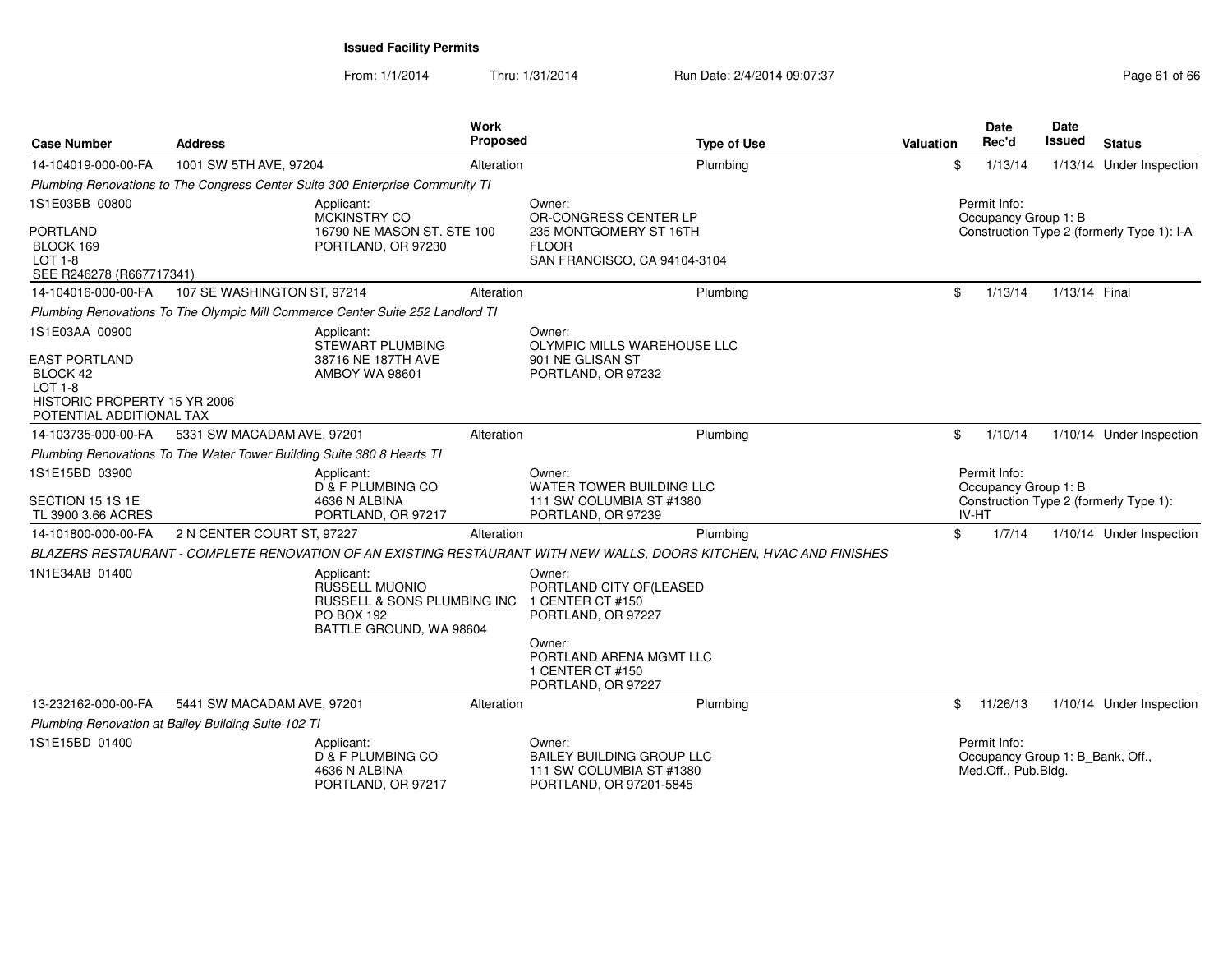From: 1/1/2014Thru: 1/31/2014 Run Date: 2/4/2014 09:07:37 Page 62 of 66

| <b>Case Number</b>                                                                                                                                | <b>Address</b>                                                                 | <b>Work</b><br><b>Proposed</b>                                                                     |                                                                                        | <b>Type of Use</b> | <b>Valuation</b> | <b>Date</b><br>Rec'd                                                    | Date<br>Issued | <b>Status</b>                                |
|---------------------------------------------------------------------------------------------------------------------------------------------------|--------------------------------------------------------------------------------|----------------------------------------------------------------------------------------------------|----------------------------------------------------------------------------------------|--------------------|------------------|-------------------------------------------------------------------------|----------------|----------------------------------------------|
| 13-231770-000-00-FA                                                                                                                               | 921 SW 6TH AVE, 97205                                                          | Alteration                                                                                         |                                                                                        | Plumbing           | \$               | 11/23/13                                                                |                | 1/9/14 Under Inspection                      |
|                                                                                                                                                   | Plumbing Renovation at HIlton Portland Executive Suite Project #2120           |                                                                                                    |                                                                                        |                    |                  |                                                                         |                |                                              |
| 1S1E03BB 02300                                                                                                                                    |                                                                                |                                                                                                    | Owner:                                                                                 |                    |                  |                                                                         |                |                                              |
| PORTLAND<br>BLOCK 181<br>LOT 1-8                                                                                                                  |                                                                                |                                                                                                    | WALTON PORTLAND HOLDINGS<br>900 N MICHIGAN AVE #1900<br>CHICAGO, IL 60611              |                    |                  |                                                                         |                |                                              |
|                                                                                                                                                   |                                                                                |                                                                                                    | Owner:<br>VI LLC<br>900 N MICHIGAN AVE #1900<br>CHICAGO, IL 60611                      |                    |                  |                                                                         |                |                                              |
| 14-102213-000-00-FA                                                                                                                               | 1200 NW NAITO PKY                                                              | Alteration                                                                                         |                                                                                        | Plumbing           | \$               | 1/8/14                                                                  |                | 1/8/14 Under Inspection                      |
|                                                                                                                                                   | Plumbing Renovation at 1200 NW Naito for Portland Plastic Surgery Group        |                                                                                                    |                                                                                        |                    |                  |                                                                         |                |                                              |
| 1N1E34BA 00100                                                                                                                                    |                                                                                | Applicant:                                                                                         | Owner:                                                                                 |                    |                  |                                                                         |                |                                              |
| COUCHS ADD<br>BLOCK 318<br>LOT 2-15 TL 100                                                                                                        |                                                                                | JAMES ROOD PLUMBING INC<br>125 S 1ST AVE #542<br>Hillsboro, OR 97123                               | ALBERS MILL BUILDING LLC<br>2701 NW VAUGHN ST #390<br>PORTLAND, OR 97210               |                    |                  |                                                                         |                |                                              |
| 13-234783-000-00-FA                                                                                                                               | 516 SW 3RD AVE, 97204                                                          | Alteration                                                                                         |                                                                                        | Plumbing           | \$               | 12/5/13                                                                 |                | 1/8/14 Under Inspection                      |
|                                                                                                                                                   | Plumbing Renovation at Postal Building for James Beard Public Market Office TI |                                                                                                    |                                                                                        |                    |                  |                                                                         |                |                                              |
| 1S1E03BA 05300<br><b>PORTLAND</b><br>BLOCK 19<br>LOT 7&8                                                                                          |                                                                                | Applicant:<br>DEAN WARREN PLUMBING AND<br><b>REMODEL INC</b><br>PO BOX 14701<br>PORTLAND, OR 97293 | Owner:<br>CHESAPEAKE HOLDINGS<br>4949 SW MEADOWS RD #500<br>LAKE OSWEGO, OR 97035-3161 |                    |                  | Permit Info:<br>Occupancy Group 1: B_Bank, Off.,<br>Med.Off., Pub.Bldg. |                | Construction Type 2 (formerly Type 1): III-B |
|                                                                                                                                                   |                                                                                |                                                                                                    | Owner:<br>POSTAL LLC<br>4949 SW MEADOWS RD #500<br>LAKE OSWEGO, OR 97035-3161          |                    |                  |                                                                         |                |                                              |
| 14-108206-000-00-FA                                                                                                                               | 123 NE 3RD AVE, 97232                                                          | Alteration                                                                                         |                                                                                        | Plumbing           | \$               | 1/22/14                                                                 |                | 1/22/14 Under Inspection                     |
|                                                                                                                                                   | Plumbing Renovation at 123 NE 3rd for PopArt TI                                |                                                                                                    |                                                                                        |                    |                  |                                                                         |                |                                              |
| 1N1E34DA 02800                                                                                                                                    |                                                                                | Applicant:<br>CASCADE PLUMBING CO                                                                  | Owner:<br>BRIDGEHEAD DEVELOPMENT LLC                                                   |                    |                  | Permit Info:<br>Occupancy Group 1: B_Bank, Off.,                        |                |                                              |
| <b>EAST PORTLAND</b><br>BLOCK 68<br>INC PT VAC ST LOT 1&8<br>LOT 2&3&6&7<br>INC PT VAC ST LOT 4&5; HISTORIC<br>PROPERTY; POTENTIAL ADDITIONAL TAX |                                                                                | 2416 N HAYDEN ISLAND DR<br>PORTLAND, OR 97217-8256                                                 | 1001 SE WATER AVE #120<br>PORTLAND, OR 97214-2147                                      |                    |                  | Med.Off., Pub.Bldg.                                                     |                | Construction Type 2 (formerly Type 1): III-A |
| 14-100878-000-00-FA                                                                                                                               | 5550 SW MACADAM AVE, 97201                                                     | Alteration                                                                                         |                                                                                        | Plumbing           | \$               | 1/3/14                                                                  |                | $1/3/14$ Issued                              |
|                                                                                                                                                   | Plumbing Renovation at 5550 SW Macadam for Erickson Air Crane Suite 210/220    |                                                                                                    |                                                                                        |                    |                  |                                                                         |                |                                              |
| 1S1E15BD 01200                                                                                                                                    |                                                                                | Applicant:<br>POWER PLUMBING                                                                       | Owner:<br>SRI EIGHT MACADAM LLC                                                        |                    |                  | Permit Info:<br>Occupancy Group 1: B                                    |                |                                              |
| SECTION 15 1S 1E<br>TL 1200 1.91 ACRES                                                                                                            |                                                                                | PO BOX 19418<br>PORTLAND, OR 97280                                                                 | 235 MONTGOMERY ST 16TH<br><b>FLOOR</b><br>SAN FRANCISCO, CA 94104-3104                 |                    |                  |                                                                         |                | Construction Type 2 (formerly Type 1): II-A  |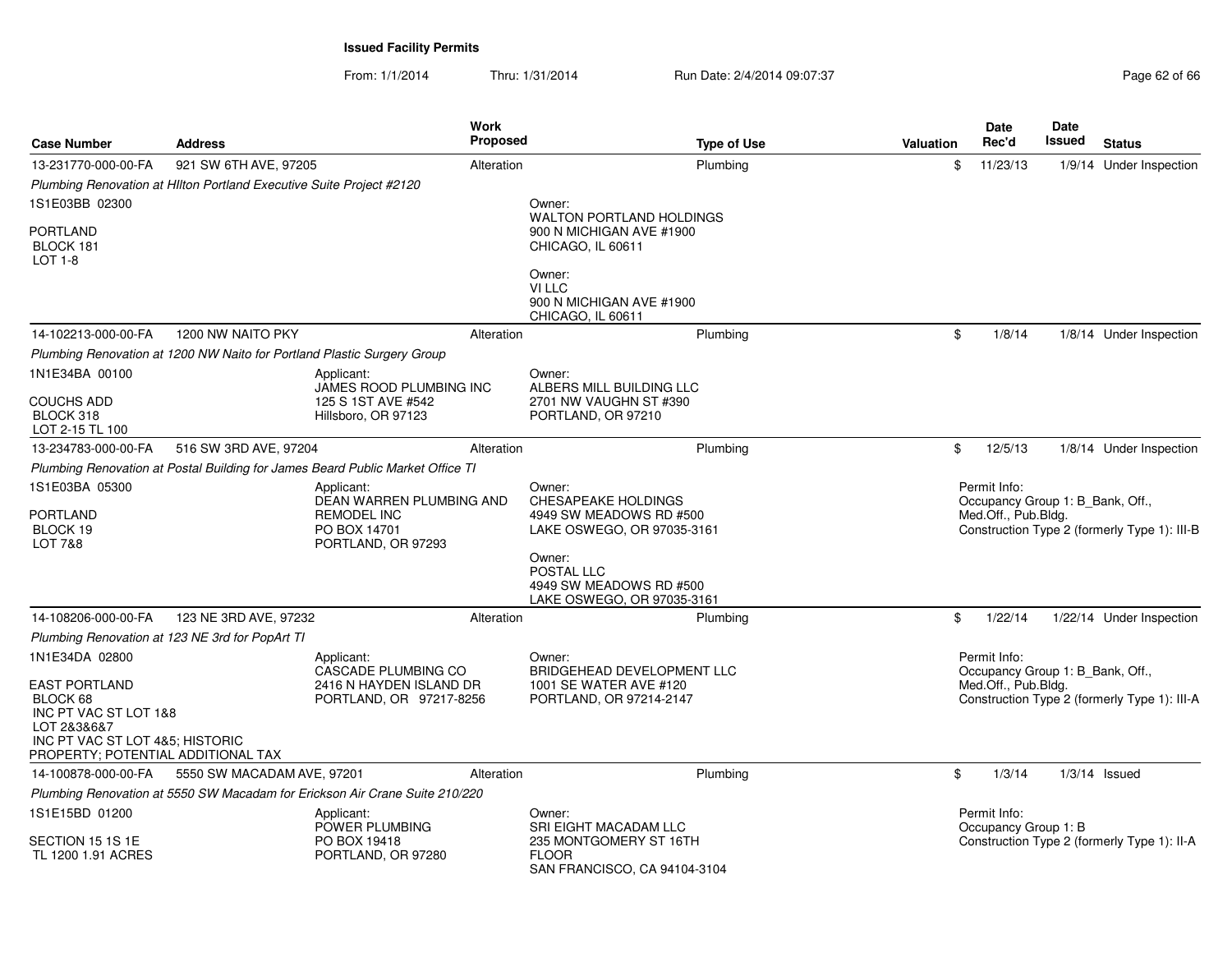From: 1/1/2014Thru: 1/31/2014 Run Date: 2/4/2014 09:07:37 Page 63 of 66

| <b>Case Number</b>                                                                                  | <b>Address</b>                                                          | <b>Work</b>                                                                                                                                                                                                                                                                                                                                                                                                                                                                                                                                                                                                                                                                                                                                                                                                                                                                                                                                                                                                                                                                                                                                                                                                                                                                                                                                                                                                                                                                                                                                                                                                                      |                                                                         |  |                                                                                     | Date   | Date | <b>Status</b>           |
|-----------------------------------------------------------------------------------------------------|-------------------------------------------------------------------------|----------------------------------------------------------------------------------------------------------------------------------------------------------------------------------------------------------------------------------------------------------------------------------------------------------------------------------------------------------------------------------------------------------------------------------------------------------------------------------------------------------------------------------------------------------------------------------------------------------------------------------------------------------------------------------------------------------------------------------------------------------------------------------------------------------------------------------------------------------------------------------------------------------------------------------------------------------------------------------------------------------------------------------------------------------------------------------------------------------------------------------------------------------------------------------------------------------------------------------------------------------------------------------------------------------------------------------------------------------------------------------------------------------------------------------------------------------------------------------------------------------------------------------------------------------------------------------------------------------------------------------|-------------------------------------------------------------------------|--|-------------------------------------------------------------------------------------|--------|------|-------------------------|
| 14-100872-000-00-FA                                                                                 | 5550 SW MACADAM AVE, 97201                                              |                                                                                                                                                                                                                                                                                                                                                                                                                                                                                                                                                                                                                                                                                                                                                                                                                                                                                                                                                                                                                                                                                                                                                                                                                                                                                                                                                                                                                                                                                                                                                                                                                                  |                                                                         |  |                                                                                     |        |      |                         |
|                                                                                                     |                                                                         |                                                                                                                                                                                                                                                                                                                                                                                                                                                                                                                                                                                                                                                                                                                                                                                                                                                                                                                                                                                                                                                                                                                                                                                                                                                                                                                                                                                                                                                                                                                                                                                                                                  |                                                                         |  |                                                                                     |        |      |                         |
| 1S1E15BD 01200<br>SECTION 15 1S 1E<br>TL 1200 1.91 ACRES                                            | Applicant:                                                              |                                                                                                                                                                                                                                                                                                                                                                                                                                                                                                                                                                                                                                                                                                                                                                                                                                                                                                                                                                                                                                                                                                                                                                                                                                                                                                                                                                                                                                                                                                                                                                                                                                  | Owner:<br>SRI EIGHT MACADAM LLC<br><b>FLOOR</b>                         |  | Permit Info:<br>Occupancy Group 1: B<br>Construction Type 2 (formerly Type 1): II-A |        |      |                         |
| 14-100864-000-00-FA                                                                                 | 5550 SW MACADAM AVE, 97201                                              |                                                                                                                                                                                                                                                                                                                                                                                                                                                                                                                                                                                                                                                                                                                                                                                                                                                                                                                                                                                                                                                                                                                                                                                                                                                                                                                                                                                                                                                                                                                                                                                                                                  |                                                                         |  | \$                                                                                  | 1/3/14 |      |                         |
|                                                                                                     | Plumbing Renovation at 5550 SW Macadam for Erickson Air Crane Suite 200 |                                                                                                                                                                                                                                                                                                                                                                                                                                                                                                                                                                                                                                                                                                                                                                                                                                                                                                                                                                                                                                                                                                                                                                                                                                                                                                                                                                                                                                                                                                                                                                                                                                  |                                                                         |  |                                                                                     |        |      |                         |
| 1S1E15BD 01200                                                                                      | Applicant:                                                              |                                                                                                                                                                                                                                                                                                                                                                                                                                                                                                                                                                                                                                                                                                                                                                                                                                                                                                                                                                                                                                                                                                                                                                                                                                                                                                                                                                                                                                                                                                                                                                                                                                  | Owner:<br>SRI EIGHT MACADAM LLC                                         |  |                                                                                     |        |      |                         |
| SECTION 15 1S 1E<br>TL 1200 1.91 ACRES                                                              |                                                                         | <b>Proposed</b><br><b>Issued</b><br>Rec'd<br><b>Type of Use</b><br><b>Valuation</b><br>Plumbing<br>\$<br>1/3/14<br>$1/3/14$ Issued<br>Alteration<br>Plumbing Renovation at 5550 SW Macadam for Erickson Air Crane Suite 205/215<br>POWER PLUMBING<br>235 MONTGOMERY ST 16TH<br>PO BOX 19418<br>PORTLAND, OR 97280<br>SAN FRANCISCO, CA 94104-3104<br>Alteration<br>Plumbing<br>$1/3/14$ Issued<br>Permit Info:<br>POWER PLUMBING<br>Occupancy Group 1: B<br>PO BOX 19418<br>Construction Type 2 (formerly Type 1): II-A<br>235 MONTGOMERY ST 16TH<br>PORTLAND, OR 97280<br><b>FLOOR</b><br>SAN FRANCISCO, CA 94104-3104<br>\$<br>1/3/14<br>Alteration<br>Plumbing<br>Permit Info:<br>Applicant:<br>Owner:<br>TERRACE TOWER USA-<br>RAYBORN'S PLUMBING INC<br>Occupancy Group 1: B Bank, Off.,<br>19990 SW CIPOLE RD<br>PORTLAND INC<br>Med.Off., Pub.Bldg.<br>121 SW MORRISON ST #250<br>Construction Type 2 (formerly Type 1): I-A<br>TUALATIN, OR 97062<br>PORTLAND, OR 97204-3179<br>\$<br>Plumbing<br>1/3/14<br>Alteration<br>Applicant:<br>Owner:<br>MCKINSTRY CO<br>600 HOLLADAY LIMITED<br>16790 NE MASON ST. STE 100<br>PARTNERSHIP<br>PORTLAND, OR 97230<br>1211 SW 5TH AVE STE 2230<br>PORTLAND, OR 97204<br>\$<br>1/3/14<br>1/3/14 Final<br>Alteration<br>Plumbing<br>Applicant:<br>Owner:<br>MIKE PATTERSON PLUMBING<br>PORTLAND ADVENTIST MEDICAL<br>15028 S MITCHELL LN<br>10123 SE MARKET ST<br>OREGON CITY, OR 97045<br>PORTLAND, OR 97216-2532<br>Owner:<br><b>CENTER</b><br>10123 SE MARKET ST<br>PORTLAND, OR 97216-2532<br>\$<br>1/2/14<br>$1/2/14$ Issued<br>Alteration<br>Plumbing<br>Applicant:<br>Owner: |                                                                         |  |                                                                                     |        |      |                         |
| 14-100823-000-00-FA                                                                                 | 121 SW MORRISON ST, 97204                                               |                                                                                                                                                                                                                                                                                                                                                                                                                                                                                                                                                                                                                                                                                                                                                                                                                                                                                                                                                                                                                                                                                                                                                                                                                                                                                                                                                                                                                                                                                                                                                                                                                                  |                                                                         |  |                                                                                     |        |      | 1/3/14 Under Inspection |
|                                                                                                     | plumbing Renovation at B of A Financial Center for Larkins/Vacura TI    |                                                                                                                                                                                                                                                                                                                                                                                                                                                                                                                                                                                                                                                                                                                                                                                                                                                                                                                                                                                                                                                                                                                                                                                                                                                                                                                                                                                                                                                                                                                                                                                                                                  |                                                                         |  |                                                                                     |        |      |                         |
| 1S1E03BA 02700<br><b>PORTLAND</b>                                                                   |                                                                         |                                                                                                                                                                                                                                                                                                                                                                                                                                                                                                                                                                                                                                                                                                                                                                                                                                                                                                                                                                                                                                                                                                                                                                                                                                                                                                                                                                                                                                                                                                                                                                                                                                  |                                                                         |  |                                                                                     |        |      |                         |
| BLOCK 15<br><b>LOT 1-4</b><br>LOT 7&8 EXC W 75'                                                     |                                                                         |                                                                                                                                                                                                                                                                                                                                                                                                                                                                                                                                                                                                                                                                                                                                                                                                                                                                                                                                                                                                                                                                                                                                                                                                                                                                                                                                                                                                                                                                                                                                                                                                                                  |                                                                         |  |                                                                                     |        |      |                         |
| 14-100801-000-00-FA                                                                                 | 650 NE HOLLADAY ST, 97232                                               |                                                                                                                                                                                                                                                                                                                                                                                                                                                                                                                                                                                                                                                                                                                                                                                                                                                                                                                                                                                                                                                                                                                                                                                                                                                                                                                                                                                                                                                                                                                                                                                                                                  |                                                                         |  |                                                                                     |        |      | 1/3/14 Under Inspection |
|                                                                                                     | Plumbing Renovation at Liberty Centre for Regus TI                      |                                                                                                                                                                                                                                                                                                                                                                                                                                                                                                                                                                                                                                                                                                                                                                                                                                                                                                                                                                                                                                                                                                                                                                                                                                                                                                                                                                                                                                                                                                                                                                                                                                  |                                                                         |  |                                                                                     |        |      |                         |
| 1N1E35BC 00400<br><b>HOLLADAYS ADD</b><br>BLOCK 82<br>LOT $1-3$<br>INC PT VAC ST LOT 4&5<br>LOT 6-8 |                                                                         |                                                                                                                                                                                                                                                                                                                                                                                                                                                                                                                                                                                                                                                                                                                                                                                                                                                                                                                                                                                                                                                                                                                                                                                                                                                                                                                                                                                                                                                                                                                                                                                                                                  |                                                                         |  |                                                                                     |        |      |                         |
| 14-100730-000-00-FA                                                                                 | 10000 SE MAIN ST, 97216                                                 |                                                                                                                                                                                                                                                                                                                                                                                                                                                                                                                                                                                                                                                                                                                                                                                                                                                                                                                                                                                                                                                                                                                                                                                                                                                                                                                                                                                                                                                                                                                                                                                                                                  |                                                                         |  |                                                                                     |        |      |                         |
|                                                                                                     | Lpumbing Renovation at Adventist Medical Center Kitchen                 |                                                                                                                                                                                                                                                                                                                                                                                                                                                                                                                                                                                                                                                                                                                                                                                                                                                                                                                                                                                                                                                                                                                                                                                                                                                                                                                                                                                                                                                                                                                                                                                                                                  |                                                                         |  |                                                                                     |        |      |                         |
| 1S2E04A 02400<br><b>EVERGLADE</b><br>LOT 6 TL 2400                                                  |                                                                         |                                                                                                                                                                                                                                                                                                                                                                                                                                                                                                                                                                                                                                                                                                                                                                                                                                                                                                                                                                                                                                                                                                                                                                                                                                                                                                                                                                                                                                                                                                                                                                                                                                  |                                                                         |  |                                                                                     |        |      |                         |
|                                                                                                     |                                                                         |                                                                                                                                                                                                                                                                                                                                                                                                                                                                                                                                                                                                                                                                                                                                                                                                                                                                                                                                                                                                                                                                                                                                                                                                                                                                                                                                                                                                                                                                                                                                                                                                                                  |                                                                         |  |                                                                                     |        |      |                         |
| 14-100439-000-00-FA                                                                                 | 3203 SE WOODSTOCK BLVD, 97202                                           |                                                                                                                                                                                                                                                                                                                                                                                                                                                                                                                                                                                                                                                                                                                                                                                                                                                                                                                                                                                                                                                                                                                                                                                                                                                                                                                                                                                                                                                                                                                                                                                                                                  |                                                                         |  |                                                                                     |        |      |                         |
|                                                                                                     | Plumbing Renovation at Reed College Studio Art Building                 |                                                                                                                                                                                                                                                                                                                                                                                                                                                                                                                                                                                                                                                                                                                                                                                                                                                                                                                                                                                                                                                                                                                                                                                                                                                                                                                                                                                                                                                                                                                                                                                                                                  |                                                                         |  |                                                                                     |        |      |                         |
| 1S1E13 00100<br>SECTION 13 1S 1E<br>TL 100 98.52 ACRES                                              |                                                                         | <b>EVOLUTION PLUMBING LLC</b><br>7715 NE 33RD DR SUITE D<br>PORTLAND OR 97211-1942                                                                                                                                                                                                                                                                                                                                                                                                                                                                                                                                                                                                                                                                                                                                                                                                                                                                                                                                                                                                                                                                                                                                                                                                                                                                                                                                                                                                                                                                                                                                               | THE REED INSTITUTE<br>3203 SE WOODSTOCK BLVD<br>PORTLAND, OR 97202-8138 |  |                                                                                     |        |      |                         |
|                                                                                                     |                                                                         |                                                                                                                                                                                                                                                                                                                                                                                                                                                                                                                                                                                                                                                                                                                                                                                                                                                                                                                                                                                                                                                                                                                                                                                                                                                                                                                                                                                                                                                                                                                                                                                                                                  |                                                                         |  |                                                                                     |        |      |                         |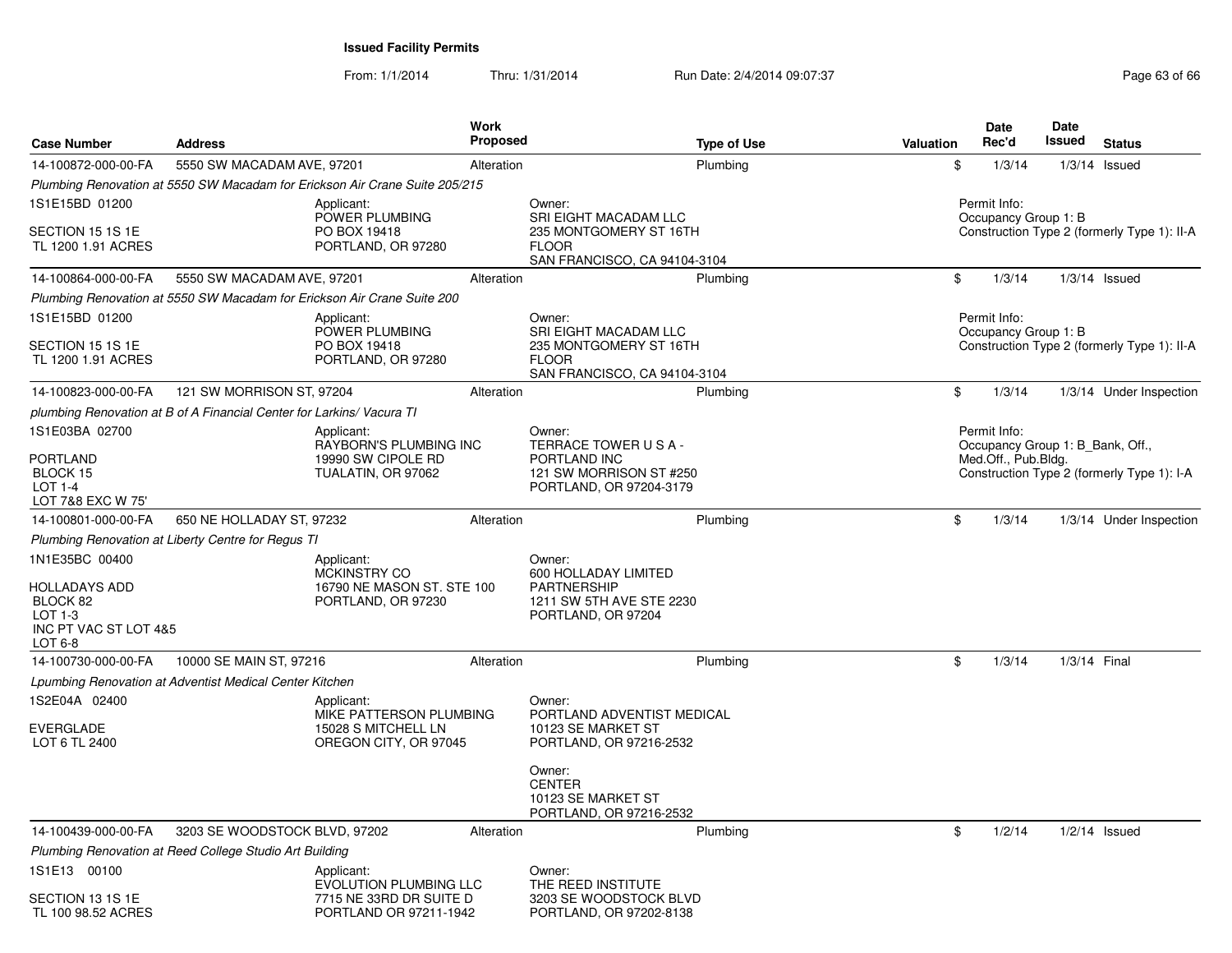From: 1/1/2014Thru: 1/31/2014 Run Date: 2/4/2014 09:07:37 Page 64 of 66

| <b>Case Number</b>                                                 | <b>Address</b>               |                                                                                               | Work<br><b>Proposed</b> |                                                                                                                                                                                         | <b>Type of Use</b> | <b>Valuation</b> |                | <b>Date</b><br>Rec'd                 | <b>Date</b><br>Issued | <b>Status</b>                              |
|--------------------------------------------------------------------|------------------------------|-----------------------------------------------------------------------------------------------|-------------------------|-----------------------------------------------------------------------------------------------------------------------------------------------------------------------------------------|--------------------|------------------|----------------|--------------------------------------|-----------------------|--------------------------------------------|
| 13-241673-000-00-FA                                                | 920 SW 6TH AVE, 97204        |                                                                                               | Alteration              |                                                                                                                                                                                         | Plumbing           |                  | \$             | 12/26/13                             |                       | 1/2/14 Under Inspection                    |
|                                                                    |                              |                                                                                               |                         | Plumbing Renovation at Public Service Building for Fogo de Chao Resaurant T11/2/14 JNS No Multnomah County Health Department Stamp on Plans 1/3/14 JNS Plans have been stamped by MCHD. |                    |                  |                |                                      |                       |                                            |
| 1S1E03BB 01000                                                     |                              | Applicant:<br>RAYBORN'S PLUMBING INC                                                          |                         | Owner:<br>PUBLIC SERVICE BUILDING LLC                                                                                                                                                   |                    |                  |                |                                      |                       |                                            |
| <b>PORTLAND</b><br>BLOCK 170<br>LOT 5-8                            |                              | 19990 SW CIPOLE RD<br>TUALATIN, OR 97062                                                      |                         | 920 SW 6TH AVE STE 223<br>PORTLAND, OR 97204                                                                                                                                            |                    |                  |                |                                      |                       |                                            |
| 14-112403-000-00-FA                                                | 7409 N LEADBETTER RD, 97203  |                                                                                               | Alteration              |                                                                                                                                                                                         | Plumbing           |                  | \$             | 1/31/14                              | $1/31/14$ Issued      |                                            |
|                                                                    |                              | Plumbing Renovation at 7409 N Leadbetter Rd to Demo all Plumbing Fixtures                     |                         |                                                                                                                                                                                         |                    |                  |                |                                      |                       |                                            |
| 2N1W25A 01100                                                      |                              | Applicant:<br>POWER PLUMBING<br>PO BOX 19418<br>PORTLAND, OR 97280                            |                         | Owner:<br>LIT INDUSTRIAL LTD<br><b>PARTNERSHIP</b><br>1717 MCKINNEY AVE #1900<br>DALLAS, TX 75202-1253                                                                                  |                    |                  |                |                                      |                       |                                            |
| 14-112323-000-00-FA                                                | 1151 SW VERMONT ST, 97201    |                                                                                               | Alteration              |                                                                                                                                                                                         | Plumbing           |                  | \$             | 1/31/14                              | 1/31/14 Final         |                                            |
|                                                                    |                              | Plumbing Renovation at Wilson High School for Emergency Repair of Water Main                  |                         |                                                                                                                                                                                         |                    |                  |                |                                      |                       |                                            |
| 1S1E16DC 03700                                                     |                              | Applicant:                                                                                    |                         | Owner:<br>LYNCH MECHANICAL CONST, LLC SCHOOL DISTRICT NO 1(LEASED                                                                                                                       |                    |                  |                |                                      |                       |                                            |
| SECTION 16 1S 1E<br>TL 3700 14.15 ACRES                            |                              | 4706 SE 18TH<br>PORTLAND, OR 97202                                                            |                         | PO BOX 3107<br>PORTLAND, OR 97208-3107                                                                                                                                                  |                    |                  |                |                                      |                       |                                            |
|                                                                    |                              |                                                                                               |                         | Owner:<br><b>HILLSDALE FARMERS MARKET</b><br>PO BOX 3107<br>PORTLAND, OR 97208-3107                                                                                                     |                    |                  |                |                                      |                       |                                            |
| 14-112091-000-00-FA                                                | 825 NE MULTNOMAH ST - Unit 1 |                                                                                               | Alteration              |                                                                                                                                                                                         | Plumbing           |                  | \$             | 1/31/14                              |                       | 1/31/14 Under Inspection                   |
|                                                                    |                              |                                                                                               |                         | Plumbing Renovation at Lloyd Center Tower for Sedgwick TIR/R Core Restrooms and add ADA Restroom on 10th Floor                                                                          |                    |                  |                |                                      |                       |                                            |
| 1N1E35BB 90002                                                     |                              | Applicant:<br><b>MCKINSTRY CO</b>                                                             |                         | Owner:<br><b>PACIFICORP</b>                                                                                                                                                             |                    |                  |                |                                      |                       |                                            |
| LLOYD CENTER TOWER CONDOMINIUM<br>LOT <sub>1</sub>                 |                              | 16790 NE MASON ST. STE 100<br>PORTLAND, OR 97230                                              |                         | 700 NE MULTNOMAH ST 7TH FLR<br>PORTLAND, OR 97232                                                                                                                                       |                    |                  |                |                                      |                       |                                            |
| DEPT OF REVENUE                                                    |                              |                                                                                               |                         |                                                                                                                                                                                         |                    |                  |                |                                      |                       |                                            |
| 13-219207-000-00-FA                                                | 111 SW 5TH AVE, 97204-3626   |                                                                                               | Alteration              |                                                                                                                                                                                         | Plumbing           |                  | $\mathfrak{S}$ | 10/21/13                             |                       | 1/29/14 Under Inspection                   |
| Plumbing Renovation at US Bancorp Tower for Webtrends Suite 300 TI |                              |                                                                                               |                         |                                                                                                                                                                                         |                    |                  |                |                                      |                       |                                            |
| 1N1E34CD 01300                                                     |                              | Applicant:<br>West Coast Central Plmbing, LLC<br>12714 SE Majestic Ln.<br>Clackamas, OR 97086 |                         |                                                                                                                                                                                         |                    |                  |                | Permit Info:<br>Occupancy Group 1: B |                       | Construction Type 2 (formerly Type 1): I-A |
| 14-100839-000-00-FA                                                | 1500 NE IRVING ST, 97232     |                                                                                               | Alteration              |                                                                                                                                                                                         | Plumbing           |                  | \$             | 1/3/14                               | $1/27/14$ Issued      |                                            |
| Plumbing Renovation at 1500 Plaza for Unisex Shower                |                              |                                                                                               |                         |                                                                                                                                                                                         |                    |                  |                |                                      |                       |                                            |
| 1N1E35AC 01200                                                     |                              | Applicant:<br>MCKINSTRY CO                                                                    |                         | Owner:<br>WREH LLOYD PLAZA LLC                                                                                                                                                          |                    |                  |                | Permit Info:<br>Occupancy Group 1: B |                       |                                            |
| <b>HOLLADAYS ADD</b><br>BLOCK 167&168 TL 1200                      |                              | 16790 NE MASON ST. STE 100<br>PORTLAND, OR 97230                                              |                         | 600 UNIVERSITY ST #2820<br>SEATTLE, WA 98101                                                                                                                                            |                    |                  | I-FR           |                                      |                       | Construction Type 2 (formerly Type 1):     |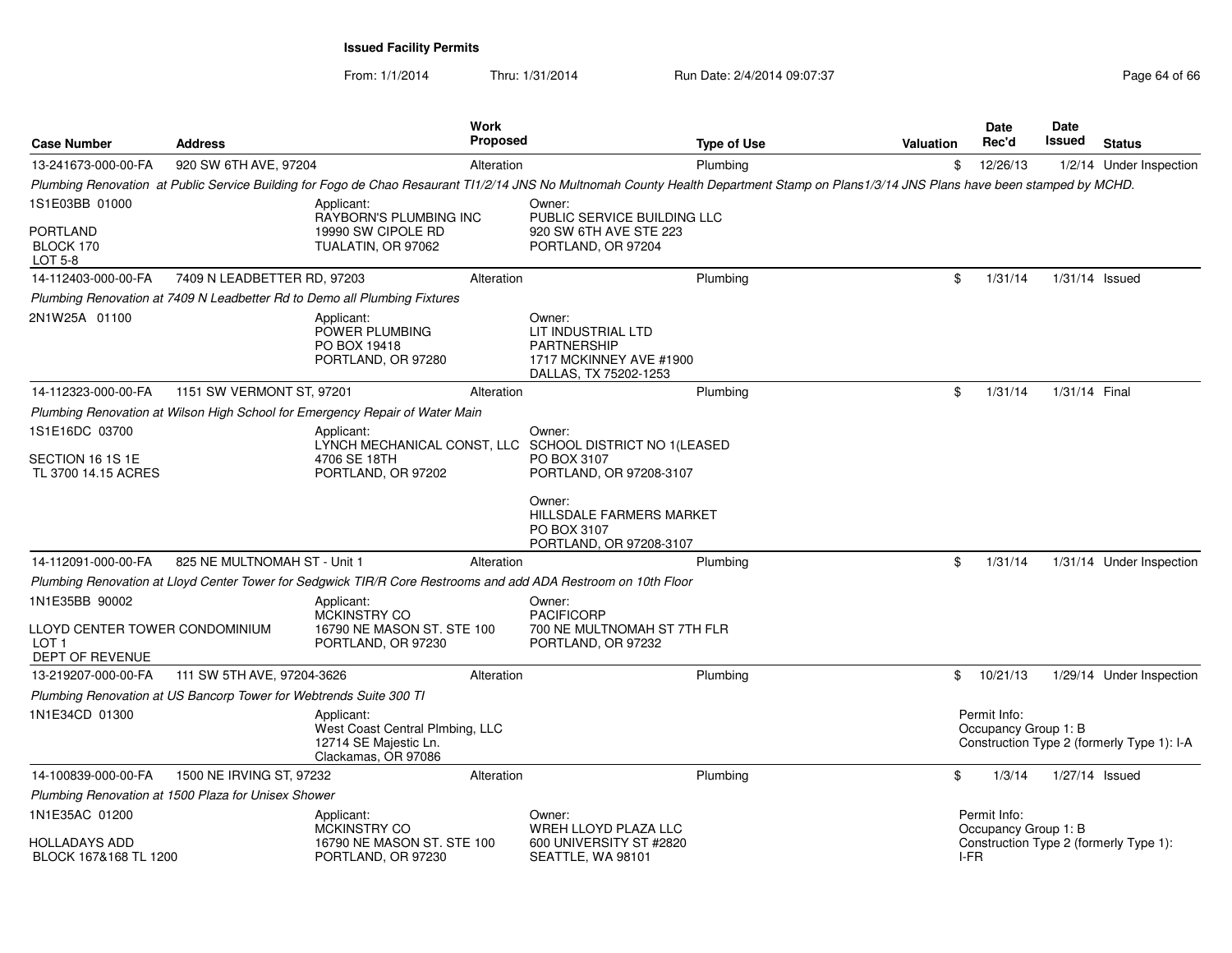From: 1/1/2014Thru: 1/31/2014 Run Date: 2/4/2014 09:07:37 Page 65 of 66

| <b>Case Number</b>                                                                                             | <b>Address</b>                                                                          | <b>Work</b><br>Proposed | <b>Type of Use</b>                                                                               | <b>Valuation</b> | <b>Date</b><br>Rec'd                                                    | <b>Date</b><br><b>Issued</b> | <b>Status</b>                                |
|----------------------------------------------------------------------------------------------------------------|-----------------------------------------------------------------------------------------|-------------------------|--------------------------------------------------------------------------------------------------|------------------|-------------------------------------------------------------------------|------------------------------|----------------------------------------------|
| 13-215846-000-00-FA                                                                                            | 3181 SW SAM JACKSON PARK RD, 97201                                                      | Alteration              | Plumbing                                                                                         | \$               | 10/11/13                                                                |                              | 1/24/14 Under Inspection                     |
|                                                                                                                | Plumbing Renovation at OHSU BRB 1st Floor Survival Surgery                              |                         |                                                                                                  |                  |                                                                         |                              |                                              |
| 1S1E09 00600<br>SECTION 09 1S 1E<br>TL 600 14.19 ACRES                                                         | Applicant:<br>AMERICAN HEATING INC<br>5035 SE 24TH<br>Portland Oregon 97202-4765        |                         | Owner:<br>OREGON STATE OF(MEDICAL<br><b>DEPT</b><br>3181 SW SAM JACKSON PARK RD                  |                  |                                                                         |                              |                                              |
|                                                                                                                |                                                                                         |                         | PORTLAND, OR 97239                                                                               |                  |                                                                         |                              |                                              |
| 14-109426-000-00-FA                                                                                            | 123 NE 3RD AVE, 97232                                                                   | Alteration              | Plumbing                                                                                         | \$               | 1/24/14                                                                 |                              | 1/24/14 Under Inspection                     |
|                                                                                                                | Plumbing Renovations To The Eastside Exchange Building Suite 213 EFinancial TI          |                         |                                                                                                  |                  |                                                                         |                              |                                              |
| 1N1E34DA 02800<br><b>EAST PORTLAND</b><br>BLOCK 68                                                             | Applicant:<br>CASCADE PLUMBING CO<br>2416 N HAYDEN ISLAND DR<br>PORTLAND, OR 97217-8256 |                         | Owner:<br><b>BRIDGEHEAD DEVELOPMENT LLC</b><br>1001 SE WATER AVE #120<br>PORTLAND, OR 97214-2147 |                  | Permit Info:<br>Occupancy Group 1: B_Bank, Off.,<br>Med.Off., Pub.Bldg. |                              | Construction Type 2 (formerly Type 1): III-A |
| INC PT VAC ST LOT 1&8<br>LOT 2&3&6&7<br>INC PT VAC ST LOT 4&5; HISTORIC<br>PROPERTY; POTENTIAL ADDITIONAL TAX  |                                                                                         |                         |                                                                                                  |                  |                                                                         |                              |                                              |
| 14-108794-000-00-FA                                                                                            | 7000 NE AIRPORT WAY, 97218                                                              | Alteration              | Plumbing                                                                                         | \$               | 1/23/14                                                                 | 1/23/14 Issued               |                                              |
|                                                                                                                | Plumbing Renovation at PDX for USO Lounge TINeed Plumbing Contractor Info 1/30/14       |                         |                                                                                                  |                  |                                                                         |                              |                                              |
| 1N2E08B 00400                                                                                                  |                                                                                         |                         | Owner:<br>PORT OF PORTLAND                                                                       |                  | Permit Info:<br>Occupancy Group 1: A-2                                  |                              |                                              |
| SECTION 08 1N 2E<br>TL 400 7.39 ACRES<br><b>TERMINAL BLDG</b><br><b>NONTAXABLE</b><br>SEE TAXABLE SUB ACCOUNTS |                                                                                         |                         | PO BOX 3529<br>PORTLAND, OR 97208-3529                                                           |                  |                                                                         |                              | Construction Type 2 (formerly Type 1): I-A   |
| 14-100881-000-00-FA                                                                                            | 5550 SW MACADAM AVE, 97201                                                              | Alteration              | Plumbing                                                                                         | \$               | 1/3/14                                                                  |                              | $1/3/14$ Issued                              |
|                                                                                                                | Plumbing Renovation at 5550 SW Macadam for Erickson Air Crane Suite 303                 |                         |                                                                                                  |                  |                                                                         |                              |                                              |
| 1S1E15BD 01200                                                                                                 | Applicant:<br>POWER PLUMBING                                                            |                         | Owner:<br>SRI EIGHT MACADAM LLC                                                                  |                  | Permit Info:<br>Occupancy Group 1: B                                    |                              |                                              |
| SECTION 15 1S 1E<br>TL 1200 1.91 ACRES                                                                         | PO BOX 19418<br>PORTLAND, OR 97280                                                      |                         | 235 MONTGOMERY ST 16TH<br><b>FLOOR</b><br>SAN FRANCISCO, CA 94104-3104                           |                  |                                                                         |                              | Construction Type 2 (formerly Type 1): II-A  |
| 14-107799-000-00-FA                                                                                            | 3251 SW SAM JACKSON PARK RD, 97201                                                      | Alteration              | Plumbing                                                                                         | \$               | 1/21/14                                                                 | 1/21/14 Final                |                                              |
|                                                                                                                | Plumbing Renovation at OHSU HRC 4D MRI Demo                                             |                         |                                                                                                  |                  |                                                                         |                              |                                              |
| 1S1E09AC 03700                                                                                                 | Applicant:<br>Mark Lewis                                                                |                         | Owner:<br>OREGON STATE OF                                                                        |                  | Permit Info:<br>Occupancy Group 1: I1.1                                 |                              |                                              |
| SECTION 09 1S 1E<br>TL 3700 0.07 ACRES                                                                         | 455 SE 2nd Avenue<br>HILLSBORO, OR 97123                                                |                         | ADVANCED TECHNOLOGY GROUF 3181 SW SAM JACKSON PARK RD<br>PORTLAND, OR 97239                      | I-FR             |                                                                         |                              | Construction Type 2 (formerly Type 1):       |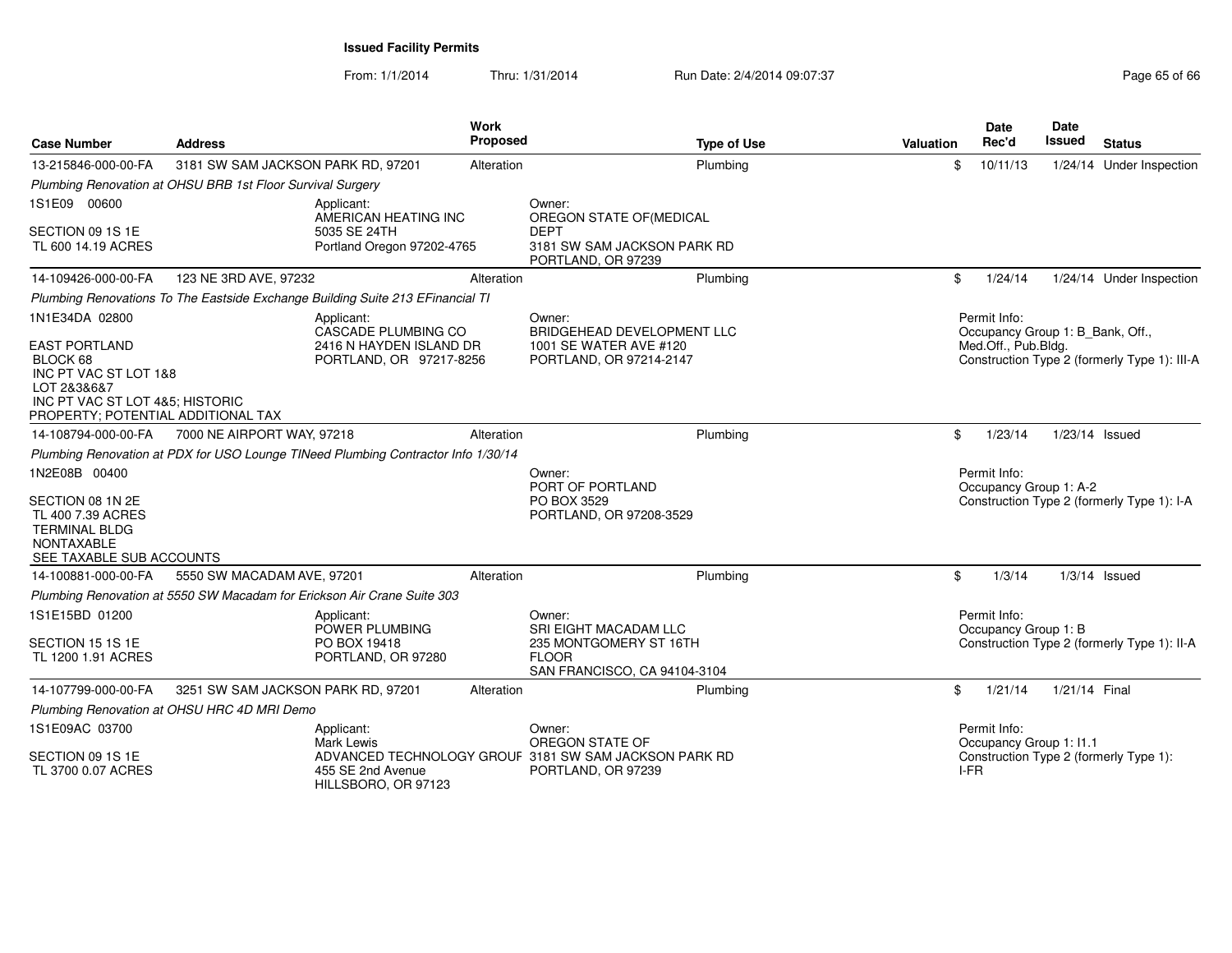From: 1/1/2014Thru: 1/31/2014 Run Date: 2/4/2014 09:07:37 Page 66 of 66

| <b>Case Number</b>                                                                                                                             | <b>Address</b>                                                   |                                                                                                               | Work<br>Proposed  |                                                                                                                                                                                                                                      | <b>Type of Use</b>                                                                                 | Valuation | <b>Date</b><br>Rec'd                                                    | <b>Date</b><br><b>Issued</b> | <b>Status</b>                                                 |
|------------------------------------------------------------------------------------------------------------------------------------------------|------------------------------------------------------------------|---------------------------------------------------------------------------------------------------------------|-------------------|--------------------------------------------------------------------------------------------------------------------------------------------------------------------------------------------------------------------------------------|----------------------------------------------------------------------------------------------------|-----------|-------------------------------------------------------------------------|------------------------------|---------------------------------------------------------------|
| 13-235037-000-00-FA                                                                                                                            | 3147 SW SAM JACKSON PARK RD, 97201                               |                                                                                                               | Alteration        |                                                                                                                                                                                                                                      | Plumbing                                                                                           |           | 12/5/13                                                                 | 1/21/14 Final                |                                                               |
|                                                                                                                                                | Plumbing Renovation at OHSU Physian's Povilion 2nd Floor #250.85 |                                                                                                               |                   |                                                                                                                                                                                                                                      |                                                                                                    |           |                                                                         |                              |                                                               |
| 1S1E09AD 00100<br>SECTION 09 1S 1E<br>TL 100 0.65 ACRES<br><b>LAND &amp; IMPS</b><br>SEE R327835 (R991091601) FOR IMPS AND<br><b>AIR SPACE</b> |                                                                  | Applicant:<br>DETEMPLE COMPANY INC<br>1951 NW OVERTON<br>PORTLAND, OR 97209                                   |                   | Owner:<br>OREGON STATE OF (LEASED<br>3181 SW SAM JACKSON PARK RD<br>PORTLAND, OR 97239<br>Owner:<br><b>BRIM OHSU</b><br>3181 SW SAM JACKSON PARK RD<br>PORTLAND, OR 97239<br>Owner:<br>MAIL STOP PP E<br>3181 SW SAM JACKSON PARK RD |                                                                                                    |           |                                                                         |                              |                                                               |
| Total # of FA Alteration permits issued: 355                                                                                                   |                                                                  |                                                                                                               |                   | PORTLAND, OR 97239                                                                                                                                                                                                                   |                                                                                                    |           |                                                                         |                              | Total valuation of FA Alteration permits issued: \$10,814,670 |
| 14-106531-000-00-FA                                                                                                                            | 10000 SE MAIN ST, 97216                                          |                                                                                                               | <b>Demolition</b> |                                                                                                                                                                                                                                      | Mechanical                                                                                         | \$2,000   | 1/17/14                                                                 | 1/17/14 Issued               |                                                               |
|                                                                                                                                                |                                                                  |                                                                                                               |                   | B2/ GAS PIPING TO NEW COOKING EQUIPMENT UNDER TWO EXISTING TYPE I GREASE HOODS. SEPERATE MECHANICLA PERMIT REQUIRED FOR NEW COOKING EQUIPMENT BEING NSTALLEI                                                                         |                                                                                                    |           |                                                                         |                              |                                                               |
| 1S2E04A 02400<br>EVERGLADE<br>LOT 6 TL 2400                                                                                                    |                                                                  | Applicant:<br>Mike Patterson<br>Mike Patterson Plumbing, Inc.<br>15028 S Mitchell Ln<br>oregon City, OR 97045 |                   | Owner:<br>PORTLAND ADVENTIST MEDICAL<br>10123 SE MARKET ST<br>PORTLAND, OR 97216-2532<br>Owner:<br><b>CENTER</b><br>10123 SE MARKET ST<br>PORTLAND, OR 97216-2532                                                                    | CCB - Contractor:<br>MIKE PATTERSON PLUMBING INC<br>15028 S MITCHELL LANE<br>OREGON CITY, OR 97045 |           | Permit Info:<br>Occupancy Group 1: B Bank, Off.,<br>Med.Off., Pub.Bldg. |                              | Construction Type 2 (formerly Type 1): I-A                    |
| Total # of FA Demolition permits issued: 1                                                                                                     |                                                                  |                                                                                                               |                   |                                                                                                                                                                                                                                      |                                                                                                    |           |                                                                         |                              | Total valuation of FA Demolition permits issued: \$2,000      |
|                                                                                                                                                |                                                                  |                                                                                                               |                   |                                                                                                                                                                                                                                      |                                                                                                    |           |                                                                         |                              |                                                               |

**Total # of Facility Permits issued: 356**

**Total valuation of Facility Permits issued: \$10,816,670**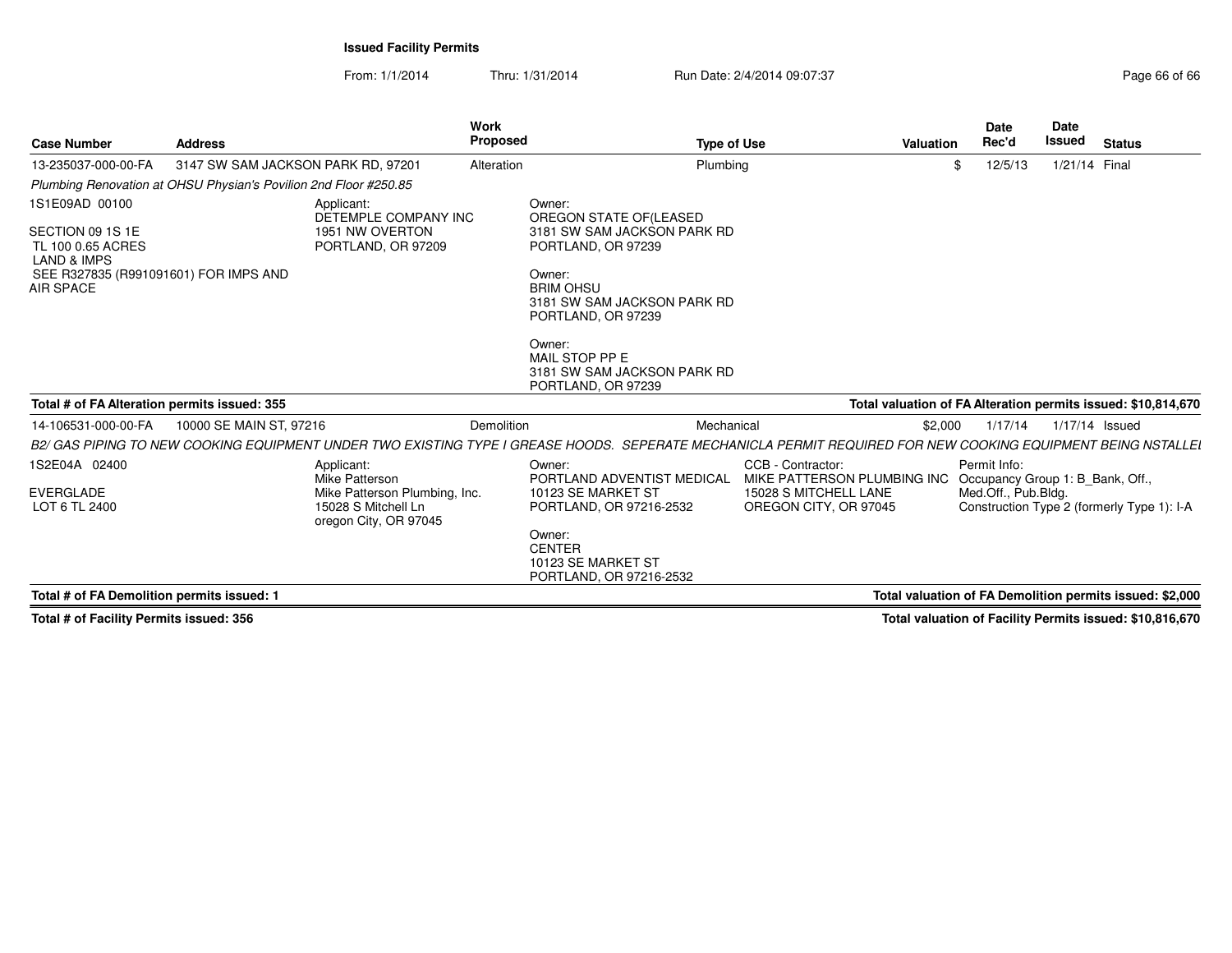**Issued Major Project Groups Permits**

From: 1/1/2014Thru: 1/31/2014 **Run Date: 2/4/2014 09:07:37** Page 1 of 1

| <b>Case Number</b>                               | <b>Address</b>          |                                                                                                                  | <b>Work</b><br><b>Proposed</b> | <b>Type of Use</b>                                                                                                                                                                                           |                 |                                                                    |              | <b>Date</b><br>Rec'd<br>Valuation                                                                                                          |                  | <b>Status</b>                                                       |
|--------------------------------------------------|-------------------------|------------------------------------------------------------------------------------------------------------------|--------------------------------|--------------------------------------------------------------------------------------------------------------------------------------------------------------------------------------------------------------|-----------------|--------------------------------------------------------------------|--------------|--------------------------------------------------------------------------------------------------------------------------------------------|------------------|---------------------------------------------------------------------|
| 12-153461-DFS-02-MG 1107 NE 9TH AVE, 97232       |                         |                                                                                                                  | New Construction               |                                                                                                                                                                                                              |                 | Apartments/Condos (3 or more i                                     |              | 12/18/13<br>\$112,000                                                                                                                      |                  | $1/10/14$ Issued                                                    |
|                                                  |                         | ***DFS 2, metal stairs, garageProposed 20 story tower mixed use residential (238 units) and ground floor retail. |                                |                                                                                                                                                                                                              |                 |                                                                    |              |                                                                                                                                            |                  |                                                                     |
| 1N1E35BB 02800                                   |                         | Applicant:<br>Josh Edgerton                                                                                      |                                | Owner:<br>AAT LLOYD DISTRICT LLC                                                                                                                                                                             |                 | CCB - Contractor:<br>TURNER CONSTRUCTION CO                        |              | Permit Info:                                                                                                                               |                  | Occupancy Group 1: S-2_Storage - Low                                |
| HOLLADAYS ADD<br><b>BLOCK 100 TL 2800</b>        |                         | <b>Turner Construction</b><br>PORTLAND OR 97232                                                                  |                                | 11455 EL CAMINO REAL #200<br>700 NE MULTNOMAH ST STE 116( SAN DIEGO, CA 92130-2047                                                                                                                           |                 | 1200 NW NAITO PARKWAY #300<br>PORTLAND, OR 972209                  |              | Hazard, Parking Garage<br>Construction Type 1: I-A                                                                                         |                  |                                                                     |
| 12-153461-DFS-03-MG 1107 NE 9TH AVE, 97232       |                         |                                                                                                                  | <b>New Construction</b>        |                                                                                                                                                                                                              |                 | Apartments/Condos (3 or more i                                     | \$112,000    | 1/2/14                                                                                                                                     | 1/17/14 Issued   |                                                                     |
|                                                  |                         |                                                                                                                  |                                | ***DFS 3, PT Cables Level 1, garage area A & B***Proposed 20 story tower mixed use residential (238 units) and ground floor retail.                                                                          |                 |                                                                    |              |                                                                                                                                            |                  |                                                                     |
| 1N1E35BB 02800                                   |                         | Applicant:<br>Gina Coplon                                                                                        |                                | Owner:<br>AAT LLOYD DISTRICT LLC                                                                                                                                                                             |                 | CCB - Contractor:<br>TURNER CONSTRUCTION CO                        |              | Permit Info:                                                                                                                               |                  | Occupancy Group 1: S-2_Storage - Low                                |
| HOLLADAYS ADD<br><b>BLOCK 100 TL 2800</b>        |                         | <b>Turner Construction</b><br>PORTLAND OR 97232                                                                  |                                | 11455 EL CAMINO REAL #200<br>700 NE MULTNOMAH ST STE 116( SAN DIEGO, CA 92130-2047                                                                                                                           |                 | 1200 NW NAITO PARKWAY #300<br>PORTLAND, OR 972209                  |              | Hazard, Parking Garage<br>Construction Type 1: I-A                                                                                         |                  |                                                                     |
| 12-153461-DFS-06-MG 1107 NE 9TH AVE, 97232       |                         |                                                                                                                  | New Construction               |                                                                                                                                                                                                              |                 | Apartments/Condos (3 or more i                                     | \$534,000    | 1/17/14                                                                                                                                    | $1/30/14$ Issued |                                                                     |
| DFS 6- ATTACHMENT OF MECHANICAL EQUIPMENT        |                         |                                                                                                                  |                                |                                                                                                                                                                                                              |                 |                                                                    |              |                                                                                                                                            |                  |                                                                     |
| 1N1E35BB 02800                                   |                         | Applicant:<br><b>DAVE MAYER</b>                                                                                  |                                | Owner:<br>AAT LLOYD DISTRICT LLC                                                                                                                                                                             |                 |                                                                    |              |                                                                                                                                            |                  |                                                                     |
| HOLLADAYS ADD<br><b>BLOCK 100 TL 2800</b>        |                         | <b>ARCTIC SHEETMETAL</b><br>2310 NE COLUMBIA BLVD<br>PORTLAND OR 97211                                           |                                | 11455 EL CAMINO REAL #200<br>SAN DIEGO, CA 92130-2047                                                                                                                                                        |                 |                                                                    |              |                                                                                                                                            |                  |                                                                     |
| 12-153461-DFS-05-MG 1107 NE 9TH AVE, 97232       |                         |                                                                                                                  | <b>New Construction</b>        |                                                                                                                                                                                                              |                 | Apartments/Condos (3 or more i                                     | \$300,000    | 1/10/14                                                                                                                                    | $1/30/14$ Issued |                                                                     |
|                                                  |                         |                                                                                                                  |                                | ***DFS 5, PT Cables Level 1, garage area A & B***Proposed 20 story tower mixed use residential (238 units) and ground floor retail.                                                                          |                 |                                                                    |              |                                                                                                                                            |                  |                                                                     |
| 1N1E35BB 02800                                   |                         |                                                                                                                  |                                | Owner:<br>AAT LLOYD DISTRICT LLC                                                                                                                                                                             |                 |                                                                    |              |                                                                                                                                            |                  |                                                                     |
| HOLLADAYS ADD<br><b>BLOCK 100 TL 2800</b>        |                         |                                                                                                                  |                                | 11455 EL CAMINO REAL #200<br>SAN DIEGO, CA 92130-2047                                                                                                                                                        |                 |                                                                    |              |                                                                                                                                            |                  |                                                                     |
| 11-140071-DFS-35-MG                              | 0650 SW MEADE ST, 97201 |                                                                                                                  | <b>New Construction</b>        |                                                                                                                                                                                                              | <b>Business</b> |                                                                    | \$87,141,784 | 1/22/14                                                                                                                                    | $1/22/14$ Issued |                                                                     |
| DFS 35 - Glass Handrails (for some of the areas) |                         |                                                                                                                  |                                |                                                                                                                                                                                                              |                 |                                                                    |              |                                                                                                                                            |                  |                                                                     |
| 1S1E10 00200                                     |                         | Applicant:<br><b>ANN YOUNG</b><br>JE DUNN CONSTRUCTION<br>437 N COLUMBIA BLVD<br>PORTLAND, OR 97213              |                                | Owner:<br><b>OREGON HEALTH</b><br>3181 SW SAM JACKSON PARK RD 437 N COLUMBIA BLVD<br>PORTLAND, OR 97239-3011<br>Owner:<br><b>SCIENCE</b><br>3181 SW SAM JACKSON PARK RD<br>PORTLAND, OR 97239-3011<br>Owner: |                 | CCB - Contractor:<br>JE DUNN CONSTRUCTION CO<br>PORTLAND, OR 97209 |              | Permit Info:<br>Occupancy Group 1: A-3_Assembly -<br>General<br>Construction Type 1: I-A<br>Total Square Footage - Display Only:<br>612011 |                  | Construction Type 2 (formerly Type 1): I-A                          |
| Total # of MG New Construction permits issued: 5 |                         |                                                                                                                  |                                | <b>UNIVERSITY</b><br>3181 SW SAM JACKSON PARK RD<br>PORTLAND, OR 97239-3011                                                                                                                                  |                 |                                                                    |              |                                                                                                                                            |                  | Total valuation of MG New Construction permits issued: \$88,199,784 |

**Total # of Major Project Groups Permits issued: 5**

**Total valuation of Major Project Groups Permits issued: \$88,199,784**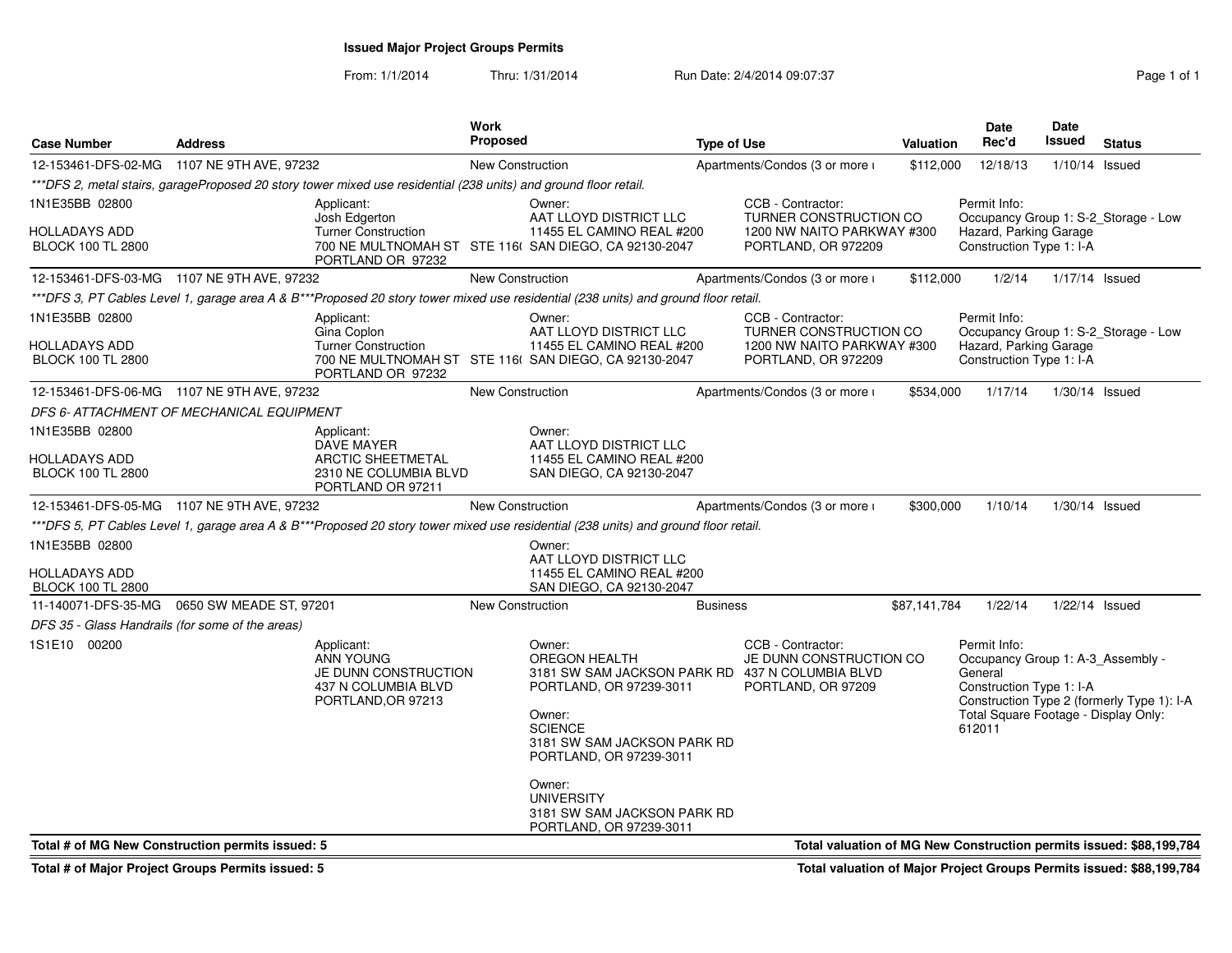**Issued Site Development Permits**

From: 1/1/2014

Thru: 1/31/2014 Run Date: 2/4/2014 09:07:37 Run Date: 2/4/2014 09:07:37

| <b>Case Number</b>                                                                                                    | <b>Address</b>               |                                                                                                                  | <b>Work</b><br>Proposed |                                                                                                                                                         | <b>Type of Use</b> |                                                                                                 | Valuation | <b>Date</b><br>Rec'd | <b>Date</b><br>Issued | <b>Status</b>                                                 |
|-----------------------------------------------------------------------------------------------------------------------|------------------------------|------------------------------------------------------------------------------------------------------------------|-------------------------|---------------------------------------------------------------------------------------------------------------------------------------------------------|--------------------|-------------------------------------------------------------------------------------------------|-----------|----------------------|-----------------------|---------------------------------------------------------------|
| 13-233733-REV-01-SD                                                                                                   | 446 NE SIMPSON ST, 97211     |                                                                                                                  | Grading                 |                                                                                                                                                         |                    | <b>Existing Commercial Site</b>                                                                 | \$2,000   | 1/21/14              | 1/22/14 Issued        |                                                               |
|                                                                                                                       |                              |                                                                                                                  |                         | REVISION TO DOCUMENT NON STRUCTURAL RETAINING WALL AT EAST, SOUTH AND WEST PROPERTY LINES PER BETH COPELAND                                             |                    |                                                                                                 |           |                      |                       |                                                               |
| 1N1E14CC 05000<br><b>CLOVERDALE EXTN &amp; PLAT 2</b><br><b>BLOCK5</b><br>LOT <sub>7</sub><br>W 1/2 OF LOT 8          |                              | Applicant:<br><b>ALBERTO TORRES</b><br>126 NE ALBERTA ST #206<br>PORTLAND OR 97211                               |                         | Owner:<br>DOZER CONSTRUCTION LLC<br>5324 NE 28TH AVE<br>PORTLAND, OR 97211-6234                                                                         |                    | CCB - Contractor:<br>DOZER CONSTRUCTION LLC<br>5324 NE 28TH AVE<br>PORTLAND, OR 97211           |           |                      |                       |                                                               |
| Total # of SD Grading permits issued: 1                                                                               |                              |                                                                                                                  |                         |                                                                                                                                                         |                    |                                                                                                 |           |                      |                       | Total valuation of SD Grading permits issued: \$2,000         |
| 12-215525-000-00-SD                                                                                                   | 1606 SE CLAYBOURNE ST, 97202 |                                                                                                                  |                         | Private Site Improvements/Subdivision New Land Division/Subdivision                                                                                     |                    |                                                                                                 | \$130,000 | 12/14/12             | $1/30/14$ Issued      |                                                               |
|                                                                                                                       |                              |                                                                                                                  |                         | SITE DEVELOPMENT FOR NEW SUBDIVISION. TREE PRESERVATION, LANDSCAPING, AND COMMON GREEN IMPROVEMENTS.                                                    |                    |                                                                                                 |           |                      |                       |                                                               |
| 1S1E23AB 14700<br>CITY VIEW PK ADD & NO 2<br>BLOCK <sub>3</sub><br>W 50' OF LOT 7&8                                   |                              | Applicant:<br>Irina Leschuk<br><b>DL Design Group</b><br>400 East Evergreen Blvd, Ste 114<br>Vancouver, WA 98660 |                         | Owner:<br><b>CLAYBOURNE COMMONS LLC</b><br>6637 SE MILWAUKIE AVE #201<br>PORTLAND, OR 97202-5658                                                        |                    |                                                                                                 |           |                      |                       |                                                               |
| 13-224828-000-00-SD                                                                                                   | 5931 SW 53RD AVE, 97221      |                                                                                                                  |                         | Private Site Improvements/Subdivision New Land Division/Subdivision                                                                                     |                    |                                                                                                 | \$50,000  | 11/6/13              | 1/23/14 Issued        |                                                               |
| <b>GRADING AND RETAINING WALLS FOR SUBDIVISION</b>                                                                    |                              |                                                                                                                  |                         |                                                                                                                                                         |                    |                                                                                                 |           |                      |                       |                                                               |
| 1S1E18DB 07200<br>WESTHAMPTON, BLOCK 3, LOT 4 EXC N 75' & SFA DESIGN GROUP<br>EXC PT IN WALKWAY<br>BLOCK <sub>3</sub> |                              | Applicant:<br>LUKE LAPPIN<br>9020 SW WASHINGTON SQ DR<br><b>STE 505</b><br>PORTLAND, OR 97223                    |                         | Owner:<br><b>MILES D RUSTH</b><br>6605 SW MACADAM AVE #201<br>PORTLAND, OR 97239                                                                        |                    | CCB - Contractor:<br>KEVIN COOPER EXCAVATING INC<br>15800 SE 322 Ave<br><b>BORING, OR 97009</b> |           |                      |                       |                                                               |
|                                                                                                                       |                              | Total # of SD Private Site Improvements/Subdivision permits issued: 2                                            |                         |                                                                                                                                                         |                    | Total valuation of SD Private Site Improvements/Subdivision permits issued: \$180,000           |           |                      |                       |                                                               |
| 12-214113-000-00-SD                                                                                                   | 2220 SE 174TH AVE, 97233     |                                                                                                                  | <b>Private Street</b>   | CONSTRUCT PRIVATE STREET AND TREE PRESERVATION AND PLANTING OF REQUIRED TREE ON PARCEL 1                                                                |                    | New Land Division/Subdivision                                                                   | \$22,500  | 12/12/12             |                       | 1/21/14 Under Inspection                                      |
| 1S3E06DC 06300<br>SECTION 06 1S 3E. TL 6300 0.73 ACRES<br>TL 6300 0.73 ACRES                                          |                              | Applicant:<br><b>THOMAS BURTON</b><br><b>BURTON ENGINEERING</b><br>8401 NE HALSEY ST #104<br>PORTLAND OR 97220   |                         | Owner:<br><b>EDGARDO F RIVERA</b><br>2220 SE 174TH AVE<br>PORTLAND, OR 97233<br>Owner:<br>ANA-MARIA M RIVERA<br>2220 SE 174TH AVE<br>PORTLAND, OR 97233 |                    | CCB - Contractor:<br><b>EMPIRE BUILDING CO. LLC</b><br>P.O. BOX 16417<br>PORTLAND, OR 97292     |           |                      |                       |                                                               |
| Total # of SD Private Street permits issued: 1                                                                        |                              |                                                                                                                  |                         |                                                                                                                                                         |                    |                                                                                                 |           |                      |                       | Total valuation of SD Private Street permits issued: \$22,500 |

**Total # of Site Development Permits issued: 4**

**Total valuation of Site Development Permits issued: \$204,500**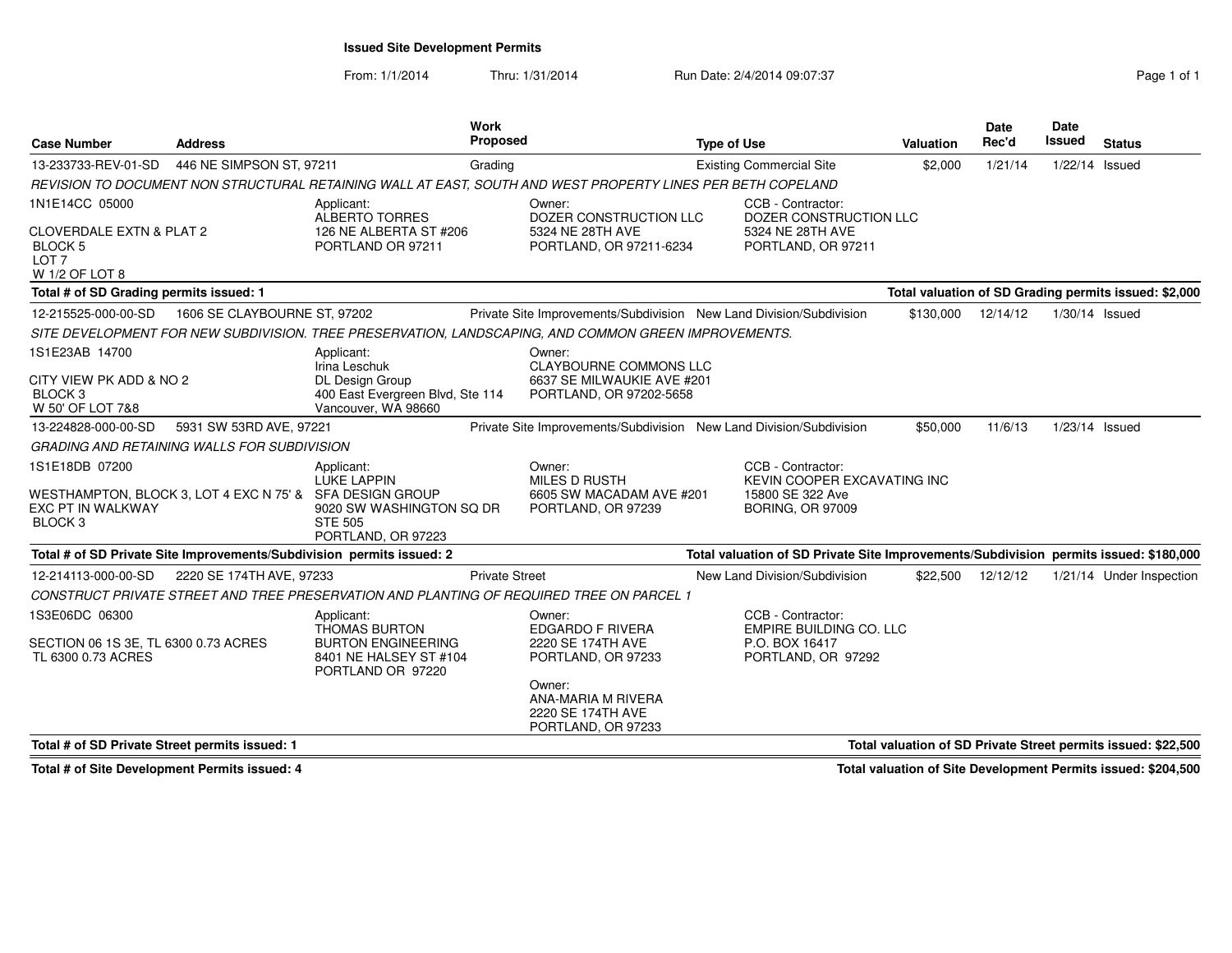From: 1/1/2014Thru: 1/31/2014 Run Date: 2/4/2014 09:07:37 Pag

| Page 1 of 4 |  |  |  |
|-------------|--|--|--|
|-------------|--|--|--|

| <b>Case Number</b>                                                       | <b>Address</b>              | Work                                                                                                         | Proposed                                                                                                                                                                   | <b>Type of Use</b>                   |                                                                              | <b>Valuation</b> | <b>Date</b><br>Rec'd | Date<br>Issued | <b>Status</b>                                        |
|--------------------------------------------------------------------------|-----------------------------|--------------------------------------------------------------------------------------------------------------|----------------------------------------------------------------------------------------------------------------------------------------------------------------------------|--------------------------------------|------------------------------------------------------------------------------|------------------|----------------------|----------------|------------------------------------------------------|
| 12-138926-REV-04-ZP                                                      | .97219                      |                                                                                                              | Commercial                                                                                                                                                                 | Code Compliance Requirements         |                                                                              | \$1              | 1/14/14              |                | $1/14/14$ Issued                                     |
|                                                                          |                             |                                                                                                              | ***Revision to GRD-02, Revision to change limitsw of disturbance******Partial permit for Limits of Disturbance, Erosion Control, Tree Removal, Tree Protection Measures*** |                                      |                                                                              |                  |                      |                | (Main Permit is for inspection west side             |
| 1S1E22D 00200                                                            |                             | Applicant:<br><b>IAN CANNON</b>                                                                              | Owner:<br>PORTLAND CITY OF                                                                                                                                                 | CCB - Contractor:                    | <b>SLAYDEN CONSTRUCTION</b>                                                  |                  |                      |                |                                                      |
| SECTION 22 1S 1E<br>TL 200 4.99 ACRES SPLIT LEVY R330625<br>(R991270270) |                             | MULT CO C/O SELLWOOD<br>PROJECT OFFICE<br>2100 SW RIVER PARKWAY<br>PORTLAND OR 97201                         | 1120 SW 5TH AVE #1302<br>PORTLAND, OR 97204-1912                                                                                                                           | <b>PO BOX 247</b>                    | <b>GROUP INC &amp; SUNDT</b><br><b>CONSTRUCTION INC</b><br>STAYTON, OR 97383 |                  |                      |                |                                                      |
|                                                                          |                             | Applicant:<br>Kristine Marshall<br>David Evans and Associates<br>2100 SW River Parkway<br>Portland, OR 97201 |                                                                                                                                                                            |                                      |                                                                              |                  |                      |                |                                                      |
| 14-105988-000-00-ZP                                                      | 12649 SE DIVISION ST, 97233 |                                                                                                              | Commercial                                                                                                                                                                 | Code Compliance Requirements         |                                                                              | \$1              | 1/16/14              | 1/16/14 Issued |                                                      |
| PERIMETER LANDSCAPING TO RESOLVE CC CASE 13-235877                       |                             |                                                                                                              |                                                                                                                                                                            |                                      |                                                                              |                  |                      |                |                                                      |
| 1S2E02CC 10500                                                           |                             | Applicant:<br><b>JUDY Y CHEN</b>                                                                             | Owner:<br>WAN X LI                                                                                                                                                         |                                      |                                                                              |                  |                      |                |                                                      |
| SECTION 02 1S 2E<br>TL 10500 0.28 ACRES                                  |                             | 16446 SE HIGH MEADOW LOOP<br>PORTLAND, OR 97236                                                              | 16446 SE HIGH MEADOW LOOP<br>PORTLAND, OR 97236                                                                                                                            |                                      |                                                                              |                  |                      |                |                                                      |
|                                                                          |                             |                                                                                                              | Owner:<br><b>JUDY Y CHEN</b><br>16446 SE HIGH MEADOW LOOP<br>PORTLAND, OR 97236                                                                                            |                                      |                                                                              |                  |                      |                |                                                      |
| 14-105767-000-00-ZP                                                      | 14015 NE GLISAN ST, 97230   |                                                                                                              | Commercial                                                                                                                                                                 | Landscaping                          |                                                                              | \$1              | 1/16/14              | 1/16/14 Issued |                                                      |
|                                                                          |                             |                                                                                                              | REMOVE EXISTING ASPHALT AREA AND REPLACE WITH PERVIOUS PAVERS TO CREATE PATIO WITH SMALL CONCRETE SEATS AT CORNERS, MINOR LANDSCAPING AROUND PATIO                         |                                      |                                                                              |                  |                      |                |                                                      |
|                                                                          |                             | Applicant:<br>Lydia Neill<br><b>METRO</b><br>600 NE GRAND AVENUE<br>PORTLAND OR                              | Owner:<br>METRO(LEASED COURSE CO<br>600 NE GRAND AVE<br>PORTLAND, OR 97232-2736                                                                                            | <b>Primary Contractor:</b><br>TO BID |                                                                              |                  |                      |                |                                                      |
| Total # of ZP Commercial permits issued: 3                               |                             |                                                                                                              |                                                                                                                                                                            |                                      |                                                                              |                  |                      |                | Total valuation of ZP Commercial permits issued: \$3 |
| 14-111654-000-00-ZP                                                      | .97219                      |                                                                                                              | Residential                                                                                                                                                                | <b>LUR Condition Compliance</b>      |                                                                              | \$25,000         | 1/30/14              | 1/30/14 Issued |                                                      |
|                                                                          |                             | REPLANT APPROXIMATELY 2-2.5 ACRES OF TEMPORARY CONSTRUCTION DISURBANCE AREA                                  |                                                                                                                                                                            |                                      |                                                                              |                  |                      |                |                                                      |
| 1S1E30CC 11600                                                           |                             | Applicant:<br><b>TERENCE CHAN</b>                                                                            | Owner:<br>PORTLAND CITY OF                                                                                                                                                 |                                      |                                                                              |                  |                      |                |                                                      |
| <b>WESTERLOOK HTS</b><br><b>BLOCK A</b><br>LOT <sub>22</sub>             |                             | <b>BES</b><br>1120 SW 5TH AVE, RM 1000<br>PORTLAND OR 97204                                                  | 1120 SW 5TH AVE #1000<br>PORTLAND, OR 97204-1912                                                                                                                           |                                      |                                                                              |                  |                      |                |                                                      |
| 14-108602-000-00-ZP                                                      | .97206                      |                                                                                                              | Residential                                                                                                                                                                | <b>LUR Condition Compliance</b>      |                                                                              | \$1,000          | 1/22/14              | 1/22/14 Issued |                                                      |
| <b>INSTALL FENCE FOR TREE PROTECTION</b>                                 |                             |                                                                                                              |                                                                                                                                                                            |                                      |                                                                              |                  |                      |                |                                                      |
| 1S2E08DB 04600                                                           |                             | Applicant:<br>DOUGLAS MACLEOD                                                                                | Owner:<br><b>FRANK LIN LLC</b>                                                                                                                                             |                                      |                                                                              |                  |                      |                |                                                      |
| ESSEX PK<br>S 51 2/3' OF N 61 2/3' OF W 140.5' OF LOT 28                 |                             | 2251 SE CARUTHERS ST #5<br>PORTLAND, OR 97214                                                                | 1730 SW SKYLINE BLVD #105<br>PORTLAND, OR 97221-2547                                                                                                                       |                                      |                                                                              |                  |                      |                |                                                      |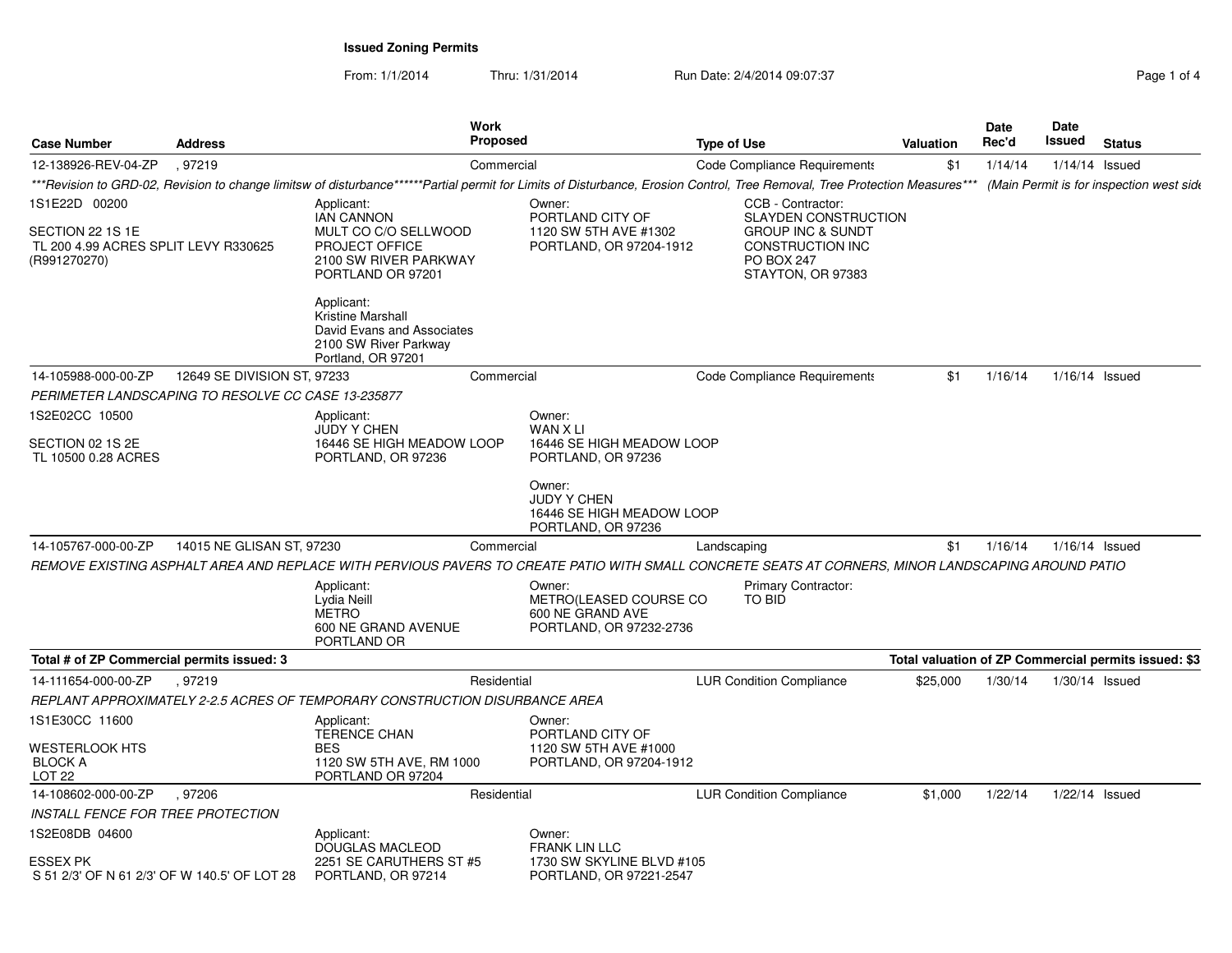From: 1/1/2014Thru: 1/31/2014 **Run Date: 2/4/2014 09:07:37 Report Assembly** Page 2 of

| Page 2 of 4 |  |  |
|-------------|--|--|
|             |  |  |

| <b>Case Number</b>                                          | <b>Address</b>                                   |                                                                                       | Work<br><b>Proposed</b> |                                                                                                                                                        | <b>Type of Use</b> |                                                                                   | <b>Valuation</b> | <b>Date</b><br>Rec'd | <b>Date</b><br>Issued | <b>Status</b> |
|-------------------------------------------------------------|--------------------------------------------------|---------------------------------------------------------------------------------------|-------------------------|--------------------------------------------------------------------------------------------------------------------------------------------------------|--------------------|-----------------------------------------------------------------------------------|------------------|----------------------|-----------------------|---------------|
| 14-112098-000-00-ZP                                         | 6331 SE 15TH AVE, 97202                          |                                                                                       | Residential             |                                                                                                                                                        |                    | <b>LUR Condition Compliance</b>                                                   | \$300            | 1/31/14              | $1/31/14$ Issued      |               |
|                                                             |                                                  |                                                                                       |                         | WIDEN DRIVEWAY TO 9 FT WIDTH_WITHIN THE FIRST 23 FEET TO HAVE THE REQUIRED 9 FT X 23 FT REQUIRED 9 FT X 18 PARKING SPACE OUTSIDE SETBACK               |                    |                                                                                   |                  |                      |                       |               |
| 1S1E14DC 19800<br><b>TOLMAN TR</b><br>LOT 5&8 BLOCK 20      |                                                  | Applicant:<br><b>DOUGLAS MACLEOD</b><br>2251 SE CARUTHERS ST #5<br>PORTLAND, OR 97214 |                         | Owner:<br><b>BYRON M TWYMAN</b><br>6331 SE 15TH AVE<br>PORTLAND, OR 97202                                                                              |                    |                                                                                   |                  |                      |                       |               |
|                                                             |                                                  | Applicant:<br><b>BYRON M TWYMAN</b><br>6331 SE 15TH AVE<br>PORTLAND, OR 97202         |                         | Owner:<br><b>KERI K TWYMAN</b><br>6331 SE 15TH AVE<br>PORTLAND, OR 97202                                                                               |                    |                                                                                   |                  |                      |                       |               |
| 14-103471-000-00-ZP                                         | 5732 SE OGDEN ST, 97206                          |                                                                                       | Residential             |                                                                                                                                                        | Landscaping        |                                                                                   | \$600            | 1/10/14              | 1/10/14 Final         |               |
|                                                             |                                                  |                                                                                       |                         | ADD 4 NEW TREES AT REAR OF PROPERTY, plus confirm two 2" tree in front of new house for total of 12" new inches of tree diameter as shown on site plan |                    |                                                                                   |                  |                      |                       |               |
| 1S2E19AD 09700                                              |                                                  | Applicant:<br>Dan Williams                                                            |                         | Owner:<br>ROSE STREET PROPERTIES LLC                                                                                                                   |                    | CCB - Contractor:<br><b>BRIAN MCMILLEN LLC</b>                                    |                  |                      |                       |               |
| <b>ORAVILLE, LOT 13&amp;14 TL 9700</b><br>LOT 13&14 TL 9700 |                                                  | 14334 NW EAGLERIDGE LANE<br>PORTLAND OR 97229                                         |                         | 7175 SW BEVELAND RD #210<br>TIGARD, OR 97223-8665                                                                                                      |                    | 15151 SE FRYE<br>HAPPY VALLEY, OR 97086                                           |                  |                      |                       |               |
| 14-109621-000-00-ZP                                         | 4104 SE 148TH AVE, 97236                         |                                                                                       | Residential             |                                                                                                                                                        | Landscaping        |                                                                                   | \$1,100          | 1/24/14              | 1/24/14 Issued        |               |
|                                                             | REMOVE DOUGLAS FIR TREE AT FRONT OF PROPERTY     |                                                                                       |                         |                                                                                                                                                        |                    |                                                                                   |                  |                      |                       |               |
| 1S2E12CD 01900                                              |                                                  | Applicant:<br><b>TINA</b>                                                             |                         | Owner:<br>KINGSGATE VILLAGE LLC                                                                                                                        |                    | CCB - Contractor:<br><b>TINA</b>                                                  |                  |                      |                       |               |
| <b>KINGSGATE</b><br><b>BLOCK 4</b><br>LOT <sub>1</sub>      |                                                  | <b>MR TREE INC</b><br>8560 SE 172ND AV<br>HAPPY VALLEY, OR 97086                      |                         | 1725 SE 82ND AVE<br>PORTLAND, OR 97216-1401                                                                                                            |                    | MR TREE INC<br>8560 SE 172ND AV<br>HAPPY VALLEY, OR 97086                         |                  |                      |                       |               |
| 14-104918-000-00-ZP                                         | 5830 SE TAYLOR ST, 97215                         |                                                                                       | Residential             |                                                                                                                                                        |                    | <b>Residential Driveway</b>                                                       | \$800            | 1/28/14              | $1/28/14$ Issued      |               |
|                                                             | NEW DRIVEWAY, PARKING PAD AND CURB CUT           |                                                                                       |                         |                                                                                                                                                        |                    |                                                                                   |                  |                      |                       |               |
| 1S2E06AD 03300                                              |                                                  | Applicant:<br><b>DAN WILLIAMS</b>                                                     |                         | Owner:<br>EVERETT CUSTOM HOMES INC                                                                                                                     |                    | CCB - Contractor:<br><b>VIC REMMERS</b>                                           |                  |                      |                       |               |
| EDGEWOOD<br>LOT <sub>6</sub>                                |                                                  | <b>FASTER PERMITS</b><br>14334 NW EAGLERIDGE LANE<br>PORTLAND, OR 97229               |                         | 735 SW 158TH AVE #180<br>BEAVERTON, OR 97006-4952                                                                                                      |                    | <b>EVERETT CUSTOM HOMES INC</b><br>735 SW 158TH AVE STE 180<br>BEAVERTON OR 97008 |                  |                      |                       |               |
| 14-110995-000-00-ZP                                         | 319 SE 15TH AVE, 97214                           |                                                                                       | Residential             |                                                                                                                                                        |                    | <b>Residential Driveway</b>                                                       | \$500            | 1/29/14              | 1/29/14 Issued        |               |
|                                                             | REPLACE DRIVEWAY/PARKING PAD (9 FT X 28 FT WIDE) |                                                                                       |                         |                                                                                                                                                        |                    |                                                                                   |                  |                      |                       |               |
| 1N1E35DC 14700                                              |                                                  | Applicant:<br>PATRICIA A GIROUX                                                       |                         | Owner:<br>PATRICIA A GIROUX                                                                                                                            |                    |                                                                                   |                  |                      |                       |               |
| <b>AIKENS</b><br>BLOCK 303<br>S 33 1/3' OF LOT 7            |                                                  | 3605 SE RURAL ST<br>PORTLAND, OR 97202-8364                                           |                         | 3605 SE RURAL ST<br>PORTLAND, OR 97202-8364                                                                                                            |                    |                                                                                   |                  |                      |                       |               |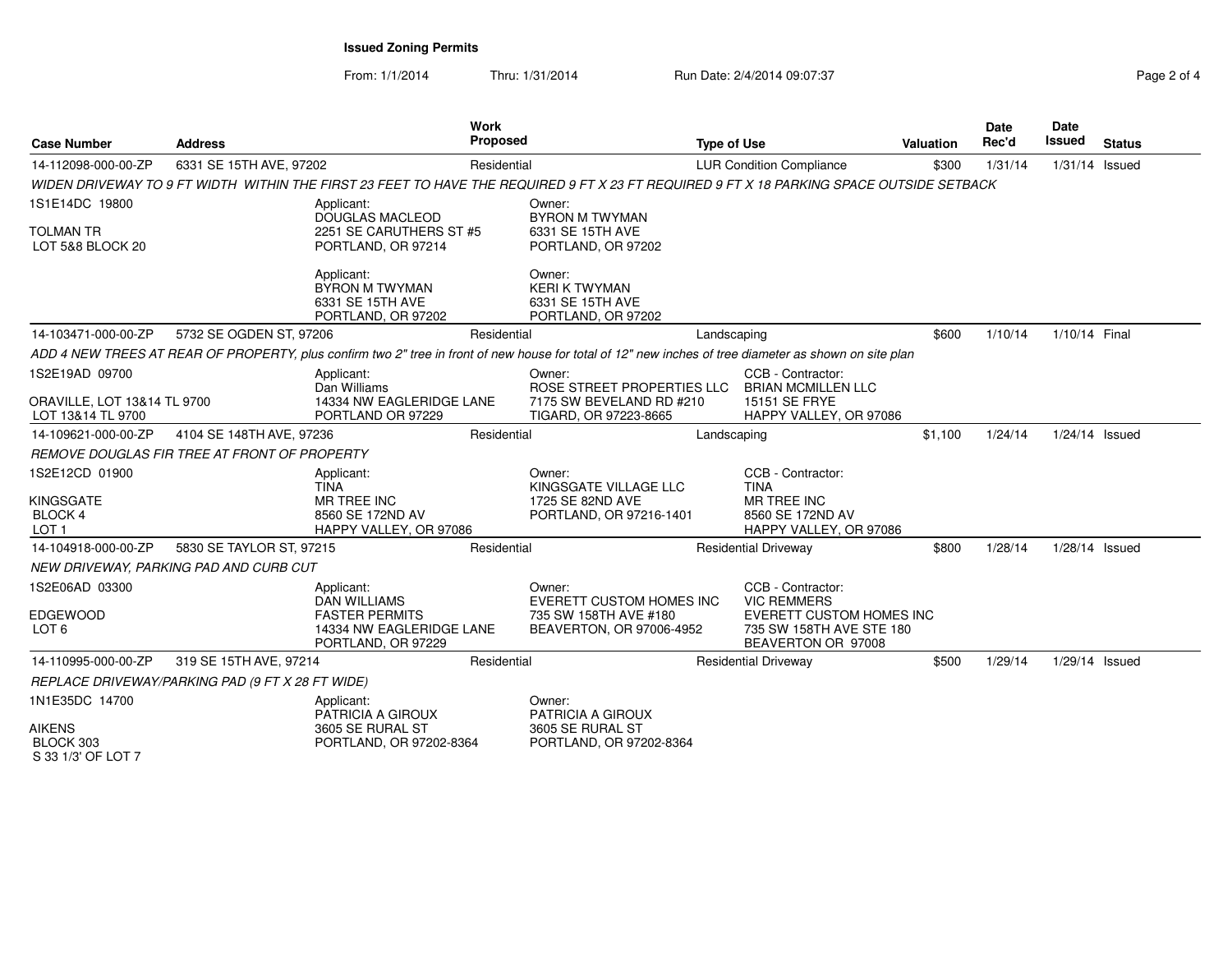From: 1/1/2014Thru: 1/31/2014 Run Date: 2/4/2014 09:07:37 Page 3 of 4

| <b>Case Number</b>                                                             | <b>Address</b>                         |                                                                                        | <b>Work</b><br><b>Proposed</b> |                                                                                            | <b>Type of Use</b>                                                                                                           | <b>Valuation</b>           | Date<br>Rec'd | Date<br>Issued   | <b>Status</b>            |
|--------------------------------------------------------------------------------|----------------------------------------|----------------------------------------------------------------------------------------|--------------------------------|--------------------------------------------------------------------------------------------|------------------------------------------------------------------------------------------------------------------------------|----------------------------|---------------|------------------|--------------------------|
| 14-109613-000-00-ZP                                                            | 3226 NE 45TH AVE, 97213                |                                                                                        | Residential                    |                                                                                            | <b>Residential Driveway</b>                                                                                                  | \$1,800                    | 1/24/14       |                  | 1/24/14 Under Inspection |
|                                                                                |                                        |                                                                                        |                                | REPOUR AND WIDEN EXISTING DRIVEWAY, NEW CONCRETE POURED TO EXTEND DRIVEWAY CLOSER TO HOUSE |                                                                                                                              |                            |               |                  |                          |
| 1N2E30BB 16100<br>ROSE CITY PK                                                 |                                        | Applicant:<br><b>NANCY KELLEY</b><br>NANCY KELLEY GARDEN DESIGN                        |                                | Owner:<br><b>SCOTT D BAUMBERGER</b><br>3226 NE 45TH AVE                                    | <b>Primary Contractor:</b><br>TO BID                                                                                         |                            |               |                  |                          |
| BLOCK 145<br>LOT <sub>18</sub>                                                 |                                        | 5228 SE GLADSTONE ST<br>PORTLAND, OR 97206                                             |                                | PORTLAND, OR 97213<br>Owner:                                                               |                                                                                                                              |                            |               |                  |                          |
|                                                                                |                                        |                                                                                        |                                | ELISABETH A BAUMBERGER<br>3226 NE 45TH AVE<br>PORTLAND, OR 97213                           |                                                                                                                              |                            |               |                  |                          |
| 14-107689-000-00-ZP                                                            | 4404 NE 22ND AVE, 97211                |                                                                                        | Residential                    |                                                                                            | <b>Residential Driveway</b>                                                                                                  | \$5,900                    | 1/21/14       | 1/21/14 Issued   |                          |
| <b>NEW DRIVEWAY 54' X 12' AND CURBCUT</b>                                      |                                        |                                                                                        |                                |                                                                                            |                                                                                                                              |                            |               |                  |                          |
| 1N1E23DA 02700                                                                 |                                        | Applicant:<br>ANNIE BAMBERGER                                                          |                                | Owner:<br>ANDREW J WARDENAAR                                                               | CCB - Contractor:<br>JASON MAY CONCRETE INC                                                                                  |                            |               |                  |                          |
| VERNON<br>BLOCK 70<br>LOT <sub>3</sub>                                         |                                        | ANNIEBAM LANDSCAPE<br><b>SOLUTIONS</b><br>2825 SE Washington St<br>Milwaukie, OR 97222 |                                | 4404 NE 22ND AVE<br>PORTLAND, OR 97211<br>Owner:                                           | <b>19101 S CREEK RD</b>                                                                                                      | OREGON CITY, OR 97045-8638 |               |                  |                          |
|                                                                                |                                        |                                                                                        |                                | DONNA A WARDENAAR<br>4404 NE 22ND AVE<br>PORTLAND, OR 97211                                |                                                                                                                              |                            |               |                  |                          |
| 14-106707-000-00-ZP                                                            | 3251 NE ALAMEDA TER, 97212             |                                                                                        | Residential                    |                                                                                            | <b>Residential Driveway</b>                                                                                                  | \$13,800                   | 1/17/14       | 1/17/14 Issued   |                          |
|                                                                                |                                        | NEW DRIVEWAY FOR THE EXISTING HOUSE PER A REQUIREMENT 13-234848-PR PLA                 |                                |                                                                                            |                                                                                                                              |                            |               |                  |                          |
| 1N1E24CD 12100<br><b>OLMSTED PK</b>                                            |                                        | Applicant:<br><b>TRACY REYNOLDS</b><br>DARTER CONSTRUCTION LLC                         |                                | Owner:<br>EDEN ENTERPRISES LLC<br>5505 SW DELKER RD                                        | CCB - Contractor:<br><b>TRACY REYNOLDS</b>                                                                                   | DARTER CONSTRUCTION LLC    |               |                  |                          |
| BLOCK <sub>5</sub><br>ELY 1/2 OF LOT 9<br>LOT 10-12<br>W 1/2 OF LOT 14; LOT 15 |                                        | 7640 NE AIRPORT WAY #56115<br>PORLTAND, OR 97218                                       |                                | TUALATIN, OR 97062-9710                                                                    | PORLTAND, OR 97218                                                                                                           | 7640 NE AIRPORT WAY #56115 |               |                  |                          |
| 14-106572-000-00-ZP                                                            | 5754 SE 20TH AVE, 97202                |                                                                                        | Residential                    |                                                                                            | <b>Residential Driveway</b>                                                                                                  | \$7,000                    | 1/17/14       | 1/17/14 Issued   |                          |
|                                                                                | NEW DRIVEWAY APPROACH AND DRIVEWAY PAD |                                                                                        |                                |                                                                                            |                                                                                                                              |                            |               |                  |                          |
| 1S1E14DA 07900                                                                 |                                        | Applicant:<br><b>TERRY BYTWORK</b>                                                     |                                | Owner:<br><b>GERALD J REAGAN</b><br>5754 SE 20TH AVE<br>PORTLAND, OR 97202-5224            | CCB - Contractor:<br><b>TERRY BYTWORK</b><br>BYTWORK CONSTRUCTION INC<br>58047 NW WILSON RIVER HWY<br>FOREST GROVE, OR 97116 |                            |               |                  |                          |
| WESTMORELAND<br>BLOCK 44<br>LOT 6                                              |                                        | BYTWORK CONSTRUCTION INC<br>58047 NW WILSON RIVER HWY<br>FOREST GROVE, OR 97116        |                                |                                                                                            |                                                                                                                              |                            |               |                  |                          |
|                                                                                |                                        |                                                                                        |                                | Owner:<br>DANA J REAGAN<br>5754 SE 20TH AVE<br>PORTLAND, OR 97202-5224                     |                                                                                                                              |                            |               |                  |                          |
| 14-105284-REV-01-ZP                                                            | 4231 NE 132ND AVE, 97230               |                                                                                        | Residential                    |                                                                                            | <b>Residential Driveway</b>                                                                                                  | \$4,000                    | 1/16/14       | $1/16/14$ Issued |                          |
| <b>REVISION TO WIDEN THE DRIVEWAY</b>                                          |                                        |                                                                                        |                                |                                                                                            |                                                                                                                              |                            |               |                  |                          |
| 1N2E23CA 08800                                                                 |                                        | Applicant:<br><b>FRANCIS PHAM</b>                                                      |                                | Owner:<br><b>FRANCIS PHAM</b>                                                              | CCB - Contractor:<br><b>HAUATI KEINI OFA</b>                                                                                 |                            |               |                  |                          |
| PRESTIGE PK<br>BLOCK 8<br>LOT 8                                                |                                        | 4231 NE 132ND AVE<br>PORTLAND, OR 97230-1429                                           |                                | 4231 NE 132ND AVE<br>PORTLAND, OR 97230-1429                                               | 6845 SE 47TH AVE<br>PORTLAND, OR 97206                                                                                       |                            |               |                  |                          |